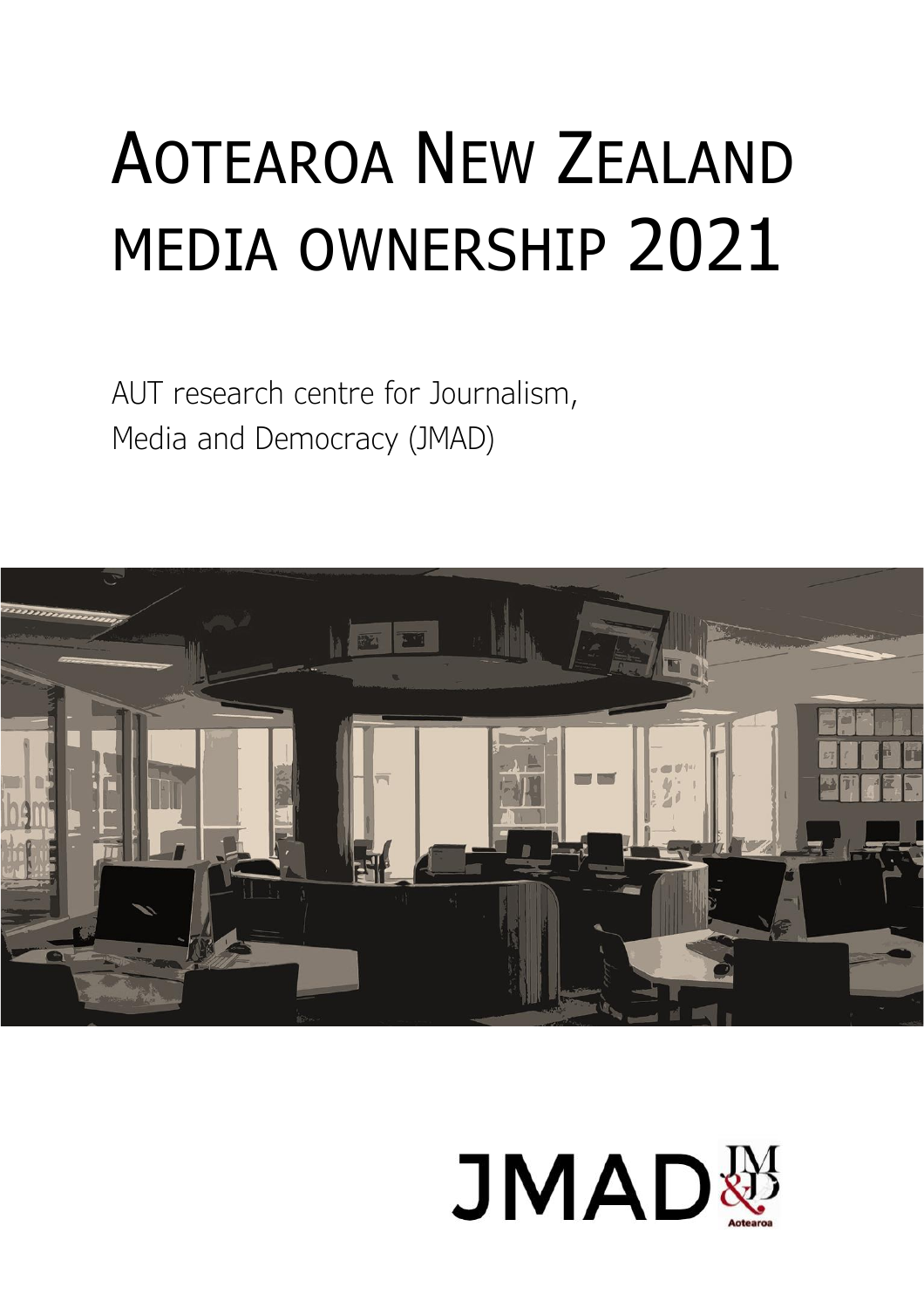# About this report

This report is part of JMAD's ongoing series of reports on Aotearoa New Zealand media ownership. Since 2011, the AUT research centre for Journalism, Media and Democracy (JMAD) has published reports that document and analyse developments within Aotearoa New Zealand media. These incorporate media ownership, market structures and key events during each year.

The reports are freely available via the JMAD research centre: [https://www.aut.ac.nz/study/study-options/communication-studies/research/journalism,](https://www.stuff.co.nz/business/124725666/why-the-government-might-want-to-merge-tvnz-and-rnz) [media-and-democracy-research-centre](https://www.stuff.co.nz/business/124725666/why-the-government-might-want-to-merge-tvnz-and-rnz)

Copyediting: Dr Atakohu Middleton Editing: Professor Wayne Hope Coordination: Dr Saing Te

# **Contributors**

Dr Sarah Baker Dr Peter Hoar Professor Wayne Hope Dr Rufus McEwan Dr Atakohu Middleton Dr Saing Te Dr Greg Treadwell

Recommended citation:

Hope, W., Baker, S., Hoar, P., McEwan, R., Middleton, A., Te, S., Treadwell, G. (2021). *JMAD Aotearoa New Zealand media ownership report 2021*. AUT research centre for Journalism Media and Democracy. [https://www.aut.ac.nz/study/study](https://www.aut.ac.nz/study/study-options/communication-studies/research/journalism,-media-and-democracy-research-centre/new-zealand-media-ownership-report)[options/communication-studies/research/journalism,-media-and-democracy-research](https://www.aut.ac.nz/study/study-options/communication-studies/research/journalism,-media-and-democracy-research-centre/new-zealand-media-ownership-report)[centre/new-zealand-media-ownership-report](https://www.aut.ac.nz/study/study-options/communication-studies/research/journalism,-media-and-democracy-research-centre/new-zealand-media-ownership-report)



This report is covered by the Creative Commons Attribution License 4.0 International. When reproducing any part of this report—including tables and graphs—full attribution must be given to the report author(s).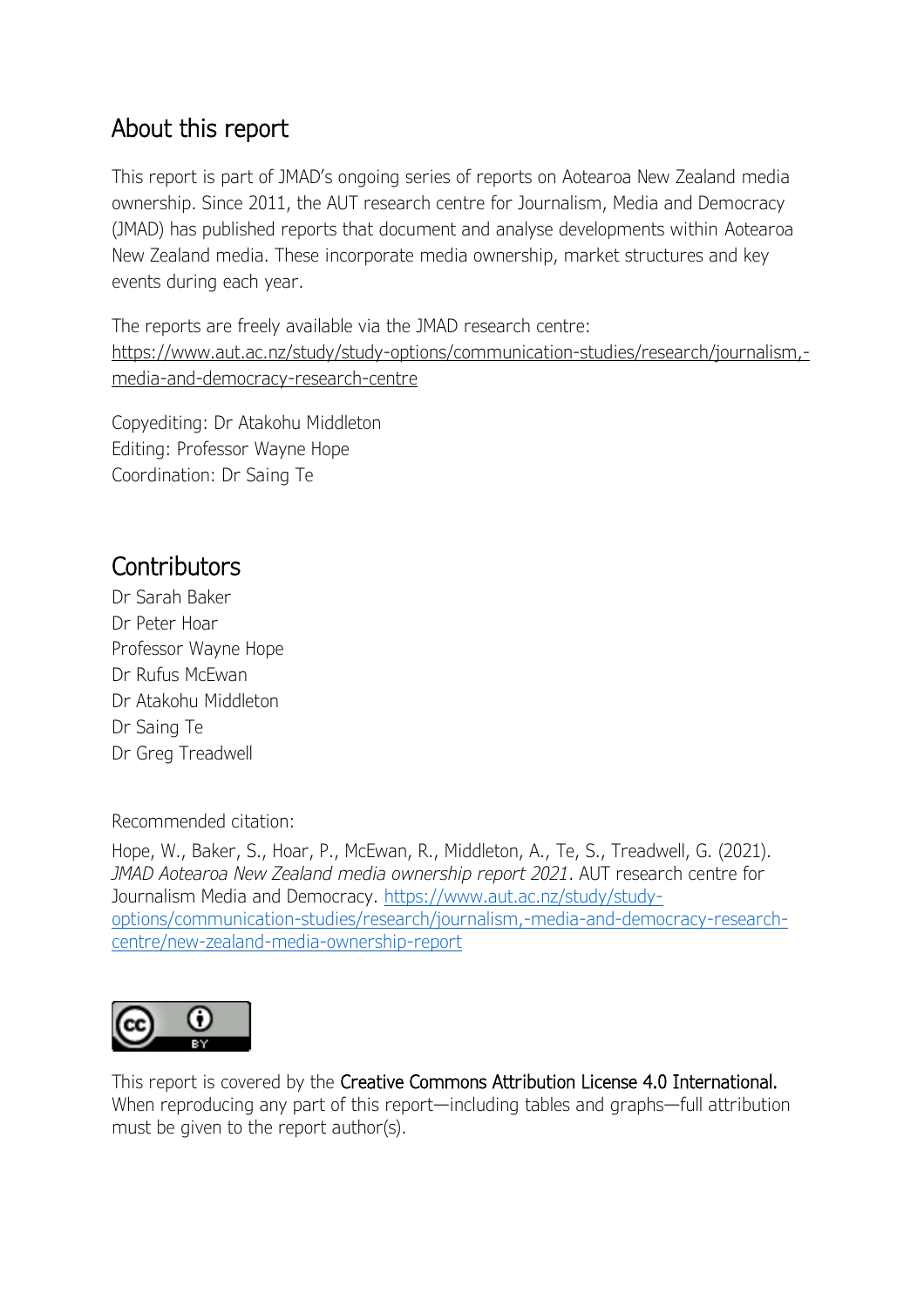# Contents

| 2. Aotearoa New Zealand media ownership: Categories and shareholdings11 |
|-------------------------------------------------------------------------|
|                                                                         |
|                                                                         |
|                                                                         |
|                                                                         |
|                                                                         |
|                                                                         |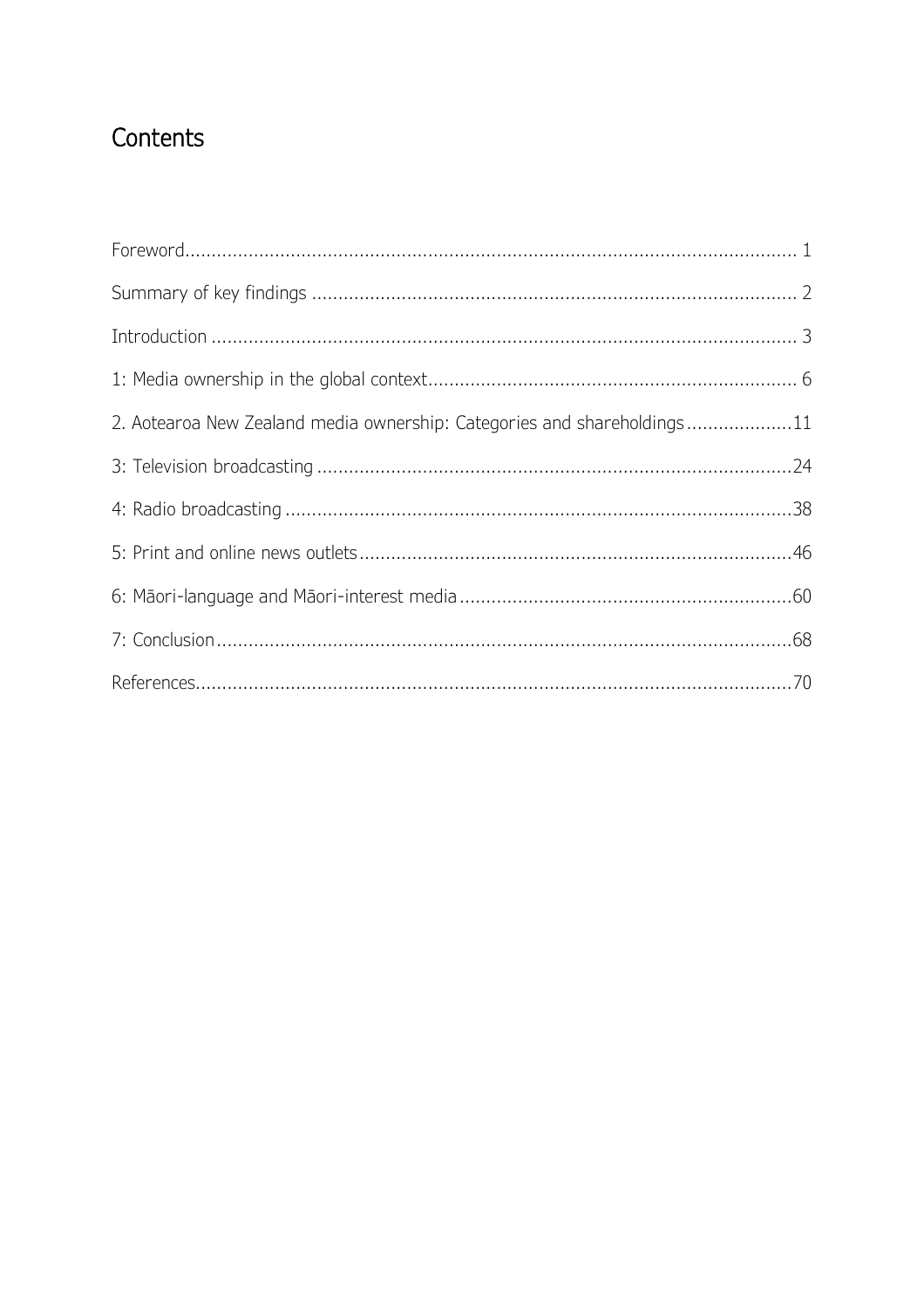# Tables

| Table 1: Aotearoa New Zealand media ownership: Categories, funding, and assets12    |  |
|-------------------------------------------------------------------------------------|--|
|                                                                                     |  |
|                                                                                     |  |
|                                                                                     |  |
|                                                                                     |  |
| Table 6: Pricing of streaming and on-demand services in Aotearoa New Zealand 202132 |  |
| Table 7: Total Aotearoa New Zealand commercial radio - survey report 3, 202139      |  |
| Table 8: Newspaper readership in Aotearoa New Zealand, 12 months to June 2021 51    |  |

# Figures

| Figure 1: NZME stock performance graph October 2020-October 202117          |  |
|-----------------------------------------------------------------------------|--|
|                                                                             |  |
| Figure 3: Discovery stock performance graph for October 2020-October 202122 |  |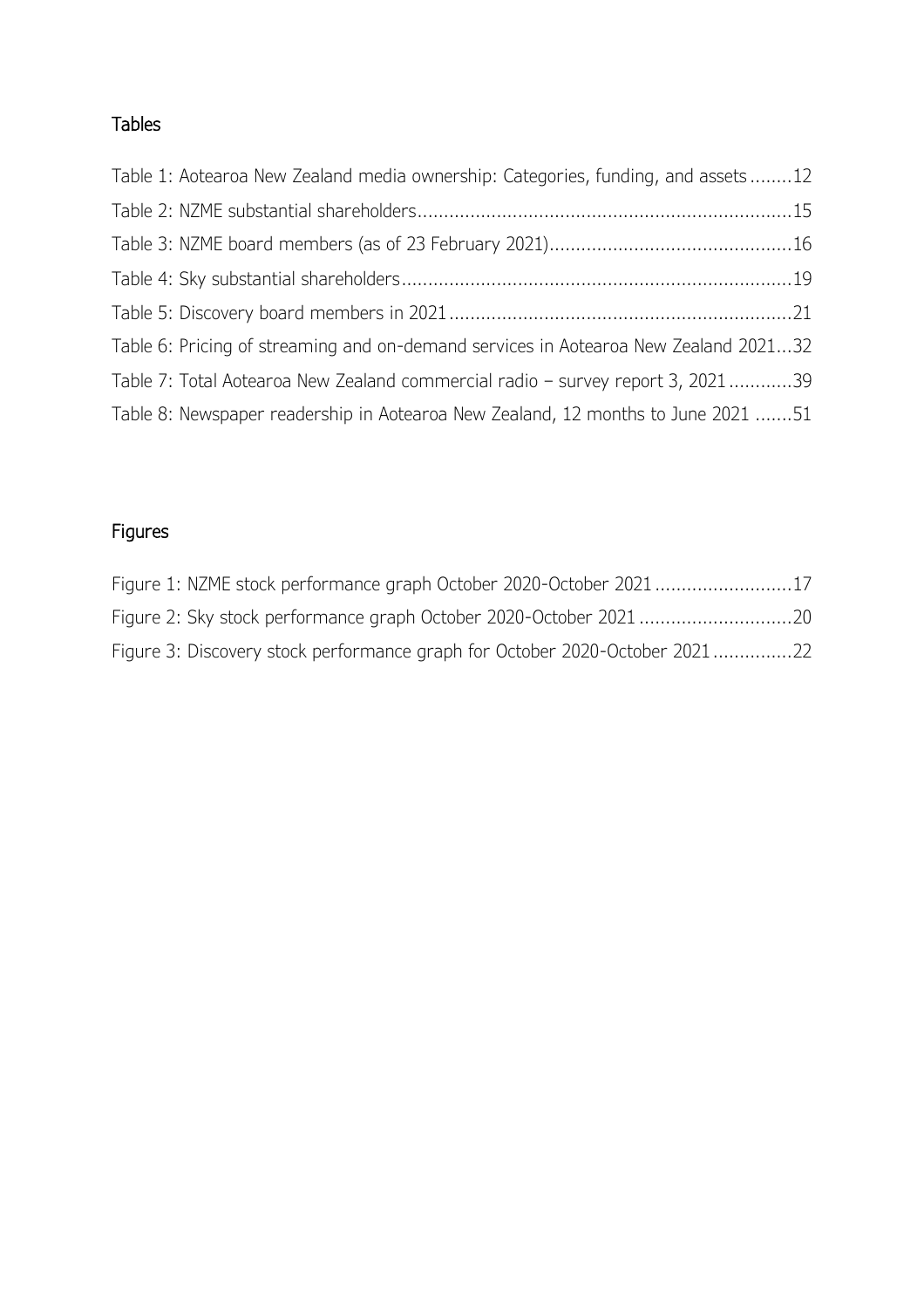# <span id="page-4-0"></span>Foreword

#### *Co-Directors Wayne Hope and Merja Myllylahti*

This 11th New Zealand media ownership report was produced collectively by JMAD researchers. Just preceding publication, it was announced that independently owned media outlet BusinessDesk would be sold to NZME, a major national news publisher. The deal, likely to be approved by the Commerce Commission, means that NZME will be the largest business news provider. It already owns half of all commercial radio stations in the country. There were no other substantial changes in the structure of private media ownership in 2021. Among crown-owned entities, concrete decisions concerning a potential merger between TVNZ and RNZ were pushed into the new year.

During 2021, there was a flutter of optimism in the media sector. For the first time in years, media outlets were advertising journalist positions. The government's *Public Interest Journalism Fund* allocated NZ\$17.7 million of public money for this purpose. Additionally, the fund provided NZ\$3.9 million for training and upskilling journalists. In November, Meta/Facebook announced a training programme to support New Zealand journalism: an underwhelming contribution compared to domestic initiatives. So far, the New Zealand government has left news publishers to negotiate with Google and Facebook over their use of news content. Government passivity on this matter is perhaps the reason why the News Publishers Association applied for Commerce Commission approval to negotiate collectively with Google and Facebook concerning news content payments. The publishers behind the action include NZME, Stuff and The Spinoff; the outcome is not yet known. The background to such developments can be found in this report. Some smaller publishers have individually secured content payments from Google; others are in the process of negotiating.

The Covid-19 pandemic and lockdowns somewhat limited the scope of our work. Efforts to expand our reporting on ethnic and Pacific media were hampered as a result. We will be addressing this matter for 2022.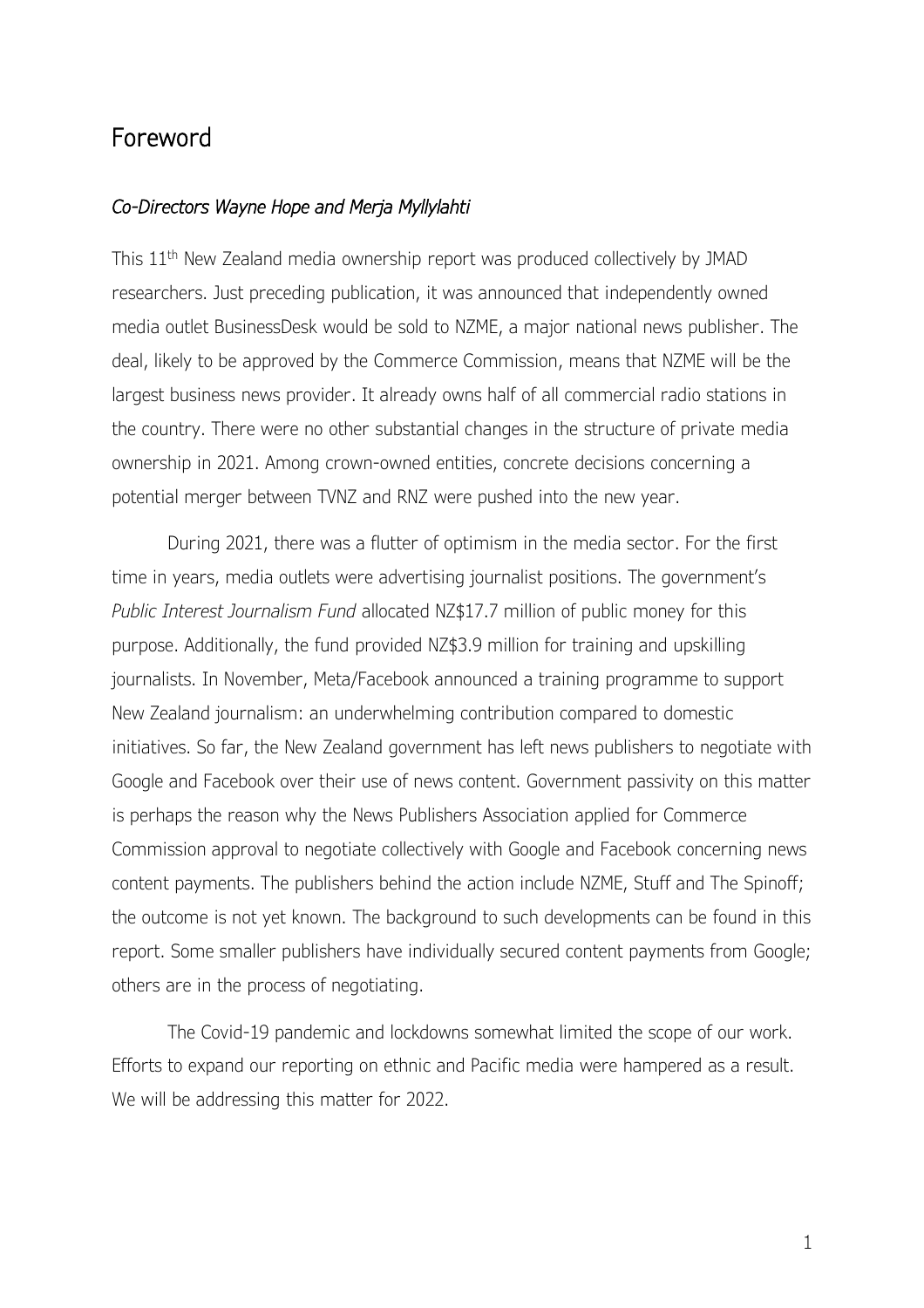# <span id="page-5-0"></span>Summary of key findings

This 11th JMAD Aotearoa New Zealand media ownership report finds that in 2021, media organisations and newsrooms were supported by the government's Public Interest Journalism Fund. Platforms launched their own funding initiatives. In this context, Meta/Facebook's training package covered only a handful of companies and its value to them is unknown. On 30 November 2021, BusinessDesk was sold to NZME, one of the largest publishers in New Zealand. The sale requires Commerce Commission approval but is likely to go ahead. This means that the number of independently owned news companies will drop from seven to six. The potential merger of RNZ and TVNZ was postponed by the government until the new year. American-owned Discovery, which merged with AT&T's WarnerMedia in May, announced that it would launch new TV channels in New Zealand during 2022.

## Aotearoa New Zealand media ownership: related trends and events

- Independently owned BusinessDesk sold to NZME
- TVNZ and RNZ merger decision delayed until 2022
- Discovery announces the launch of new channels in NZ
- News publishers declare action against Google and Facebook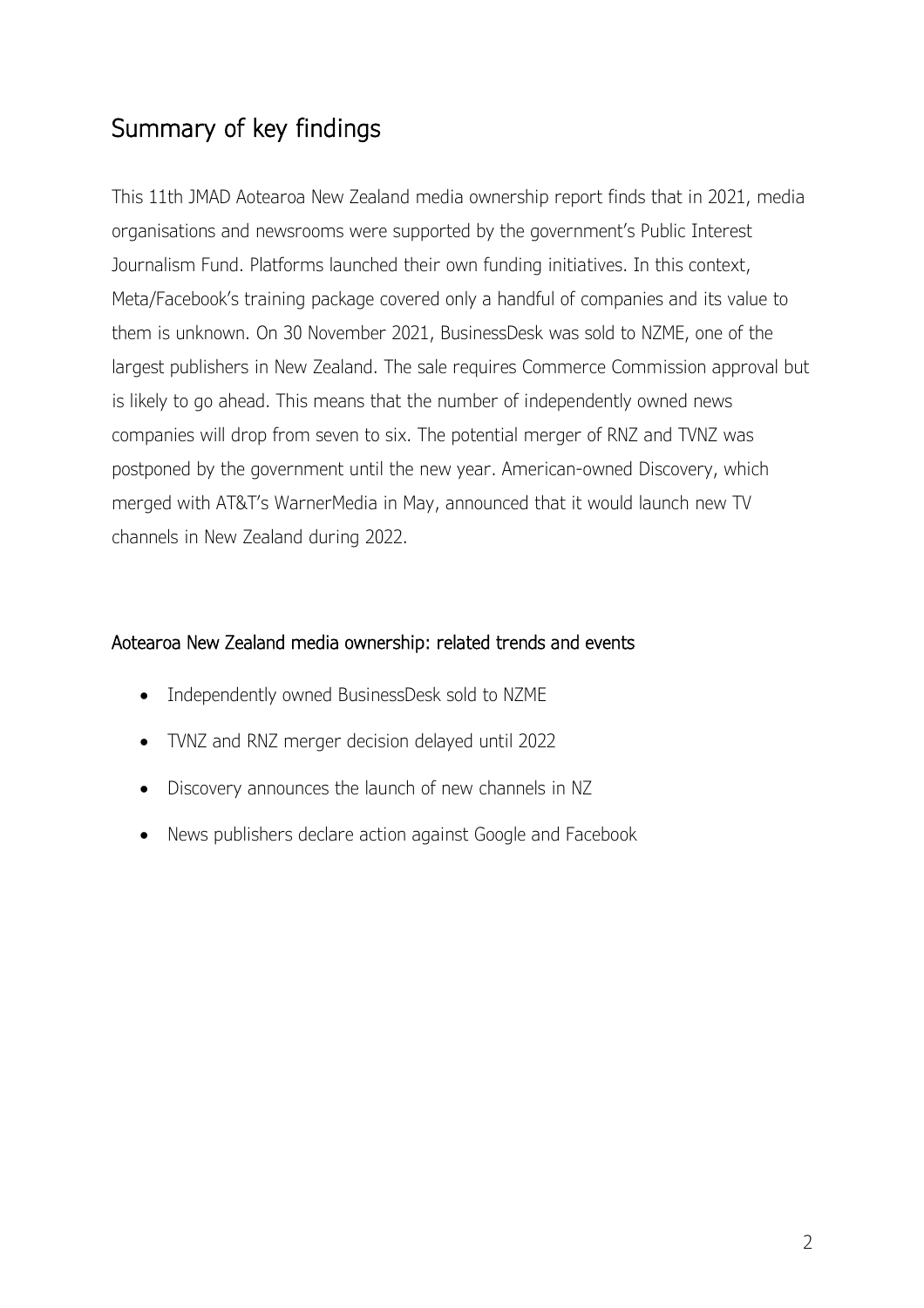# <span id="page-6-0"></span>Introduction

Descriptions and evaluations of media ownership patterns should invoke public sphere principles. Such principles advance democratic freedoms of assembly, representation, and expression. Putting such freedoms into practice opens up public spheres of communication across politics, law, educational institutions, and news journalism. In the latter context, successive JMAD reports tell a largely bleak story. Financialisaton of private media assets, corporate restructuring of news budgets, contracting newsrooms and paywalls coincided with the arrival of social media and streaming giants (such as Alphabet/Google, Facebook, Netflix, etc). They drew advertising revenue, audience share, and audience attention away from established news media outlets.

Then came the pandemic. As recorded in JMAD's 2020 report, advertising revenue declined sharply for all commercial media outlets, online and offline. Bauer Media exited the domestic market and major national magazine titles temporarily closed. During 2020, approximately 637 jobs disappeared from the local media industry (Myllylahti et al., 2020). Although the Government provided a \$50 million crisis package and wage subsidy for media organisations, more substantive countermeasures were needed.

These were instituted in the Public Interest Journalism Fund. On 26 January 2021, the Cabinet business committee agreed to allocate \$55 million to protect and preserve public interest journalism across national, regional, and local news outlets. Through the Ministry of Culture and Heritage Manatū Taonga, the funding was to be distributed cumulatively in 2021, 2021-22 and 2022-23. NZ On Air identified three pillars of funding: Journalism projects, journalism roles and industry development. On 22 April, Raewyn Rasch was announced as the inaugural head of journalism. NZ On Air evaluated funding applications and coordinated the rollout. Those applications worth less than \$1 million were evaluated by NZ On Air staff and those above by its board. On July 15, NZ On Air (2021d) detailed the first round of successful applications from a pool of \$9.6 million. Around 40% went to projects and industry training programmes that would benefit Māori journalism. The latter included Te Rito, the "country's first comprehensive Māori and diverse-voices cadet scheme to train and hire 25 new journalists." Fifteen of these were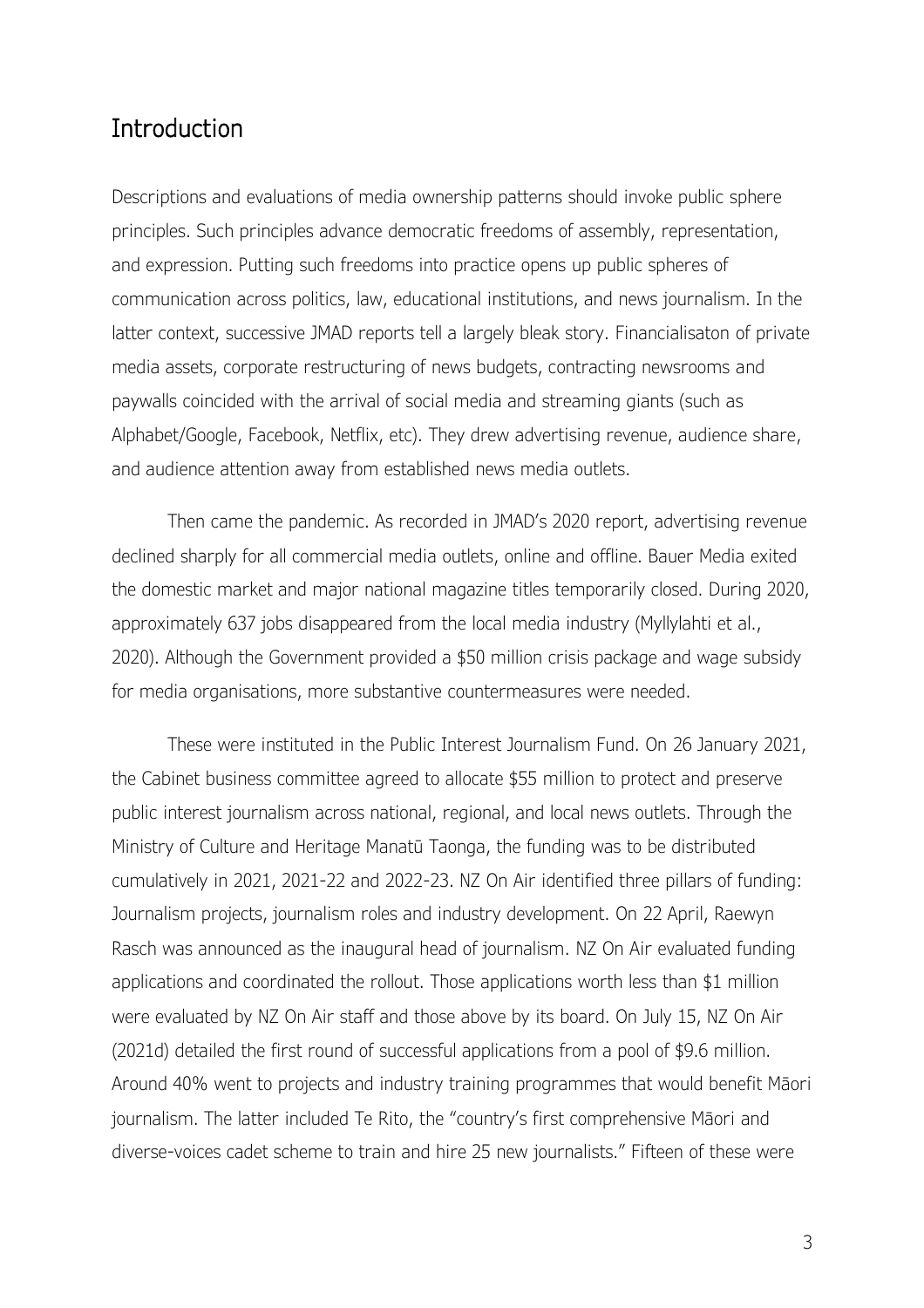to be based at NZME's Auckland offices, with 10 cadets fluent in te reo working from Māori Television. The scheme was organised by NZME, Māori Television, the Pacific Media Network and Newshub/Discovery. NZME's head of cultural partnerships, Lois Turei, observed that "Te Rito principles are grounded in tikanga Māori and this will hold the space for cadets of all backgrounds to carry their cultural practices into their professional lives" (New Zealand Herald, 2021a). Another scheme, Pīpī Paopao, was to deliver regional workshops for more than 100 iwi radio staff (NZ On Air, 2021d). A number of national and regional/local projects were funded, including *Inside Child Poverty 10 Years On*, by investigative journalist Bryan Bruce; *The Whole Truth*, a fact-checking research feature concerning disinformation in public health for Stuff; and *Fault Lines*, a cross-platform journalistic enquiry into the risks of the Alpine Fault to be undertaken by *North & South*, *Westport News*, *Greymouth Star*, *Hokitika Guardian*, *Nelson Weekly*, *Marlborough Weekly* and Tahu FM (NZ On Air, 2021d).

On September 24, NZ On Air announced the results of a second competitive funding round. From a pool of \$18 million, 110 regional and local journalist roles were funded. Raewyn Rasch outlined the rationale and historical significance of this initiative, commenting that "funding journalists back into newsrooms particularly at regional and local levels will help redress the drastic reduction in journalist numbers over the past few years and ensure the sector has the workforce to deliver strong public interest journalism" (NZ On Air, 2021g). The new journalistic roles built upon the already functioning Local Democracy Reporting scheme and supplement the Open Justice Te Pātiti Court Reporting scheme.

The extent to which the Public Interest Journalism Fund protects and sustains public sphere principles is an open question. The entire package has a three-year lifespan. Amidst the caprices of party politics, the principles of public interest journalism have no institutional or legislative guarantees. Furthermore, social media platforms purloined such journalism and news publishers without recompense. From 26 November, Brook Cameron, general manger of the News Publishers Association (NPA) was quoted as saying "these global tech giants have built businesses of unimaginable size and amassed their dominant power using 'free press' on their platforms and paid for by media companies" (Peacock, 2021g). Previously, on 4 November, Facebook, renamed Meta, had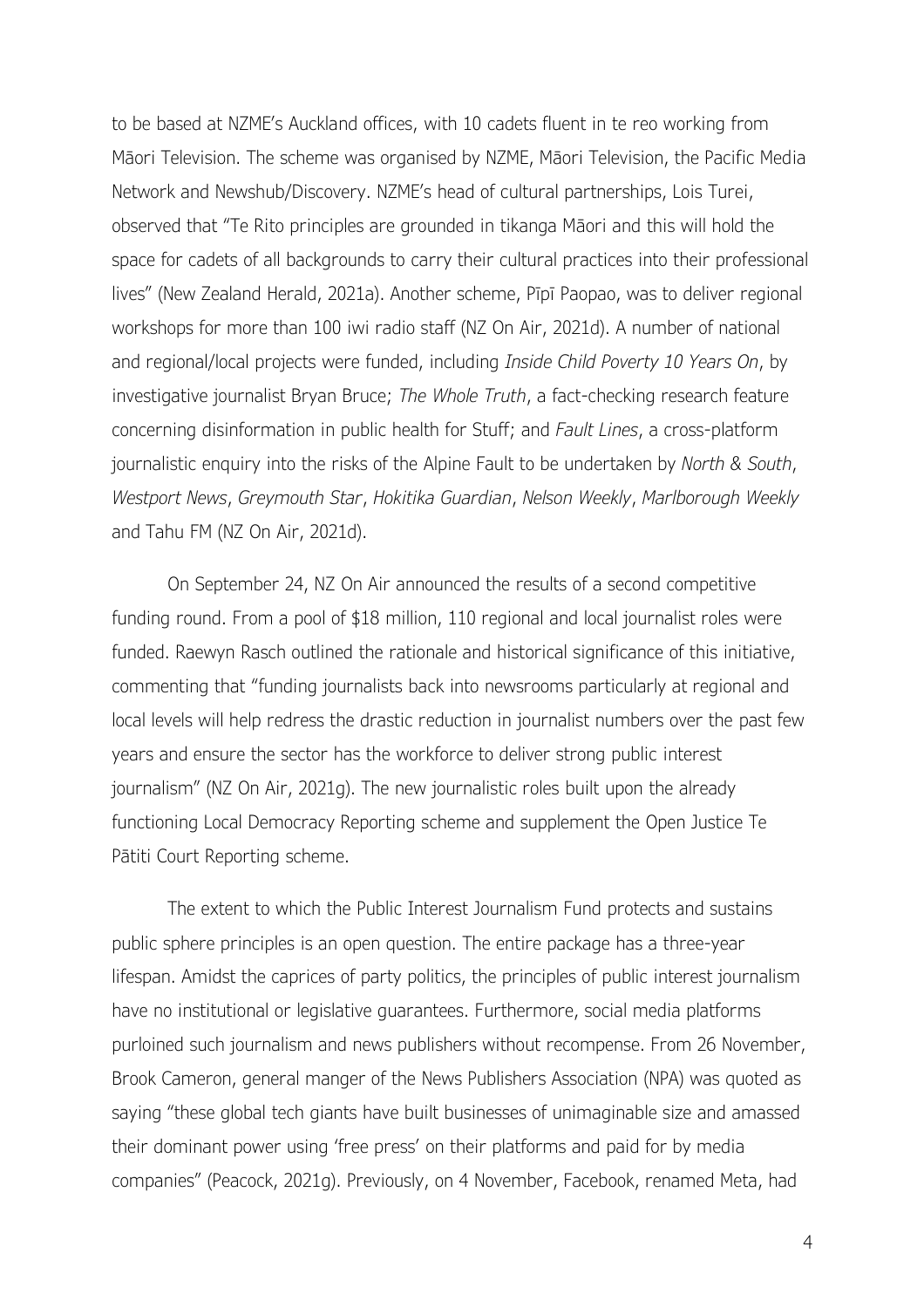declared that it wouldn't pay news publishers for their content but would offer them grants and training programmes. Stuff's CEO, Sinead Boucher remarked, dismissively, "they are designed to bind news media more tightly to their platforms to increase publishers' reliance on Facebook and therefore ensure a supply of high-quality content for Facebook for free" (Carroll, 2021). The likely effectiveness thus far of this year's Public Journalism funding rounds will be evaluated in the concluding section of this report.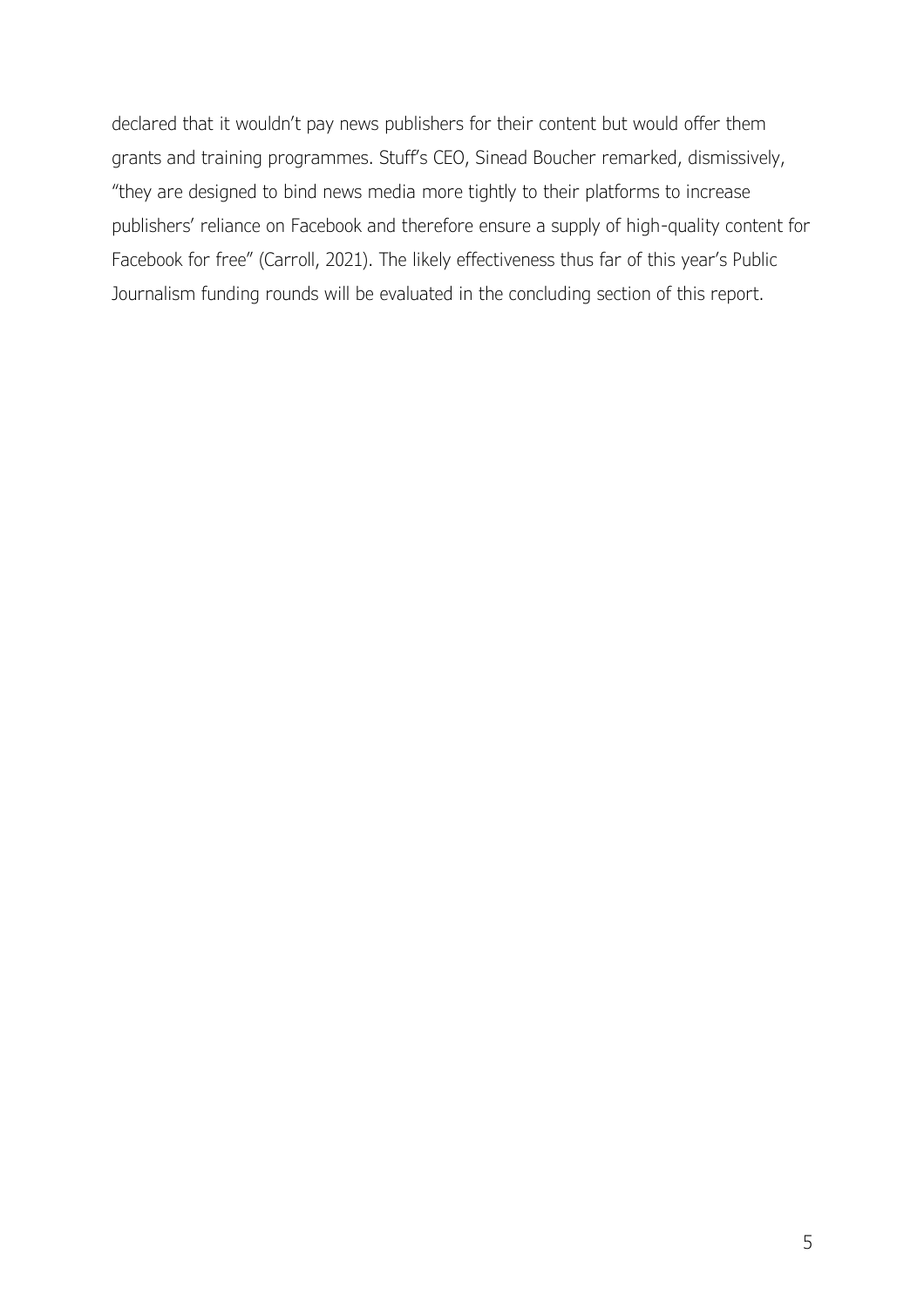# <span id="page-9-0"></span>1: Media ownership in the global context

## *Wayne Hope*

At the end of 2021, media-entertainment, news media, social media, retail platforms and telecommunications are difficult to separate out. Across these domains, overlapping patterns of corporate ownership are complemented by myriad commercial and operational deals.

## News media and social media

Social media corporations, notably Google and Facebook, relay content from news media companies while creating their own news feeds and portals. At the same time, social media takes advertising revenue away from news media companies. As their financial difficulties increase, newsrooms contract, some media outlets close and regional deserts become apparent. To counter such trends, the European Union during 2019 and 2020 gave press publishers the legal right to be remunerated for the use of their content by online service providers. In the United States, approximately 2,000 publishers have lobbied for the right to collectively negotiate with social media corporations (Brevini, 2021). In Australia, the News Media and Digital Platforms Mandatory Bargaining Code Bill was introduced to the federal parliament in December 2020 (after three years of negotiation among the Australian Competition and Consumer Commission, the Australian government, Google and Facebook) (Brevini, 2021). Against this background, unfolding events in early 2021 have had important implications for the ownership and management of news media companies.

On 21 January 2021, Google threatened to remove Google Search from Australia if the bargaining code became law. On 18 February, Facebook withdrew news from its platform. As Karen Lee and Sasha Molitorisz (2021) pointed out, this meant that "Australian news publishers could not post content on Facebook pages; news content by international news publishers could not be viewed or shared by Australian Facebook audiences; Australian Facebook users could not share or use Australian or international news content; and international Facebook users could not view or share Australian news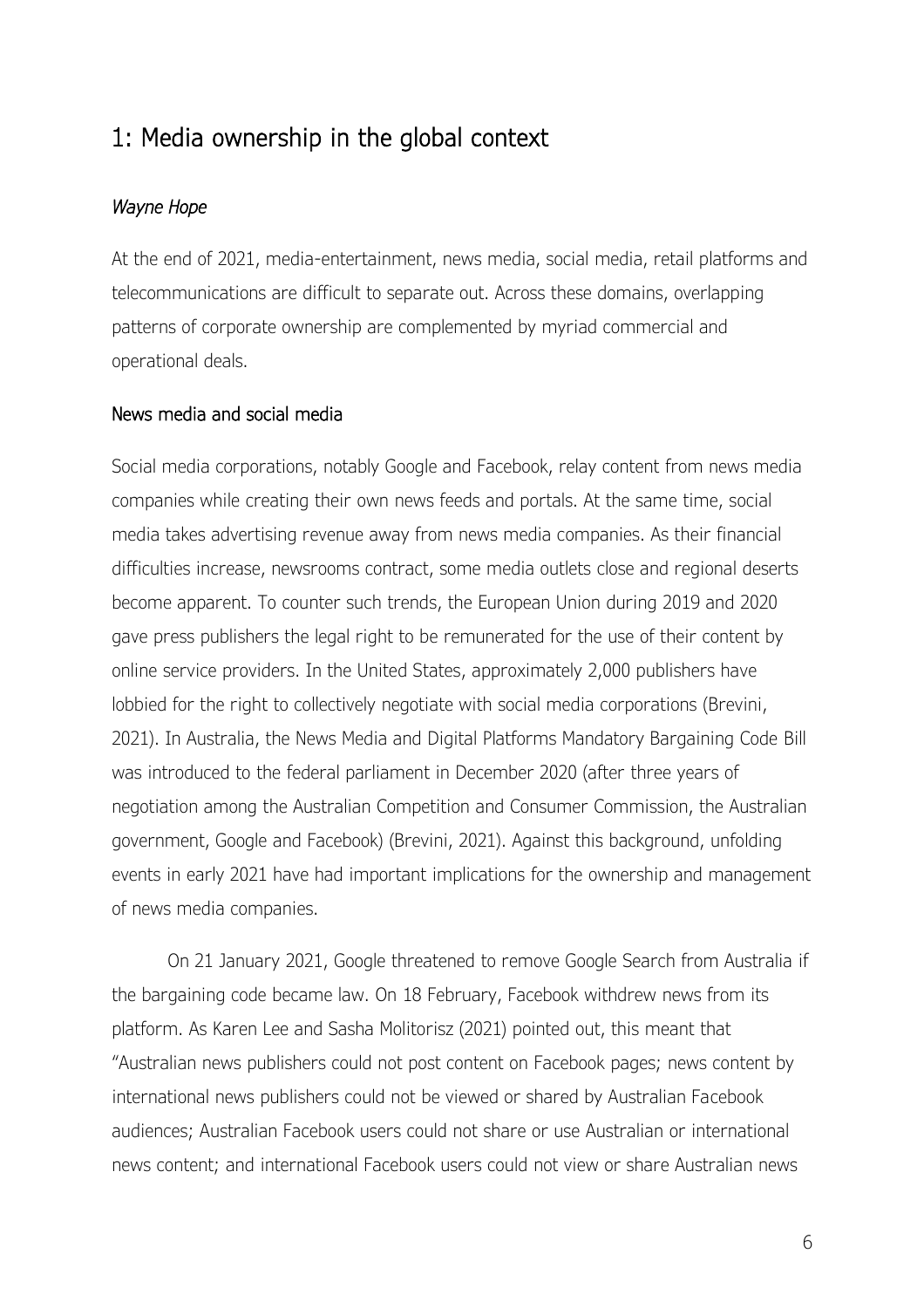content" (pp. 39-40). Facebook's ban proved temporary, but its general stance towards news publishers was clear.

In early February, Google relented and began making deals with news media organisations in different countries (Samois, 2021). The final version of Australia's bargaining code, passed on 18 February, allowed for such a deal. As Brevini (2021) noted, "before a digital platform is made subject to the code, the Treasurer must take into account whether it has reached a commercial agreement with publishers" (p. 85). In this regard, the primary beneficiary of Google's shift towards negotiation was News Corp (and its media holdings in the UK, US and Australia). In its deal, Google would provide an agreed amount of advertising revenue and News Corp's media content would appear in Google's recently launched news showcase (Samois, 2021). In Australia, News Corp, Nine Entertainment and Seven West Media gained hundreds of millions in payments. However, this largesse and the bargaining code provisions have not, so far, assisted regional, local, and independent media entities. Such an unequal outcome reinforces the divide between "winners" and "losers" in the news business. During 2020, large news publishers in the US and the UK reported substantial increases in digital subscriptions. Meanwhile, newspapers in these and other national markets reported major drops in print sales and advertising plus growing financial pressures (Myllylahti, 2021).

## News media, publishers and conglomeration

Among established news media and publishing companies, acquisitions and public listings were numerous. Selected examples are reported here.

On 25 March 2021, News Corp announced plans to purchase *Investor's Business Daily* for US\$275 million (Spangler, 2021a). Four days later, it was reported that News Corp would purchase the books and media segment of Houghton Mifflin Harcourts for US\$349 million. The new acquisition was to be combined with News Corp subsidiary Harper Collins (Spangler, 2021b). On 23 June, Buzzfeed, a US-based news and entertainment company, announced plans to merge with 890 Fifth Avenue Partners, a publicly listed special-purpose acquisition company. The new entity would have a US\$1.5 billion valuation and list on the Nasdaq. Buzzfeed is to establish a major digital advertising business to compete with Google and Facebook, which as a duopoly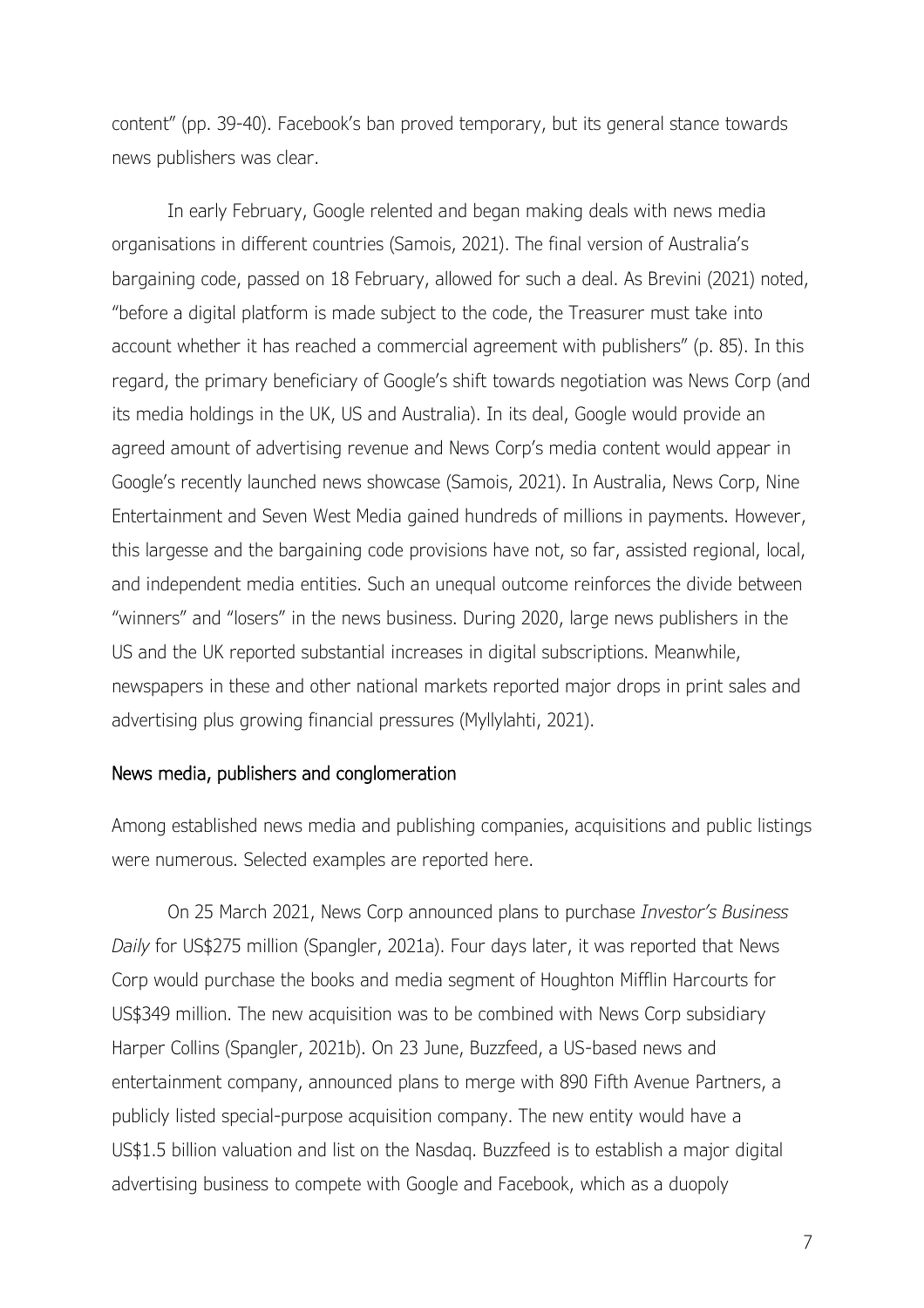dominates media advertising (Turvill, 2021a). On August 2, News Corp announced a US\$1.15 billion deal to buy Oil Price Information Service, a data and analytics provider for energy and commodities markets, from S&P Global and HIS Markit. This entity becomes part of Dow Jones Professional. For News Corp, the deal will "expand its business-tobusiness digital information portfolio" (Spangler, 2021c). On August 5, News Corp CEO Robert Thomson declared that the fiscal year 2021 (ending 30 June) was "the most profitable year since we created the new News Corp in 2013." Digital subscriptions, digital advertising returns and general revenue across different sectors of the corporation were said to be at record levels (News Corp, 2021). Accordingly, News Corp's share price rose 46% between August 2020 and August 2021 (Myllylahti, 2021b).

On 26 August, German media and publishing giant Axel Springer announced the acquisition of Politico, a political journalism company that distributes newspapers, radio podcasts and online news content. The deal's value is estimated at US\$1 billion. In a press statement, Axel Springer declared that Politico would strengthen the media company's portfolio "with an authoritative voice offering inside perspective and analysis of politics and policy in Washington DC, across the US and around the globe" (Turvill, 2021a). Also on 26 August, the business news company, Forbes Media, announced its stock-market listing (Turvill, 2021b). It confirmed a planned merger with Magnum Opus Ltd, a publicly traded special-purpose acquisition company. The merged entity was valued at USD\$630 million. Forbes CEO Mike Federle remarked that "with this transition into a publicly traded company, Forbes will have the capital to accelerate growth" (Myllylahti, 2021b).

## US newspapers and financial ownership

On 21 January 2021, a *Financial Times* research feature by Anna Nicolaou and Fontanella-Khan revealed that "today about half of America's daily newspapers are controlled by private equity, hedge funds and other investment groups." Over the past 15 years, almost 2,200 titles have closed. Most of those remaining are newspapers in name only—amidst advertising and wire copy, local stories are sparse or non-existent. In the 15 months to June 2021, more than 70 local newsrooms closed. Although pandemic impacts on advertising revenue contributed to the closures, financial ownership was the key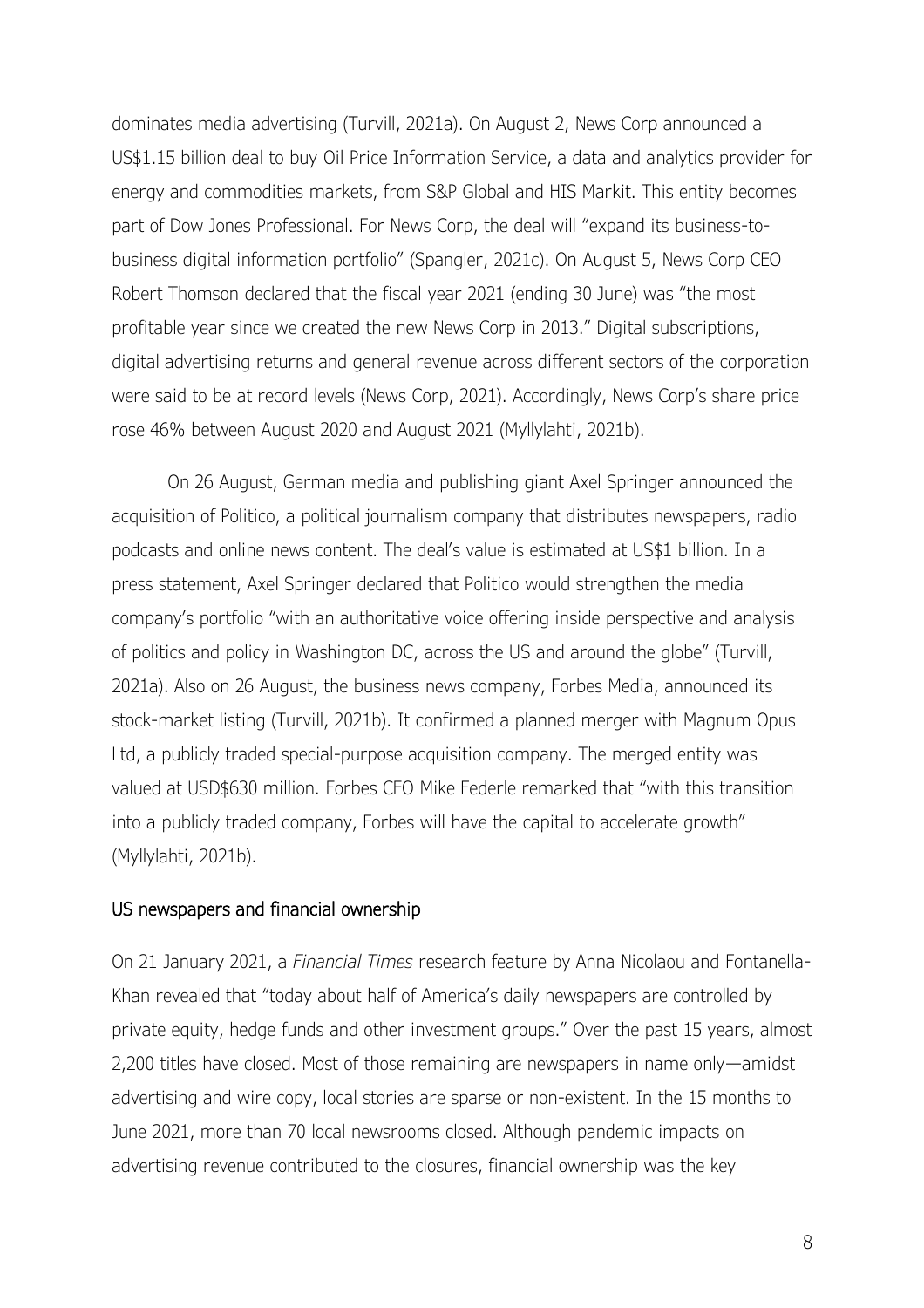component (Helmore, 2021). The major player is Alden Global Capital, the second-largest newspaper owner by circulation in the US. Two central figures, Randall Smith and Heath Freeman, personify the threat to press journalism. McCoppins (2021) in *The Atlantic* describes their rationale: "Cut the staff, sell the real estate, jack up subscription prices and wring as much cash as possible out of the enterprise until eventually enough readers cancel their subscriptions that the paper folds or is reduced to a desiccated husk of its former self."

On May 21, *The New York Times* and other media outlets reported the sale of *The Tribune* newspaper chain to Alden Global Capital for US\$630 million (Robertson, 2021). Randall Smith was already on *The Tribune* board with a 32% shareholding. The completed sale ended counter-efforts by the journalists' union to find an alternative buyer. The newspaper chain, under new leadership, was saddled with a US\$278 million debt that had been taken on by Alden Global Capital for the acquisition (Arbel, 2021). The subsequent impacts on news journalism have been well documented. On July 29, Mac Tracy (2021) in *The New York Times* detailed the closure of Maryland's *Bowie Blade-News*, two months after Alden Global Capital completed its purchase of the parent company Tribune. Similarly, on October 14, Coppins (2021) outlined the "hollowing out" of the flagship *Chicago Tribune* after experienced journalists were forced to leave.

## Mega-deals across communications sectors

Back in October 2016, telecommunications giant AT&T announced a deal to buy Time Warner for US\$108 billion. The combination of AT&T's distribution strength with Time Warner's content and production would accord the new entity enormous market power. An anti-trust suit filed by the U.S. Department of Justice in November 2017 failed. The merger was allowed to proceed by the Federal Court and this decision was upheld in March 2019 (Teitelman, 2021). On 17 May 2021, AT&T announced plans to combine its WarnerMedia division with Discovery, a communications television company with multiple world-spanning networks such as Animal Planet and Discovery Channel, and streaming services (Discovery+). Under the deal, AT&T would receive US\$43 billion in cash and debt securities, plus a 71% shareholding in the combined business. Discovery would assume control of the remaining 29% stake. Total projected revenue was expected to exceed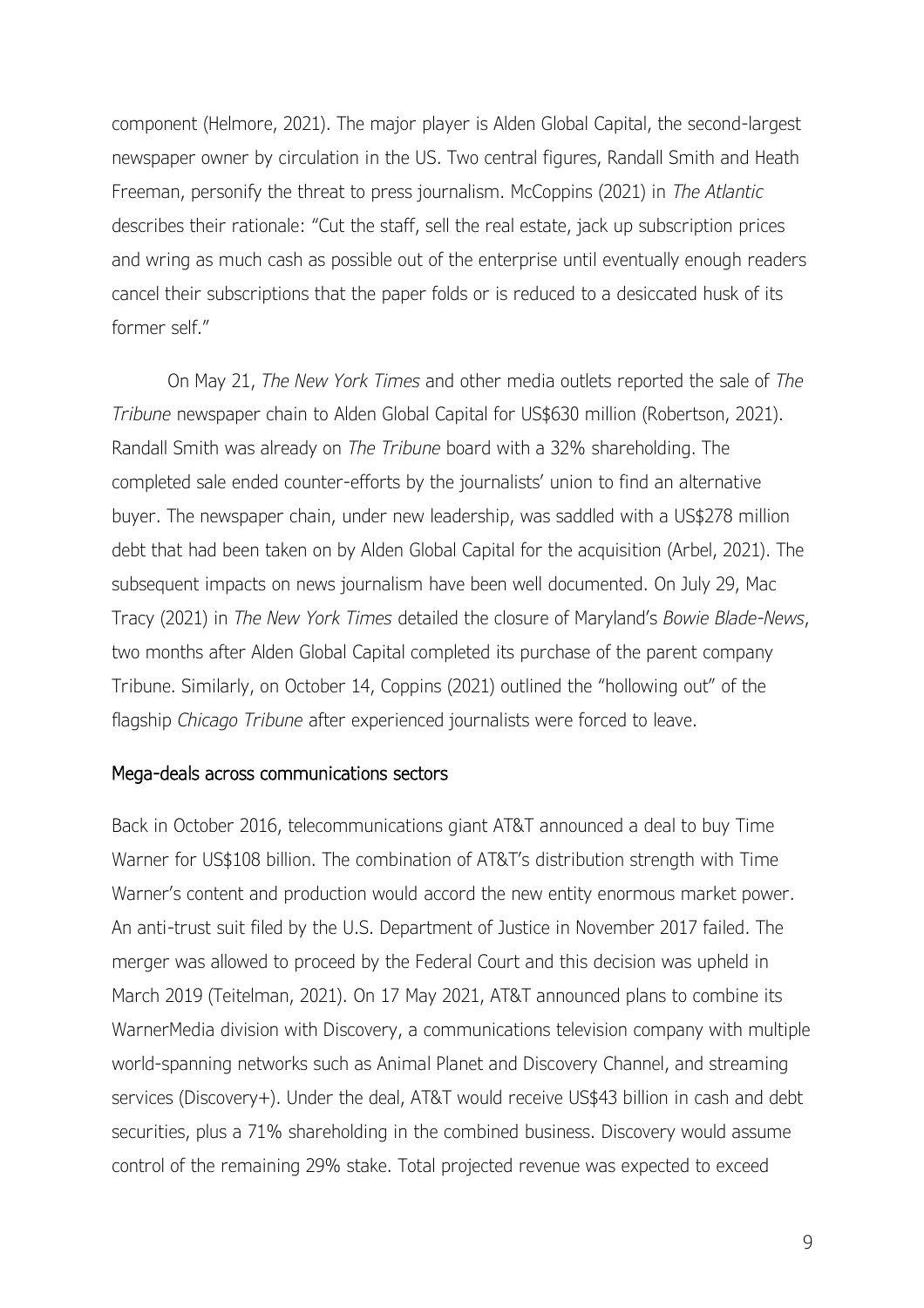US\$50 billion annually (Sweney, 2021). For Jacob Kastrenakes (2021) in *The Verge*, the deal had a twofold purpose. Within the new entity, Discovery+ along with WarnerMedia's HBO Max would be strongly competitive in the streaming market against Netflix, Disney+ and Amazon Prime. Also, Discovery's television arms in Europe could expand their news and sports channels. The addition of WarnerMedia's shows and channels and the capacity to bundle them for cable distribution would attract subscribers and advertisers.

The world's largest communications deal of 2021 was Amazon's acquisition of Metro-Goldwyn-Mayer (MGM), the 97-year-old Hollywood film studio, for US\$8.45 billion. New York investment firm Anchorage Capital, with an MGM shareholding of approximately 35%, made an estimated US\$2 billion from the deal. Nat Rubio-Licht (2021) in the *Los Angeles Business Journal* noted that MGM's content library would give Amazon Prime a competitive edge in the streaming market. In the same article, Jeff Bezos was quoted as saying "the acquisition's thesis here is really very simple: MGM has a vast, deep catalogue of much-loved intellectual property." The latter includes 4,000 films and more than 17,000 television programmes and episodes. On 9 July, the Federal Trade Commission (FTC) was reported to have opened an investigation into whether the MGM acquisition gave Amazon any illegal competitive advantages (Peters, 2021). On August 11, Jill Goldsmith (2021a) from *Deadline* reported that a coalition of labour unions representing nearly four million workers was lobbying the FTC to block the deal. On August 31, she further reported that 34 groups, including Public Citizen and the Writers Guild of America, had written to FTC Chair Lina Khan. They argued that "with the MGM acquisition, Amazon will gain control over must-have content as well as control over additional advertising and IP rights that allow it to stretch its dominance over consumers and other businesses" (Goldsmith, 2021b). On these matters, critics of Amazon and other social media corporations have argued that the threshold for the consideration of antitrust legal action should move beyond analyses of possible monopoly pricing. Restrictions on the autonomy of individual producers and orchestration of particular business and consumer markets should also be investigated (Nadler & Cicilline, 2020).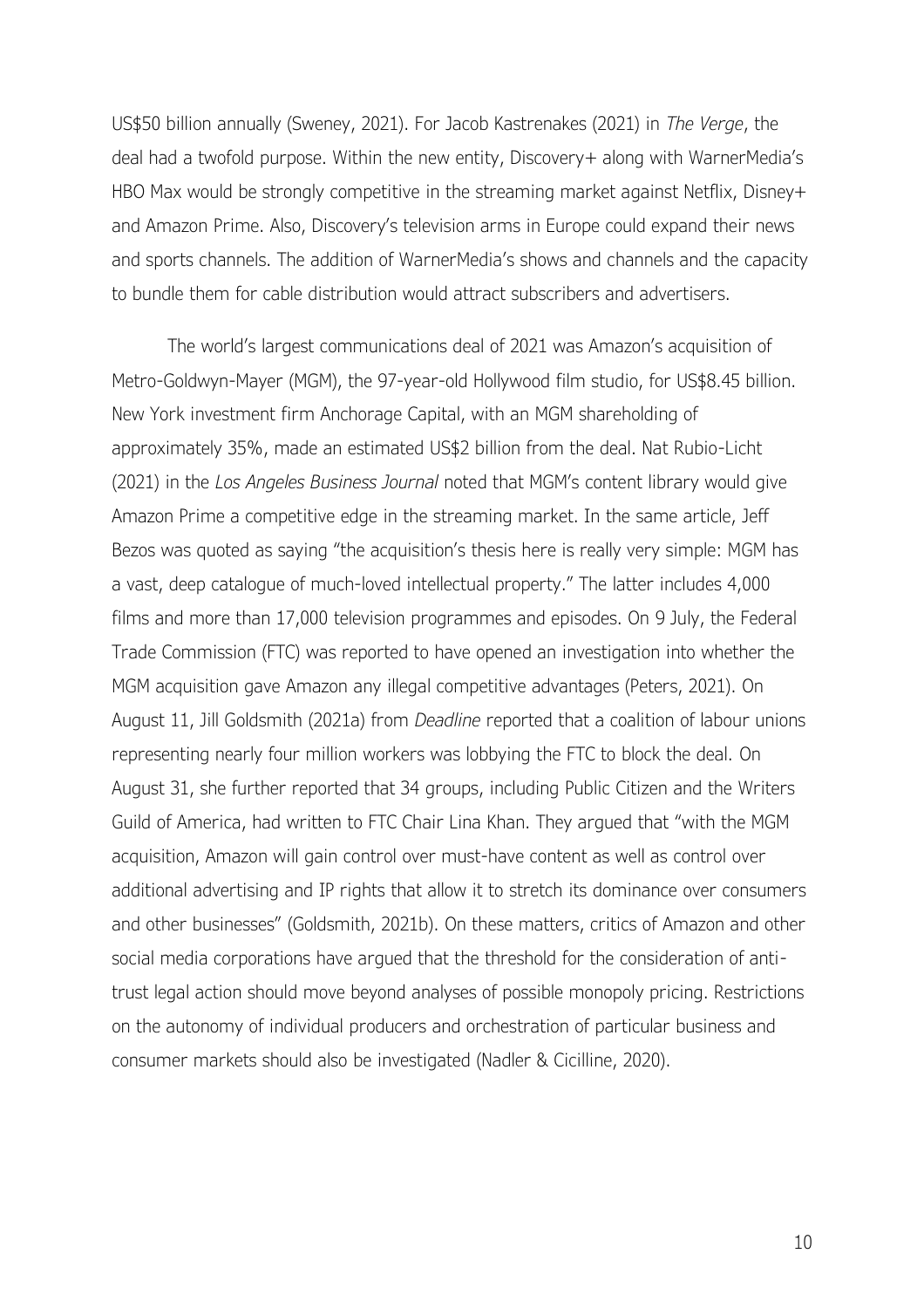# <span id="page-14-0"></span>2. Aotearoa New Zealand media ownership: Categories and shareholdings

# *Saing Te*

# General media ownership patterns

In 2021, there were Crown-owned media entities, shareholder-owned entities and independent and privately held media companies operating (Table 1). There are three state-owned broadcasters: Māori Television Service, Radio New Zealand (RNZ) and Te Reo Tātaki (TVNZ). Each network has its own mandate. MTS is funded by the Government to advance Māori language and culture. RNZ is the sole public-interest broadcaster in New Zealand. It is commercial-free and receives funding through NZ On Air and Manatū Taonga Ministry for Culture and Heritage, whereas TVNZ is commercially funded without a public service mandate and is accountable to the New Zealand government. The state broadcaster's main revenue stream is advertising, which accounts for about 94.8% of its income. It also receives revenue from programme funding, production facilities, programme sales and multi-feed services (TVNZ, 2021b).

The trading media and entertainment companies operating in Aotearoa New Zealand are New Zealand Media and Entertainment (NZME), Sky, Spark Sport (Spark), and Discovery. NZME trades on both the local stock exchange (NZX) and Australian stock exchange (ASX). It specialises in radio, digital and print. Sky, which broadcasts sport and entertainment, is listed on the NZX. Its main competitor is Spark Sports, owned by the telecommunication and digital service giant Spark. Discovery is a media conglomerate based in the US. These listed companies are accountable to their shareholders. MediaWorks is also accountable to its investors since it is 60% controlled by the American private equity firm Oaktree Capital Management.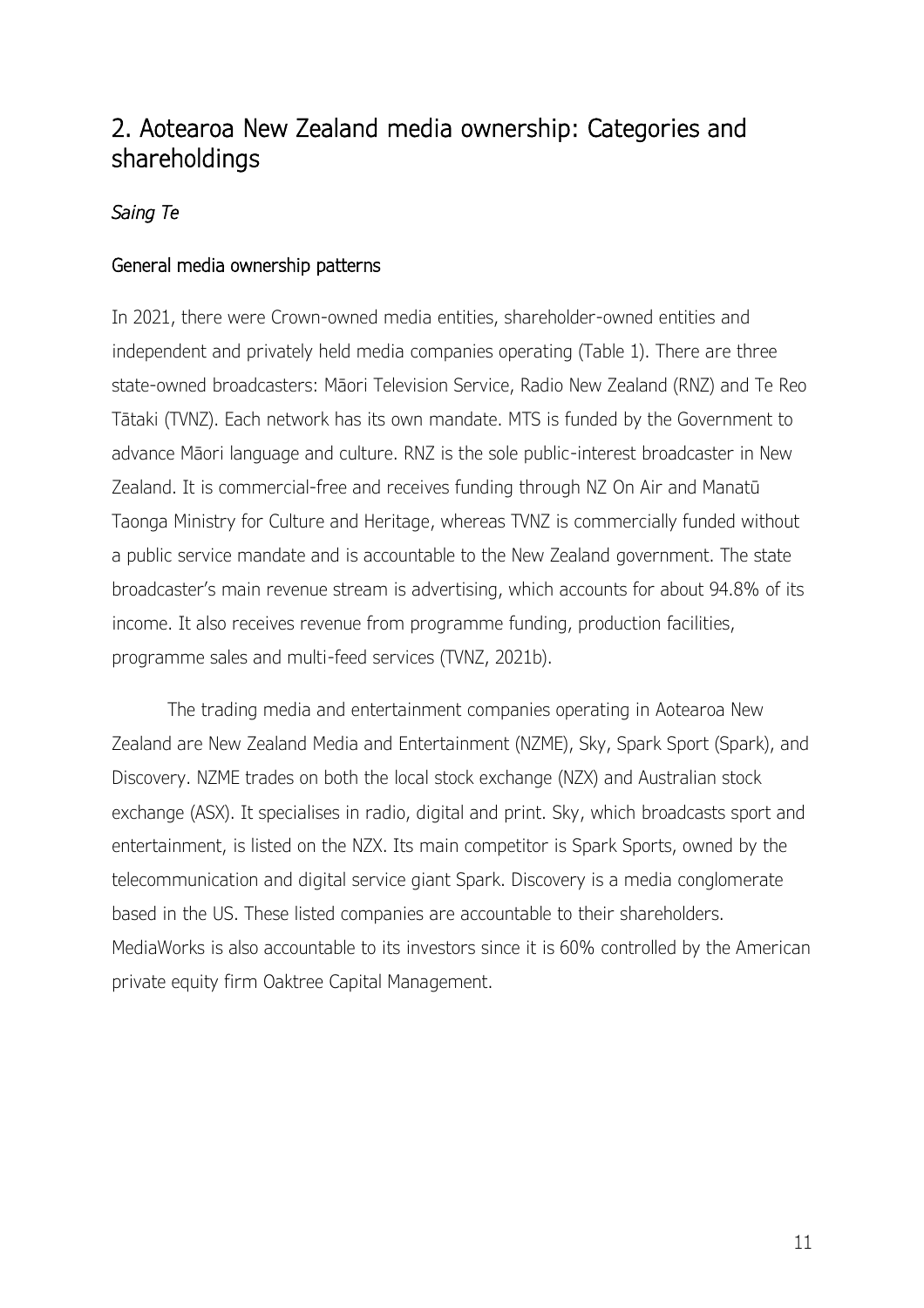Table 1: Aotearoa New Zealand media ownership: Categories, funding, and assets

| Company                                       | Funding                                              | Notable assets                                                                                            |
|-----------------------------------------------|------------------------------------------------------|-----------------------------------------------------------------------------------------------------------|
| Crowned-owned entities                        |                                                      |                                                                                                           |
| <b>RNZ</b>                                    | State                                                | RNZ National, RNZ Concert, RNZ Pacific, AM Network, RNZ News                                              |
| <b>TVNZ</b>                                   | Advertising                                          | TV ONE, TV2, OnDemand, onenews.co.nz, Re:                                                                 |
| Māori Television Service                      | State                                                | Māori Television, Te Reo, Te Ao Māori News                                                                |
| Independently owned media companies           |                                                      |                                                                                                           |
| Allied Press (family-owned)                   | Advertising, subscriptions                           | The Otago Daily Times                                                                                     |
| Asia Pacific Report                           | n/a                                                  | asiapacificreport.nz                                                                                      |
| BusinessDesk*                                 | Subscriptions                                        | <b>BusinessDesk</b>                                                                                       |
| Crux (Crux Publishing Ltd)                    | Donations                                            | Crux                                                                                                      |
| National Business Review (publisher<br>owned) | Subscriptions                                        | <b>NBR</b>                                                                                                |
| Newsroom (editor owned)                       | Advertising, memberships, donations,<br>sponsorships | Newsroom, Newsroom Pro                                                                                    |
| Scoop (Scoop Publishing Limited)              | Subscriptions, licenses, memberships                 | Scoop.co,nz                                                                                               |
| Stuff (owned by an individual and<br>staff)   | Advertising, subscriptions, donations                | stuff.co.nz, The Dominion Post, The Press, Sunday Star-Times, Neighbourly                                 |
| The Spinoff (publisher/worker owned)          | Donations, memberships, advertising,<br>Sponsorships | The Spinoff                                                                                               |
| Private equity-owned media company            |                                                      |                                                                                                           |
| MediaWorks                                    | Advertising                                          | The Edge, The Rock, More FM, The Breeze, The Sound, Mai FM, George FM, Magic, Magic Talk,<br>Tarana, rova |
| Shareholder-owned media companies             |                                                      |                                                                                                           |
| Discovery                                     | Advertising, programme sales                         | Three, Bravo, ThreeNow, Newshub, Discovery                                                                |
| <b>NZME</b>                                   | Advertising, subscriptions                           | The New Zealand Herald, ZM, Newstalk ZB, nzherald.co.nz                                                   |
| Sky TV                                        | Subscriptions, advertising                           | Sky Box, Sky Go, Sky Sport, Neon                                                                          |
| Spark Sport**                                 | Advertising, subscriptions                           | Spark Sport                                                                                               |

<span id="page-15-0"></span>\*On 30 November 2021, NZME announced that it would acquire BusinessDesk subject to Commerce Commission approval. \*\*Spark Sport is owned by the telecommunications and digital services company Spark.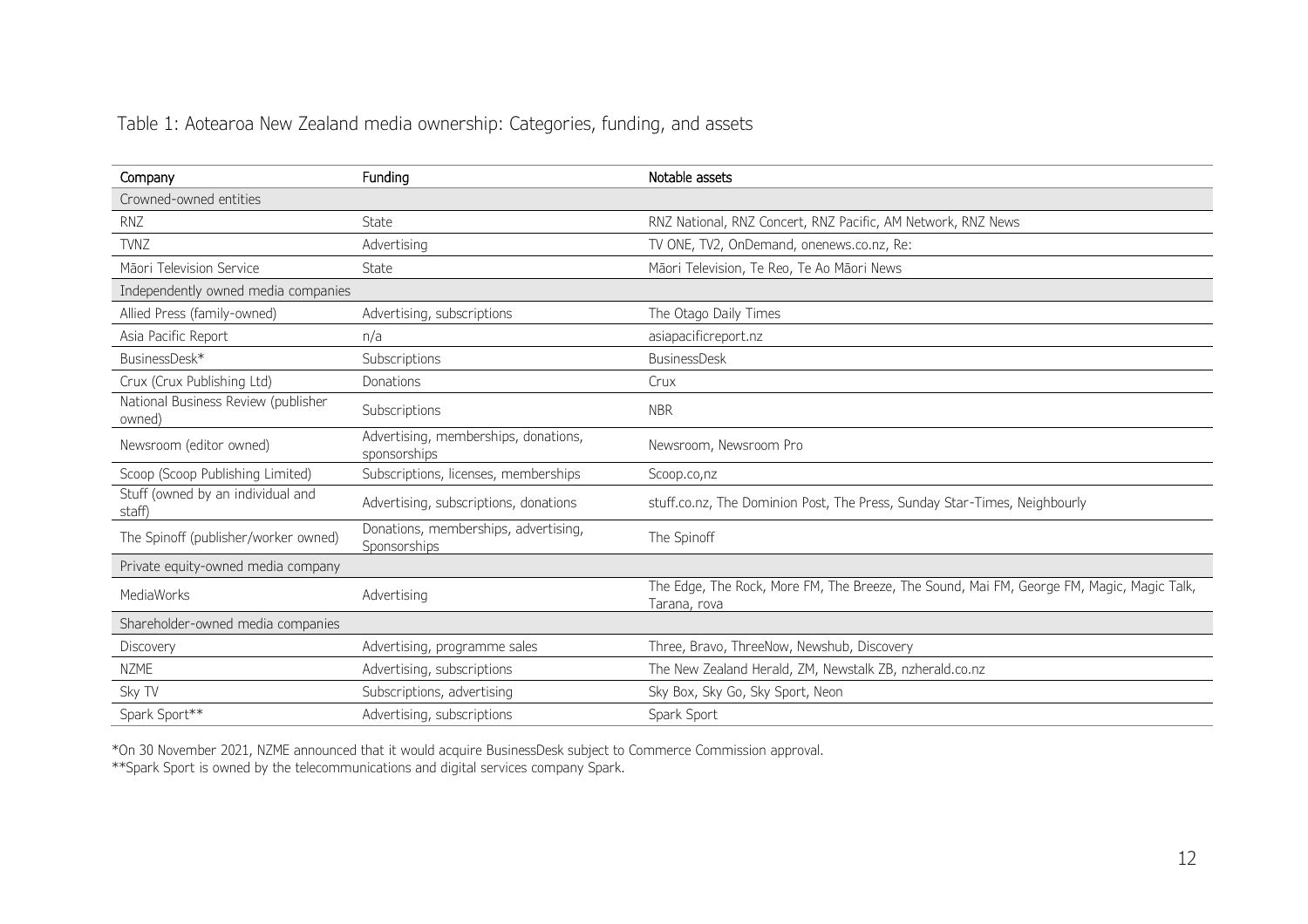There are a number of independently owned media outlets operating. In this report, the focus is on nine independents. These are: Allied Press, Asia Pacific Report, BusinessDesk (sale pending to NZME), Crux, National Business Review (NBR), Newsroom, Scoop, Stuff, and The Spinoff (for more information see the section Print and online news outlets). These publishers are primarily owned by individuals, a group, or trusts. For instance, Stuff is owned by its chief executive Sinead Boucher and the company's 900 staff, but the latter holds only a 10% share (Pullar-Strecker, 2021g). Scoop, the operator of scoop.co.nz, is owned by the not-for-profit charitable trust Scoop Foundation for Public Interest Journalism. However, the ownership structure of some outlets is less transparent. *Newsroom,* for example, is largely owned by its founders, but it also receives support from notable businesspeople. In general, independent outlets gain revenue from subscriptions, sponsorships, license fees, donations and memberships.

## Shareholding stakes in Aotearoa New Zealand media companies

The following pages detail the market activities of MediaWorks, NZME, Sky, and Discovery.

## *MediaWorks*

The radio and outdoor platform company is owned by the American investment management firm Oaktree Capital Management (Oaktree) and Australian private equity firm, Quadrant Private Equity (Quadrant). The former has a majority 60% shareholding in MediaWorks. In March 2021, it was announced that QMS Media (QMS), owned by Quadrant, was seeking approval to establish a strategic partnership with American investment firm, Bruin Capital (Bruin). The deal was completed in May 2021. Miranda Ward, writing for the *Australian Financial Review* about the strategic partnership, commented that "Quadrant, and MediaWorks' majority shareholder US-based Oaktree Capital Management, are separately 'entertaining the opportunity' for an initial public offering of the MediaWorks business" (Ward, 2021).

At present, MediaWorks is led by Cam Wallace. He was appointed chief executive officer in January 2021. Then, in May, Jeff McDowall was assigned the role of chief operating officer. Currently, the board is chaired by Wayne Stevenson, who was appointed following Jack Matthews' resignation in August 2021. Matthews' departure was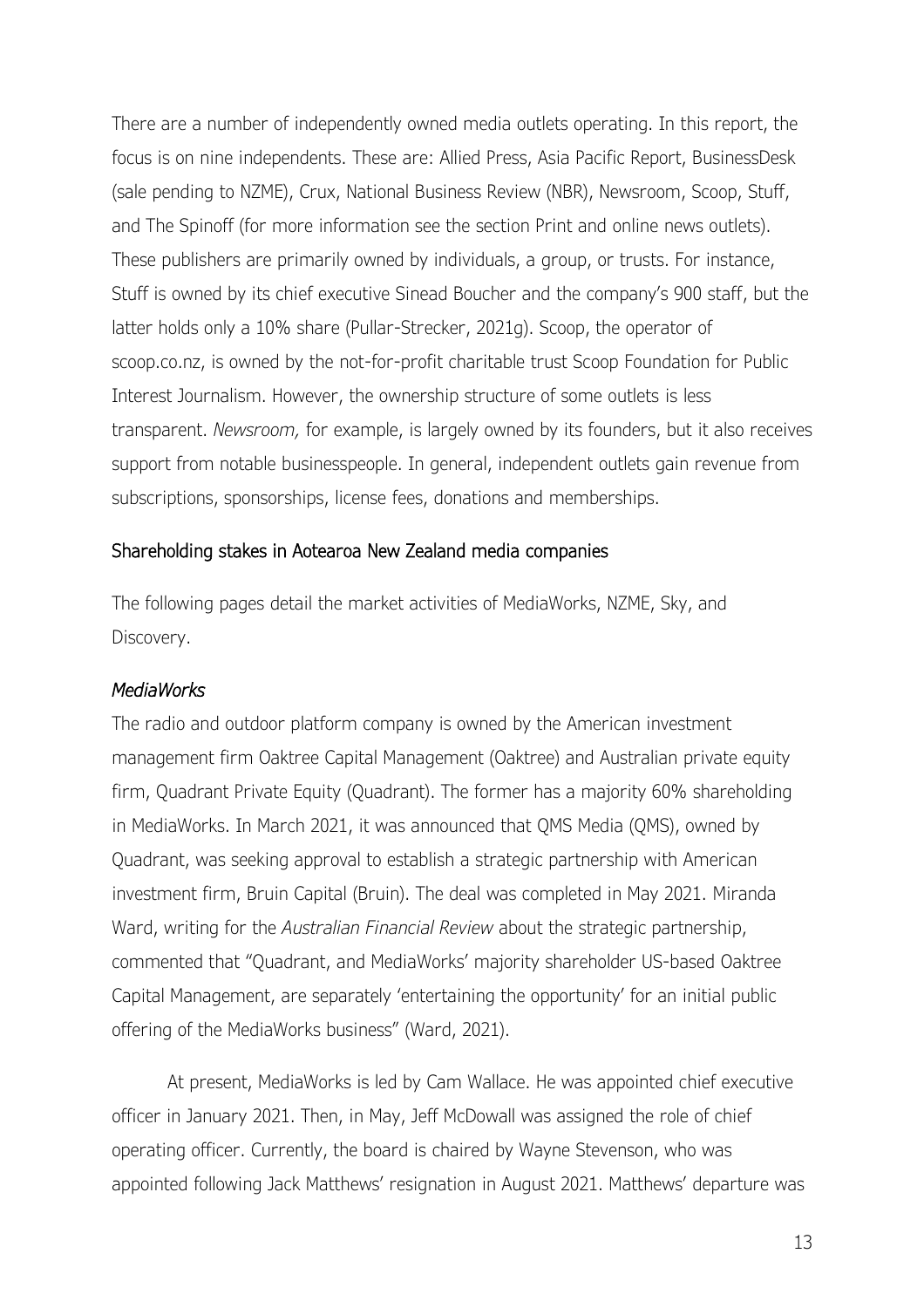brought about by the findings of the independent review into workplace culture carried out by Maria Dew QC (Clent, 2021). The publication of the review also saw the departure of the company's people and culture director, Alex Nicholson (Mau, 2021b).

There are four directors on the MediaWorks board. They are Jonas Mitzsschke (a senior vice-president in Oaktree's Opportunities group in London), Jonathan Pearce (Quadrant managing partner and QMS Group chairman), Louise Bond, and Nagaja Sanatkumar. Bond and Sanatkumar were appointed in 2021. The former holds the position of non-executive chairperson for the media agency PHD New Zealand while the latter holds board positions with Meridian Energy, New Zealand Post, Ultrafast Fibre, and the Cawthron Institute (McKenzie, 2021).

MediaWorks' financial earnings for the year ending 31 December 2020, documented a net loss after tax (NLAT) of \$4.8 million, which included a one-off impairment charge of \$12 million. The financial results showed an 80.8% improvement from the previous year. Wallace commented that the profitability of the radio business was "impressive" and that the company expected this result to continue (MediaWorks, 2021a). Other notable events for 2020 included the completion of the sale of MediaWorks' television business and land to Discovery Inc, the development of a new head office in Auckland, and the full integration of the outdoor business into the company.

In terms of future outlook, Wallace stated that the company was assessing its capital structure and identifying ways to grow the business: "We have identified a number of potential acquisition opportunities and are actively exploring these" (MediaWorks, 2021b). Of note, in April, BusinessDesk reporter Daniel Dunkley alluded to some of these opportunities, writing that "MediaWorks is rumoured to be on the lookout to acquire a news operation following its sale of Newshub to Discovery last year. Newsroom is said to be among MediaWorks' list of potential targets" (Dunkley, 2021a).

#### *New Zealand Media and Entertainment (NZME)*

At the end of 2020, J P Morgan Nominees Australia Pty Ltd, which represents the holdings of shareholders with custodial accounts, is the top shareholder of NZME with 19.85% (NZME Ltd, 2021b). Four financial institutions owned 45.74% of NZME's shares (Table 2). This is down from the previous year's total of 48.26% (NZME Ltd, 2020). Osmium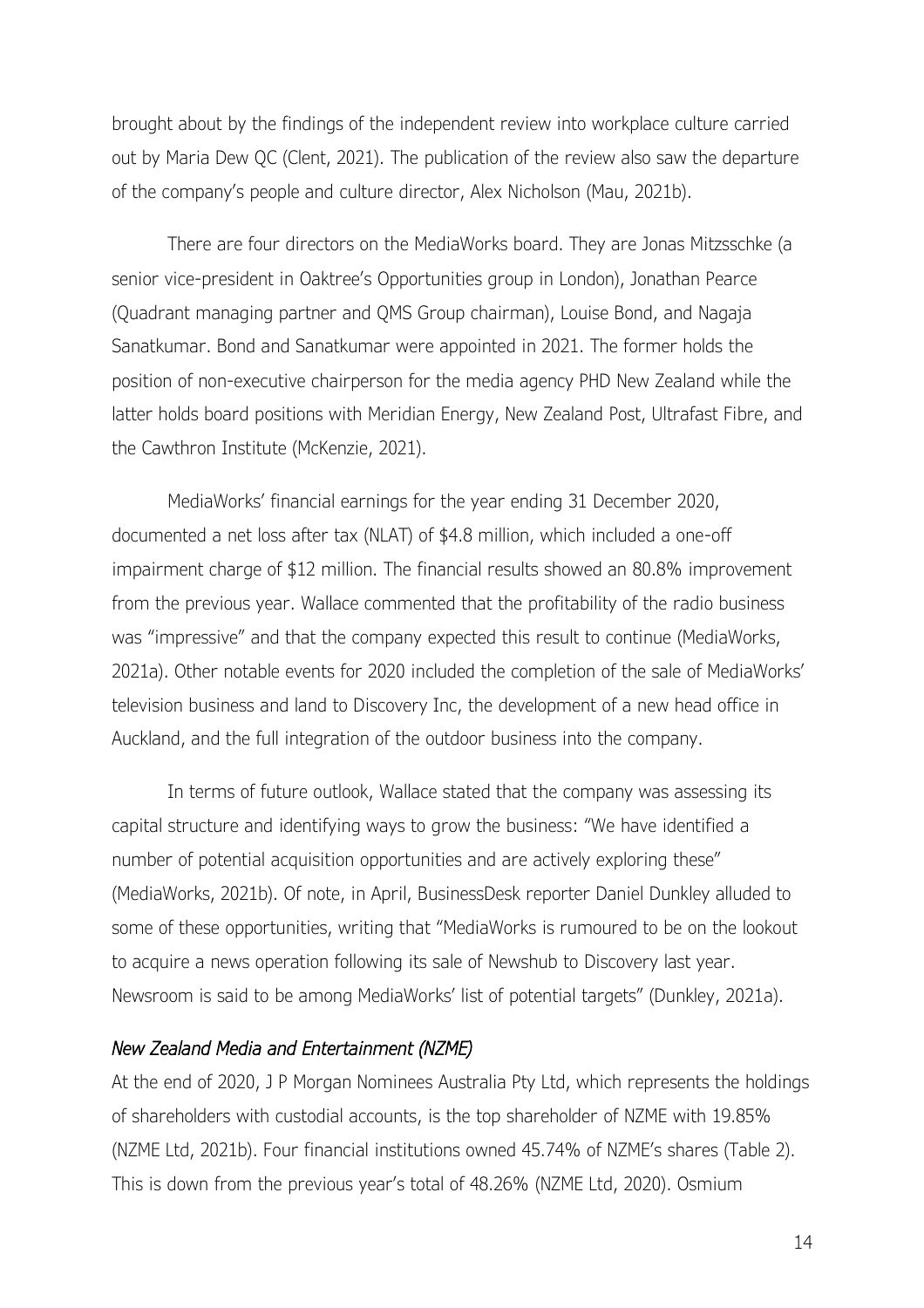Partners LLC (Osmium) emerged as the largest substantial shareholder and Renaissance Smaller Companies Pty Ltd (Renaissance) no longer appeared in the substantial shareholders list. In 2021, a number of disclosure notices were announced (see NZME Ltd, 2021d; NZME Ltd, 2021e; NZME Ltd, 2021g; NZME Ltd, 2021h; NZME Ltd, 2021l).

| Substantial shareholders                     | As of December 31, 2019  |                     | As of December 31, 2020     |                     |
|----------------------------------------------|--------------------------|---------------------|-----------------------------|---------------------|
|                                              | Number of<br>shares held | % of shares<br>held | Number of<br>shares<br>held | % of shares<br>held |
| Auscap Asset Management Ltd                  | 37,722,980               | 19.25               | 25,620,000                  | 12.97               |
| Forager Funds Management Pty Ltd.            | 12,408,486               | 6.33                | 16,488,767                  | 8.35                |
| Osmium Partners LLC                          |                          |                     | 27,739,284                  | 14.04               |
| Renaissance Smaller Companies Pty<br>Limited | 24,298,829               | 12.40               |                             |                     |
| Spheria Asset Management Pty Ltd             | 20,158,249               | 10.28               | 20,498,325                  | 10.38               |
| Total                                        | 94,588,544               | 48.26               | 90,346,376                  | 45.74               |

<span id="page-18-0"></span>Table 2: NZME substantial shareholders

Sources: NZME Ltd. (2020). *New Zealand Media and Entertainment annual report for the year ended 31 December 2019*. [http://nzx-prod-s7fsd7f98s.s3-website-ap-southeast-](http://nzx-prod-s7fsd7f98s.s3-website-ap-southeast-2.amazonaws.com/attachments/NZM/348894/317395.pdf)[2.amazonaws.com/attachments/NZM/348894/317395.pdf.](http://nzx-prod-s7fsd7f98s.s3-website-ap-southeast-2.amazonaws.com/attachments/NZM/348894/317395.pdf) NZME Ltd. (2021*). New Zealand Media and Entertainment annual report for the year ended 31 December 2020*. [http://nzx-prod-s7fsd7f98s.s3-website](http://nzx-prod-s7fsd7f98s.s3-website-ap-southeast-2.amazonaws.com/attachments/NZM/368074/341017.pdf)[ap-southeast-2.amazonaws.com/attachments/NZM/368074/341017.pdf](http://nzx-prod-s7fsd7f98s.s3-website-ap-southeast-2.amazonaws.com/attachments/NZM/368074/341017.pdf)

There have been no changes to the company's board of directors. Currently, it is chaired by Barbara Chapman. Carol Campbell, David Gibson, Sussan Turner, and Guy Horrocks serve alongside her as directors. On 31 December 2020, three directors and parties associated with them had shares in the company (Table 3). Chapman had 73,000 shares in the company, while Campbell has 150,000 and Gibson has 50,000 (NZME Limited, 2021b).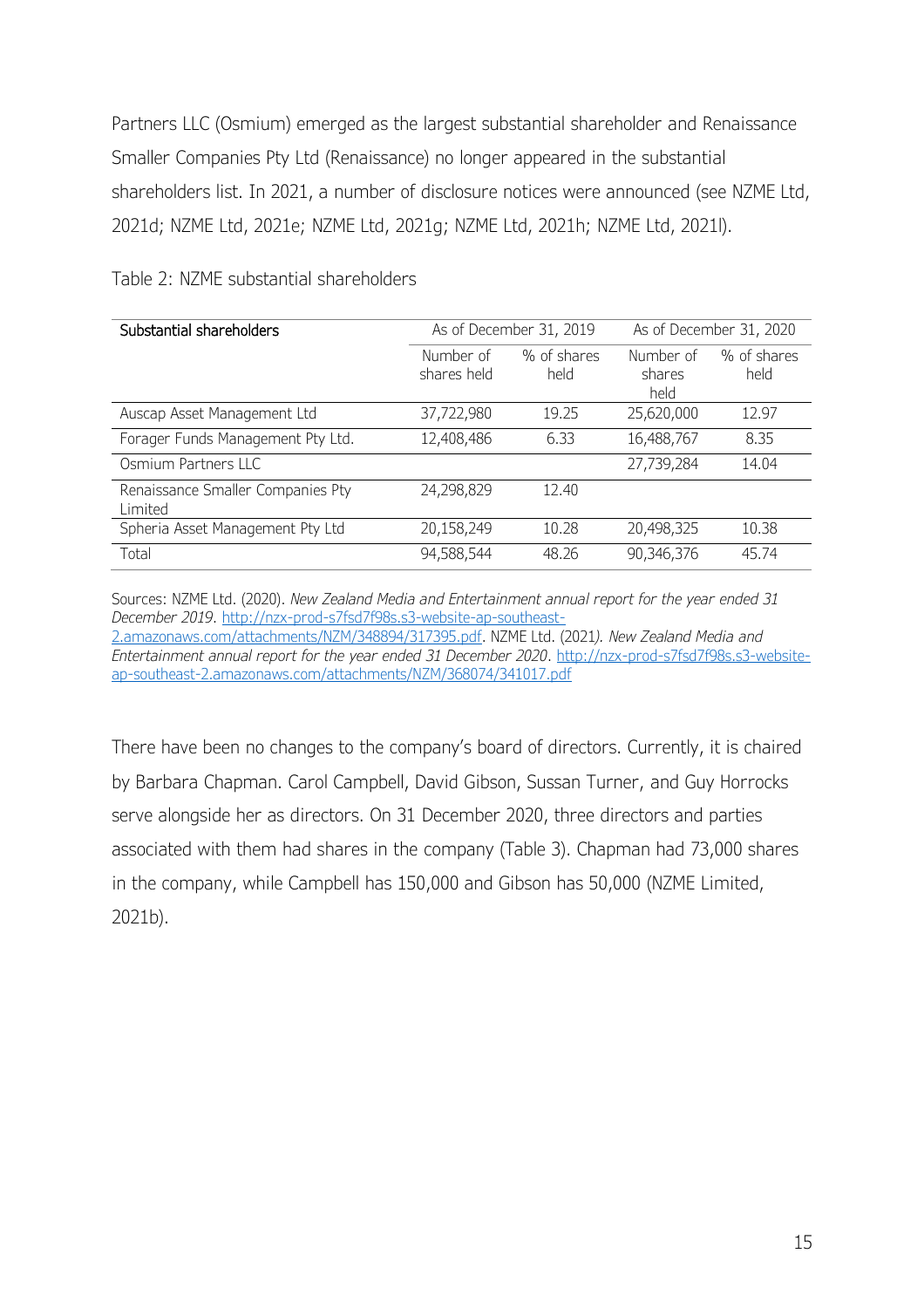| Director        | Position                 | Company                                    |  |
|-----------------|--------------------------|--------------------------------------------|--|
| Barbara Chapman | Independent chairman     | New Zealand Media and Entertainment        |  |
|                 | Chairman                 | Genesis Energy Limited                     |  |
|                 | Deputy chair             | The New Zealand Initiative                 |  |
|                 | Patron                   | New Zealand Rainbow Tick Excellence Awards |  |
|                 | Director                 | Fletcher Building Limited                  |  |
|                 | Member                   | Reserve Bank Act Review Panel              |  |
|                 | Chairman                 | APEC 2021 - CEO Summit Committee           |  |
| Carol Campbell  | Independent director     | New Zealand Media and Entertainment        |  |
|                 | Director                 | T&G Global Limited                         |  |
|                 | Director                 | Asset Plus Limited                         |  |
|                 | Director                 | NZ Post Limited                            |  |
|                 | Director                 | Chubb Insurance New Zealand Limited        |  |
|                 | Director                 | Kiwibank Limited                           |  |
| David Gibson    | Independent director     | New Zealand Media and Entertainment        |  |
|                 | Director and shareholder | DG Advisory Limited                        |  |
|                 | Director and shareholder | Sidehustle Ecommerce Limited               |  |
|                 | Trustee                  | Diocesan School for Girls                  |  |
|                 | Director                 | Rangatira Limited                          |  |
|                 | Director                 | Biostrategy Holdings Limited               |  |
|                 | Director                 | Trustpower Limited                         |  |
|                 | Director                 | Goodman (NZ) Limited                       |  |
| Sussan Turner   | Independent director     | New Zealand Media and Entertainment        |  |
|                 | Director and shareholder | Aspire2 Group Limited                      |  |
|                 | Pro-chancellor           | Auckland University of Technology          |  |
|                 | Co-chair and shareholder | Organic Initiative Limited                 |  |
| Guy Horrocks    | Independent director     | New Zealand Media and Entertainment        |  |
|                 | Shareholder              | Solve Data, Inc.                           |  |

## <span id="page-19-0"></span>Table 3: NZME board members (as of 23 February 2021)

Source: NZME Limited. (2021). *New Zealand Media and Entertainment annual report for the year ended 31 December 2020*. [http://nzx-prod-s7fsd7f98s.s3-website-ap-southeast-](http://nzx-prod-s7fsd7f98s.s3-website-ap-southeast-2.amazonaws.com/attachments/NZM/368074/341017.pdf)[2.amazonaws.com/attachments/NZM/368074/341017.pdf](http://nzx-prod-s7fsd7f98s.s3-website-ap-southeast-2.amazonaws.com/attachments/NZM/368074/341017.pdf)

On 16 April 2021, at the annual shareholders' meeting, chief executive Michael Boggs said, "across our 32 print publications, nine radio networks, 17 websites and 19 realestate publications, NZME reaches 3.3 million New Zealanders" (NZME Ltd, 2021f). He highlighted that the financial figures for 2020 showed that net profit after tax (NPAT) was \$14.2 million and net debt had fallen to \$33.8 million. It was also announced that NZME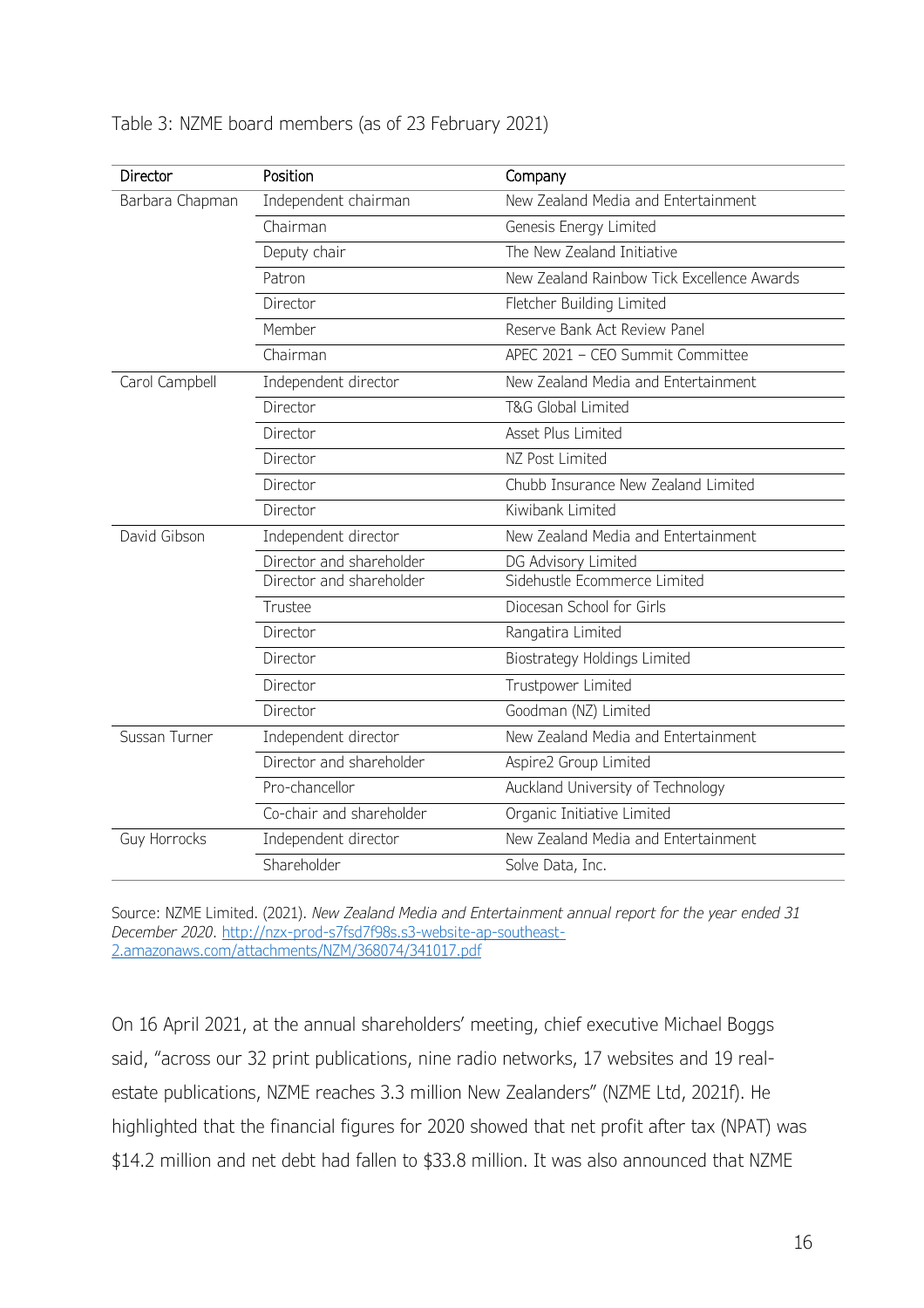had two matters before the NZ Markets Disciplinary Tribunal. These matters were disclosures made to the market regarding the potential acquisition of Stuff and Peter Cullinane's resignation. Subsequently, on 20 April 2021, the tribunal censured and fined NZME for breaching NZX listing rules. The tribunal found that the announcements made on 11 May 2020, were in breach of the Rules 3.1.1 and 3.2 and ordered the company to pay \$80,000, as well as proceedings-related costs. The media company was also fined \$20,000 for failing to disclose "promptly and without delay" Cullinane's resignation (Morrison, 2021).

<span id="page-20-0"></span>Figure 1: NZME stock performance graph October 2020-October 2021



**NZM Price History** 

Source: NZME Ltd. (2021). *NZM Price history*. NZX.<https://www.nzx.com/instruments/NZM>

Then, on 23 August 2021, NZME released its interim report for the half-year ended 30 June 2021. The company reported an increase in its audiences across digital and traditional platforms, with its integrated media and entertainment activities revenue totalling \$170.6 million (NZME Ltd, 2021a). This is up from the corresponding 2020 figure of \$147.3 million (NZME Ltd, 2020). The interim report also showed that its NPAT was \$5.6 million, up by about 85% from the previous year's figure of \$3.0 million. It was also disclosed that NZME had reached a conditional agreement with Global Marketplace New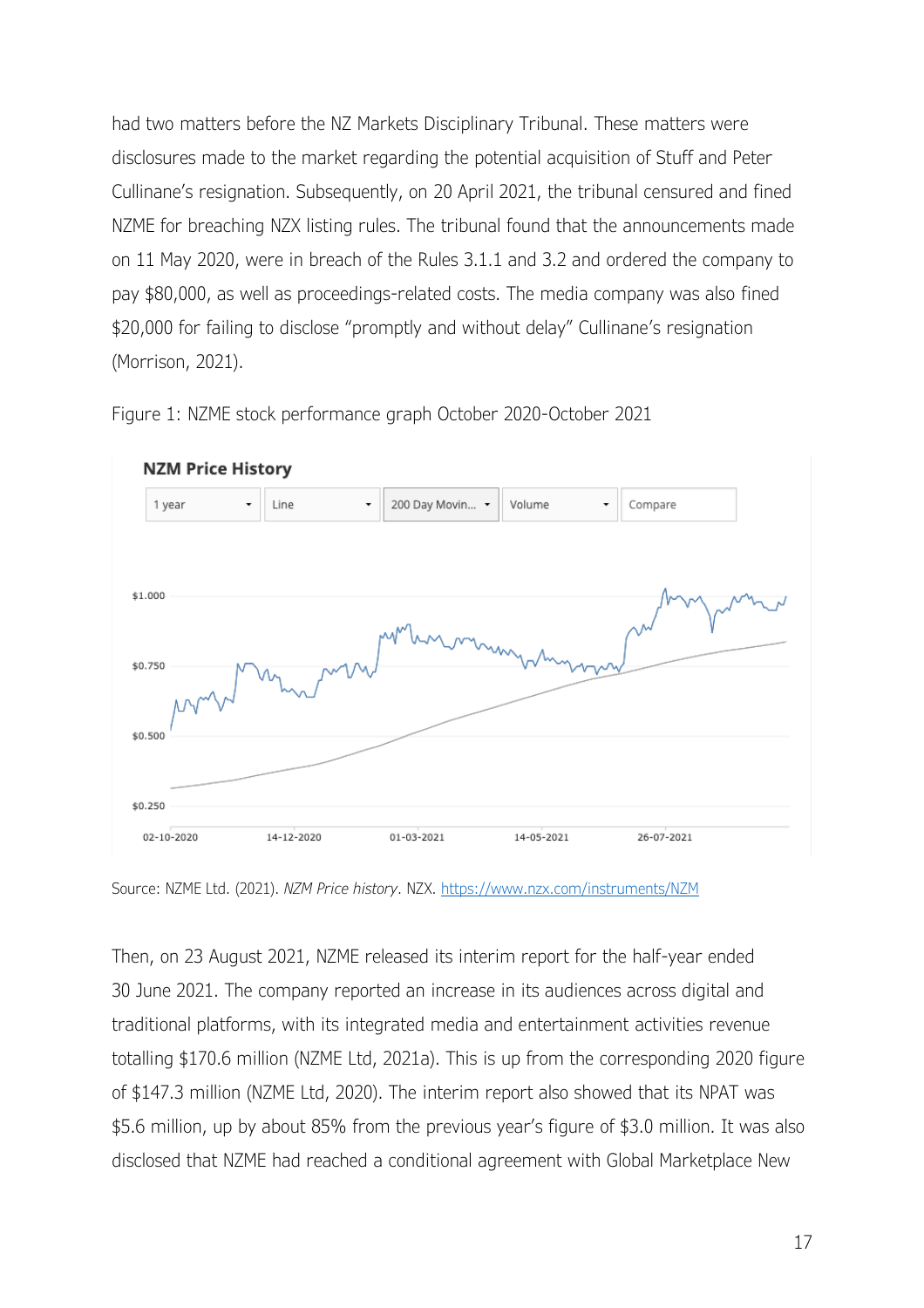Zealand Limited to sell GrabOne for \$17.5 million. On 29 October 2021, NZME announced that the sale was complete (NZME Ltd, 2021m). Correspondingly, over the past year, NZME's share price has risen, reflecting its growth (Figure 1). On 1 October 2021, its listed share price was \$1.000, increasing \$0.460 (82.63%) over a 52-week period (NZME Ltd, 2021c).

On 30 November 2021, NZME announced that it would look to acquire BusinessDesk. Under the conditional agreement, NZME will pay \$3.5 million for the business news website. Upon the completion of the transaction, BusinessDesk's publisher Content Limited could receive an additional amount of up to \$1.5 million if targets are met by 31 December 2023. Following the announcement, shares in NZME climbed 9 cents (6.82%) to reach \$1.41 (New Zealand Herald, 2021c). Boggs was reported saying that "all BusinessDes*k* staff would be offered roles with NZME, resulting in an anticipated 35 business journalists across the BusinessDes*k* and New Zealand Herald newsrooms" (Anthony, 2021). BusinessDes*k* editor and chief executive Pattrick Smellie explained the news site's decision as, "investing in our journalism and our growth to create New Zealand's best and largest news operation." He also noted that, "We will continue to operate as a separate publication, with our own staff and subscription offering, but we'll now have the power of NZX-listed NZME behind us" (Smellie, 2021). The sale is expected to complete in the first part of 2022.

## *Sky*

Sky's chief executive Martin Stewart resigned in December 2020 after about two years in the role; Sky's legal counsel, Sophie Moloney, was appointed in his place. It was also revealed that Deloitte corporate finance partner Andrew Hirst had been seconded on an interim basis as chief financial officer (Sky, 2021c). He was later replaced by Tom Gordon (Sky, 2021q). In June, James Bishop was appointed to the role of company secretary and head of investor relations. Also, at the start of the year, the company announced that director Derek Handley would step down on 15 January 2021 (Sky, 2021b). Currently, there are five members of the board of directors: Chairman Philip Bowman, Joan Withers, Keith Smith, Mike Darcey, and Geraldine McBride (Sky, 2021a). In September, Sky was seeking director nominations.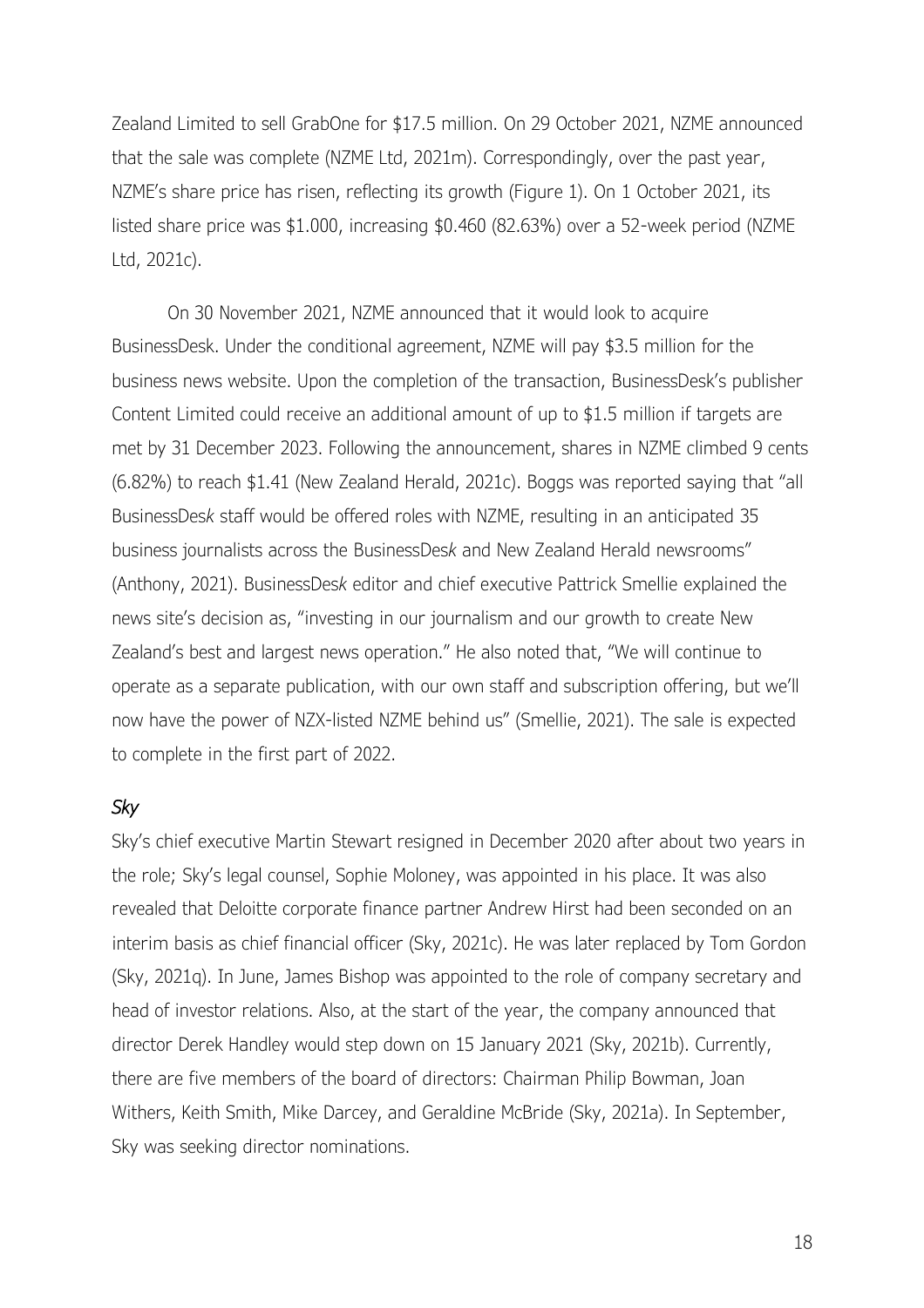In 2021, a number of disclosure notices were announced. The transactions prior to the end of July were detailed in the annual report. It revealed that Kiltearn Partners LLP and The Kiltearn Global Equity Fund and Mitsubishi UFJ Financial Group, Inc., First Sentier Investors (Australia) IM Ltd, First Sentier Investors Realindex Pty Ltd ceased to be substantial shareholders (Table 4). From March, FMR LLC started to acquire shares in Sky and by the end of June the American multinational financial services corporation was a substantial shareholder (Sky, 2021h).

| Substantial shareholders                      | As of July 16, 2020 |          | As of July 16, 2021 |             |
|-----------------------------------------------|---------------------|----------|---------------------|-------------|
|                                               | Number of           | $%$ of   | Number of           | % of        |
|                                               | shares held         | shares   | shares held         | shares held |
|                                               |                     | held     |                     |             |
| Jupiter Asset Management Ltd and its related  | 154,729,719         | 8.86%    | 158,022,414         | 9.05%       |
| bodies corporate                              |                     |          |                     |             |
| Accident Compensation Corporation             | 134,665,936         | 7.71%    | 145,942,382         | 8.35%       |
| Kiltearn Partners LLP and The Kiltearn Global | 122,095,343         | $6.99\%$ |                     |             |
| Equity Fund                                   |                     |          |                     |             |
| UBS Group AG and its related bodies corporate | 93,369,859          | 5.35%    | 93,369,859          | 5.35%       |
| Black Crane Asia Pacific Opportunities Fund   | 89,496,785          | 5.12%    | 89,496,785          | 5.12%       |
| Mitsubishi UFJ Financial Group, Inc, First    | 82,208,566          | 4.71%    |                     |             |
| Sentier Investors (Australia) IM Ltd, First   |                     |          |                     |             |
| Sentier Investors Realindex Pty Ltd           |                     |          |                     |             |
| FMR LLC                                       |                     |          | 89,676,881          | 5.13%       |
| Total                                         | 676,566,208         | 38.74%   | 486,831,440         | 27.87%      |
|                                               |                     |          |                     |             |

<span id="page-22-0"></span>Table 4: Sky substantial shareholders

Source: Sky. (2021). *Annual report for the 2021 financial year*. [http://nzx-prod-s7fsd7f98s.s3-website-ap](http://nzx-prod-s7fsd7f98s.s3-website-ap-southeast-2.amazonaws.com/attachments/SKT/377870/353009.pdf)[southeast-2.amazonaws.com/attachments/SKT/377870/353009.pdf](http://nzx-prod-s7fsd7f98s.s3-website-ap-southeast-2.amazonaws.com/attachments/SKT/377870/353009.pdf)

Following the publication of the annual report for the year ended 30 June 2021, Moloney acquired 830,000 shares, chairman Philip Bowman purchased 250,000 shares, and Trinity Trust, in which Hirst is a trustee, acquired 117,280 shares (Sky, 2021m; Sky, 2021n; Sky, 2021p). There were also substantial shareholders disclosures. Osmium, the largest substantial shareholder in NZME, emerged as a substantial shareholder of Sky on 31 August, and as of 7 September, had acquired 121,078,239 shares. This gave Osmium a 6.93% stake in the company (Sky, 2021n; Sky, 2021o).

In the annual report for the 2021 financial year, Sky TV's 's total revenue—that is, its Sky Box subscriptions, other subscriptions, advertising, and installation and other revenue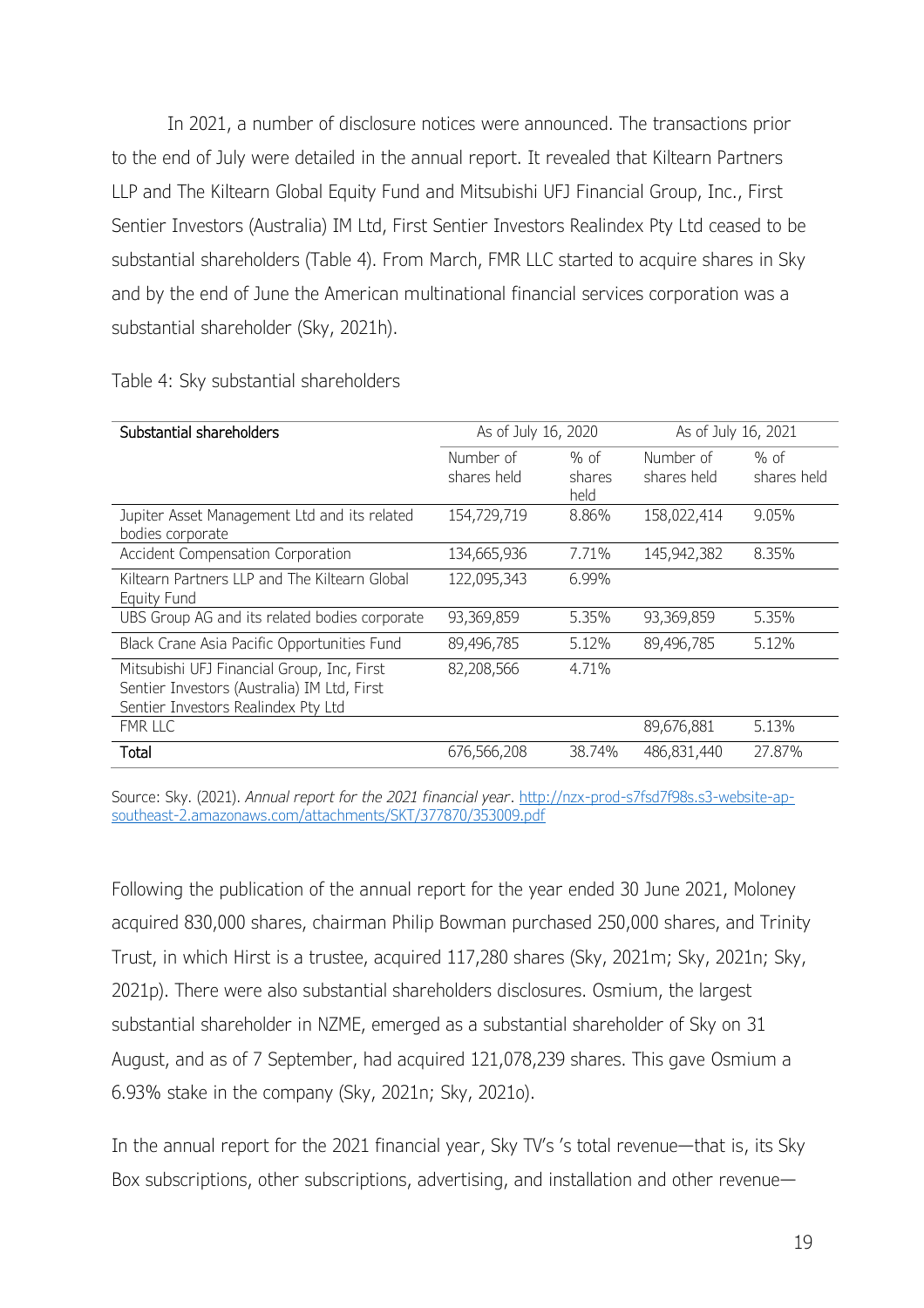fell 4.7% to \$711 million. Despite this decline, Sky reported a profit after tax of \$47.5 million for the year ending 30 June 2021. Management also underscored that the development of a new Sky box and partnership renewals and deals with various outlets, such as NRL & NZRL, NBCUniversal, and ESPN, should stabilise its customer base and revenue. Of note, on 27 August, Sky announced that it had extended and expanded its relationship with global entertainment conglomerate WarnerMedia (Sky, 2021k)

Figure 2: Sky stock performance graph October 2020-October 2021



#### <span id="page-23-0"></span>**SKT Price History**

Sources: Sky. SKT price history. NZX.<https://www.nzx.com/instruments/SKT> (accessed 1 October 2021).

Earlier, on 25 August, the entertainment company announced that it planned to implement a share consolidation on 16 September 2021 (Sky, 2021j). This meant that every ten Sky shares held would be consolidated into one share, thus bringing about a reduction of the number of shares on offer and an increase the value of each share. Earlier in June, it was reported that the company's low share price had attracted potential offers of takeover and partnerships. In response, Moloney stated that Sky was open to strategic partnerships and that the board had yet to receive any formal offer (Pelletier, 2021). Overall, on 1 October 2021, one share of Sky was \$1.910. This represented an increase of 31.63% (\$0.450) over a 52-week period (Figure 2).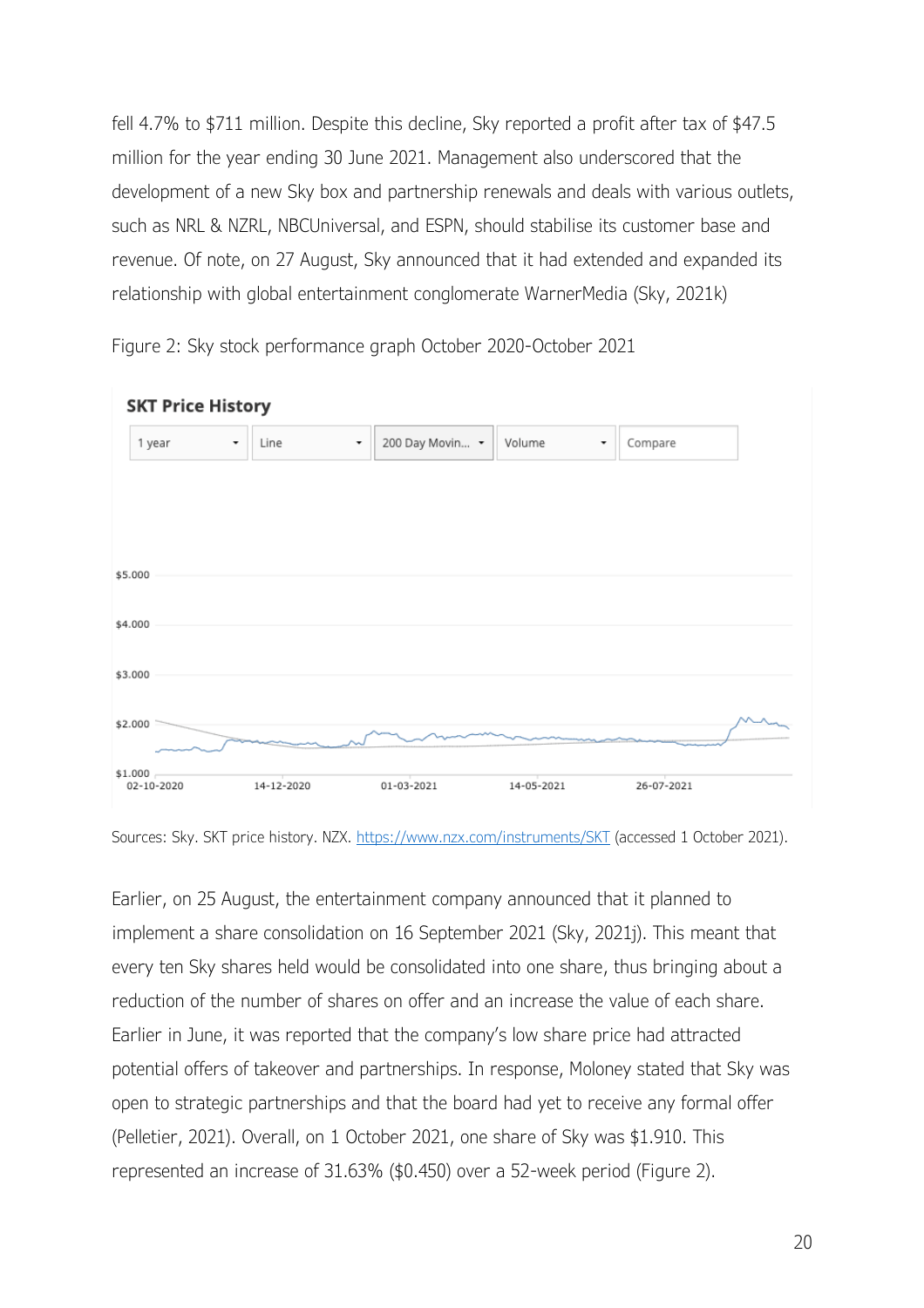# *Discovery*

Discovery Channel was established in 1985 and has since expanded into a multinational mass-media company. It has a multi-class share structure and trades on the Nasdaq stock market under the symbols DISCA, DISCB, and DISCK. During 2020, its American networks generated revenues of USD\$6.9 billion (2019: USD\$7.9 billion) and its international networks made USD\$3.7 billion (2019: USD\$4.0 billion). Overall, total revenues were USD\$10.7 billion, down 4% on the previous year (2019: USD\$11.1 billion). In particular, advertising revenue fell by 8%. This was largely attributed to the impacts of the global pandemic (Discovery Inc, 2021a).

| <b>Directors</b>  | Position                                                                                                                                            |
|-------------------|-----------------------------------------------------------------------------------------------------------------------------------------------------|
| Robert J. Miron   | Chairman                                                                                                                                            |
| Robert R. Beck    | Independent financial consultant                                                                                                                    |
| Robert R. Bennett | Managing director Hilltop Investments                                                                                                               |
| Paul A. Gould     | Managing director and executive vice-president Allen & Company, LLC                                                                                 |
| Robert L. Johnson | Founder and chairman, The RLJ Companies, LLC                                                                                                        |
| Kenneth W. Lowe   | Former chairman, president and CEO Scripps Networks Interactive                                                                                     |
| John C. Malone    | Chairman of Liberty Media Corporation, Liberty Expedia Holdings, Liberty<br>Interactive Corporation, Liberty Global, PLC and Liberty Broadband Corp |
| Steven A. Miron   | CEO Advance/ Newhouse Partnership                                                                                                                   |
| Daniel E. Sanchez | Attorney private practice                                                                                                                           |
| Susan M. Swain    | Co-CEO and president C-SPAN                                                                                                                         |
| J. David Wargo    | President Wargo & Company, Inc.                                                                                                                     |
| David M. Zaslav   | President and chief executive officer                                                                                                               |

<span id="page-24-0"></span>Table 5: Discovery board members in 2021

Source: Discovery. (2021). Leadership.<https://corporate.discovery.com/our-company/leadership/> Accessed 17 September 2021.

In 2020, Discovery's board was made up of 12 directors (Table 5). Three individuals were designees of the Advance/Newhouse Programming Partnership, two were members of Liberty Media's board of directors; three were directors of Liberty Global; one was from the board of directors of Qurate Retail; two were from the board of directors of Liberty Broadband; one was from the board of directors of Charter; and two were directors of LLA. John Malone is the chairman of the boards of all of the Liberty Entities other than LLA and Qurate Retail (Discovery Inc, 2021a).

In Aotearoa New Zealand, Discovery completed its acquisition of MediaWorks late in 2020, buying the television operation for a reported \$20 million (Pullar-Strecker, 2021h). In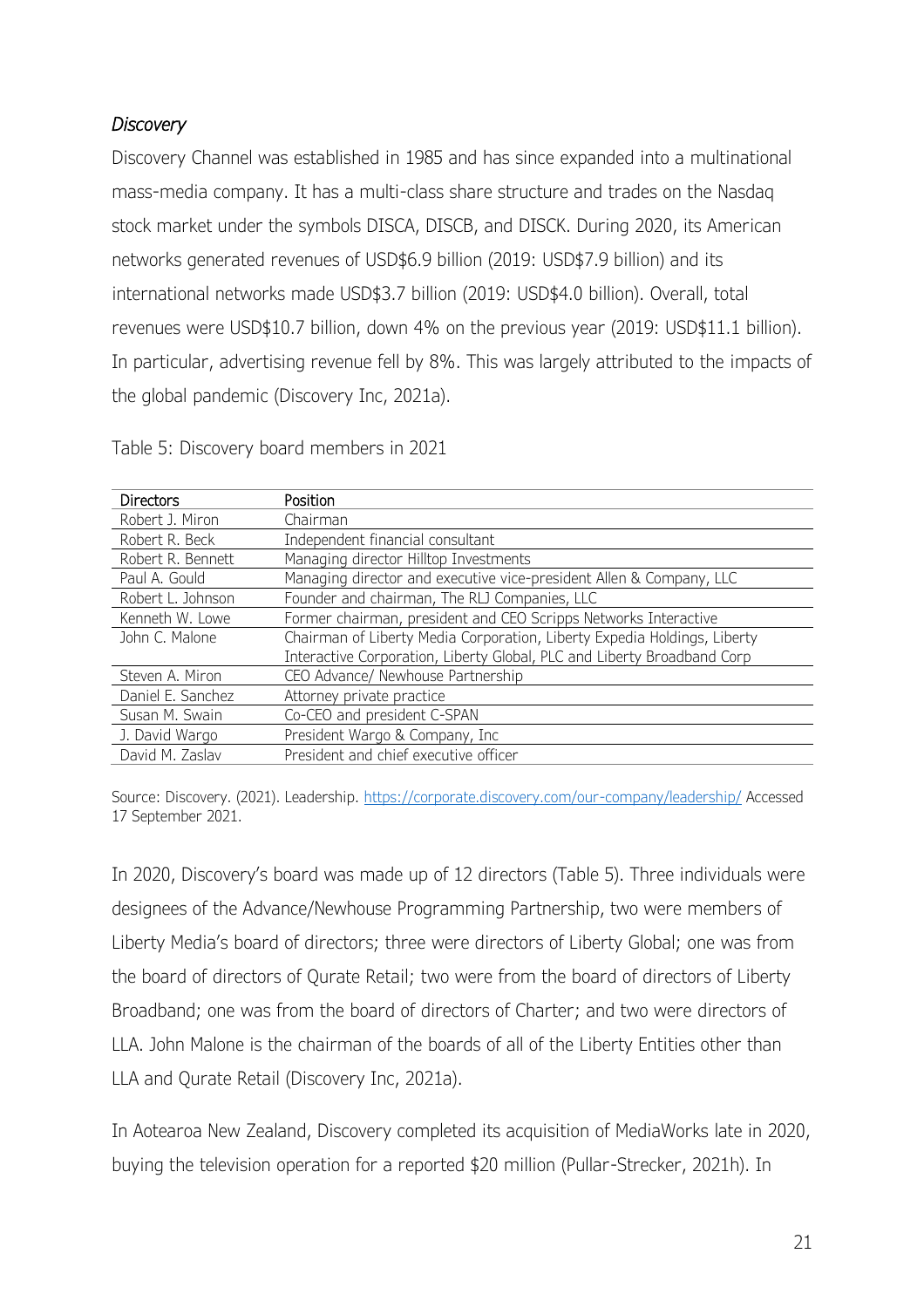April 2021, it publicised the appointment of two general managers for its trans-Tasman operations: Rebecca Kent in Sydney and Glen Kyne in Auckland. Later in the month, it was reported that the company wanted to integrate its three trans-Tasman operations into one. As a result, there were plans for a restructure (Pullar-Strecker, 2021d). Consequently, in the following month, the closure of *Newshub's* Dunedin newsroom was announced, leaving only its Christchurch-based bureau and freelancers to cover the regions of Otago and Southland (McConnell & McNeilly, 2021). In an interview with *Newsroom*, Kyne disclosed that they were in negotiations with another news organisation to provide coverage of that area (Jennings, 2021). Kyne also divulged that the restructuring had resulted in staff cuts of about 5%. Later, in August, Kent transitioned into a new position of senior vice-president, transformation, leaving Kyne as Discovery's senior vice-president, general manager of Australia and New Zealand. On 10 November, the company announced its plans for 2022, which included new television channels, new local programmes, and development of its news content (Peacock, 2021f).



<span id="page-25-0"></span>Figure 3: Discovery stock performance graph for October 2020-October 2021

Sources: Discovery, Inc. (2021b). DISCA interactive stock chart. *Yahoo! Finance*. <https://tinyurl.com/4wfj5n27> (accessed 1 October 2021).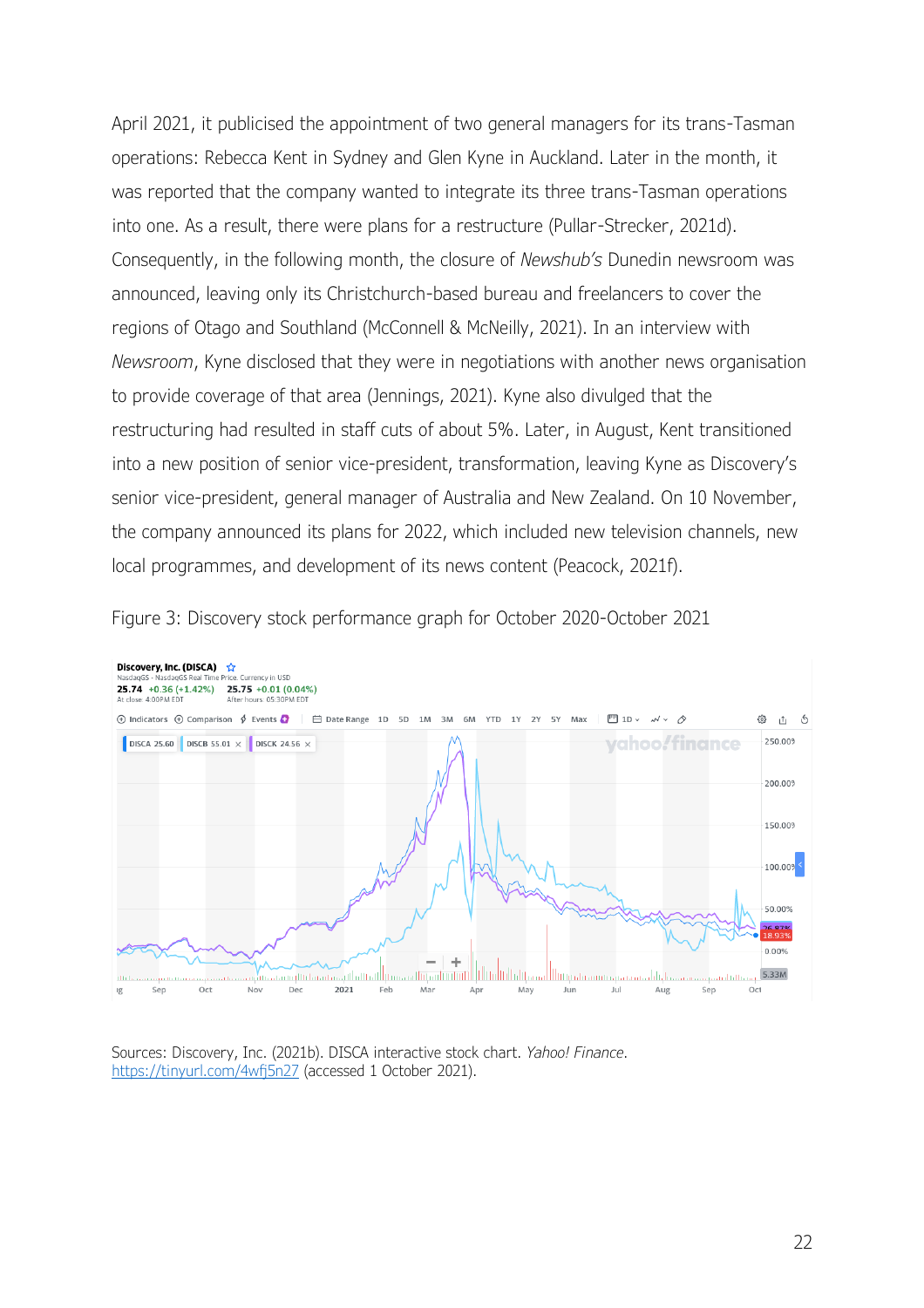As mentioned previously in this report, it was announced in May that American telecom giant AT&T would merge its media content division, WarnerMedia, with Discovery. Following the announcement shares of Discovery Inc and AT&T jumped by 3% (to USD\$36.73) and 4% (to USD\$33.51) respectively (AP, 2021). Currently, the market value of AT&T is about USD\$230 billion, while Discovery is worth about USD\$20 billion (Sweney, 2021). Recently, AT&T announced that it expected the deal to close in mid-2022 (Desroches, 2021).

In August 2021, the company released its second-quarter earnings, which showed a stronger performance compared to the prior year's quarter. Total revenues were USD\$3.1 billion, an increase of 21%. In the international market, network revenues increased 40% to USD\$1.1 billion (Discovery Inc, 2021c). Overall, the events that took place in 2021 brought about volatility in Discovery stock (Figure 3). For instance, DISCA reached a high of USD\$79.59 in March and has since then fallen to USD\$25.15 in September (Discovery Inc, 2021b). This suggests that the launch of Discovery+ had produced strong results. However, some investors appeared to be sceptical about the rising share price in a short timeframe.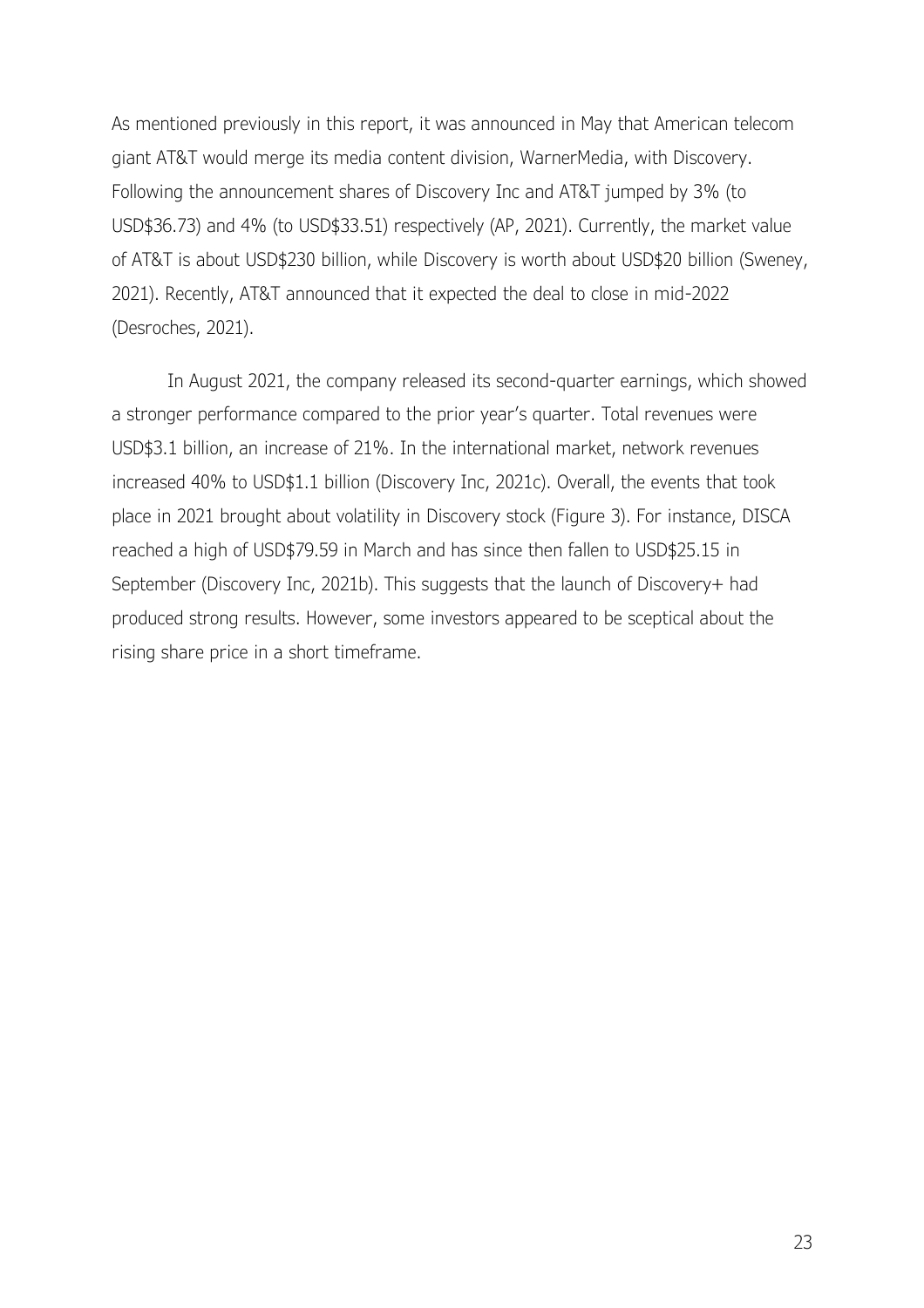# <span id="page-27-0"></span>3: Television broadcasting

## *Sarah Baker*

2020 was a tumultuous year for television broadcasting with the COVID-19 pandemic impacting upon media revenue. Since then, longer term trends have become obvious. Continuing change in content consumption habits among New Zealanders has challenged the television broadcasting industry's prominence in the media landscape over the past five years, and this trend looks to continue (NZ On Air, 2021). Specifically, television broadcasting faces "competition from a growing number of internet-based media platforms, improvements to broadband speeds and strong competition from alternative advertising platforms" (Ibisworld, 2021).

According to ThinkTV (2021), in the second quarter of 2021, 3.6 million New Zealanders watched television every month, 2.2 million watched television daily, and about 89% of all viewing was live. McConnell (2021c) reported that for the first half of the year "on audience reach alone, TVNZ 1 is home to all but one of New Zealand's 20 most popular local programmes for 2021 so far. The only exception is *Highway Patrol*, which airs on TVNZ 2." This suggests that television broadcasting is still popular. However, streaming channels continue to create competition for broadcasters such as TVNZ.

In addition, pressure to maintain and produce profits are exacerbated by the impact of competition from global streaming channels fighting for audiences. In 2021, the most popular streaming channels were Netflix, Disney+, and Amazon Prime Video (Laylock, 2021). Forecasts on the future of the television broadcasting industry in Aotearoa New Zealand point to a continual decline in audience share over the next fiveyear period, albeit at a slower pace than the previous five years (Ibisworld, 2021). The growing number of internet-based media platforms, improvements in broadband speeds, and strong competition from alternative advertising platforms are reducing demand for traditional TV networks. Ibisworld (2021) further projects that to combat these effects, free-to-air (FTA) TV operators will increasingly focus on their on-demand broadcasting platforms, particularly as subscription video-on-demand (SVOD) competitors such as Netflix, Lightbox and Disney+ grow in popularity. TVNZ recognises this prospect and is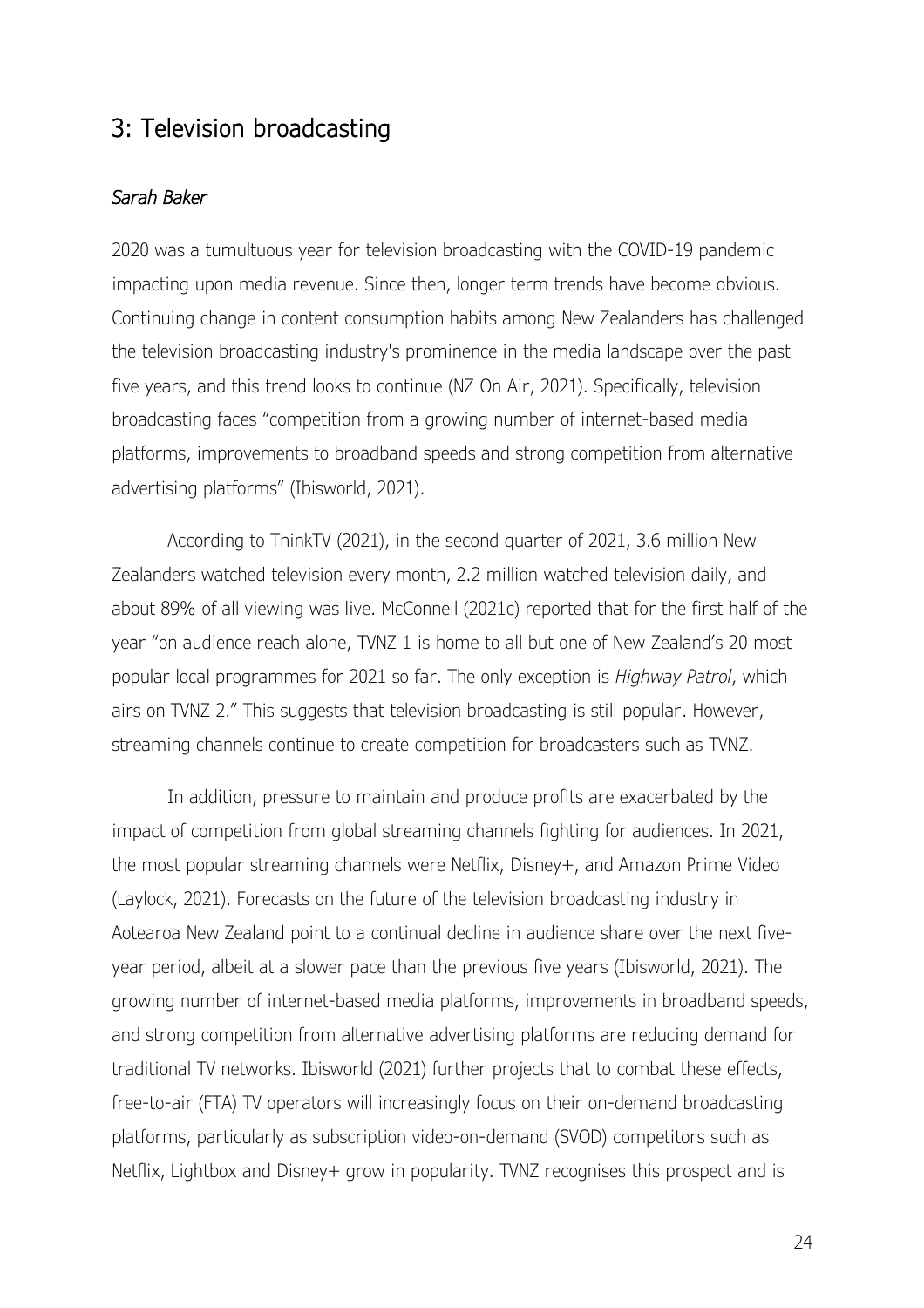looking to reposition itself (TVNZ, 2021). Disney+ encapsulates the success of streaming channels. Its first year of operation attracted an audience of 700,000 viewers, meaning that one in six New Zealanders watched. It has grown to become the third most popular subscription TV service domestically (Roy Morgan, 2021). Pay TV networks are also forecast to focus on attracting and retaining their subscribers by offering premium content that cannot otherwise be viewed elsewhere (Ibisworld, 2021).

There is also a generational divide affecting broadcasting audiences. Young New Zealanders continue to move away from traditional media toward streaming services, with Netflix growing at pace. Overall, though, television is still the media that New Zealanders spend the most time on within a day (NZ On Air, 2021c). SVOD and podcasts are the only media to have increased their daily audience size over the past 12 months. Traditional media still attracts the biggest audiences. New Zealanders spend significantly more time watching television (118 mins) than using other media. However, from 8.30pm, SVOD and online video are starting to challenge traditional television watching. According to NZ On Air figures, they take up 86 minutes of watching time per day. Freeto-air television continues to hold a steady audience and pay TV subscriptions have fallen, lowering the overall TV viewership figure (NZ On Air, 2021c).

Over recent years, major television broadcasters in Aotearoa New Zealand have recorded substantial losses (Myllylahti & Baker, 2019). The influx of global subscription video-streaming services has put financial pressure on broadcasters (Crawford, 2020). In 2020, the entire television industry in Aotearoa New Zealand suffered due to competition from companies such as Facebook, YouTube and Netflix. Netflix is the only main provider to grow its audiences in the last 12 months—by 40% (NZ On Air, 2021c).

In 2021, pandemic impacts continued to affect broadcasting in Aotearoa New Zealand, although the industry had received some relief from the government. Manatū Taonga Ministry for Culture and Heritage reported that in 2020, the media sector received a COVID-19 support package of \$50 million, and as of June 2021, almost \$40 million had been delivered to support more than 300 organisations in the media sector. According to the ministry (2021), these packages were delivered to large media companies as well as small broadcasters serving specific communities. Additional support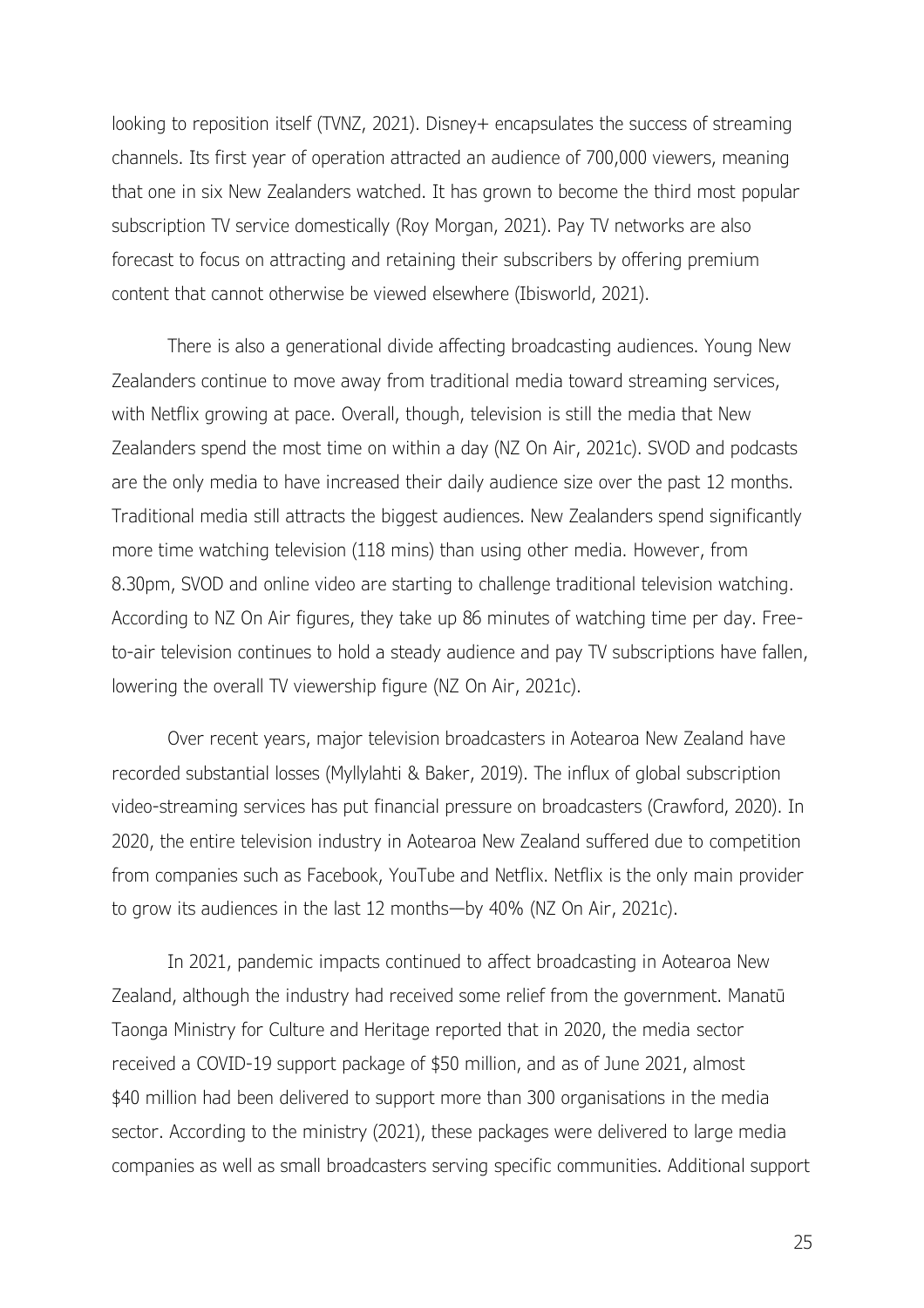was given to the media sector in the form of a six-month transmission fee waiver for eligible media organisations. Also available was the NZ On Air platform contribution, whereby the government funded 80% of the 2020-21 platform contribution fees for such organisations. Further, the government advanced the purchase of news subscriptions for government agencies (Ministry for Culture and Heritage, 2021).

Revenue for the television broadcasting industry in general had a forecast decline of 3% for the 2021-22 period as audiences continued their shift towards internet-based media and streaming services such as Netflix. The economic impact of the disruption caused by the pandemic was also expected to limit advertising revenue over this period (Ibisworld, 2021).

#### TVNZ and RNZ merger

In 2021, the anticipated merger between state-owned broadcasters TVNZ and RNZ did not materialise. In November, the government stated that its focus was on the COVID-19 response and a decision about the proposal would be considered in early 2022 (Pullar-Strecker, 2021n).

Earlier in March, the government appointed an eight-person advisory group to consider a business case for the new public media entity to replace state-owned TVNZ and RNZ (Peacock, 2021a). The group found that the rigid and separate structures of the public broadcasting system had restricted the sort of evolutionary change necessary for a converged future. With New Zealand First no longer part of the government after the general election in 2020, the case for the merger became stronger (Pullar-Strecker, 2021c). The Better Public Media trust (formerly the Coalition for Better Broadcasting) has expressed concerns that RNZ's public-media mandate might get diluted within an entity that was receiving revenues from commercial advertising.

There was no indication that the new entity would enable a stronger push into the online and digital space that is currently the mainstay of private sector companies Stuff and NZME. It is also unlikely that this merger would be able to challenge the likes of Netflix and Amazon, but it might be able to advance the talents, resources, and strengths of both public companies. The biggest question is whether RNZ would remain

26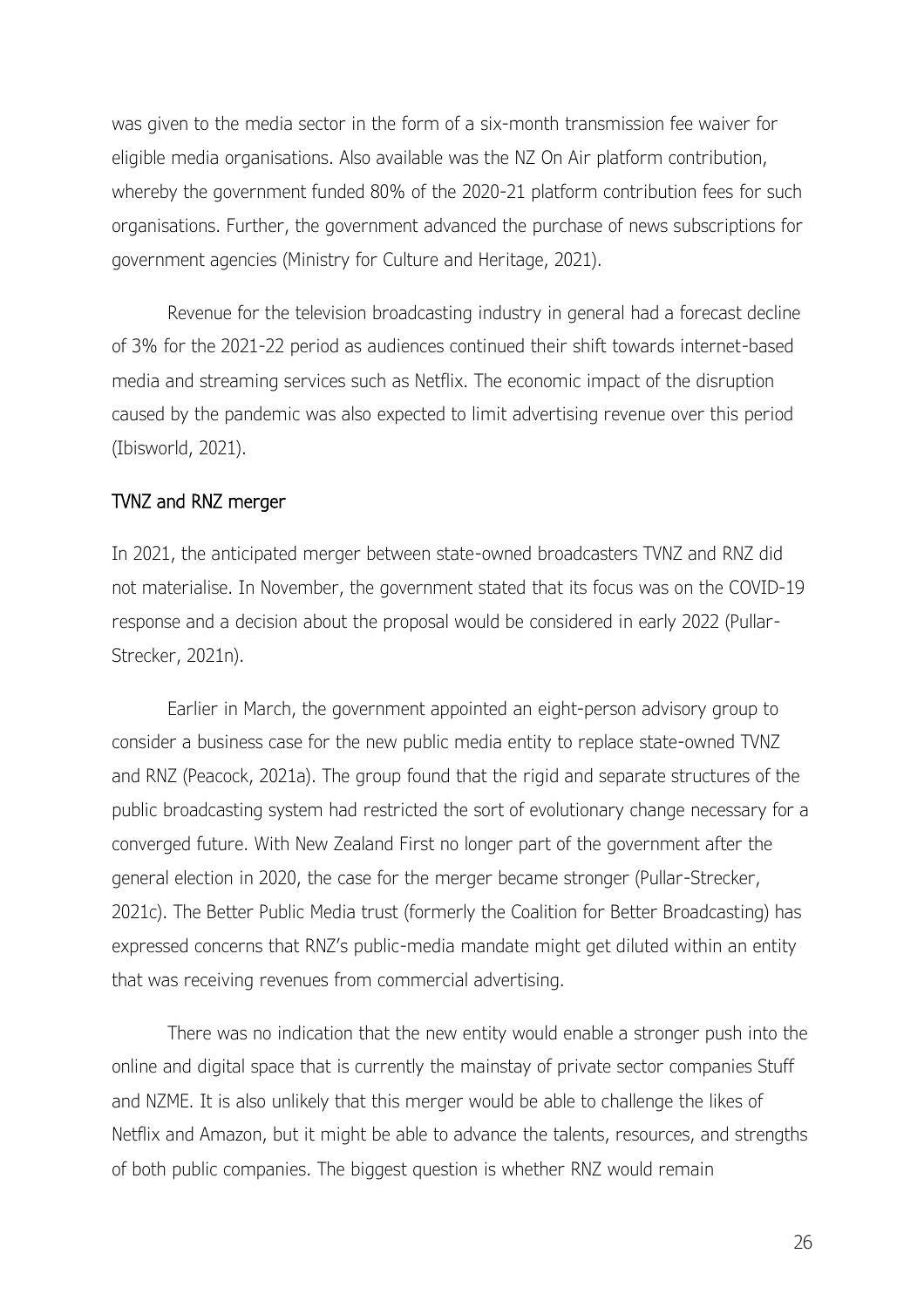advertising-free, with TVNZ presumably hosting all the paid advertising for the new merger. The Better Public Media Trust had hoped that the government would decommercialise TVNZ (Pullar-Strecker, 2020e). However, this runs counter to the wishes of TVNZ chief executive Kevin Kenrick, who will step down from this role in February 2022. Broadcasting minister Kris Faafoi has hinted at an expanded role for the stateowned broadcaster if the merger goes ahead (Pullar-Strecker, 2021j).

# Key broadcasters

## TVNZ

TVNZ is New Zealand's state-owned commercially funded broadcaster. Its channels include TVNZ 1, TVNZ 2, DUKE and the online entertainment streaming platform TVNZ OnDemand. TVNZ delivers news through 1news.co.nz and a socially driven online news brand, Re. Together, they reach more than two million New Zealanders daily (TVNZ, 2021a).

TVNZ had a positive financial year, reporting operational earnings of \$86.7 million for the financial year ending 30 June 2021.Net profit after tax increased to \$59.2 million for the period. Advertising revenue was \$323.3 million which was \$36 million more than the previous year (TVNZ, 2021b). Chief executive Kevin Kenrick said

The last financial year has been quite remarkable for TVNZ … the scale of audiences combined with strong demand for video advertising has enabled the business to recover from the prior year's financial challenges much faster than forecast. This positive momentum puts TVNZ in a position to accelerate its digital transformation and reimagine its future in the rapidly changing media market (1News, 2021).

TVNZ reported that it experienced positive audience and revenue momentum in the final quarter of last year and into the new year. The expectation was that it would exceed its financial forecast for the full year to the end of June (Pullar-Strecker 2021k). In February, TVNZ said that it would repay nearly \$5 million received from the government in COVID-19 wage subsidies (RNZ, 2021). In addition, there was speculation about whether TVNZ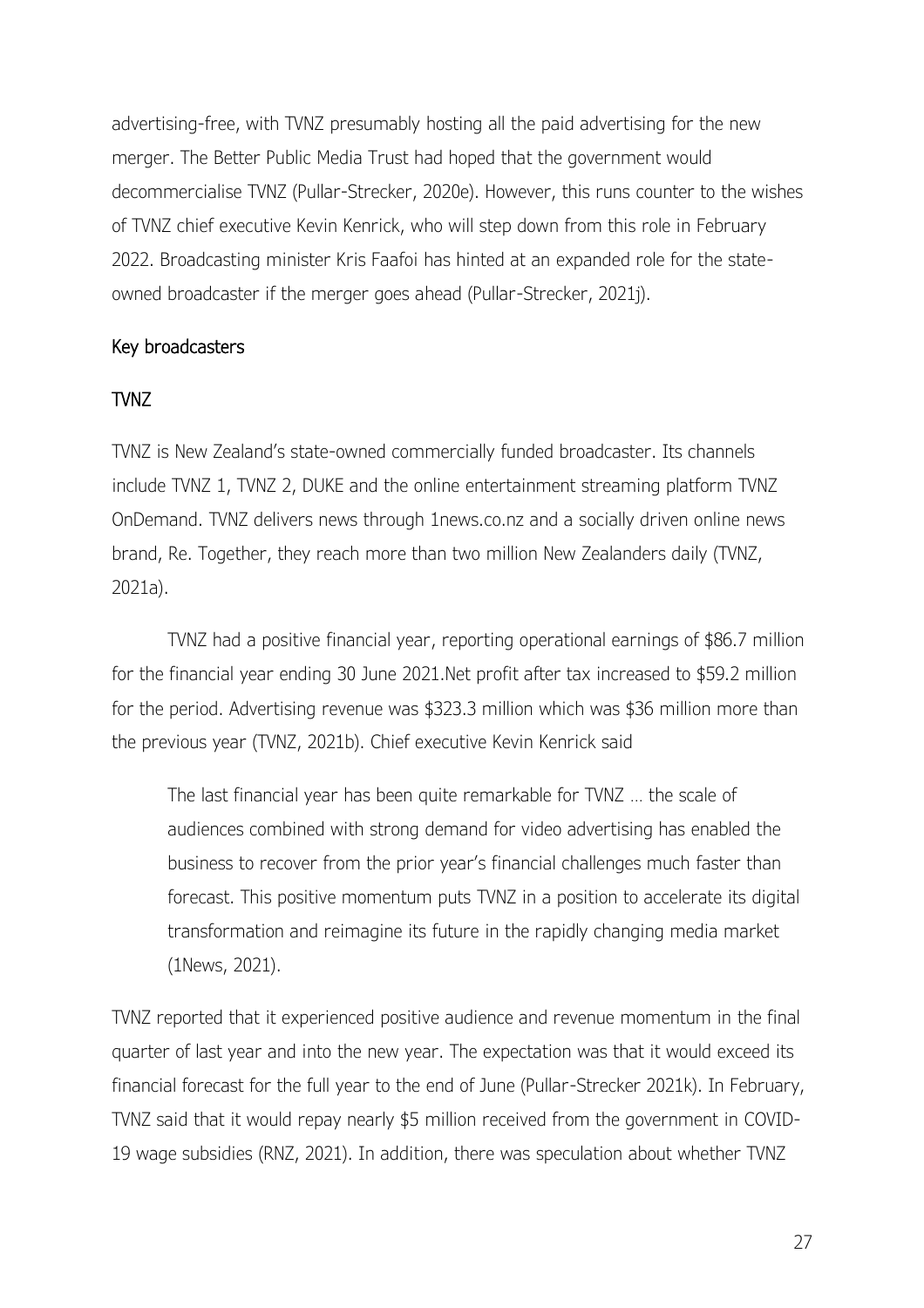should resume paying its dividends to the crown once it had posted its full year result (Pullar-Strecker, 2021k). There were some disappointments for TVNZ. For example, in 2019 the broadcaster had secured the rights to host the 2020 Olympics from Sky TV, but the games were postponed due to the pandemic. If this event had gone ahead, it would have entailed a major re-investment in content for TVNZ.

In August 2021, TVNZ paid out \$2,000 bonuses to approximately 500 of its permanent employees who had not received an incentive after the company had posted a profit of NZD\$59 million (Pullar-Strecker, 2021l). Other staff were rewarded for performance through separate incentives. The broadcaster also cancelled plans to draw down on \$30 million of funding it had negotiated with the government last year. It would pay the crown a \$15 million dividend, the first since it suspended dividends for the foreseeable future in 2018. This was a dramatic turnaround in TVNZ's financial performance for the year to the end of June after a \$26-million loss the previous year, resulting in the loss of dozens of jobs (Pullar-Strecker, 2021l). These profits were possible due to viable contracts during the year, including broadcast coverage of the America's Cup, which saw close to 2.7 million people watching the event (Pullar-Strecker, 2021l). The scale of audiences combined with strong demand for video advertising has enabled TVNZ to recover from the previous years' financial challenges much faster than forecast. As of June 2020, a total of 250 TVNZ employees (more than a third of its workforce) were on salaries above \$100,000 (Pullar-Strecker 2021l).

Looking to the future and in response to the current broadcasting environment, TVNZ is planning a move to an ad-free, Netflix-style subscription service (Grieve, 2021a). This is a major pivot from its previous model. There have been criticisms of TVNZ OnDemand advertising, with some suggesting that a subscription model without advertising makes more sense (Schulz, 2021). TVNZ is reimagining how the TVNZ OnDemand platform will work in a post linear-TV future. This would change the way that television is funded and require multiple streams to be monetised, rather than just one. That moves TVNZ beyond the current model and alters perceptions about its broadcasting role. The first step is a re-platforming of TVNZ OnDemand, which would allow for a more complex product, including paid subscriptions. In this initiative, there is no waiting for a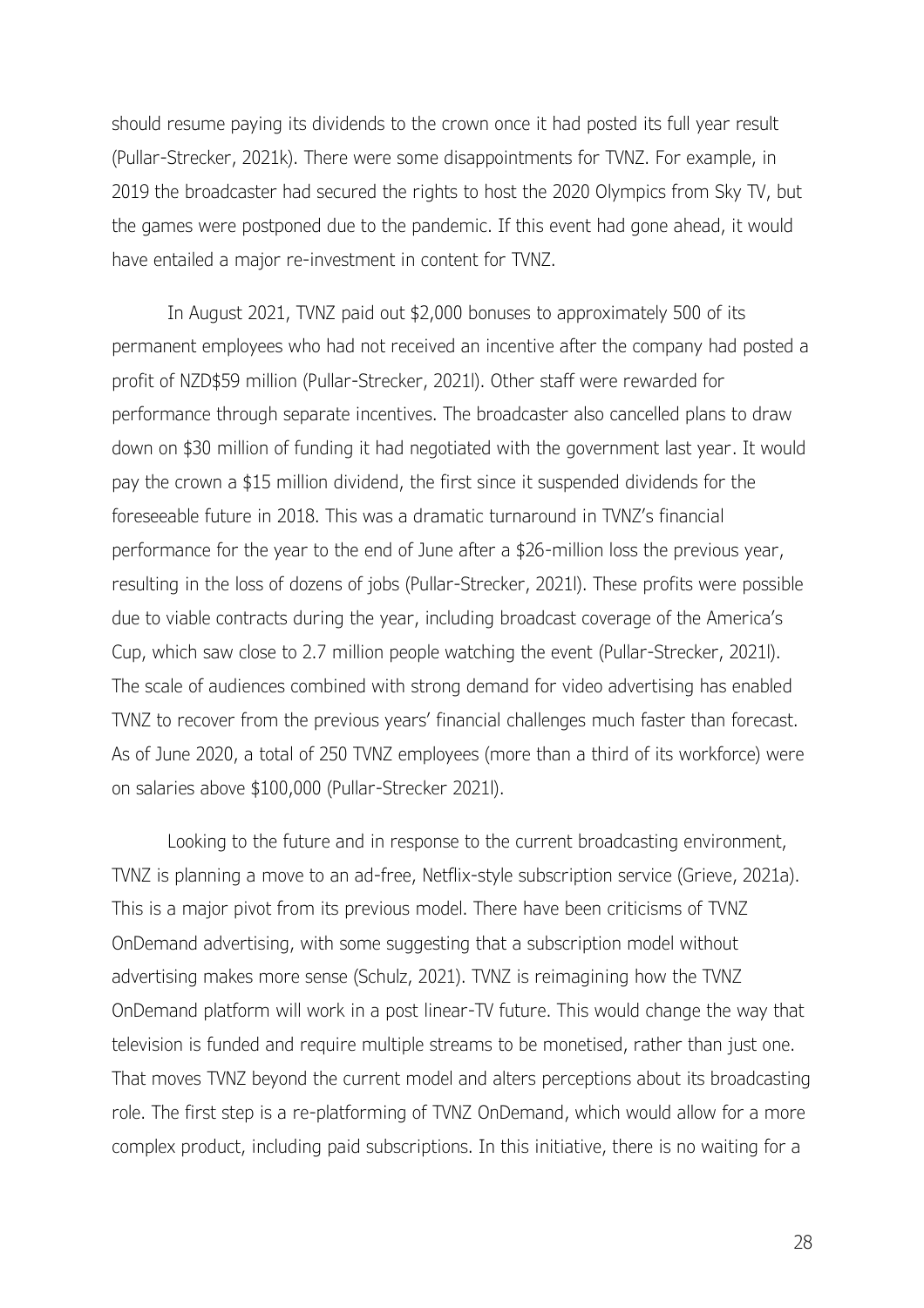merger to eventuate, and success will depend upon attracting audiences who are willing to pay to watch programmes that are not filled with advertising.

## Sky TV

Sky TV has operated in Aotearoa New Zealand since the late 1980s; it broadcasts live sport and events while offering pay-television services via its own platform. Its brands include Igloo and NEON. In 2020, Sky TV acquired the streaming service Lightbox from Spark. FanPass offers its users passes to view premium sports content, and SKY Go enables satellite customers to stream a selection of Sky TV's linear channels and view content on demand.

In 2021, Sky TV's profit was boosted by several one-off gains (Pullar-Strecker, 2021k). They stemmed, in part, from the sale of its outside broadcasting business OSB and cost savings from cancelled sports events. The decline in customers for its core business has also stabilised, seeing a smaller loss of 3.8% of customers over the year compared to a 5.4% decline in the previous year (Pullar-Strecker, 2021k).

Sky TV has managed to slow the decrease in Sky Box service subscribers and has increased the numbers of those using its on-demand service Sky Go. The COVID-19 pandemic negatively affected Sky TV's revenue in 2020, but it saved \$31 million in programming costs due to cancelled and postponed events (Jacobson, 2021). In August 2021, the company reported an above-forecast net profit of \$47.5 million for the year to the end of June (Pullar-Strecker, 2021k). In addition, some planned event coverage, like that of domestic cricket, was lost to Spark, which had the benefit of lower programming costs. Closing the listings magazine *Skywatch* saved another \$12 million for the company, and it has been lowering debt levels (Murphy & Jennings, 2021a). On Sky TV's website, however, the company said that the end of *Skywatch* was for environmental reasons (Sky, 2021s). The current low interest rates make debt less of an issue, however; high borrowings have previously been a handbrake for other organisations like MediaWorks, NZME and Stuff. Sky TV has \$123 million in the bank and has said that it will use the fund to repay the \$100 million bonds that are due in March 2022 (Murphy & Jennings, 2021a). The company's decision to sell its outside broadcast vans and avoid a \$50-million cost in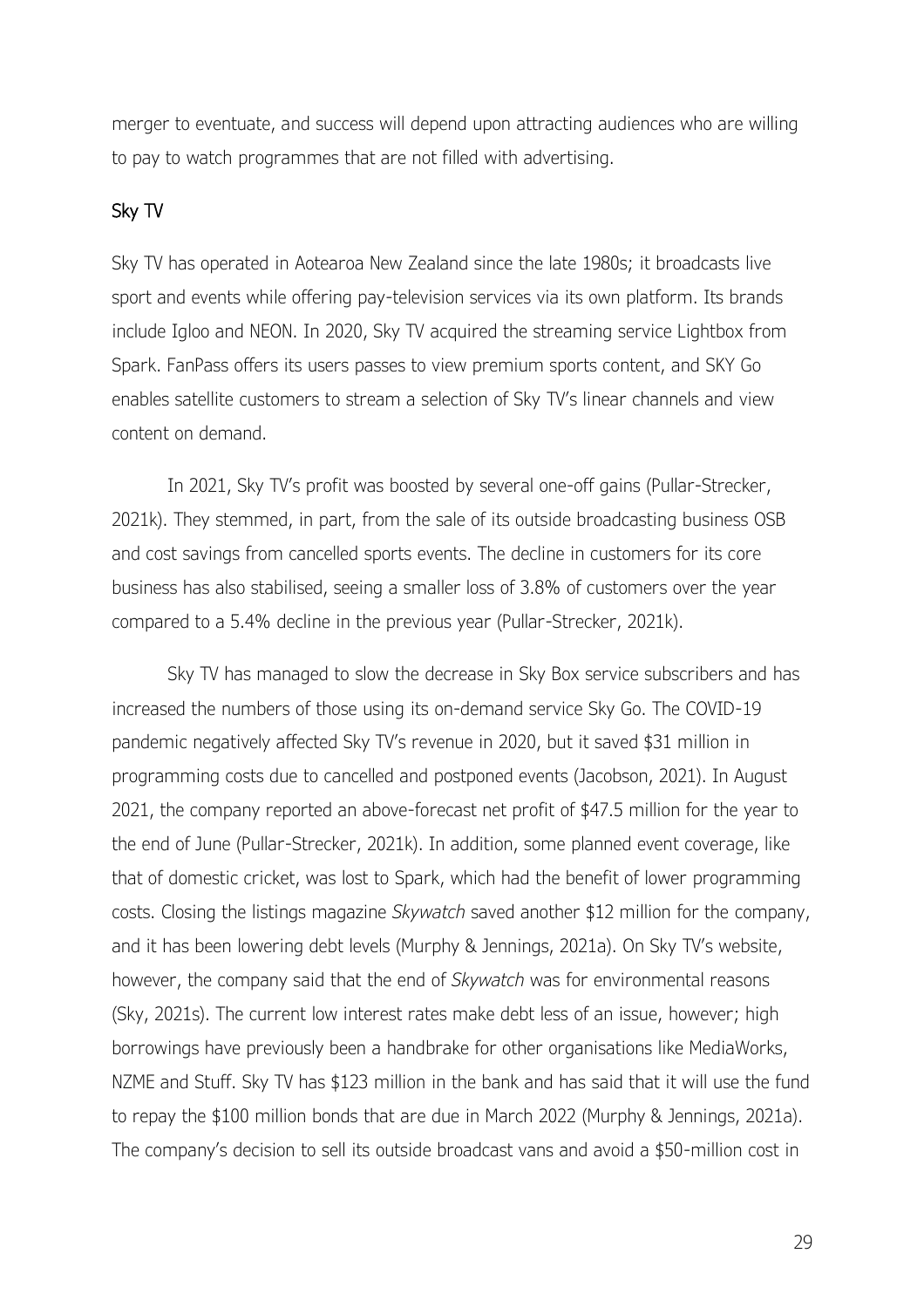future capital expenditure fits with its plan to be a smaller and nimbler player in a disrupted market (Pullar-Strecker, 2021k)

Sky TV also faces the ongoing issue of Hollywood studios and TV content makers turning towards direct-to-consumer apps, a trend that has been accelerated by the runaway success of Disney+. As a result, Sky TV has lost the rights to, or has paid an additional premium for, content. Alternatively, it has settled for non-exclusive rights deals (as with its latest Discovery renewal, among others).

At the Sky TV annual general meeting in October 2021, the first image of the new Sky TV box was revealed; it is similar in appearance to the Apple box. The company also revealed a new strategy which would see a size reduction in its Mt Wellington headquarters, with more staff working from home or in the central area. Sky TV executives expect to see streaming revenue growth outstripping the decline in Sky Box revenue. The new box will be powered by Google's Android software and support thirdparty apps like Netflix and Disney. It will also offer 4K Ultra HD resolution and deliver Sky TV's pay TV channels over fibre, which removes the need for viewers to have a dish. Sky TV hopes that its box will be the most convenient place for audience content (Keall, 2021c).

In November 2021, Sky announced new international partners to develop Sky Box components. The box is expected to be in customers' homes by the middle of 2022; the hope is that it would combine both satellite and internet technology to bring a highquality experience to suit customers future viewing needs (Sky, 2021v).

#### Streaming video-on-demand services

In 2021, competition between streaming services remained strong. Over the past 12 months, streaming and podcasts are the only media to have grown in daily audience size. Data from Roy Morgan showed that over 2.8 million New Zealanders aged 14+ now watch subscription TV. Every four weeks, on average, this kind of viewing encompasses more than 68% of New Zealanders. Netflix is the most popular service and watched by about 2,141,000 people monthly (up 4.5% from a year ago) (Roy Morgan, 2021b). Sky TV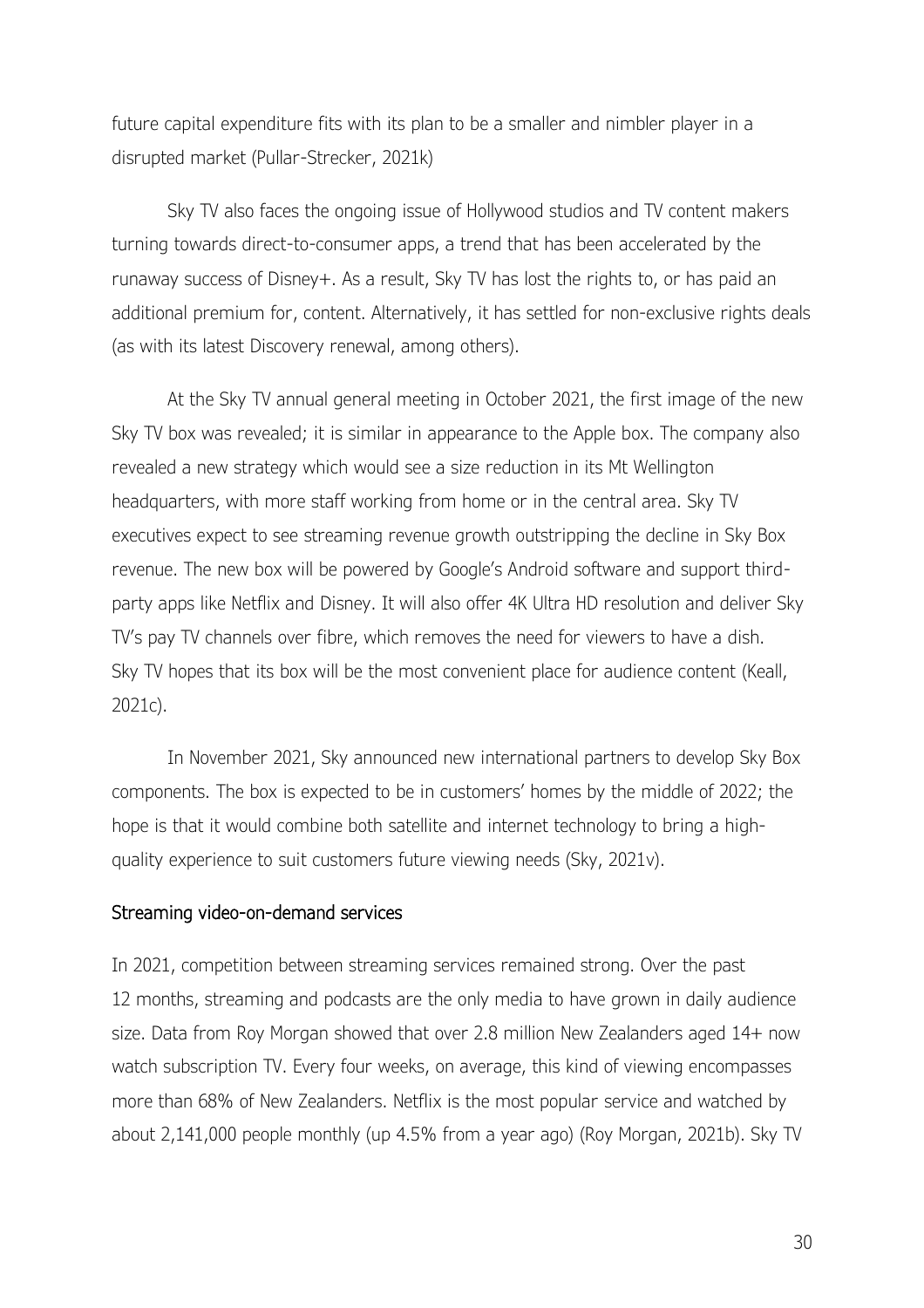is in second place with 1,248,000 viewers and Sky Sports Now, a sports streaming service formerly known as FAN PASS, has more than 140,000 viewers (Roy Morgan, 2021).

In early 2021, Disney+ and Amazon Prime Video had the biggest increases in viewership from the previous year (Keall, 2021a). The number of New Zealanders watching pay TV had increased from 2.69 million to 2.82 million between December 2019 and December 2020 (Roy Morgan, 2021b). Disney's efforts were assisted by its *Star Wars* spin-off, *Mandalorian*, and by the decision to release *Mulan* via Disney+ rather than through cinemas. Though some analysts saw Disney+ and Apple TV as eroding Netflix's market lead, the numerous COVID-19 lockdowns meant that all streaming services were increasing their audiences (Roy Morgan, 2021b). Streaming services continued to compete for audiences, but this did not stop Netflix from increasing its subscription price by 14% in the weeks after the announced rise in October (Keall, 2021b). It was the latest in a series of price rises for various streaming services during the pandemic, which coincided with a boom in audience numbers. Netflix's rationale for the price hike was that the increased funds would allow the company to invest more in shows and films. As economies internationally reopened, Netflix's general growth slowed, but in the second quarter, the streaming giant added 1.5 million subscribers, reaching a new high of 213 million viewers worldwide. It made a profit of \$US1.35 billion on a revenue of US\$7.34 billion for the three months to 30 June 2021. In New Zealand, there are around 793,999 paid Netflix accounts (Keall, 2021b). In February, Disney increased the price of Disney+ by \$3 to \$12.99 per month as it added more general content from its new Star online brand (Table 6). Earlier, in August 2020, after winning domestic cricket rights, Spark increased the price of Spark Sport service packages from \$19.99 to \$24.99. However, some Spark customers can still get the service at its old rate. In addition, in May, Sky TV increased the price of NEON by 15% to \$15.99 a month. The move followed Sky TV's purchase of Spark's Lightbox service, which was rolled into NEON.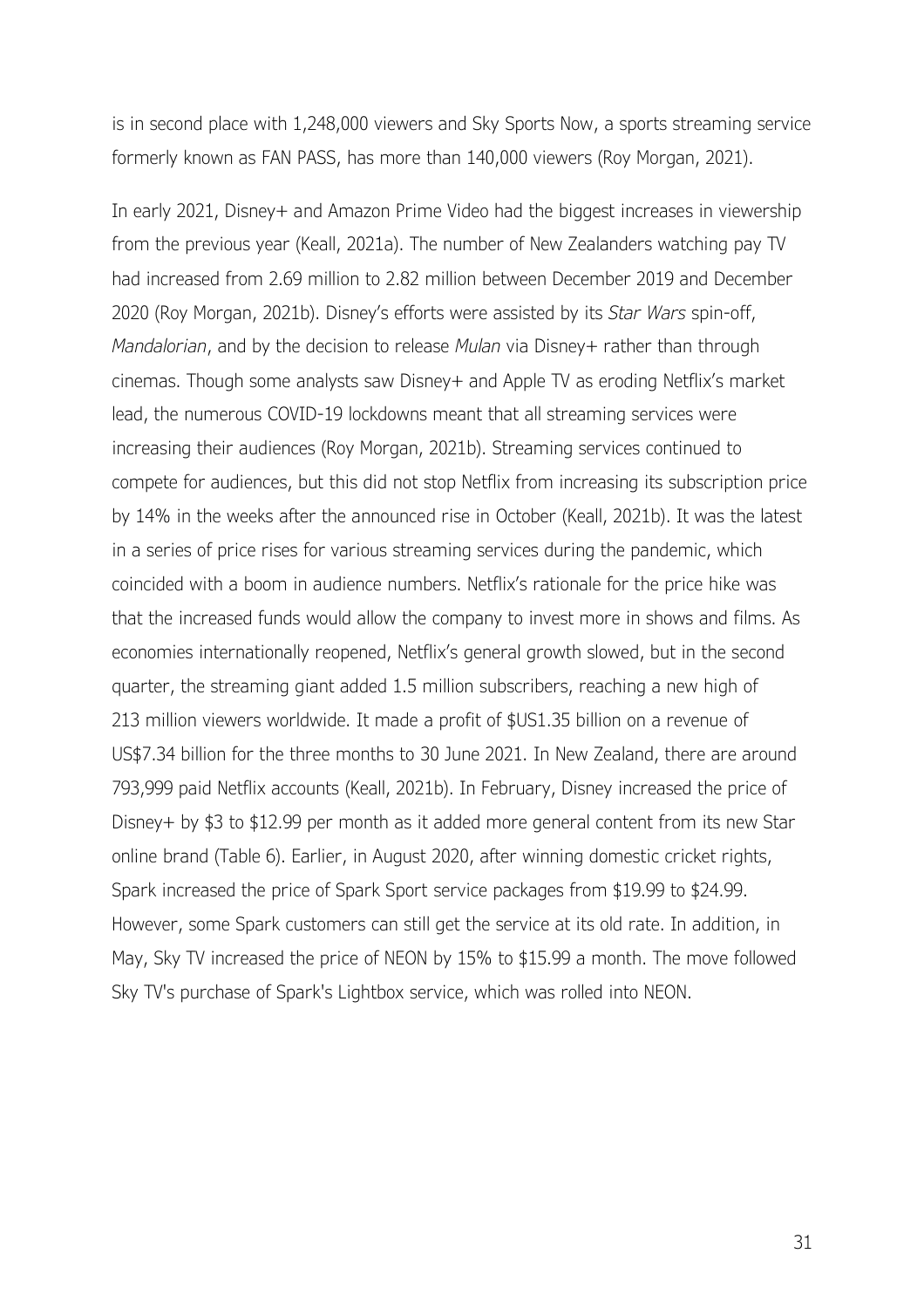| Company                         | Pricing per month                                   |
|---------------------------------|-----------------------------------------------------|
| Acorn                           | \$7.00                                              |
| Apple                           | \$8.99                                              |
| Amazon Prime Video              | \$8.00                                              |
| Disney $+$                      | \$12.99                                             |
| Netflix                         | Standard plan \$18.49 month                         |
|                                 | Basic plan \$12.99                                  |
|                                 | Premium plan \$24.99                                |
| Neon                            | \$15.99                                             |
| Play Stuff                      | Free                                                |
| Sky Sport Now                   | \$39.99                                             |
| Spark Sport                     | \$24.99                                             |
| 3 Now                           | Free                                                |
| TVNZ OnDemand                   | Free                                                |
| YouTube Premium                 | \$15.99                                             |
| Sky Go                          | included in Sky subscription (cost varies depending |
|                                 | upon plan)                                          |
| Freeview on Demand              | Free                                                |
| AnimeLab /now called Funimation | Free with ads or upgrade to ad-free premium         |
|                                 | (\$7.95 per month)                                  |
| Shudder                         | \$7.99                                              |
| <b>DAZN</b>                     | \$2.99 per month                                    |

<span id="page-35-0"></span>Table 6: Pricing of streaming and on-demand services in Aotearoa New Zealand 2021

As Table 6 shows, Amazon's Prime Video remains the second cheapest general option at \$8 per month, the same price as when it launched in New Zealand back in 2016. The ecommerce giant Amazon recently bought Hollywood studio MGM, which includes the *James Bond* franchise, for USD\$8.45 billion in a bid to bolster Prime Video content (Rubio-Licht, 2021). Next year, the first season of Amazon's \$1 billion *Lord of the Rings* series, the first series of which was filmed in west Auckland, will hit Prime TV.

# **Sports**

# *Sky Sport*

Sky Sport 1 is the original Sky television channel in New Zealand. It was introduced in 1990 and by July 1991 had started 24-hour, seven-day broadcasting with a direct ESPN feed. In 2021, Sky TV announced the use of new cameras to allow viewers a new cinematic view of key moments in a game. Called Megalodon, it is a camera system used in the USA's NFL and UFC that focuses on the athletes and provides the viewer with more excitement and emotion (Sky, 2021s). In August, Sky Sports announced that Sky TV and TVNZ would partner in coverage of the Silver Ferns' international games. Under this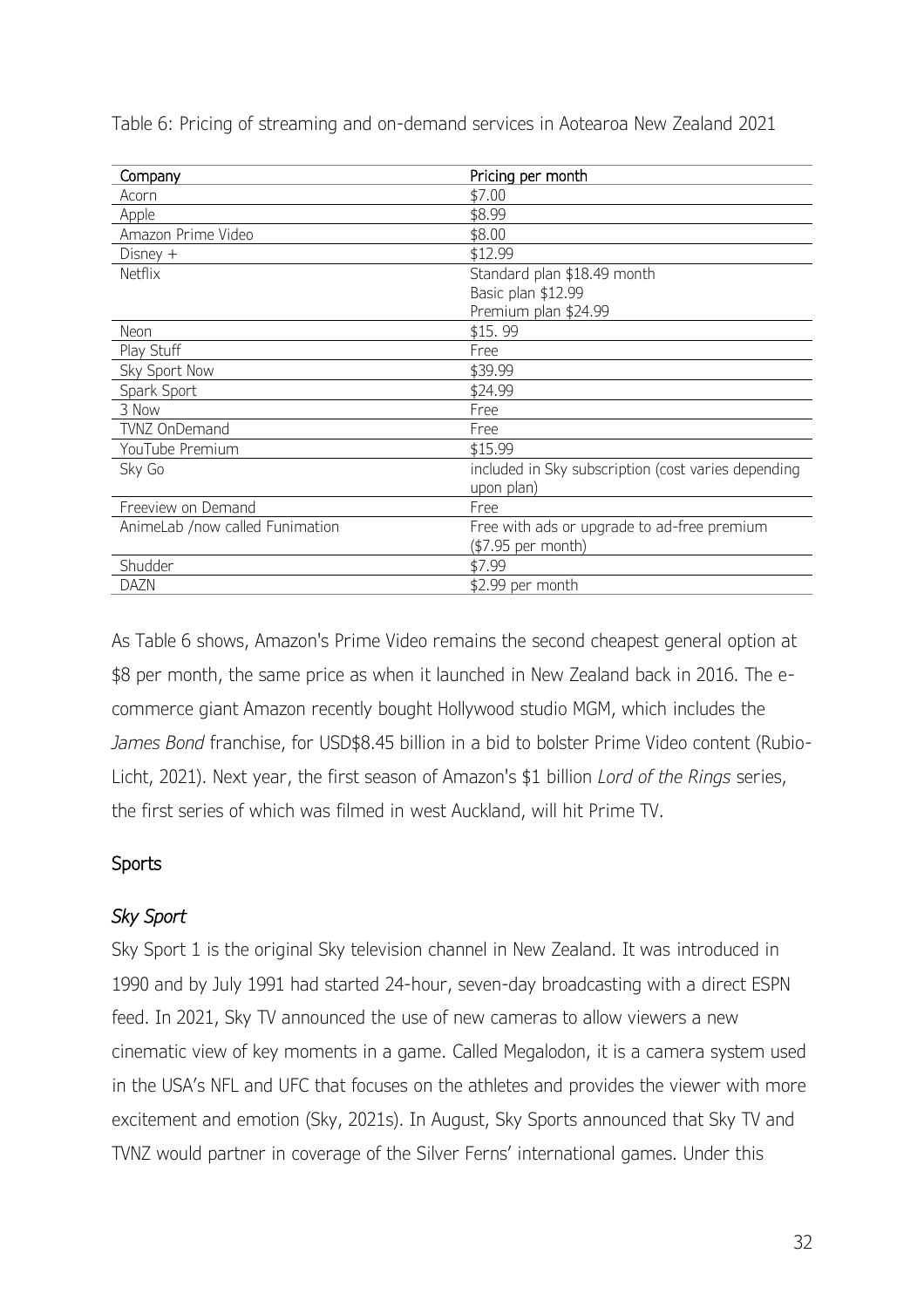partnership, Sky TV and TVNZ broadcast matches in England in September and four matches against the Origin Australian Diamonds. The partnership between the broadcasters was seen to enhance audience engagement and was part of bringing outstanding women's sport to more Aotearoa New Zealand audiences (Sky, 2021t). In November, Sky and the Australian Professional Leagues announced multi-year A-league deals. Sky also announced that it was the exclusive broadcast partner for the A-leagues. The partnership, involving multiple Sky platforms, included broadcast rights for both women and men's soccer games. This is a move that anticipates Sky's desire to obtain live rights to the FIFA Women's World Cup in 2023 (Sky, 2021u).

## *Spark Sport*

Spark Sport is a premium live and on-demand sport streaming service that allows viewers to watch programmes on their television and/or devices. A wide range of sports are available as well as highlights from New Zealand cricket, English Premier League, UEFA, Formula 1, MotoGP, English cricket and selected NFL games. It carries the channels Spark Sport 1, NBA TV, MUTV, LFCTV, EDGE TV and TAB Trackside, which play sport content on a continuous basis.

Spark Sport was launched on 14 March 2019 after Spark got the rights to broadcast World Rugby events including the Rugby World Cup a year earlier. In June 2021, Spark Sport obtained full and exclusive rights to the Union of European Football Associations (UEFA) Champions League, UEFA Europa League and UEFA Europa Conference League for the following three seasons. Head of Spark Sport, Jeff Latch, said, "our content library has become more extensive as international rights-holders look for providers who deliver to the growing demand in streaming. Our platform delivers to this changing broadcasting landscape" (Spark Sport, 2021). Spark Sport now has exclusive and shared content from national and international sporting bodies including Formula 1, Moto GP, World Rally, New Zealand Cricket, England and Wales Cricket, Premier league, UEFA (Union of European Football Association), CONMEBOL Copa America, NBA (National Basketball Association), WTA (World Tennis Association), FIH (International Hockey Federation), Gold Ladies European Tour, One Championship MMA, UFC (Ultimate Fighting Champions) Matchroom Boxing, and World Athletics Diamond League (Spark Sport, 2021).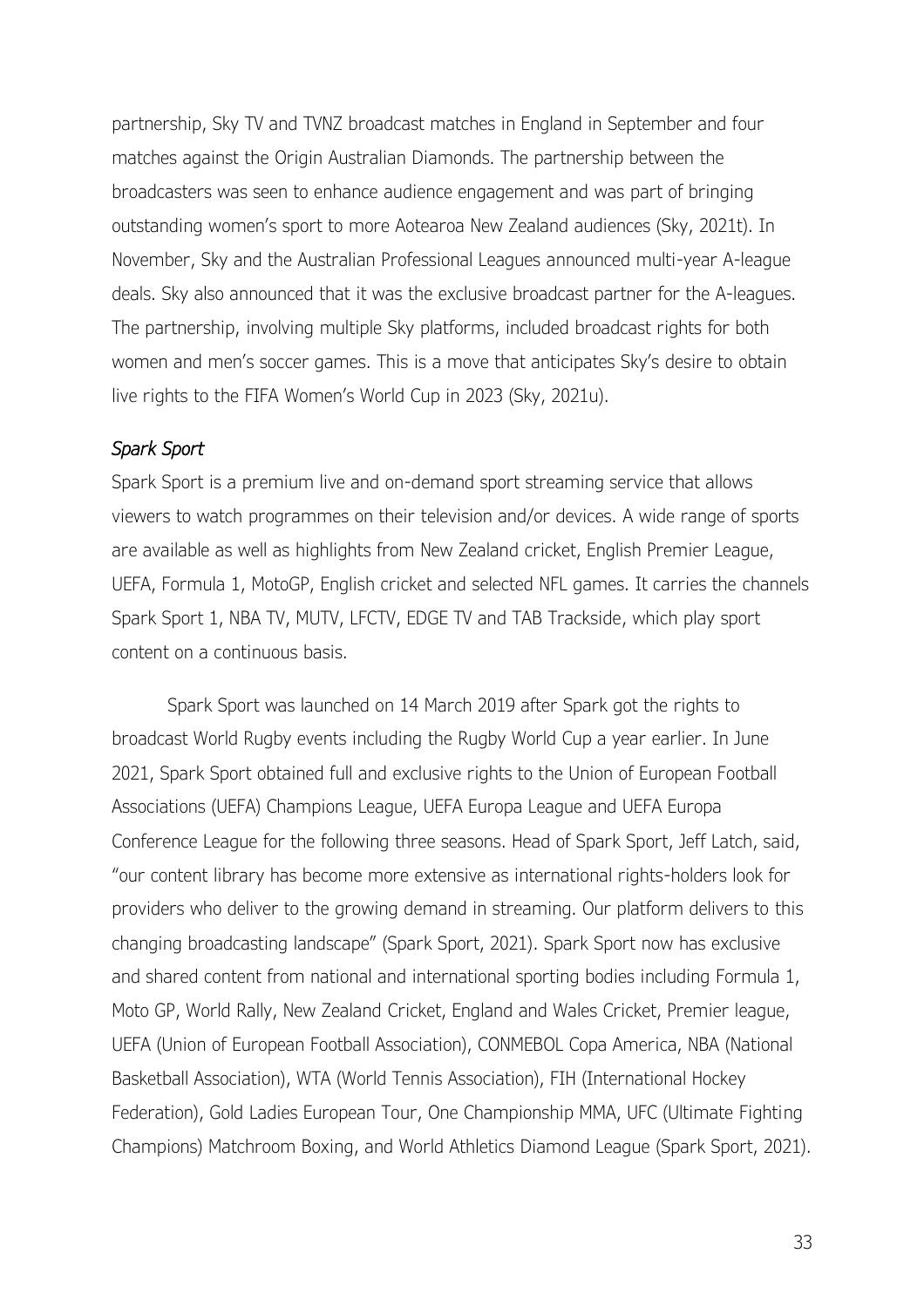In January 2021, New Zealand Cricket announced that it was happy to have moved to the new broadcasting partner Spark Sport. Many fans were unhappy with the move from Sky to the new streaming service; however, Spark Sport benefited from higher-than-expected viewership figures. The lockdown of 2020 appears to have moved audiences to new technology setups, which has helped Spark capture a greater segment of the audience. There is an acknowledgment that some older people have struggled with the move to a digital platform. However, according to Jeff Latch, head of Spark Sport, the feeling is that the future is on digital platforms (Goile,2021).

In September 2021, Spark Sport announced that it had exclusive New Zealand broadcasting rights for the new United Rugby Championship, which replaces the previous PRO 14 Competition and involves leading teams from South Africa, Ireland, Wales, Scotland, and Italy (Scoop, 2021).

#### MediaWorks and Discovery

MediaWorks was one of the major television broadcasters in New Zealand until the television operations were sold to Discovery Inc. in September 2020. MediaWorks' assets included entertainment channels Three and Bravo, streaming service Three Now, news and current affairs service Newshub as well as Three+1, Bravo+1, The Edge TV, and The Breeze TV. In April 2021, Discovery confirmed that it would be restructuring its business operations in Australia and Aotearoa New Zealand with the goal of incorporating Three, Bravo and Newshub into a single trans-Tasman organisation. The company also announced that this would be headed by two general managers: the Sydney–based Rebecca Kent and Glen Kyne in Auckland (Pullar-Strecker, 2021d).

In 2022, Discovery NZ is looking to make inroads into the local television market (Peacock, 2021f). It is planning to create new TV channels and programmes and expand its news output. This is an attempt to get a larger slice of the local TV market presently dominated by TVNZ and Sky TV. In this regard, Discovery NZ, the owner of TV channel Three*,* is to replace the minimally watched free-to-air channel Choice with a channel called Gusto and another entertainment channel, Rush, starting in March 2022. They will operate alongside the already existing entertainment and lifestyle channels, Bravo and HGTV*,* extending the company's free-to-air portfolio. There will be 70% more local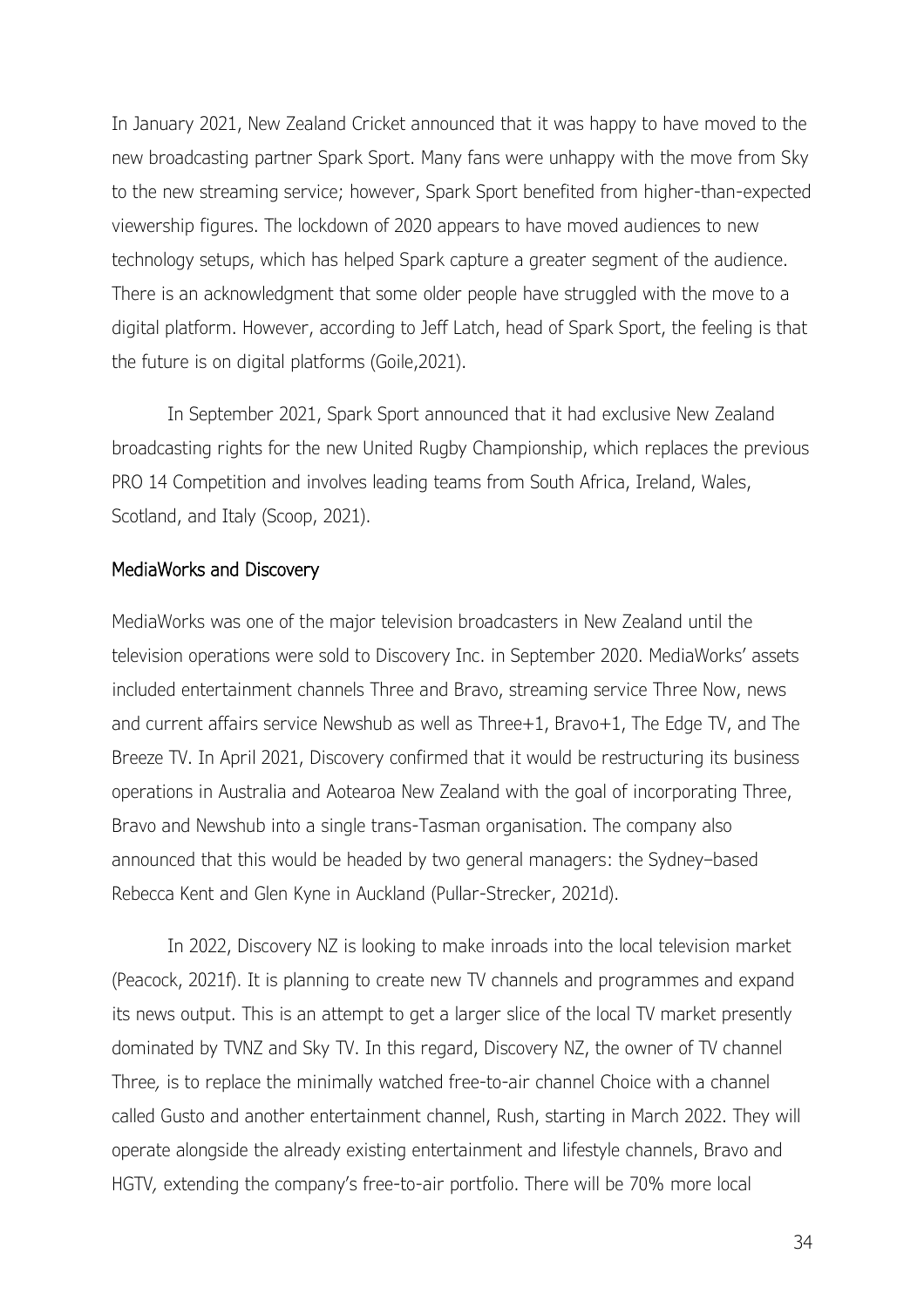content on the channels, along with more international programmes created by the USbased global broadcaster. This will add competitive pressure, as Gusto will be the fourth free-to-air channel. Competition in the news market will increase with an additional 30 minute *Newshub* bulletin at 8 p.m. on weekdays. In addition, The AM Show will begin an hour earlier at 5.30am (Peacock, 2021f).

# Freeview

Aotearoa New Zealand's digital terrestrial television platform was founded in 2007. It operated as a joint venture between the country's major free-to-air broadcasters, the government-owned TVNZ, RNZ and Māori Television, and privately owned MediaWorks New Zealand (before Discovery's purchase of their television holdings). These partnerships provide more than 20 TV and radio stations through both satellite and UHF (including local content across regional stations) and six stations with high-definition broadcasts picked up through a UHF aerial (Freeview, 2021).

In other decisions affecting streaming in Aotearoa New Zealand, Freeview was affected by TVNZ's decision in June to pull its content from the app Freeview OnDemand. This had brought almost every free-to-air channel to one app via smart television (Stuff, 2021a). TVNZ channels still stream live on the platform.

# DAZN

Another sports streaming service, DAZN, began on 2 December 2020 in Aotearoa New Zealand; it is already well-established in other countries. While the initial offering in this country was boxing, it is understood that the company is bidding for rights to other sports as well. This would create more competition for Sky and Spark Sport (Lewis, 2020).

## Global behemoths (Netflix, Disney+ and others)

Netflix has announced that it will begin reporting viewing numbers for its top shows and films. When Netflix started producing original content in 2014 with *House of Cards,* it largely hid viewing figures as it wasn't relying upon advertising. Now, each week, it will name its top 10 TV shows and films (English and non-English), including Netflix originals and other shows obtained from third parties. The reporting of other streaming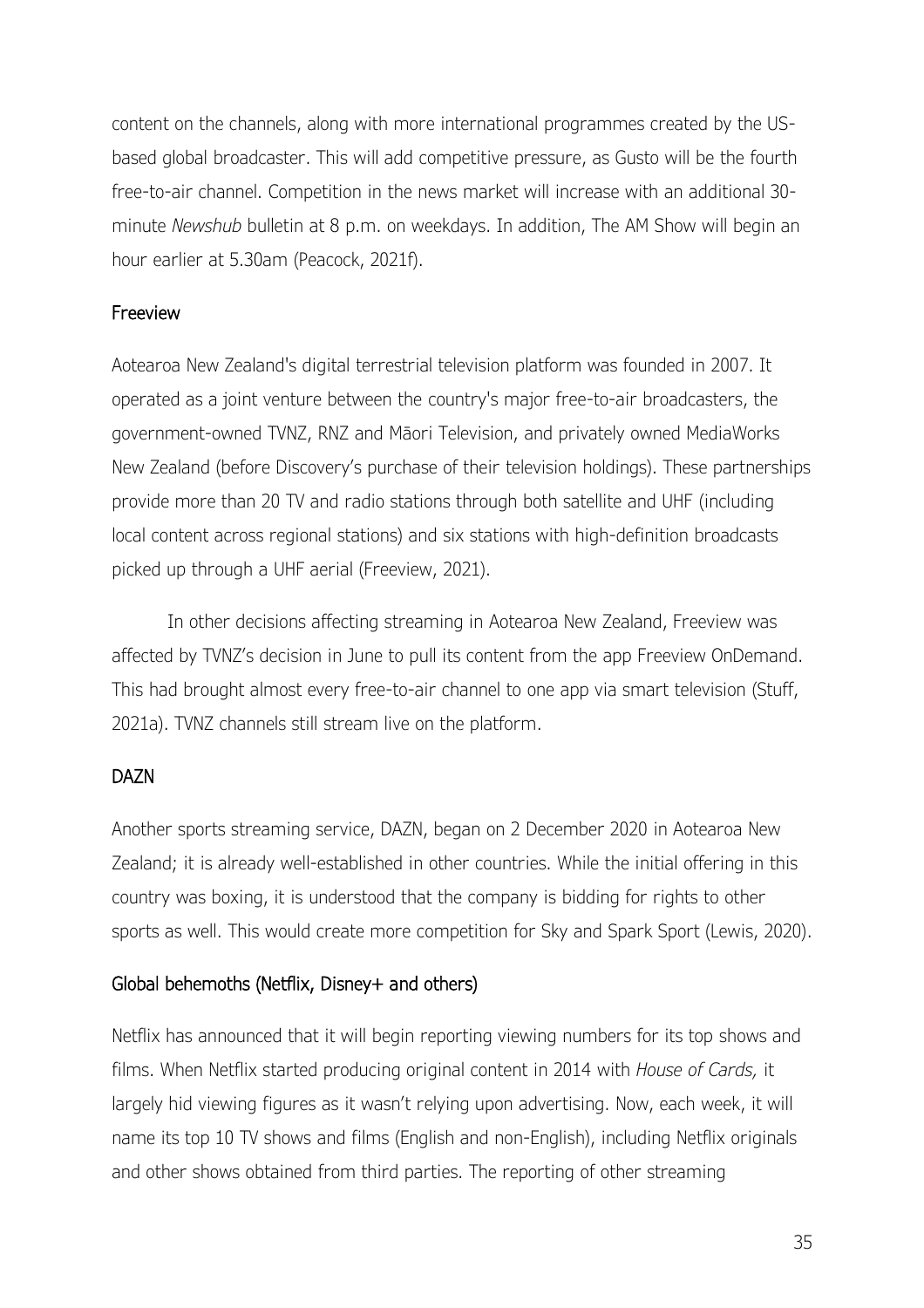organisations, however, is more regular and transparent. This makes it hard to compare data across these organisations (Nicolaou, 2021).

Netflix has appointed video-game executive Mike Verdu as its vice president of game development, suggesting that it is looking to expand this field of entertainment (Liedtke, 2021). Verdu will help sustain the momentum Netflix obtained when people turned to the streaming service to get through the pandemic lockdowns. In 2020, Netflix had added 37 million worldwide subscribers, which was the biggest gain in its history. Adding video games would give Netflix another way to build upon the 208 million subscribers that it had at the end of March 2021 (Liedtke, 2021).

Disney+ announced in February 2021 that it would be doubling content when it added streaming service Star on 23 February. Star channels' general entertainment content includes 155 TV shows and 435 movies that are more adult-oriented than the typical family-friendly viewing on the main Disney+ brand. Disney also announced that prices would increase. Some of the programmes included on Star were all seasons of the *X Files, Alias* and *Desperate Housewives* as well as multiple seasons of *Family Guy, Grey's Anatomy, Homeland* and *Prison Break.* The channel offers successful older films such as the *Taken* trilogy, all *Alien* movies, *Independence Day, Black Swan* and *Braveheart.* The Star channel would also include original content made specifically for the new brand, with reality material from the Kardashian/Jenner family (Rutledge, 2021).

#### National impact of global mega-deals

As mentioned earlier in this report, Amazon's acquisition of Metro Goldwyn Mayer (MGM) increases its reach in the film and television sector and provides it with a competitive edge against other streaming services such as Netflix and Disney+ (Faughinder, 2021). While the Commerce Commission has blocked media mergers in Aotearoa New Zealand over previous years, it does not have the power to block any domestic incursions resulting from the activities of transnational communications conglomerates. In August, Sky TV announced a multi-year deal with AT&T's Warner Media (recently merged with Disney). This allows customers to access programming across core brands such as Warner Bros., HBO, DC, and WarnerMedia networks as well as premium content from HBO Max (Sky, 2021a). A long-term impact for New Zealand could be a growth in content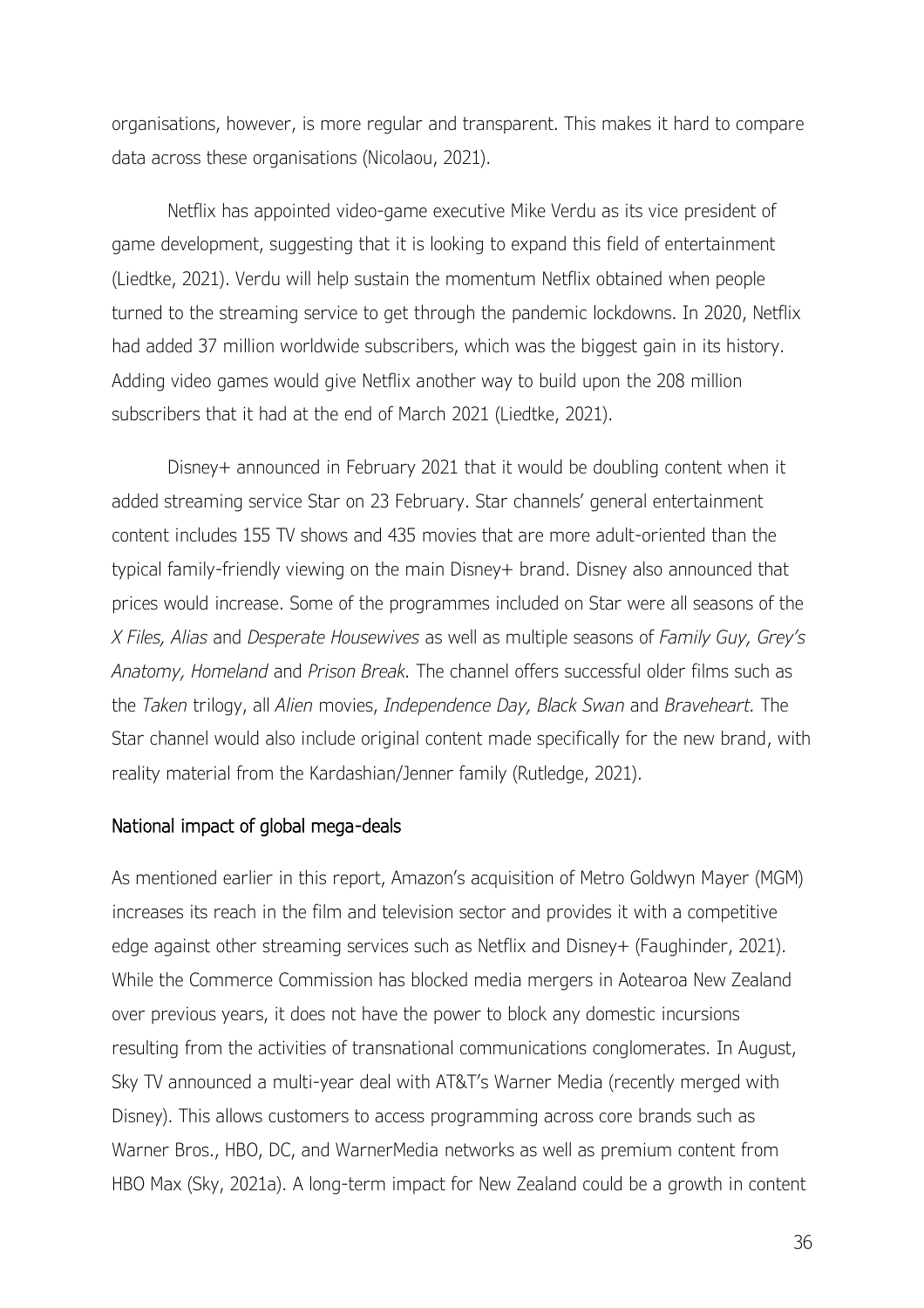for Three. In this regard, Discovery's November announcement of impending new channels and programme production suggests that the television market generally will be even more competitive in 2022. Even if New Zealand's linear television assets are seen as small and obscure, the number of streaming products may well grow (Grieve, 2021b).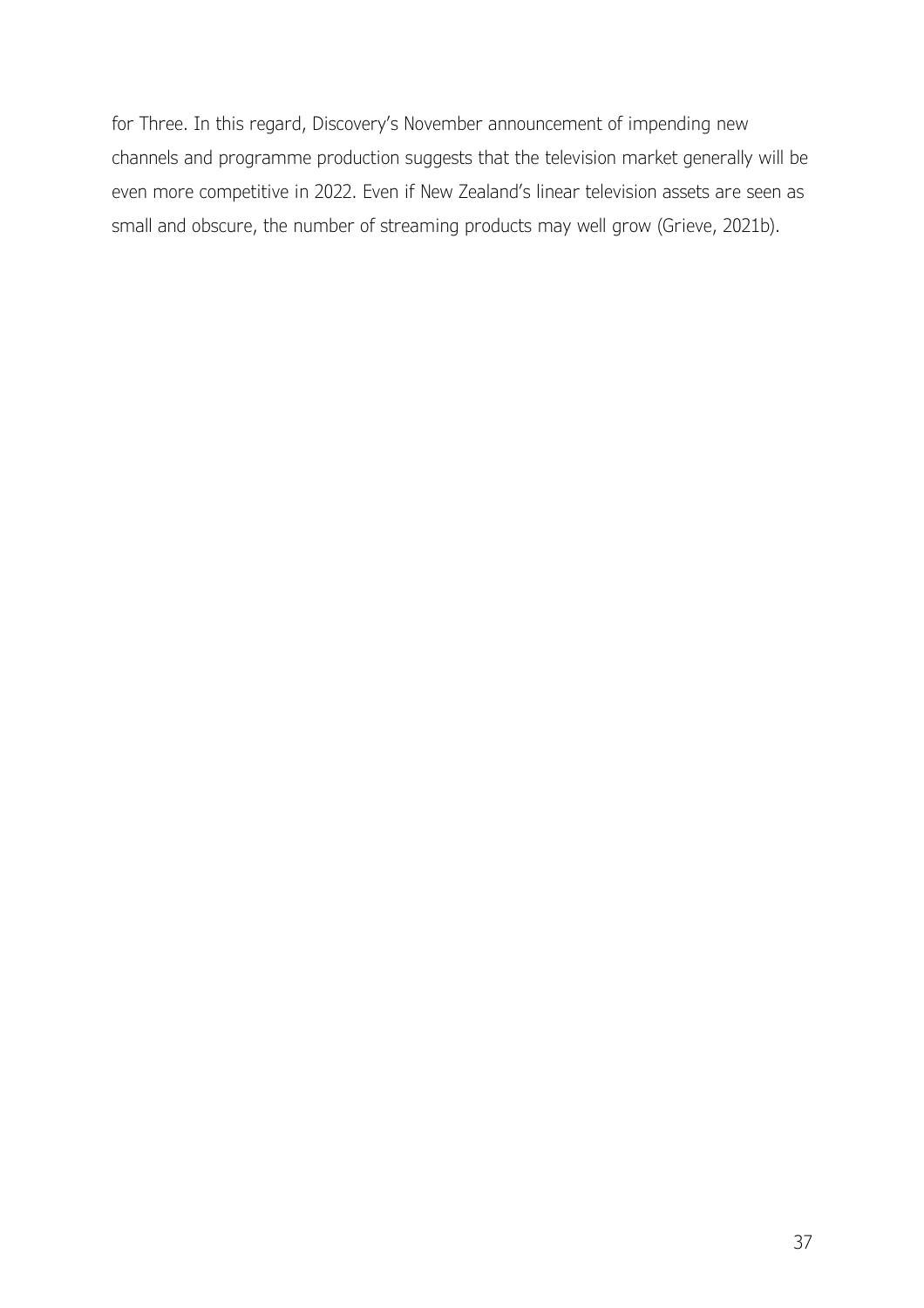# 4: Radio broadcasting

## *Peter Hoar and Rufus McEwan*

A second year under COVID-19 has been borne steadily by Aotearoa New Zealand's radio broadcasting sector. The commercial sector has recovered from the initial financial effects of the pandemic and the concomitant social and cultural transformations of work and leisure. The commercial duopoly has reached record audiences and recovered its advertising revenues to a large extent, but some abhorrent aspects of workplace culture have been revealed and acted on, with continuing action needed. Te Reo Irirangi o Aotearoa Radio New Zealand (RNZ), which faces a major transformation as steps to a projected merger with Te Reo Tātaki (TVNZ) are taken, has lost some of the audience gains of the previous year. New Zealand On Air (NZOA) increased its investment in access and student radio. The radio sector continues to utilise a variety of platforms to reach its listeners and all sectors have increased this activity as audiences adapt to varied technologies.

## Radio listenership in 2021

In 2021, Aotearoa New Zealand radio audiences remained proportionately consistent with the previous year, continuing a much longer trend of audience stability for the original broadcast medium, entrenching the key organisational dynamics of the industry. In the most recent release of audience research data, conducted by GfK and commissioned by radio broadcasters, approximately 3,734,900 people aged 10+ listened to radio on a weekly basis—82.4% of the total Aotearoa New Zealand population in this demographic (GfK, 2021a). This audience result can be interpreted in multiple ways. Compared with the same research period of the previous year, the figure represents an overall increase of almost 47,000 listeners, although it captures a slightly smaller proportion of the potential audience compared to the same survey in the previous year (GfK, 2020a).

However, in the second survey for 2021 (July results), commercial radio organisations celebrated the highest-ever cumulative audience for the sector, totalling over 3.5 million listeners, with the chief executive officers (CEOs) of both NZME and MediaWorks attributing this to the resilience, accessibility and local dimensions of radio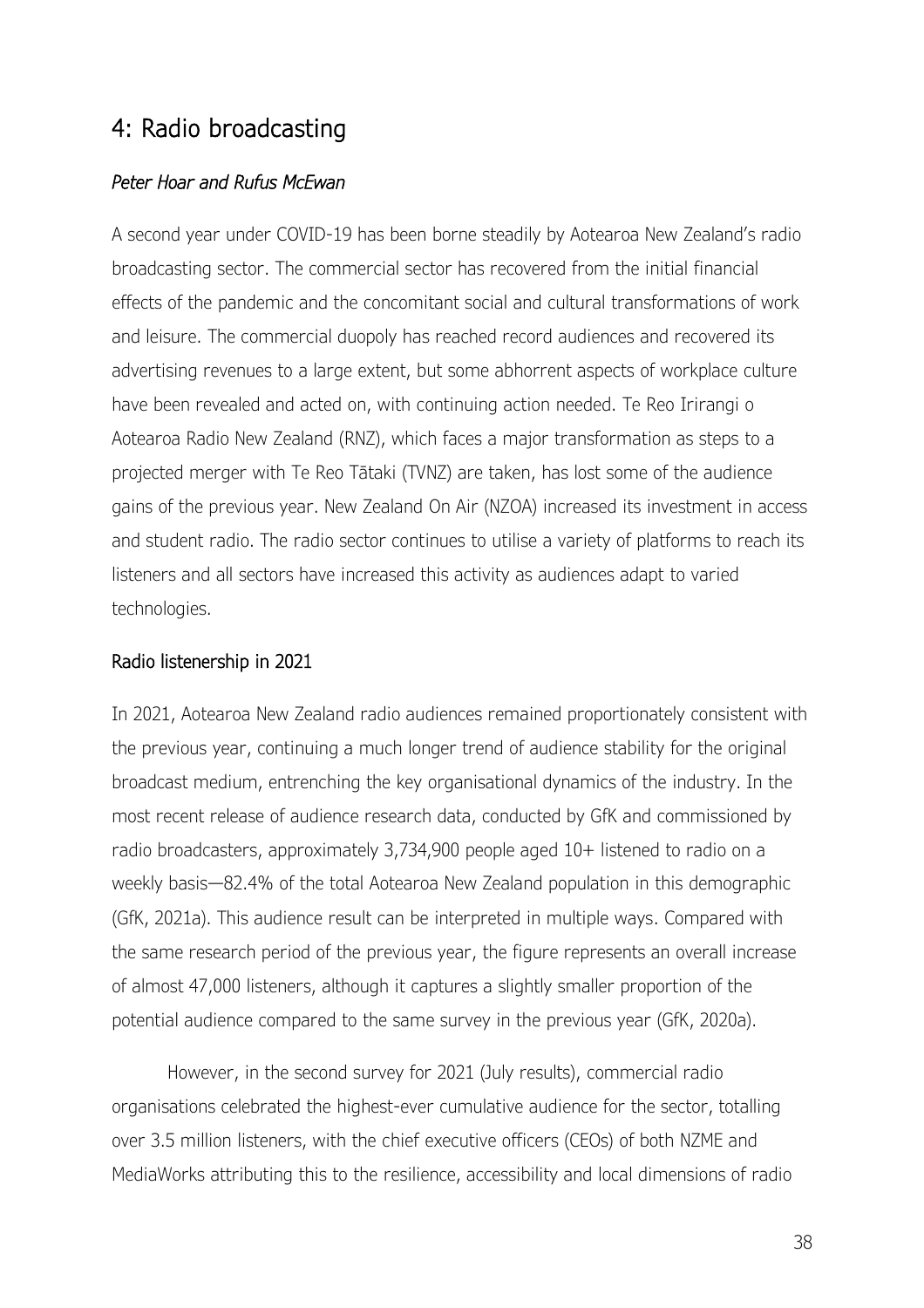broadcasting (GfK, 2021b). Within the overall ratings for commercial radio, the virtual duopolists NZME and MediaWorks were once again able to identify their respective victories as they competed for audience attention. For NZME, this featured the dominance of *Newstalk ZB* as the most popular commercial station overall, and the rising listenership of music network *ZM's* breakfast programme, second only to *Newstalk ZB* in the key timeslot (NZME Ltd, 2021i). MediaWorks, on the other hand, emphasised, firstly, the position of *The Breeze* as the highest-rated music network in the country and, secondly, the overall share of the market (as evidenced by seven stations ranking within the top 10) (Table 7).

| Rank           | Station                 | Audience share % | Weekly reach (000s) |
|----------------|-------------------------|------------------|---------------------|
|                | Newstalk ZB (NZME)      | 13.9             | 671.6               |
|                | Breeze (MW)             | 9.4              | 648.2               |
| $\overline{3}$ | Magic Music & Talk (MW) | 8.9              | 422.0               |
| $\overline{4}$ | More FM (MW)            | 8.1              | 633.2               |
| 5              | The Rock (MW)           | 7.4              | 453.5               |
| 6              | The Sound (MW)          | 6.8              | 377.1               |
|                | ZM (NZME)               | 6.5              | 605.7               |
| 8              | The Edge (MW)           | 6.3              | 611.5               |
| 9              | Mai FM (MW)             | 5.2              | 441.3               |
| 10             | Coast (NZME)            | 4.9              | 324.0               |

Table 7: Total Aotearoa New Zealand commercial radio – survey report 3, 2021

Sources: GfK radio audience data (2021). *Radio Broadcasters Association*. [https://www.gfk.com/hubfs/ANZ%20MEDIA/NZ/Survey%20Summary%20Reports/2021/Survey%203/ndfGfK](https://www.gfk.com/hubfs/ANZ%20MEDIA/NZ/Survey%20Summary%20Reports/2021/Survey%203/ndfGfK_Total%20NZ_Survey%203%202021_Summary%20Report.pdf) [\\_Total%20NZ\\_Survey%203%202021\\_Summary%20Report.pdf](https://www.gfk.com/hubfs/ANZ%20MEDIA/NZ/Survey%20Summary%20Reports/2021/Survey%203/ndfGfK_Total%20NZ_Survey%203%202021_Summary%20Report.pdf)

Conversely, RNZ, the public service broadcaster, experienced notable declines in on-air listeners in 2021. As previously reported, in 2020, RNZ achieved record listenership amidst the initial stages of the COVID-19 pandemic and during a national election (Hoar & McEwan, 2020). But as Tim Murphy reports, RNZ National gave up approximately 100,000 listeners over a 10-month period from 703,000 to 602,000, whereas *Newstalk ZB*  gained close to 140,000 listeners during this time (Murphy, 2021). The most recent survey results show further declines for both RNZ National (589,600) and Concert (210,300) (GfK, 2021a). However, David Allan, RNZ's head of radio and music, commented that it was unrealistic to expect the RNZ audience to increase from the 2020 heights, as RNZ is the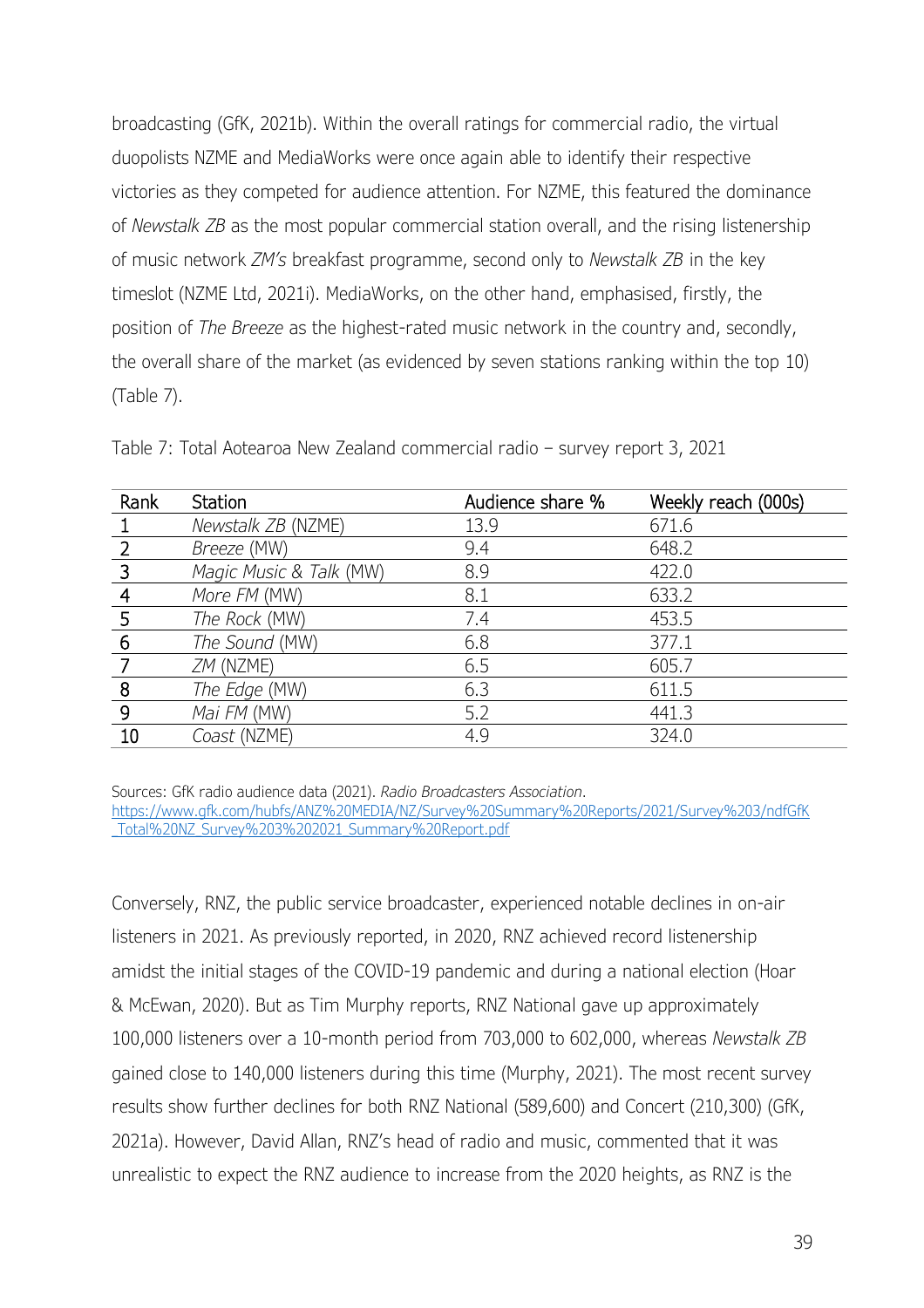'go-to station' during a natural disaster or epidemic (McConnell, 2021b). The implication is that people have become more accustomed to the ongoing presence of the coronavirus.

In contrast to the decline in broadcast radio ratings, user statistics for the organisation's digital platforms reveal significant growth. Online success has become key for RNZ; CEO Paul Thompson describes an almost platform-agnostic approach for RNZ, driven by a "strong focus on using the most effective form of delivery for a story, whether it is on broadcast radio, a podcast, a video feature or a website feature. This is enabling us to tell a broader range of stories, and is attracting more New Zealanders, particularly in the 25-49 age group" (RNZ, 2021d). On an average week in 2021, 1.13 million users visited the rnz.co.nz website, making it the third most popular news site in the country. RNZ also reported significant spikes in user traffic during the early stages of the 2021 COVID-19 lockdown (RNZ, 2021d; see also Murphy & Jennings, 2021b).

#### The commercial radio sector

Last year, the early stages of the COVID-19 pandemic and subsequent lockdowns had a pronounced impact on advertising revenue and led to significant job losses throughout the industry (Hoar & McEwan, 2020). Total radio advertising turnover dropped from \$281 million in 2019 to \$238 million in 2020. However, as an overall share of advertising turnover, the percentage controlled by radio changed minimally from 10.16% to 9.7%, reflecting the impacts of the pandemic in advertising sector-wide (ASA, 2020; ASA 2021).

Recent performance reports from both NZME and MediaWorks indicated stronger than expected advertising revenue into 2021 as the wider media sector recovered from the initial downturn experienced in 2020. Interim reporting from NZME in 2021 showed an overall net profit for the company of \$5.6 million (Pullar-Strecker, 2021j). Despite audio advertising revenue being down 3.6% on 2019 levels, they had recovered somewhat from the lows of 2020. The 2021 figure \$51.8 million, up 8% from the previous year's \$47.9 million that included \$3.7m of government wage subsidy. Within these results, the company's digital audio operation, iHeartRadio, grew revenue by 70%, although the low total of \$1.6 million highlights the lasting disparity in advertising value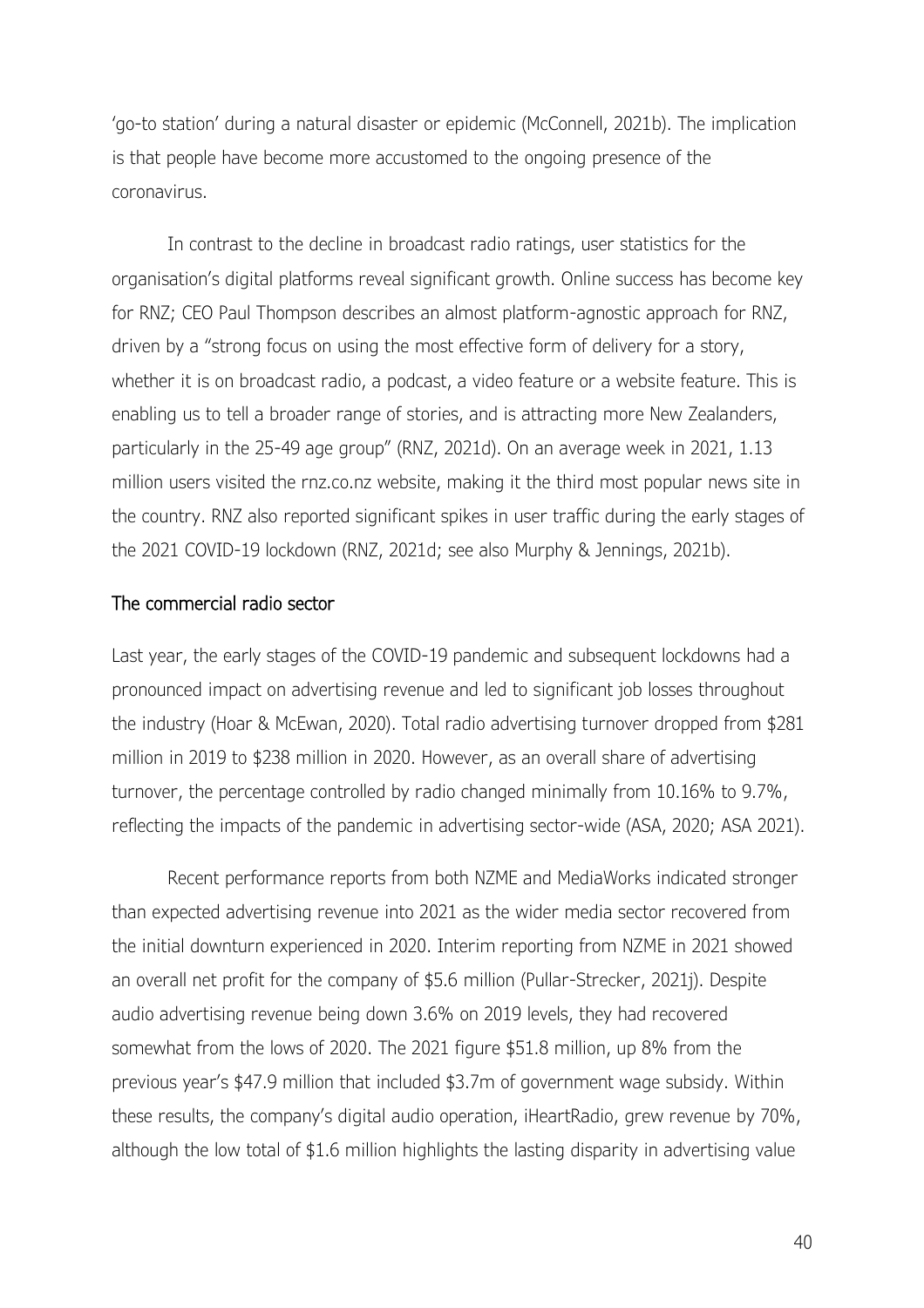between broadcast and digital platforms (NZME Ltd, 2021g). In a media release, NZME described its outlook to shareholders as one of "cautious optimism" (NZME Ltd, 2021k).

Late in 2020, MediaWorks completed the sale of its television operations and assets to global entertainment giant Discovery for approximately \$20 million (Venuto, 2021). As Venuto explains, "speculation in the industry at the time was that Discovery would not pay much for the loss-making business, simply taking the liabilities away from MediaWorks" (Venuto, 2021). Subsequently, MediaWorks reported an overall NZD\$4.8 million loss for 2021, even in the context of the radio advertising declines. MediaWorks CEO Cam Wallace, who joined the company from Air New Zealand soon after the agreed sale of the television operation, described revenue as "robust" (as cited by Pullar-Strecker, 2021e).

Given the relative stability of the radio industry, the critical challenges they faced in 2021 are better understood through the conduct of high-profile broadcasters and the concerning revelations brought forth in an independent workplace culture review of MediaWorks. Close to the entire roster of talkback personalities for MediaWorks station Magic Talk were off-air by mid-late 2021. MediaWorks was fined twice by the Broadcasting Standards Authority for respective segments hosted by Sean Plunket and stand-in host John Banks; both complaints related to interview and talkback content that was offensive or harmful to Māori (Brookes, 2021). These issues prompted advertiser boycotts. Plunket left in February amid reports he was asked to leave (McConnell, 2021a), and Cam Wallace said that "John Banks will no longer have a position on air or otherwise while I am CEO of MediaWorks" (RNZ, 2021b).

Changes to the on-air line up continued at the network, in what was described as "cleanout" (Murphy & Jennings, 2021b). These changes coincided with the hiring of former *Newstalk ZB* head Dallas Gurney by MediaWorks (McKenzie, 2021). This signalled greater intent to compete seriously with the dominant NZME talk network. This intention was also implicit in the decision by MediaWorks to end a news-content supply agreement with Newshub, the news operation that was transferred to Discovery as part of the MediaWorks television sale. This has led to the likelihood of redundancies at Newshub for those staff employed as radio journalists (although Discovery has promised to create new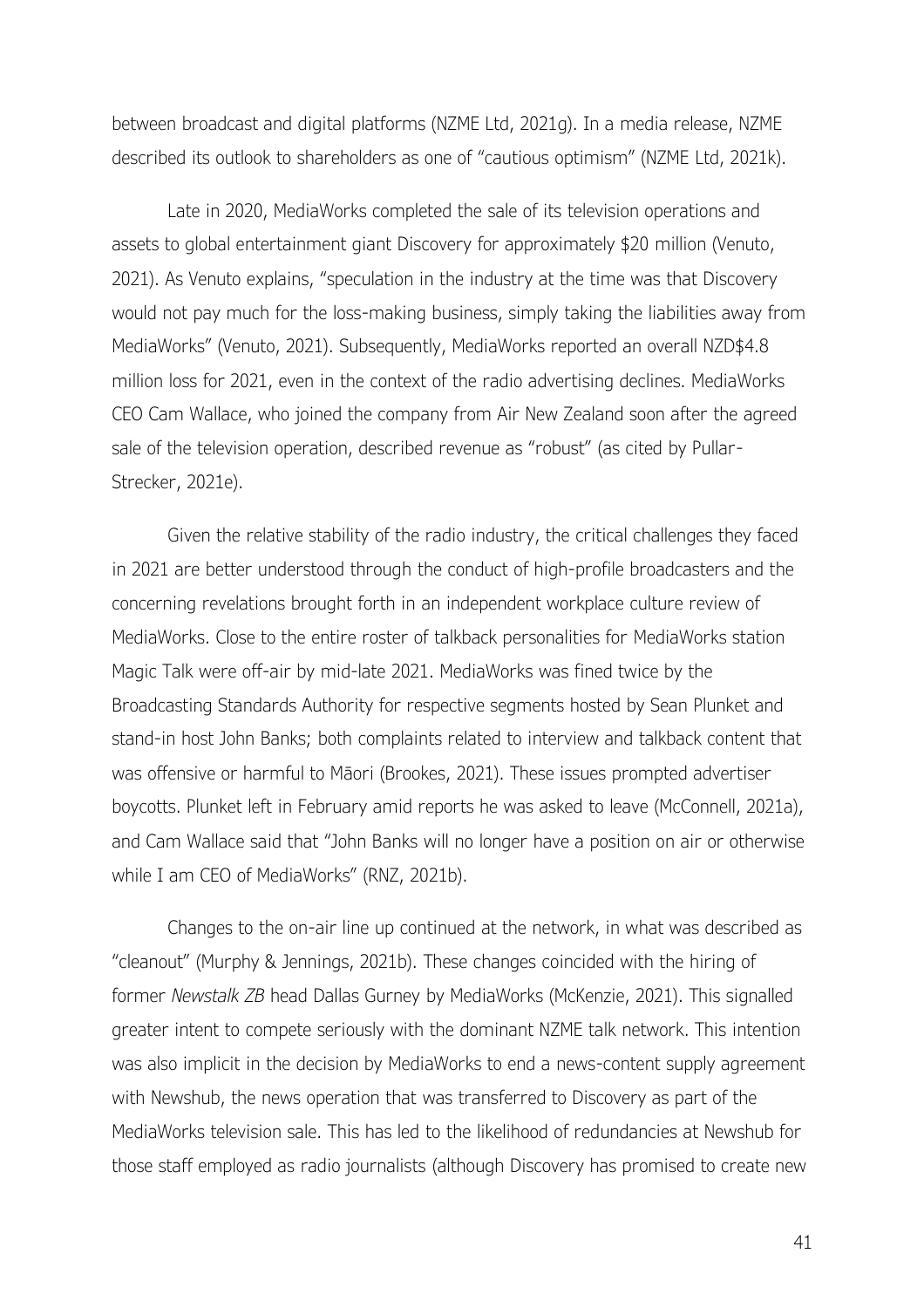positions at MediaWorks as it re-establishes its own news operation) (Zaki, 2021). Competition with NZME will also see the winding down of an ambitious effort to converge broadcast platforms for the simulcast of *The AM Show* (previously *The Paul Henry Show*), emphasising the role that organisational structures play in motivating and/or limiting such media convergence initiatives. These developments were given further emphasis when, in late 2021, high-profile journalist Tova O'Brien was announced as the breakfast host of a new MediaWorks talk brand, Today FM (Newshub, 2021).

Whilst concerns with the on-air conduct of some broadcasters at Magic Talk had been seemingly resolved by management, in 2021 these issues were largely overshadowed by an independent review of MediaWorks' workplace culture. The findings emphasised serious concerns with the male-dominated culture of the organisation with instances of sexual harm and harassment towards young women; bullying; a lack of accountability following complaints processes; and insufficient expertise within the people and culture department (Dew, 2021). In a statement, the MediaWorks CEO acknowledged the findings of the review and accepted all recommendations, while also apologising to former and current staff at the company (MediaWorks, 2021b). The chair of MediaWorks board stood down in light of the review, citing the need for new leadership in response to systemic issues within the company's workplace culture (RNZ, 2021c). The director of people and culture resigned in the same week, indicating significant changes at the organisation (Hall, 2021). As Alison Mau (2021) suggests, the new leadership of MediaWorks may find it difficult to respond to the concerns of the review, and by extension its own staff, if existing senior managers are the necessary targets of meaningful reform. Ongoing developments at the company, and within the workplace cultures of the entire radio industry, require sustained scrutiny beyond 2021.

## Te Reo Irirangi o Aotearoa Radio New Zealand

After the alarms and excursions of 2020, the year 2021 has been less eventful for Te Reo Irirangi o Aotearoa Radio New Zealand (RNZ). The lockdowns designed to contain the spread of coronavirus have had a stalling effect on the plan, proposed in 2020, to merge RNZ and TVNZ. However, it must be emphasised that these are only delays. A major barrier to the project fell away when political party New Zealand First, an opponent of the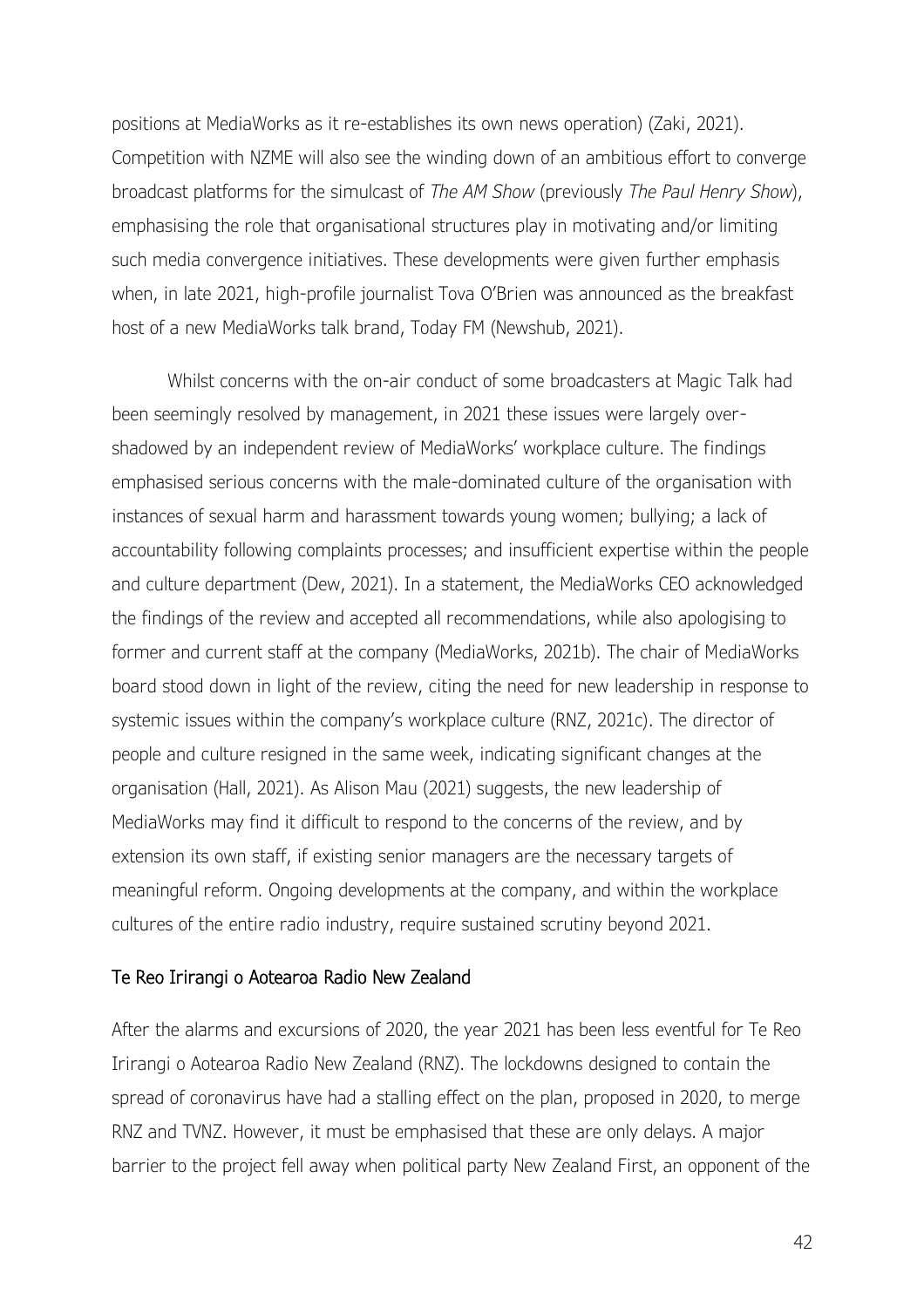plan, was sidelined by the 2020 election result and lost its role as a pivot of parliamentary power. Without this brake, work towards the merger of RNZ and TVNZ has proceeded, albeit at a more fitful pace that might have been intended by the plan's champions. At the time of writing, we await an announcement and details about the projected new public media entity for Aotearoa New Zealand.

This merger was given impetus in March 2021 with the formation of the Strong Public Media Business Case governance board chaired by former New Zealand First member of parliament Tracey Martin. The board was charged with the development of a business case for the merger of RNZ and TVNZ, drawing up a draft new charter and seeking public feedback (Peacock, 2021a). Deloitte has replaced PricewaterhouseCoopers as the consultants on this phase of the merger process. Broadcasting Minister Kris Faafoi said it was "time to get into the nitty-gritty" of the merger development but gave no details beyond stating, "I believe we can have a better fit-for-purpose structure for public media" (Pullar-Strecker, 2021b). This chimes with the self-described purpose of the board as "ensuring public media is fit for the future and able to thrive amid the changing media landscape" (Ministry for Culture & Heritage Manatū Taonga, 2021). The merger is justified here as a proactive response to the challenges posed by digital technologies and an erosion of trust in existing broadcast media institutions (Osburg & Heinecke, 2019).

But the planned merger has its critics. Opposition has come from a variety of organisations spanning an ideological spectrum. When news of the merger proposal leaked in January 2020, the Taxpayers Union, a right-wing lobby group, approached the issue from party political perspective and decried the merger process as needing to be a "cross-party effort, also involving the wider public" (Pullar-Strecker, 2020a). Myles Thomas, chair of the Better Public Media Trust, argues from a public service perspective that the merger could spell the end of RNZ's non-commercial status. Advertising and commercial pressures would make the organisation dependent on ratings and the size of its audience. This in turn would undermine the current roles of RNZ, as stated in its charter, to provide independent and reliable news that informs and enlightens (Thomas, 2021). From the perspective of commercial media, TVNZ CEO Kevin Kenrick was quick to assure advertisers that audiences would still be delivered to them (Pullar-Strecker, 2019).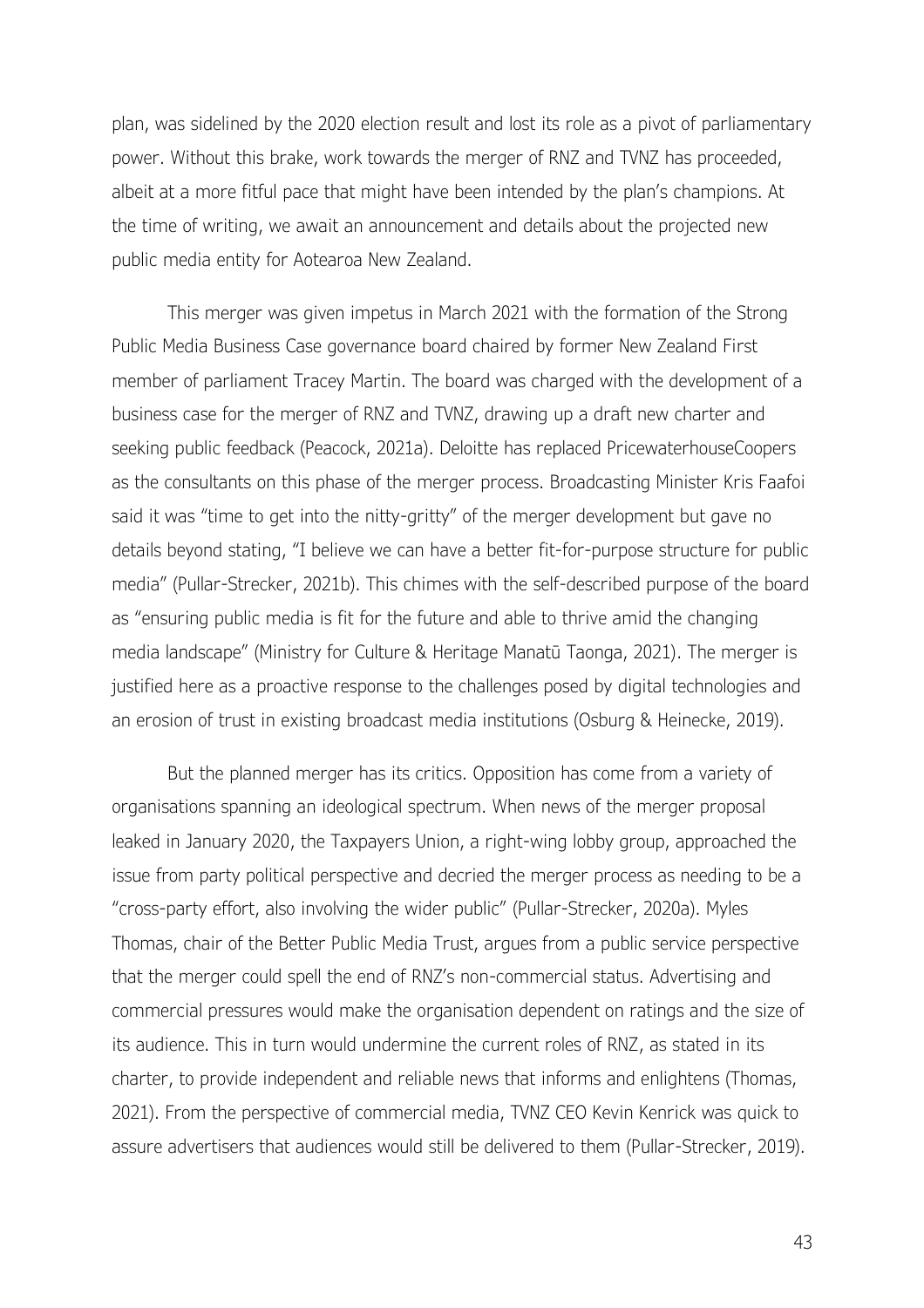The issues of advertising and competition became prominent again in September during hearings that were part of an inquiry into RNZ's charter instigated by Parliament's economic development, science and innovation committee, despite Faafoi's attempt to put the overdue review on hold (Peacock, 2021d). Submissions from the Radio Broadcasters Association (RBA), which represents the commercial sector, reacted negatively to the 2020 scheme to replace RNZ Concert with a youth network. Mediaworks CEO Cam Wallace called for tighter control and boundaries for RNZ to avoid unfair competition in commercial radio. Jana Rangooni, CEO of the RBA, saw the 2020 proposal as "a huge attack" on the commercial radio sector and "incredibly damaging to our industry" (Peacock, 2021d). In response, RNZ CEO Paul Thompson pointed to the organisation's "radical" content-sharing strategy and emphasised RNZ's role as the "purest public media", which was required by its charter to provide content across all demographics. His main concern was integrating the nation's founding document, Te Tiriti o Waitangi, into the charter. The former was "anchored at the heart of our mandate," as he puts it (Pullar-Strecker, 2021m). The 61 submissions about the charter came from a wide range of citizens and organisations, which reflects the interest in RNZ from its varied audiences (New Zealand Parliament Te Paremata o Aotearoa, 2021).

Ultimately, the success of RNZ does not lie so much in numbers and the quantity of listeners (as discussed above). As a public broadcaster, it is governed by a charter that requires qualitative assessment rather than the somewhat blunt instrument of quantitative-based ratings surveys. The surveys of audience satisfaction in this area are high and consistent with previous years. In the top four criteria, listeners rate RNZ's ability to inform at 93%, accuracy at 89%, interest value at 86%, and balance at 83% (RNZ, 2021d). The report *Trust in News in New Zealand 2021* placed RNZ (and TVNZ) as the most trusted news sources for COVID-19 news as well news in general (Myllylahti & Treadwell, 2021). While RNZ's future is uncertain at the time of writing, it has continued to achieve its main roles in keeping the people of Aotearoa New Zealand informed and enlightened.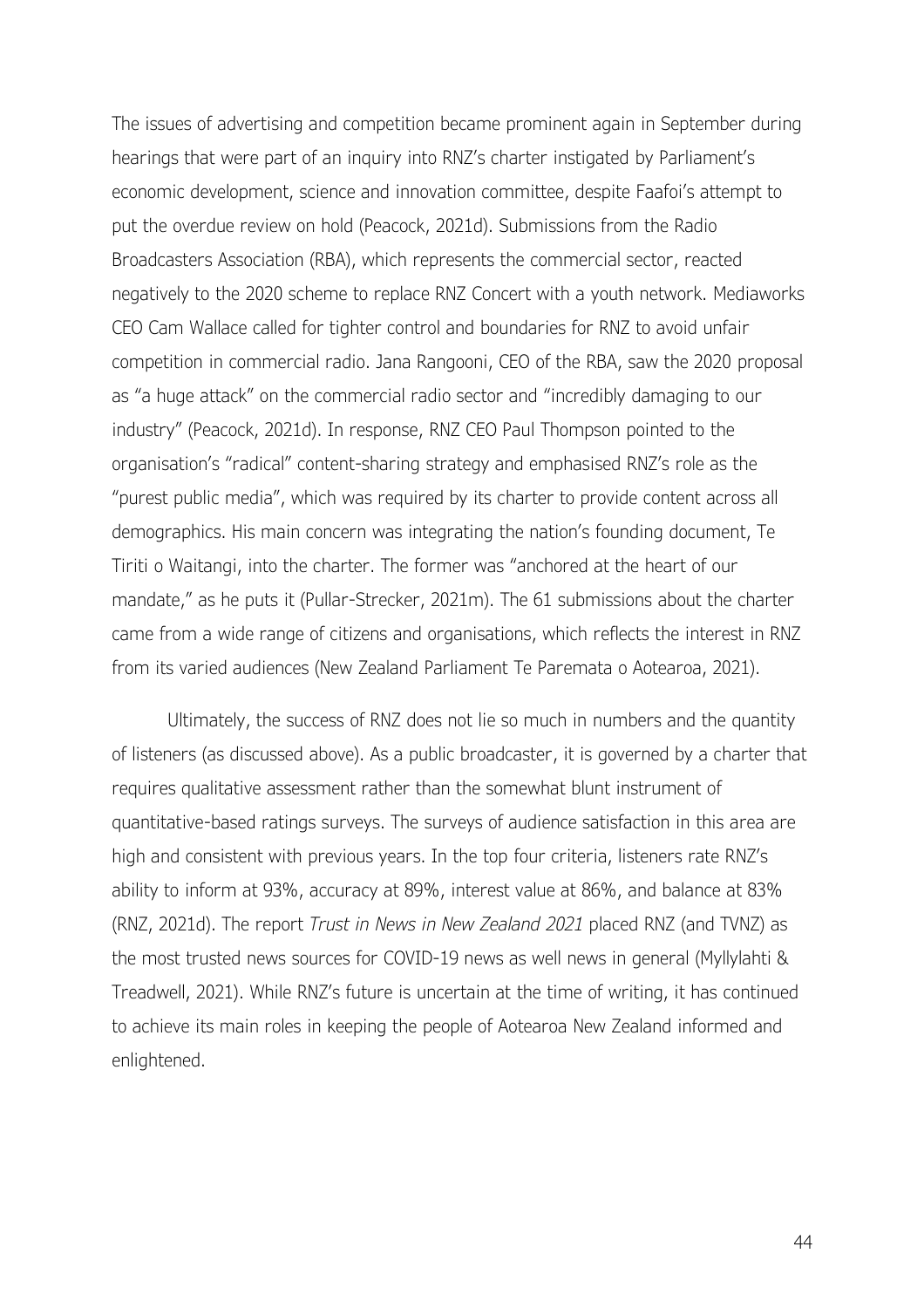# Community Access Media Alliance

The year 2021 marked the  $40<sup>th</sup>$  anniversary of community or access radio, now known as the Community Access Media Alliance (CAMA). This milestone was marked by publication of a history of the network by Dr Bronwyn Beatty and Dr Brian Pauling. *Sharing the Mic: Community Access Radio in Aotearoa New Zealand* described the foundation and growth of the CAMA as a useful contribution to the historiography of Aotearoa broadcast media (Chumko, 2021). In step with the book, in May, CAMA launched a national awareness campaign called Find Your Station, Find your People to attract new listeners and contentmakers (Peacock, 2021b). The CAMA content-sharing platform accessmedia.nz has continued to develop, and with 1000 titles it is now the country's largest Aotearoa New Zealand-owned podcast platform. All the material on it is freely accessible, making it a significant cultural resource and public commons (Community Access Media Alliance, 2021). The 2021 Budget saw NZ On Air grant a modest funding increase to CAMA after more than a decade of frozen budgets, but commentators pointed out that the future of all public media, such as CAMA, is uncertain while the RNZ/TVNZ merger is awaited (Peacock, 2021d). There may be more clarity by next year's report.

## Student Radio Network

The Student Radio Network was reviewed in 2020. This was part of NZOA's regular survey of its funding goals. In 2021, NZOA allocated \$7 million to be spread across the network's five stations. Extra funding was awarded to support airplay and promotion for independent and unsigned musicians. Along with funds from advertising, this money contributes to the musical culture of Aotearoa New Zealand by enabling airplay, recording, and by supporting independent and local scenes (Joyce, 2021). However, this vital role in the country's cultural life may be under threat due to uncertainties surrounding the RNZ/TVNZ merger. Sam Irvin, board executive of Auckland's student network station bFM, warned about this eventuality. What he described as a "behemoth" might have significant financial effects on student (and access) radio. Irvin hoped that the "public good" would guide the merger discussions (Dunkley, 2021b).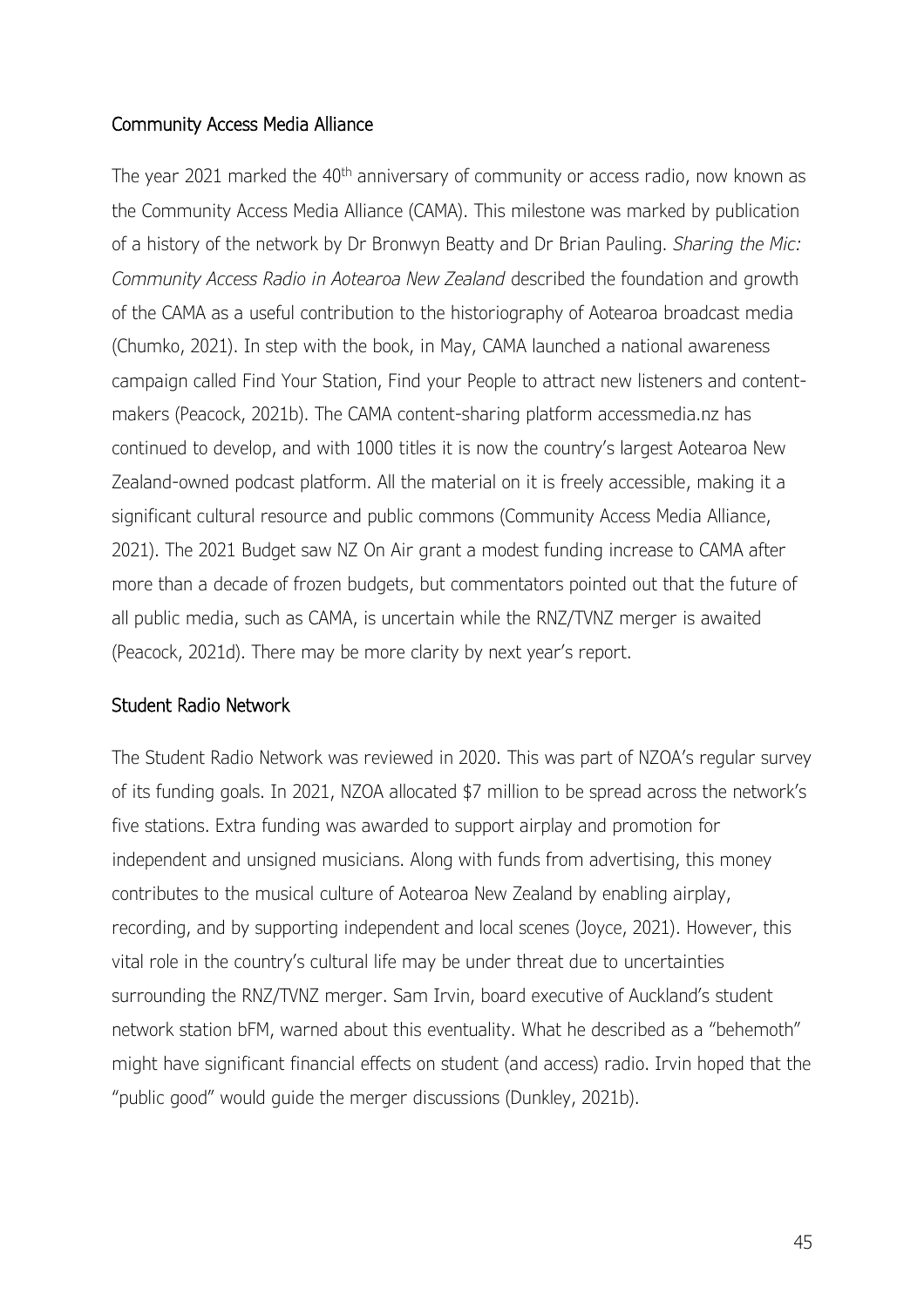# 5: Print and online news outlets

## *Greg Treadwell and Wayne Hope*

The print and online sector continued its rough ride on stormy media markets during 2021. As the global pandemic bit in 2020, citizens in Aotearoa New Zealand turned to local news outlets in large numbers for critically important information (Greive, 2020). However, at the same time, those news outlets faced the almost total collapse of already languishing advertising markets. Privately owned news media organisations—of which the print and online sector is constituted—were no different to other businesses and were existentially threatened by the pandemic. The government's wage-subsidy scheme helped stabilise the situation. The government's injection of \$55 million to support a range of New Zealand news organisations through its Public Interest Journalism Fund kickstarted a number of new journalism initiatives during 2021 (Pullar-Strecker, 2020b).

The incumbents of the central print and online news duopoly—the *New Zealand Herald (NZ Herald)* and Stuff—maintained their hold on the lion's share of the print and online audience. Given pandemic-struck markets and dramatic ownership changes at Stuff last year, when Australian owners Nine Entertainment Ltd sold the company to chief executive Sinead Boucher for \$1 (Pullar-Strecker, 2020c), this was not as predictable a situation as in previous years. However, both organisations report reasonably healthy positions given the dramas of 2020 and 2021.

Beyond the main event, JMAD's 10th annual *New Zealand Media Ownership Report*, published in 2020, identified a significant trend towards increased independent news media ownership in Aotearoa New Zealand, with more of our news organisations independently owned then than at any other time in the previous decade. In the print and online market, this state of affairs continued in 2021 notwithstanding NZME's announced acquisition of BusinessDesk on 30 November. Allied Press Ltd, owners of the *Otago Daily Times* and a stable of community and regional papers, has long been a stalwart of local ownership. *The National Business Review*, no longer published in print, has been independent and New Zealand-owned for more than 50 years. A range of independent newspapers survive in both the North and South islands. However, Stuff's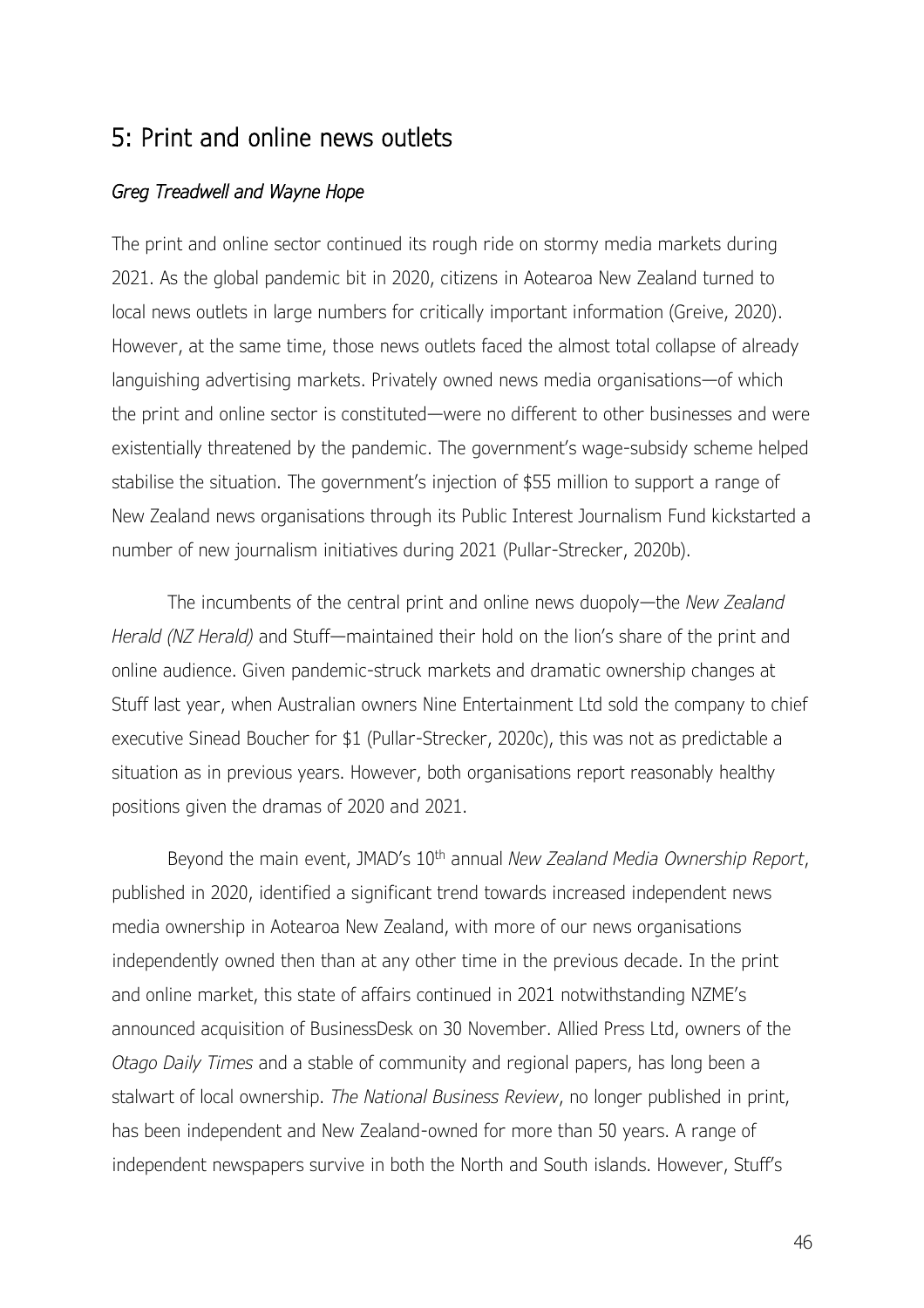management buyout and its current plans to establish a 10% staff-owned stake have increased local and independent news-media ownership dramatically (Pullar-Strecker, 2021h). Meanwhile, the now-established small independent sector, with key players Newsroom, The Spinoff, Crux, Scoop, interest.co.nz, and BusinessDesk (until the 30 November announcement of NZME's takeover) continue to have growing authority. Community newspapers, where they survive, demonstrate the resilience of local independent ownership and community engagement.

Many Aotearoa New Zealand magazines, meanwhile, are rebuilding under new ownership since the walkout of German media giant Bauer Media Ltd from its central place in the market in 2020. Many were bought by an Australian private-equity firm and others returned to independent ownership. Other privately owned magazines continue to fight hard for market share.

## Major players

The newsrooms of the *New Zealand Herald* and Stuff continue to slug it out as the heavyweights in print and online news in Aotearoa New Zealand. Figures from Nielsen Research show that a daily readership of 1,346,000 is up nearly 300,000 on the same period last year (NZ Herald, 2021b). Average daily print readership is at 608,000, up 62,000 readers (11%) compared to the same period last year. In April 2021, the *Herald* had more than 110,000 subscribers, including 60,000 paid digital subscribers, up from 53,000 at December 2020. Meanwhile, last year's Roy Morgan Research listed Stuff as the "clear leader for digital audiences in New Zealand" (Roy Morgan, 2020), with a total digital audience in an average seven days of more than 1.8 million, well ahead of main rival nzherald.co.nz on 1.55 million. Together, Stuff and the *New Zealand Herald* are the most popular New Zealand-based online video providers, with little sign of any impact on that status from the pandemic (NZ On Air, 2021e).

## *New Zealand Herald*

New Zealand Media and Entertainment Ltd (NZME), whose main brands are the *New Zealand Herald, Weekend Herald, Herald on Sunday* and Newstalk ZB, is a publicly owned company listed on both the New Zealand (NZX) and Australian (ASX) stock markets. In its regional print stable, its main titles are *The Northern Advocate, The Rotorua Daily Post,*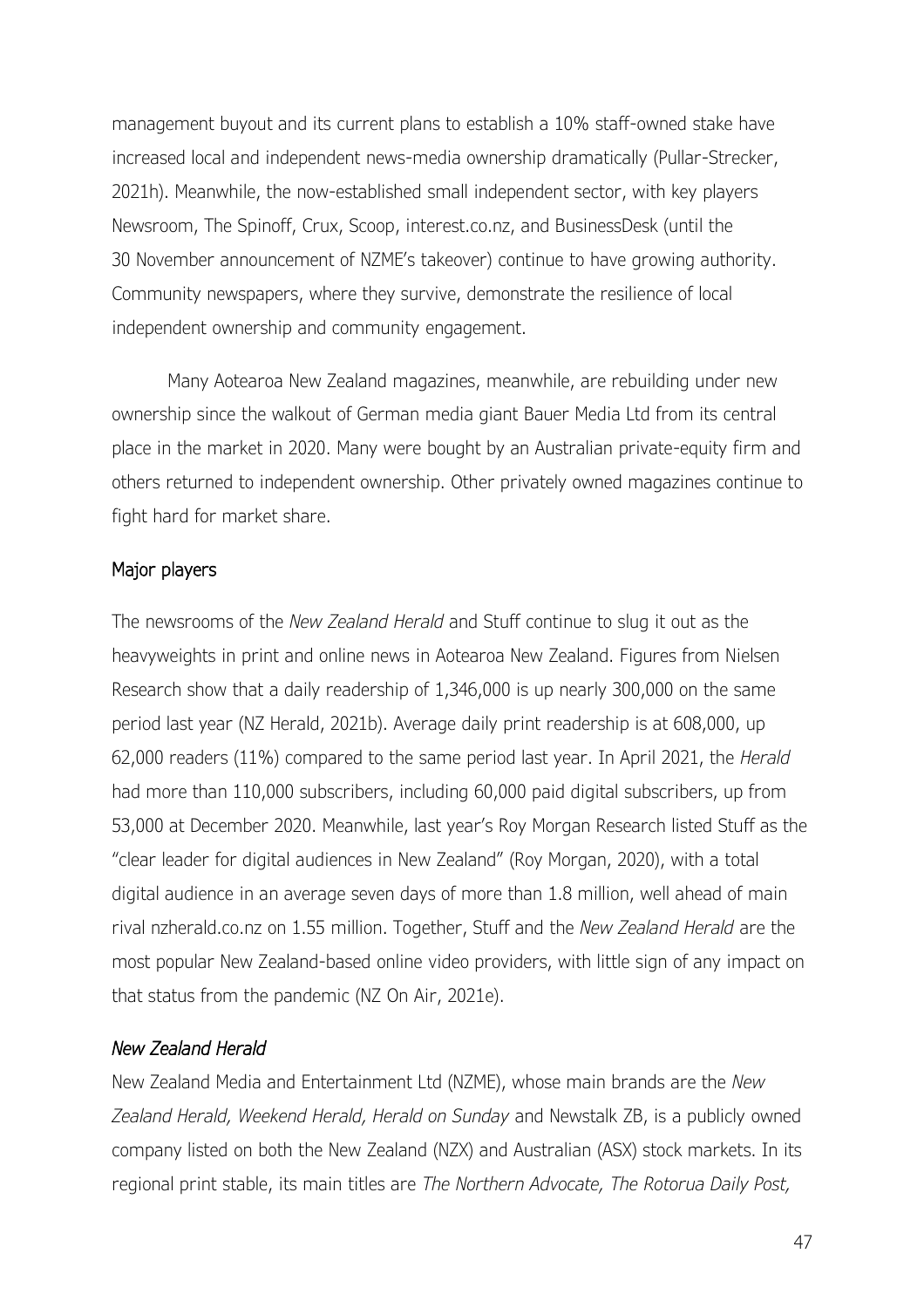*The Bay of Plenty Times, The Whanganui Chronicle* and *The Northland Age*. NZME also owns online job advertising platform YUDU, property portal OneRoof and motoring website Driven. Faced with the carnage caused by the COVID-19 pandemic, owner NZME shed 200 workers in April 2020 (RNZ, 2020), later citing such "difficult but necessary decisions" as a requisite for protecting the organisation. In February 2021, it reported a full-year statutory net profit of \$14 million in 2020, up 45%, after cutting 14% of its cost base (equating to \$20 million) through the COVID-19 crisis (Jennings & Murphy, 2021a). In 2021, it reported interim earnings before interest, tax, depreciation, and amortisation (EBITDA) for the six months to 30 June of \$30.1 million—a growth of 4% against the first half of 2020, despite the 2020 figure including \$8.6 million in government wage subsidies. Its statutory net profit after tax (NPAT) for the half-year was \$5.6 million, up 85% on the corresponding period in 2020. The company's net debt was reduced by \$15.2 million during the same period to \$18.6 million. NZME will return a dividend to shareholders, largely made up of Australian investment funds, of 3 cents a share. It will be the first time it has issued a dividend since 2018 (NZME Ltd, 2021a). The company's share price reached \$1.14c (27 October 2021), having languished as low as 18c in March 2020 (Jennings & Murphy, 2021a). NZME has also announced the sale of its GrabOne business to Global Marketplace New Zealand Limited for \$17.5 million, which was due to be completed by 31 October 2021 (NZME Ltd, 2021a). It predicts continued profit growth despite challenging market conditions and a slower start to trading in the first quarter of 2021.

In October 2021, NZME was allocated almost \$3 million from the Public Interest Journalism Fund's \$29 million second funding round for Open Justice Te Pātiti, a project that will see 15 jobs reporting on justice and the courts. Those journalists' work will end up in 11 publications. (Peacock, 2021e).

#### *Stuff*

Sinead Boucher's bold purchase of Stuff is widely considered to have "saved New Zealand's largest newspaper publisher and online news site from uncertainty at best, closure at worst" (Hope, 2020). No longer connected to the stock market, Stuff is not statutorily required to make its financial outcomes public in the way NZME is. However, in the year to June 2020, Stuff posted an operating profit of A\$28 million (NZ\$30 million),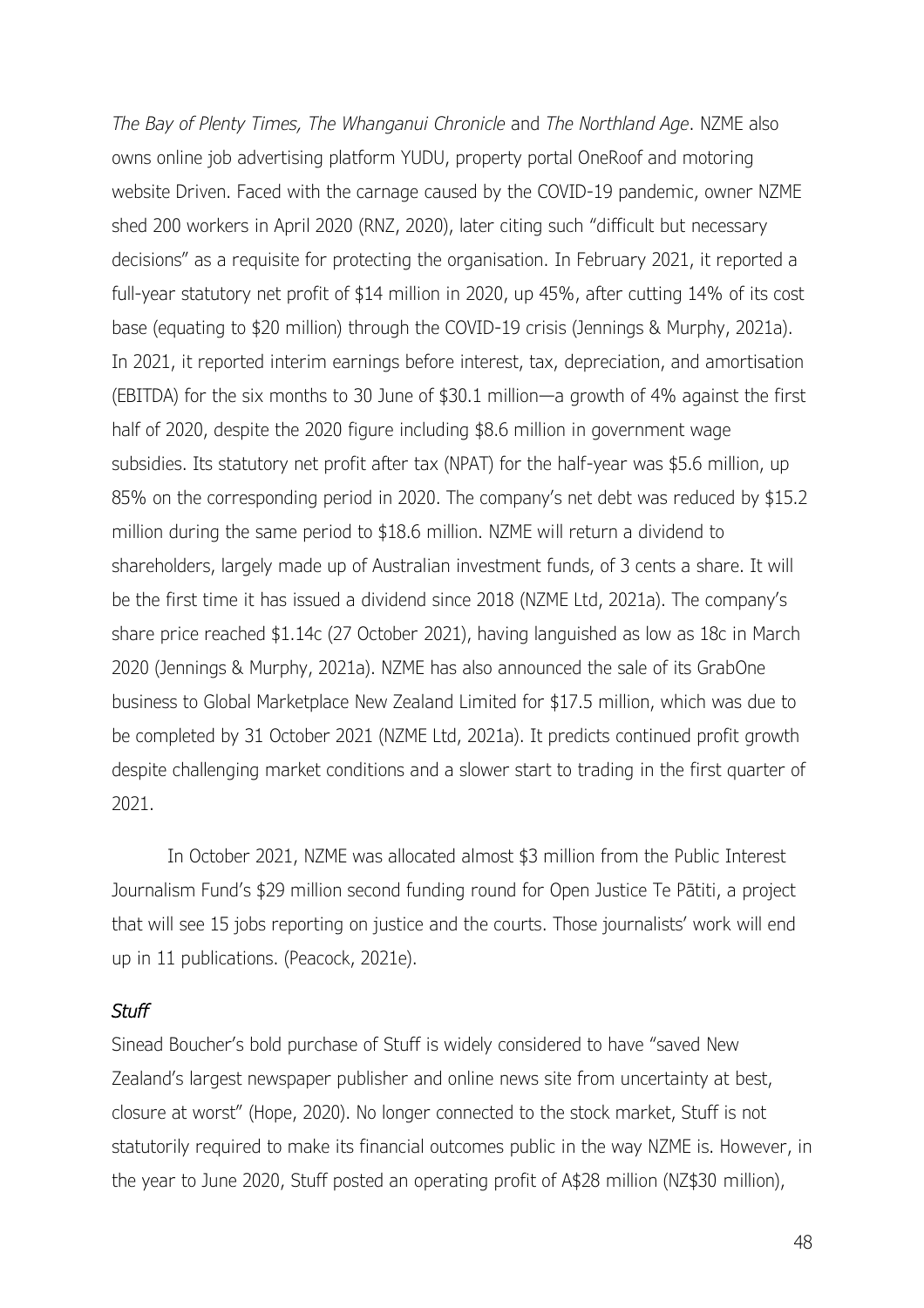according to results previously released by Nine Entertainment Ltd (Pullar-Strecker, 2020f). A year later, Sinead Boucher, still chief executive of the company, told Stuff journalist Tom Pullar-Strecker the company would record a profit in the first half of the year, at least before abnormals were included and despite the investments necessary to complete the final separation from Nine Entertainment (Pullar-Strecker, 2021f). The company also promised to refund hundreds of staff who agreed to take a 15% pay cut during the height of the COVID-19 crisis (Pullar-Strecker, 2020d). It was also the first year in about a decade that Stuff had not reduced the number of journalists it employed (which sits at about 370) (Pullar-Strecker, 2021f). Boucher also announced in early June that a 10% stake in the company would be gifted to a trust representing staff, who number almost 900 (Pullar-Strecker, 2021g). They will receive a share of any dividends paid out, and 10% of the proceeds if Stuff is later sold or listed on the NZX. At the time this report was written, however, Boucher was still listed on the New Zealand Companies Register as the sole owner. She has stated that publicly bringing investors on board in the future was possible, but some offers she had already received were from people who wanted to "change the government" and Stuff's profitability gave her time to think things over (Pullar-Strecker, 2021f). Boucher has affirmed that local ownership has empowered its ongoing investigation into its past treatment of Māori. Recently, Stuff was allocated almost \$3 million from the Public Interest Journalism Fund's second round to hire 20 journalists for community news and its Māori initiative, Pou Tiaki (Peacock, 2021e).

The company's revenue comes from advertising, subscriptions, retail sales and supporter contributions. In Stuff's print stable are: *The Press, The Sunday-Star Times, The Dominion Post, Manawatū Standard, Sunday News, The Timaru Herald, Taranaki Daily News, Waikato Times, The Southland Times, The Nelson Mail* and *Western Leader* (west Auckland). Stuff also owns community website Neighbourly.

#### Independent newspapers

A number of independent newspaper publishers continue to publish in Aotearoa New Zealand in markets beyond the reach of NZME and Stuff. Historically, most of these were funded by subscriptions, licence fees, sponsorships, advertising, donations, and memberships.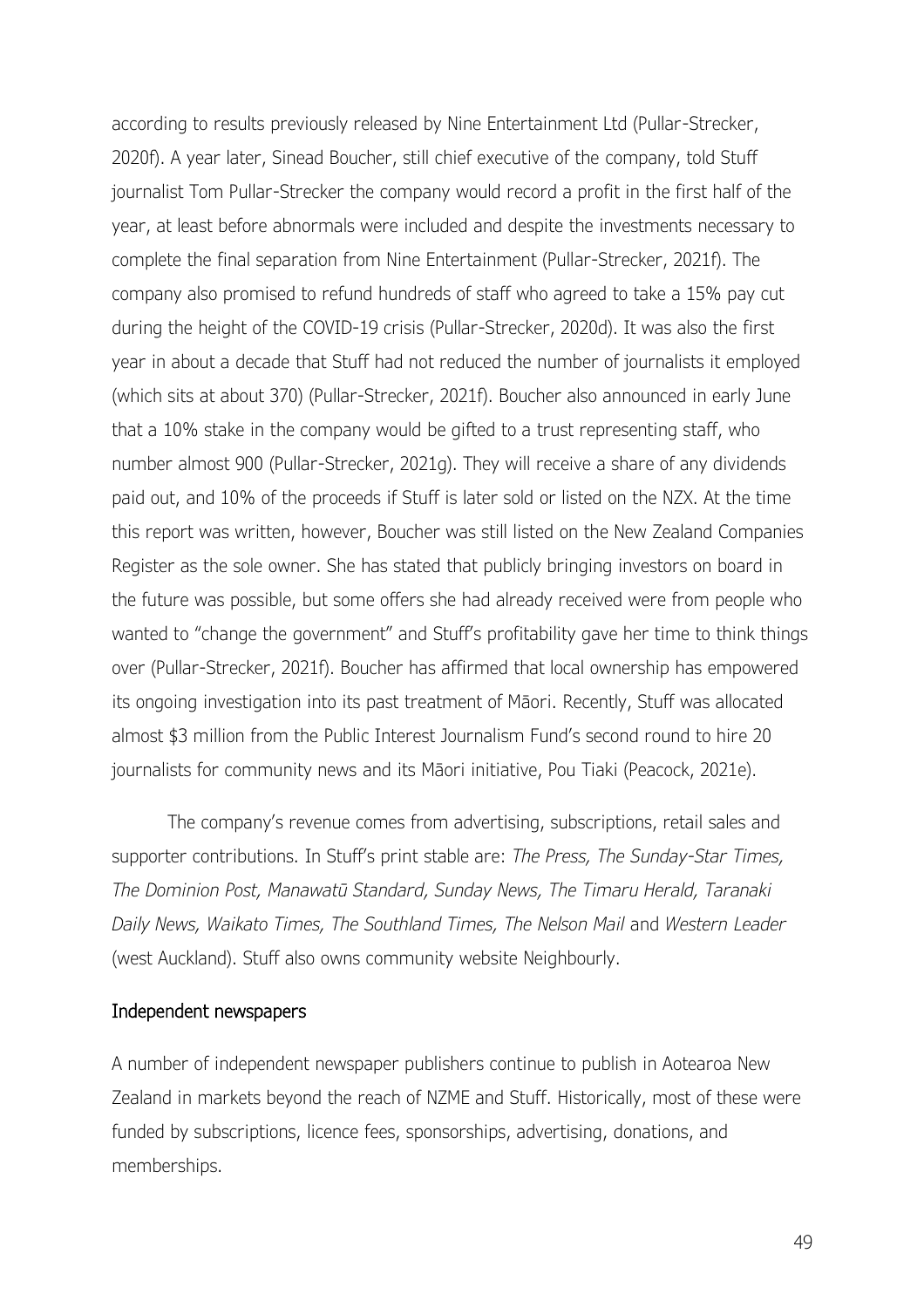Allied Press Ltd publishes the *Otago Daily Times* and a stable of smaller regional and community newspapers, including *The Ashburton Guardian, Mountain Scene, Central Rural Life, Southern Rural Life, The Courier* (Timaru), *The Ensign* (Gore) *Hokitika Guardian*  and *The Oamaru Mail.* Allied Press is owned by Sir Julian Smith KNZM OBE, who was once publisher of the ODT, and his family. Its chief executive is Grant McKenzie.

In the North Island, the *Whakatane Beacon*, the *Waitomo News* and the *Ōpōtiki News* are owned by the Beacon Printing and Publishing Co Ltd, which was first incorporated in 1939. *The Bay of Plenty Beacon* (later renamed the *Whakatane Beacon*) was founded by the late Leicester Spring and is still largely owned by the Spring family. Leicester's son John Spring is the current managing director. Long associated with the printing and publishing of community newspapers, today the company also owns Beacon Print Ltd and Beacon Print Hawkes Bay Ltd.

In Poverty Bay, 51% of *The Gisborne Herald* is owned by five members of the Muir family, long associated with the paper. Michael Muir is its longstanding managing director and Jeremy Muir is the current editor. Essex Castle Ltd, which owns the other 49%, is owned by Christopher John Swann and Trevor Donald Scott. The paper was started in 1874 as *The Poverty Bay Herald* and was renamed *The Gisborne Herald* in 1939. Today the Gisborne Herald Company Ltd has a 22.5% stake in *The Wairoa Star*, in which NZME Ltd also has a stake of 40.4%.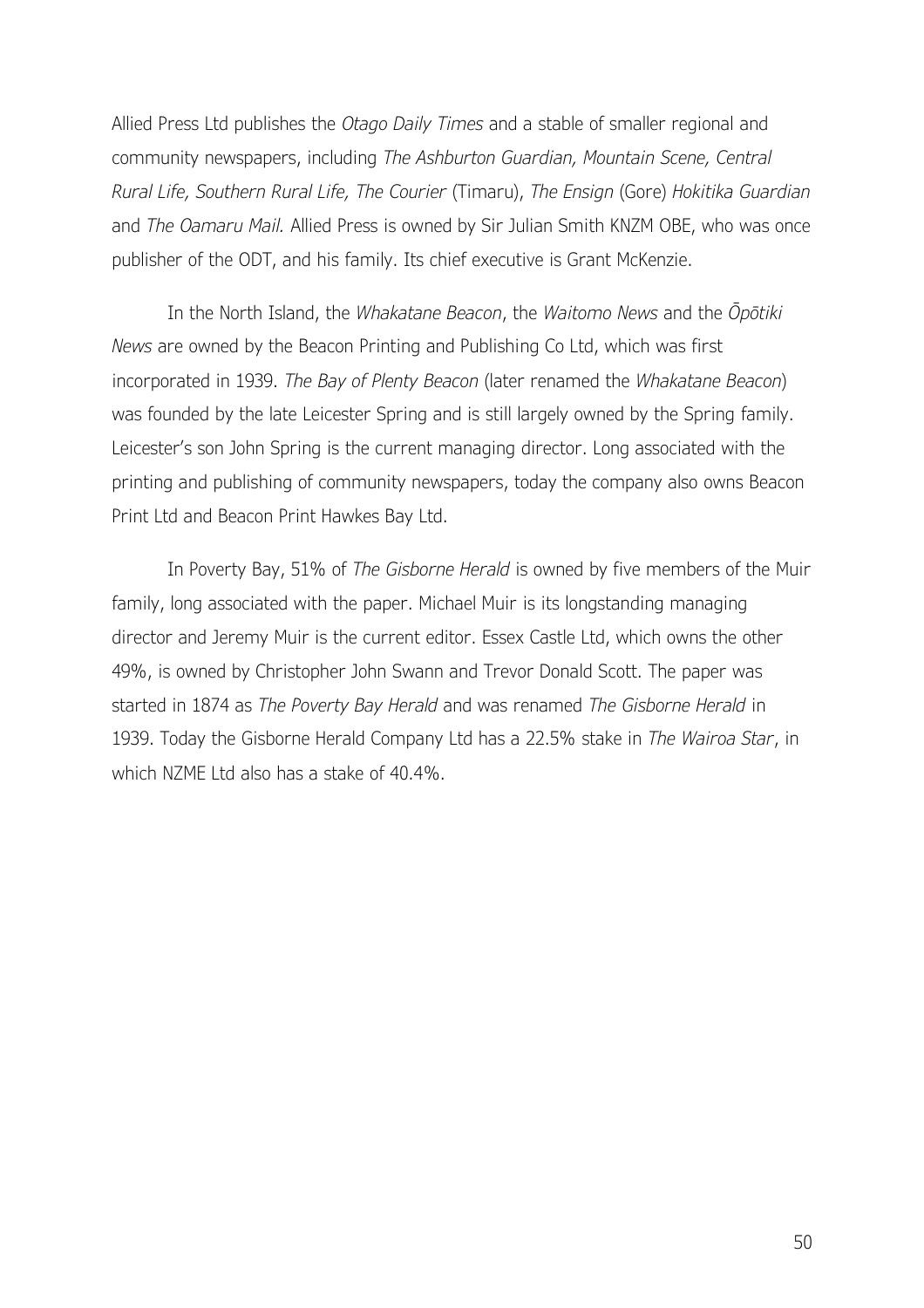| Table 8: Newspaper readership in Aotearoa New Zealand, 12 months to June 2021 |  |  |  |
|-------------------------------------------------------------------------------|--|--|--|
|                                                                               |  |  |  |

| Publications        | Print                |                      | Digital<br>(web or app) |                      | Total cross-platform audience<br>(print, web or app) |                   |                  |
|---------------------|----------------------|----------------------|-------------------------|----------------------|------------------------------------------------------|-------------------|------------------|
|                     | June 2020<br>(000's) | June 2021<br>(000's) | June 2020<br>(000's)    | June 2021<br>(000's) | June 2020<br>(000's)                                 | June 2021 (000's) | % change in TCPA |
| New Zealand Herald  | 674                  | 584                  | 1,537                   | 1,598                | 1,844                                                | 1,844             | 0.0%             |
| Dominion Post       | 245                  | 224                  | 282                     | 276                  | 432                                                  | 428               | $-1.1%$          |
| Northern Advocate   | 71                   | 63                   | 70                      | 72                   | 129                                                  | 121               | $-6.0\%$         |
| Waikato Times       | 104                  | 75                   | 138                     | 125                  | 214                                                  | 184               | $-14.3%$         |
| Bay of Plenty Times | 73                   | 62                   | 112                     | 101                  | 155                                                  | 146               | $-6.2%$          |
| Rotorua Daily Post  | 40                   | 22                   | 63                      | 67                   | 94                                                   | 84                | $-11.2%$         |
| Gisborne Herald     | 42                   | 28                   | 49                      | 44                   | 73                                                   | 61                | $-15.7%$         |
| Taranaki Daily News | 52                   | 65                   | 91                      | 91                   | 118                                                  | 132               | 11.6%            |
| Wanganui Chronicle  | 44                   | 31                   | 44                      | 65                   | 85                                                   | 83                | $-2.0%$          |
| Hawke's Bay Today   | 92                   | 70                   | 115                     | 97                   | 177                                                  | 151               | $-14.6%$         |
| Manawatu Standard   | 37                   | 36                   | 67                      | 68                   | 93                                                   | 97                | 4.5%             |
| Wairarapa Times-Age | 26                   | 23                   | 42                      | 27                   | 59                                                   | 48                | $-19.2%$         |
| The Press           | 185                  | 161                  | 195                     | 192                  | 314                                                  | 293               | $-6.7%$          |
| Otago Daily Times   | 111                  | 105                  | 194                     | 225                  | 253                                                  | 285               | 12.7%            |
| Ashburton Guardian  | 19                   | 9                    | 25                      | 32                   | 40                                                   | 41                | 1.2%             |
| Timaru Herald       | 22                   | 21                   | 39                      | 60                   | 54                                                   | 75                | 38.9%            |
| Southland Times     | 49                   | 58                   | 72                      | 90                   | 101                                                  | 116               | 14.8%            |
| Sunday Star-Times   | 217                  | 177                  | 69                      | 62                   | 273                                                  | 230               | $-15.7%$         |
| Sunday News         | 35                   | 37                   | 32                      | 50                   | 66                                                   | 84                | 27.3%            |

Source: Roy Morgan. (2021). *Newspaper readership in New Zealand, 12 months to June 2021.* <http://www.roymorgan.com/industries/media/readership/readership-new-zealand>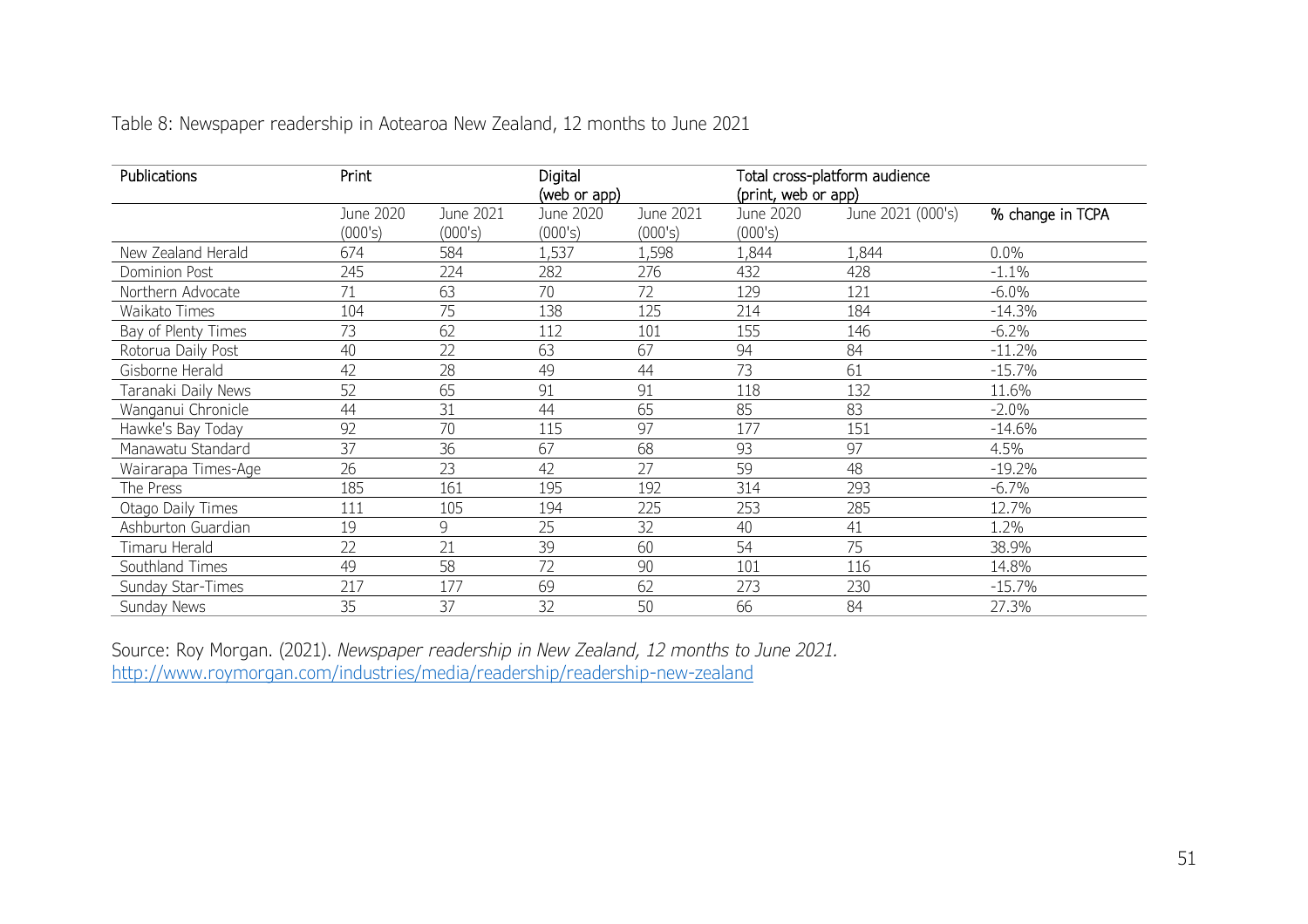## *Newspaper readership*

Readership of newspapers continues to decline, according to Roy Morgan Research (Roy Morgan, 2021a). In the year to June 2021 (Table 8), of the 19 major newspapers surveyed, only the *Taranaki Daily News* (+25%) and the *Southland Times* (18.4%) saw their print readership rise significantly and almost all saw it fall. Digital audiences were roughly steady or growing slightly. The combined total cross-platform audience (print, web or app), however, saw relatively volatile results, with the *Waikato Times* (-14.3%), *Rotorua Daily Post* (-11.2%), *Gisborne Herald* (-15.7%), *Hawkes Bay Today* (-14.6%), *Wairarapa Times-Ag*e (-19.2%) and *Sunday Star-Times* (-15.7%) all experiencing further significant falls. *The New Zealand Herald* combined audience held steady from the heights of strong readership growth in 2020. Other outlets, however, had strong growth when online readership figures are included. These were the *Taranaki Daily News* (11.6%), *Otago Daily Times* (12.7%), *Timaru Herald* (38.9%), *Southland Times* (14.8%), and *Sunday News* (27.3%).

## Independent news websites

Online alternatives to the news provided by the mainstream duopoly of Stuff and *The New Zealand Herald* continue to be launched and survive in fast-moving media markets. Key players in the market are included here.

#### *Newsroom*

Newsroom (newsroom.co.nz) was launched in 2017 by renowned journalists Mark Jennings, formerly of TV3, and Tim Murphy, formerly editor-in-chief at *The New Zealand Herald*. It aims to provide in-depth news and analysis for a thinking audience. The site is supported by partners in the corporate and tertiary education sectors and through private donations. Currently, the site's major sponsors include Kiwibank (banking), Spark (telecommunications), Bell Gully (law firm), Victoria University of Wellington, University of Auckland, University of Otago, Catalyst (technology firm), Sky TV, Women in Sport Aotearoa Ngā Wāhine Hākinakina o Aotearoa (a charity), and Creative NZ (a crown entity governed by the Arts Council). Newsroom boasts an experienced and respected team and has broken stories that have had major impacts on Aotearoa New Zealand society. In 2018, Newsroom launched Newsroom Pro, which requires readers to pay for premium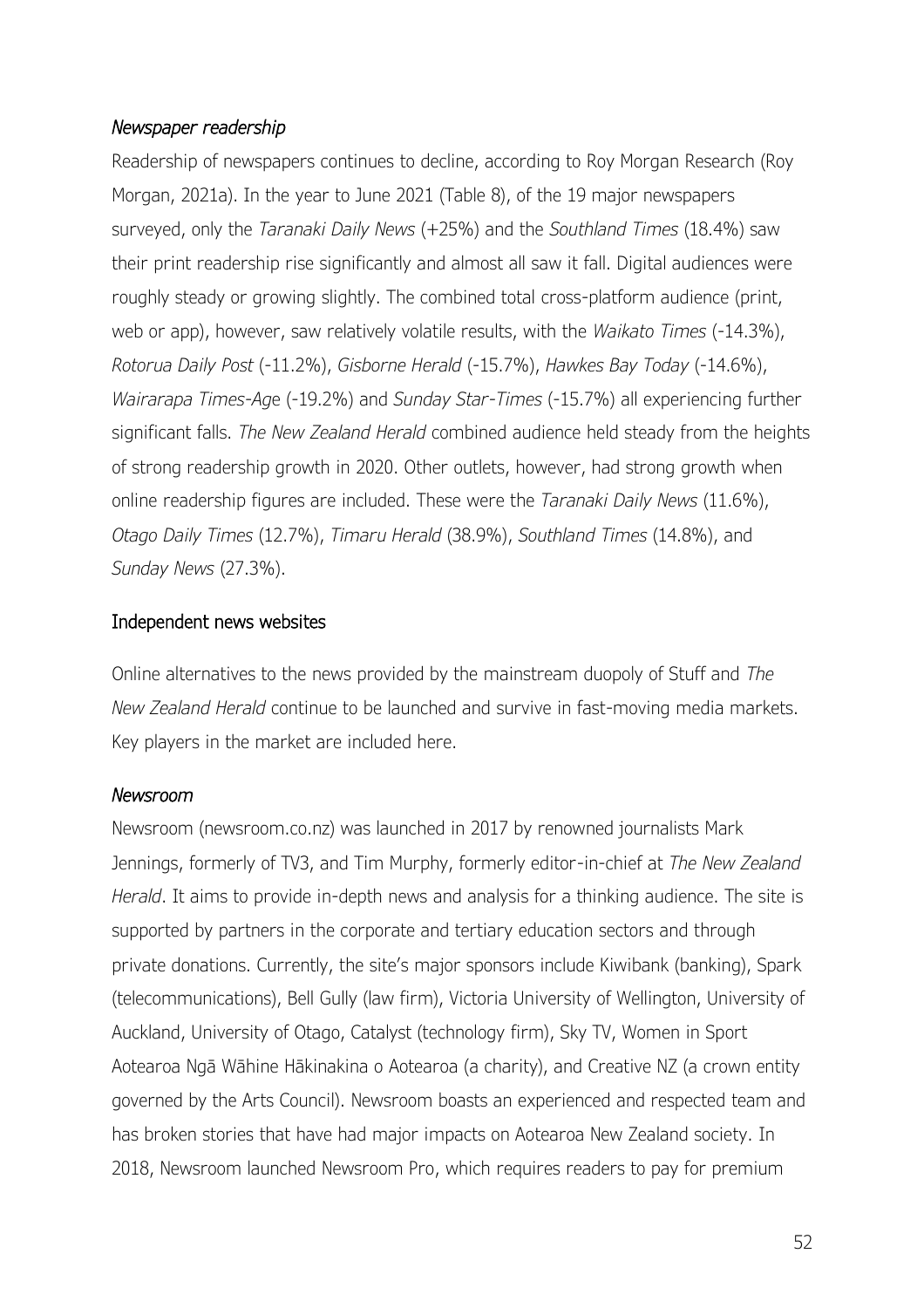content. Its public site, newsroom.co.nz is free. Additionally, the site is funded by voluntary donations (Myllylahti et al., 2020)

In September 2021, Newsroom confirmed that its audience had grown substantially, with August the highest traffic month since May 2020. Within this trend, the "highest daily readership in August [peaked] … at nearly 400% of standard days prelockdown" (Jennings & Murphy, 2021b). Newsroom is owned mostly by Jennings and Murphy (73.9%), with minor shareholders. In April, Dunkley (2021a) reported that Bernard Hickey had a 12% shareholding and Craig and Selwyn Pellet had a 2.87% shareholding. He also stated that the news site receives support from Xero founder Rod Drury, TradeMe founder Sam Morgan, and Peter Kraus, a Germany-born tycoon and owner of Ecostore.

#### *The Spinoff*

The Spinoff, an independent, locally owned digital-only media outlet, celebrated its seventh birthday in 2021. According to its second-quarter 2021 media kit, the outlet attracts 900,000 readers monthly, 55,000 email subscribers, and more than 200,000 followers from across various social platforms (Spinoff, 2021). The largest shareholders in the company are Duncan Greive and his wife, who each hold 46.5% of the company's shares. The rest are held by Toby Manhire (editor-at-large) and Scott Stevenson (senior sportswriter). The site's operations are funded by partnerships, including those with Kiwibank, Unity Books, The MacDiarmid Institute, University of Otago, Z Energy, and Kiwi Wealth. In 2019, The Spinoff launched memberships, and its readers can pay voluntary donations through its own payments system. In 2020 during the pandemic, The Spinoff saw significant and unprecedented traffic flows into its site (JMAD, 2020). The traffic was boosted by the collaborative work of illustrator Toby Morris and scientist Siouxsie Wiles. This led to an ongoing contract with the World Health Organisation, which led to the founding of a content agency, Daylight Creative, to join its video production company Hex Work Productions. As of October 2021, The Spinoff had more than 50 staff across the group (D. Grieve, personal communication, November 1, 2021).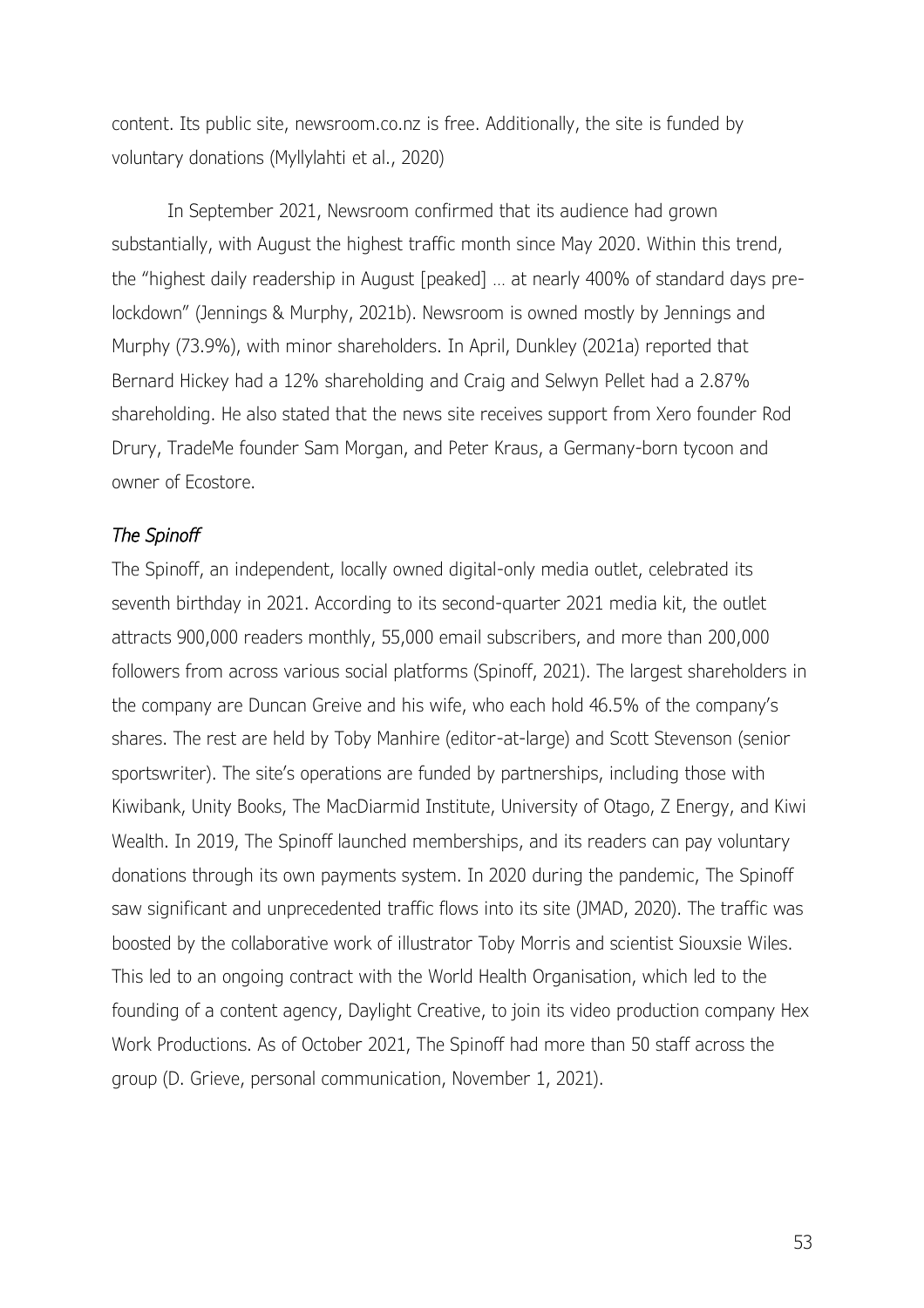## *BusinessDesk*

Until 30 November 2021, BusinessDesk was known as an independent business, economics and politics news service with a subscriber model based on a hard paywall and supplemented with advertising and sponsored content. Established in 2008, it is based in Wellington, although it also has staff in a recently expanded Auckland bureau plus in Hamilton and in Queenstown. An employee share scheme launched in December 2020 saw employees, including young reporters, become part-owners in the business. The company was majority-owned by staff, with editor Patrick Smellie holding 28.67% of its parent company, Content Ltd, and Queenstown-based journalist Paul McBeth holding 22.4%. Managing director Matt Martel owned 8.96%. Senior columnist and veteran business journalist and commentator Bryan Gaynor, who is non-executive chairman of Content Ltd, held the largest share, with 31.36%. Gaynor is a long-time investment market commentator, having written for the *New Zealand Herald* for more than two decades before his BusinessDesk involvement. Gaynor is a co-founder of Milford Asset Management, an Aotearoa New Zealand-based investment company with NZ\$7 billion of assets under management.

An end to these arrangements became imminent with the 30 November announcement that BusinessDesk would be sold to NZME. As mentioned previously in this report, the sale is expected to conclude in 2022. In a letter discussing the proposed sale, Patrick Smellie commented that the business news site would retain its premium subscription offering. The subscription-only business has over 10,000 subscribers and employs over 20 people (Smellie, 2021).

## *interest.co.nz*

interest.co.nz has been publishing business and economic news since 1999. It is owned by JDJL Ltd, whose sole shareholder is publisher David Chaston. The newsroom is led by managing editor Gareth Vaughan, news editor David Hargreaves and senior journalist Greg Ninness. The site's business and investment journalism is funded through advertising and reader contributions (interest.co.nz, n.d.).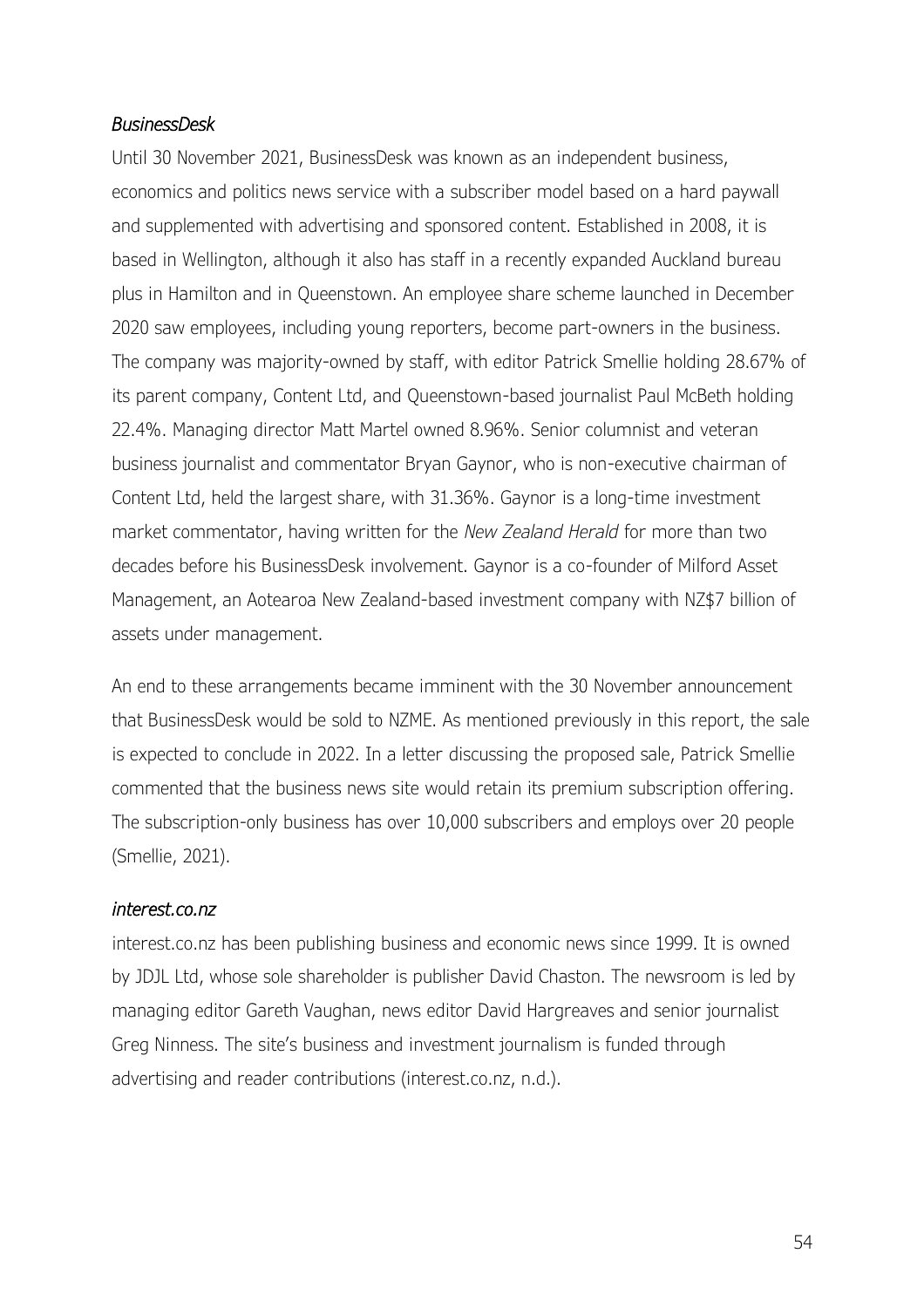#### *National Business Review*

National Business Review (NBR), a publisher-owned financial news provider, celebrated its 50-year history in August 2020. Its flagship title since inception is the *National Business Review*. This publication was the first media outlet to launch a paywall in 2009. Funded by subscriptions, in May 2021, "NBR became New Zealand's only commercial media company to ban all advertising, sponsorship and content marketing on its platform" (Todd Scott, personal communication, October 26, 2021). In 2020, faced with temporary closure of the weekly print paper during the first COVID-19 lockdown, NBR decided to transfer its subscribers to the digital offering. Tim Hunter and Fiona Rotherham are coeditors of the publication. Brent Edwards is political editor. Nine journalists or senior journalists are employed, along with a team of web, video and podcast producers and contributors including Duncan Garner and Rachel Smalley. During 2021, NBR launched its marketplace initiative. Real estate agents "who are members of the REINZ [Real Estate Institute of New Zealand] and also subscribers to the NBR are able to list properties for sale, within strict criteria, for free." On 1 November 2021, NBR became home to *New Zealand Aviation News*, an independently owned publication founded in 1978 and jointly edited by John King and Nevil Gibson (Todd Scott, personal communication, October 26, 2021).

#### *Scoop*

Scoop has been an independent, digital, free news website since its inception 21 years ago. It is owned by Scoop Publishing Ltd, whose directors are journalists Alastair Thompson and Ian Llewellyn. Scoop Publishing is a social enterprise wholly owned by the Scoop Foundation for Public Interest Journalism, a not-for-profit charitable trust established in 2015. Scoop is funded by subscriptions, commercial-use licensing revenue and member donations. In 2020, Scoop reached "more than 500,000 readers a month" and had more than 300 "subscribers" who paid the licence fee for commercial use of Scoop's site (J. Cederwall, personal communication, October 27, 2020). ScoopPro features a paid e-mail service and other media intelligence tools to aid Scoop's newsroom operations. Scoop's editorial team includes co-editors Joseph Cederwall and Ian Llewellyn, Gordon Campbell (political editor), Lindsay Shelton (Wellington editor), and Howard Davis (arts editor).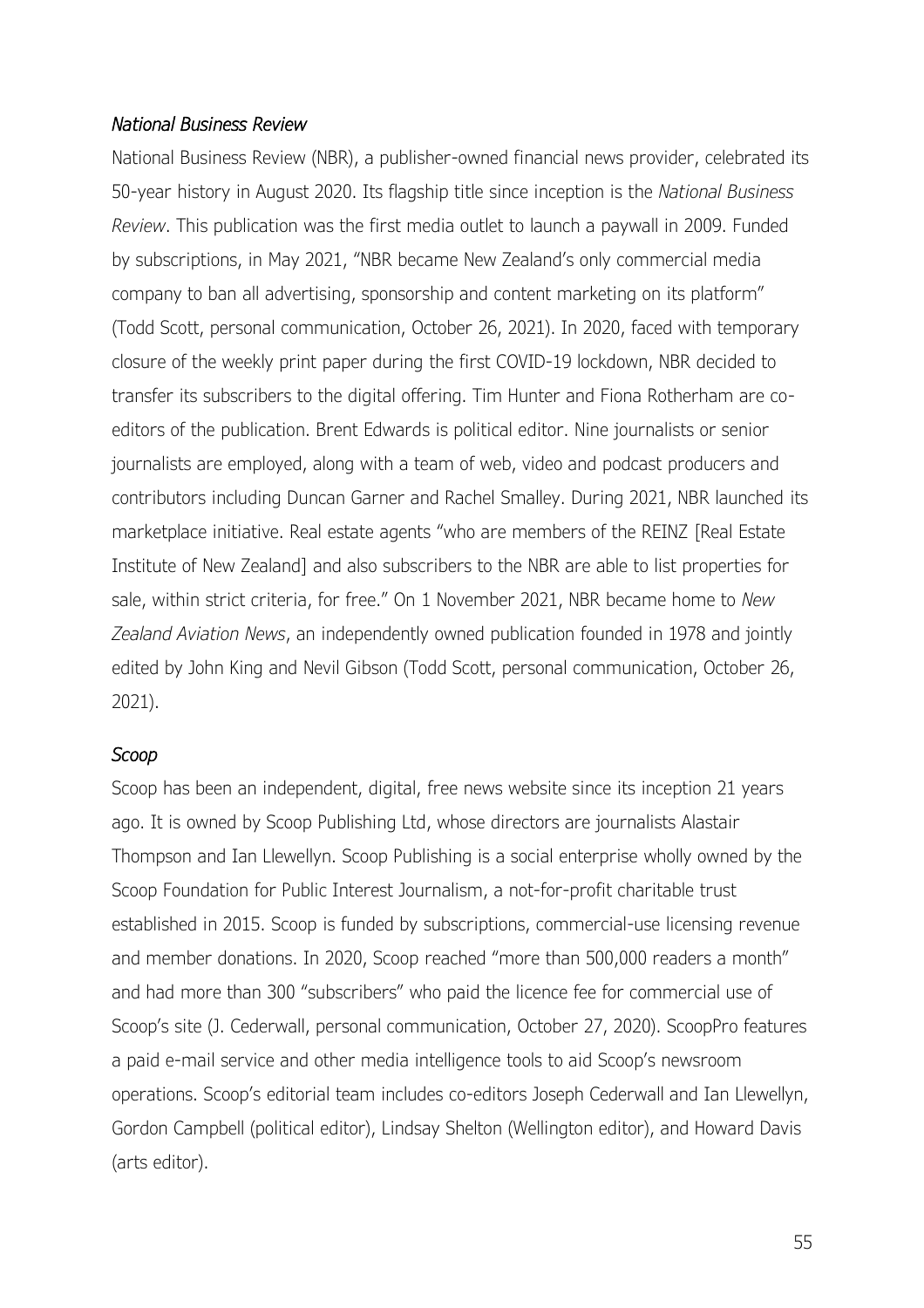# *Asia Pacific Report*

Asia Pacific Report is a non-profit news website that is a joint venture between Multimedia Investments Ltd and the Asia Pacific Network. The site was originally launched as a specialist outlet for students involved in AUT's Pacific Media Centre in 2016. AUT's School of Communication postgraduate students who were enrolled in the Pacific Media Centre's Asia-Pacific Journalism Studies course produced some of the content. With the closure of this course in December 2020, the website draws mainly from Asia-Pacific journalists, academics and individual commentators. Their reports are supplemented by those from journalism student partnership programmes in Fiji and the Philippines, the global non-profit International Press Syndicate, Evening Report and RNZ Pacific plus the Local Democracy Reporting public-interest news service in Aotearoa New Zealand. The website, founded and edited by Dr David Robie, declares itself as an independent Asia-Pacific voice for the marginalised, an educational media resource for regional reporting and a critical conscience of society (D. Robie, personal communication, October 26, 2021).

## Community news

Not much in the community sector has looked the same since Stuff, then owned by Fairfax Ltd, closed 28 community and rural newspapers in February 2018. This created vast community news deserts in Aotearoa New Zealand. However, it is worth noting the ongoing survival of community newspapers in the Allied Press and Beacon Printing and Publishing stables (see above) and SunMedia's publications in the Bay of Plenty and Waikato, *The Weekend Sun*, *Coast & Country News*. SunMedia, which now also publishes the community-news site SunLive (sunlive.co.nz), was launched in 2000 by Claire and Brian Rogers, who still own the company.

While the pandemic saw the suspension of publication of *Advocate South,* Advocate Communications Ltd's Southland App has published news and current events for the region on a mobile application. Advocate Communications Ltd is owned equally by David Pickett and Kirsty Pickett. In Queenstown, Crux is a news site covering Queenstown, Wānaka and Cromwell. Its founder and managing editor is an experienced journalist and television producer Peter Newport. Crux is now owned and operated by Crux Publishing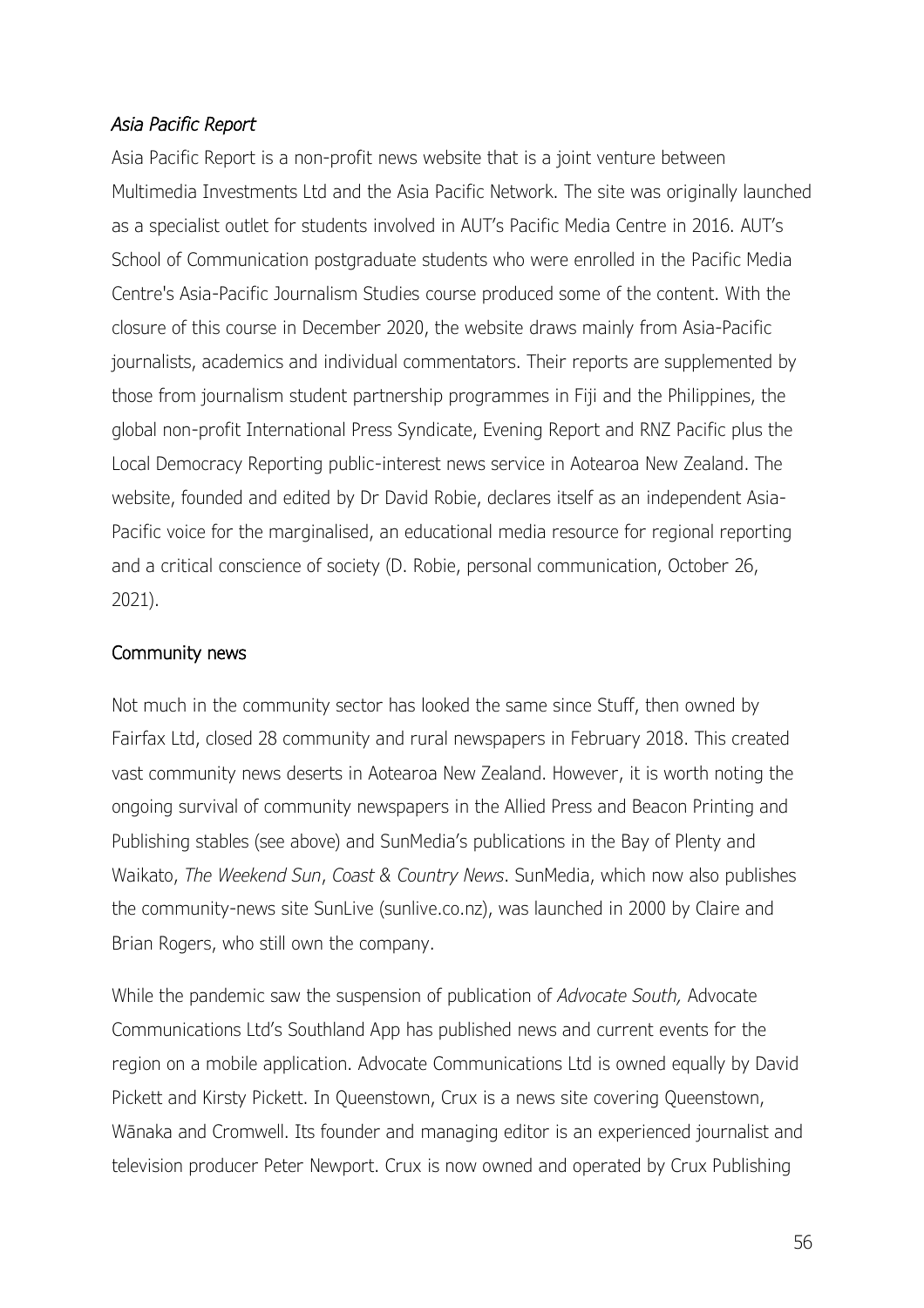Ltd. Three years after launching in 2018, its "total page views now exceed 2.5 million" (P. Newport, personal communication, October 26, 2021). The site has received funding from NZ On Air for four video series.

Beyond these examples are the privately owned independents, including the *Akaroa Mail* (owner/editor Michael de Hamel), Waiheke Island's longstanding pennybook weekly *Gulf News* (owner Liz Waters) and multiple other members of the New Zealand Community Newspapers Association. *The Rangitoto Observer*, which helps fill a void on Auckland's North Shore left by the closure of the *North Shore Times*, was launched in 2019 as a sister paper to *The Devonport Flagstaff.* Both the *Observer* and the *Flagstaff* are owned by Devonport Publishing Ltd, whose shareholders are longstanding *Flagstaff* editor Rob Drent, Johanna Hammer and Peter Wilson. In east Auckland, Times Media Ltd publishes *Howick and Pakuranga Times* and *Botany and Ormiston Times.* The newspapers and Times Online are edited by Nick Krause. Times Media is owned by long-time publishers Brian Neben and Reay Neben.

#### **Magazines**

Many of the country's well-known magazine titles have made their comeback after being caught up in the sudden exit of family-owned German company Bauer Media Ltd in 2020 from its central place in the Australasian magazine market. Sydney-based private equity firm Mercury Capital Ltd, run by former Aucklander Clark Perkins, bought Bauer's entire Australasian operations for a reported \$50 million (Reuters, 2020). *Woman's Day, New Zealand Woman's Weekly, New Zealand Listener, Kia Ora,* and *Your Home & Garden* would all return to publishing and to supermarket shelves. Just the previous month, Bauer had bought the titles of another company, Pacific Magazines, for \$40 million (Murphy, 2020)

*North & South* was onsold to independent publishers Konstantin Richter and Verena Friederike Hasel, while *Metro* went to Simon Chesterman. Meanwhile, another locally owned company, Parkside Media, secured the sale of *Home* and *Fashion Quarterly* from Bauer, adding them to its stable of specialist titles: *The Shed, D-Photo, Auto Channel, New Zealand Classic Car, NZV8,* and *NZ Performance Car.* Parkside Media is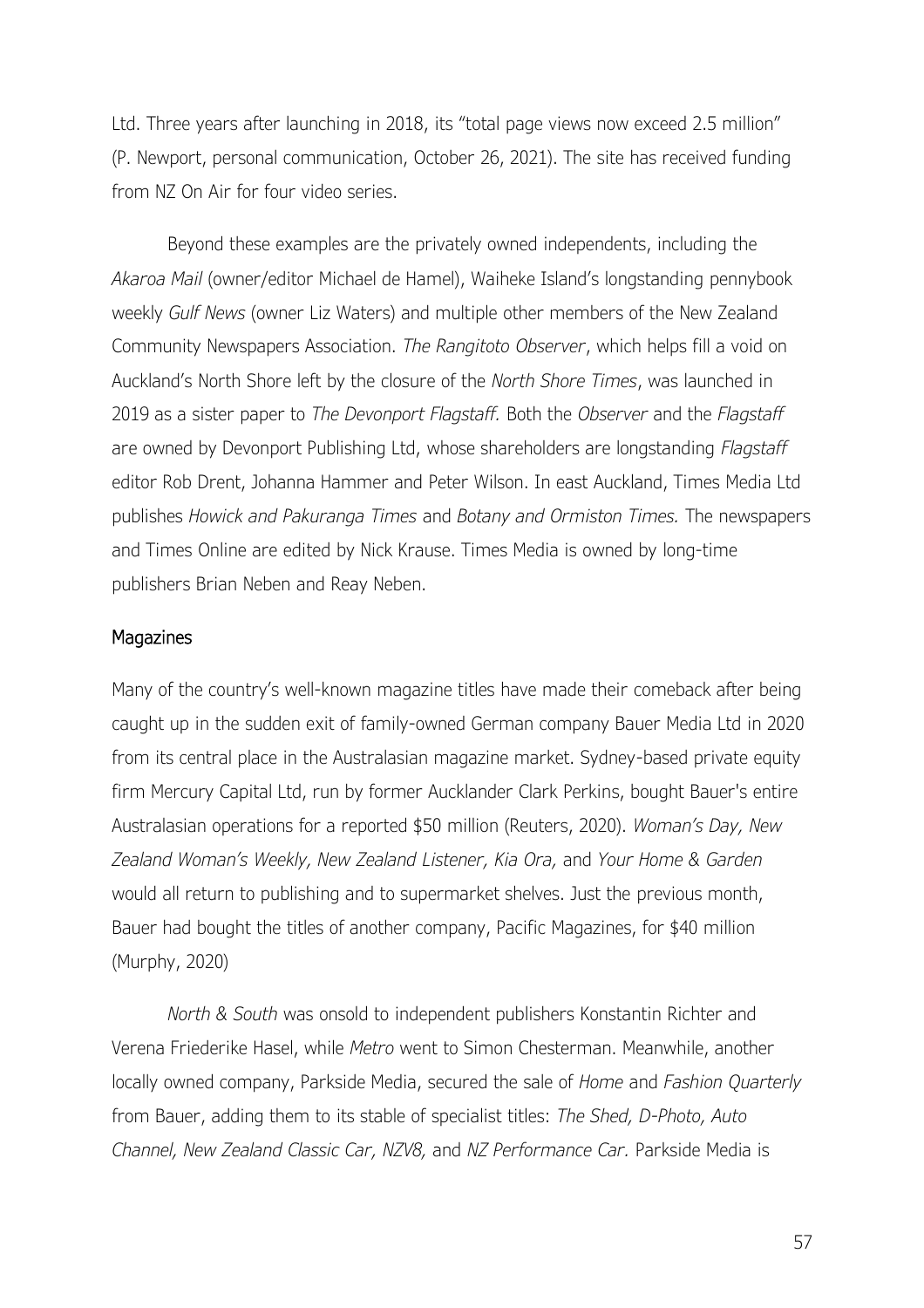owned by CB Trustees 2012 Ltd, EMS & SEES Trustees Ltd, Gregory Hugh Vincent and Michael Anthony White (StopPress, 2020).

The changes, however, saw the departure of longstanding and senior editorial staff, including *North & South* editor Virginia Larson and renowned investigative journalist Donna Chisholm, who, with others from Bauer, are now part of a new creative collective Design & Type (designandtype.org). Former *New Zealand Woman's Weekly* deputy editor Kelly Bertrand has founded an online magazine, *Capsule* (capsulenz.com), and Simon Farrell-Green, former editor of *Home,* has set up a new magazine, *Here*.

Meanwhile, four new lifestyle titles—*Woman, Haven, Scout* and *Thrive—*were launched by School Road Publishing in November 2020. They are staffed by former Bauer editors and writers, with former chief executive Paul Dykzeul advising the company. School Road Publishing is owned by Waitapu Group Ltd, which owns a stable of companies that includes major creative agency Stanley St. Waitapu Group Ltd is 100% owned by advertising entrepreneur Greg Partington.

Elsewhere, small- and medium-sized publishers continue to hold on in a disrupted market. *New Zealand Geographic*, under the editorship of Rebekah White, continues its special place in the country's natural history and journalism. It is published by Kōwhai Media Ltd, which is owned by James Frankham, Mary Frankham and Brian Aitken. Other celebrated titles include *Spasifik Magazine*, a quarterly dedicated to Pasifika and Māori communities and published by Oceania Media Ltd. Oceania Media is owned by long-term *Spasifik Magazine* editor Innes Logan and director/operations manager Anne Logan. Meanwhile, *Express Magazine* has been published for Aotearoa's gay men and other LGBQT+ communities for almost three decades. It claims to be the country's only LGBTI+ magazine and "identifies with gay males aged 16 to 44 years as its primary target audience. Secondary audiences include older males plus bisexual, lesbian and transgender persons" (Express, n.d.). Started as an A4 photocopied pamphlet in 1992 (Express, n.d.), *Express* now publishes via a website, a national monthly magazine (printed and online) and has a strong social media presence. Recent print runs of its monthly glossy have numbered between 9,000 and 15,000 copies (Express, n.d.). *Express*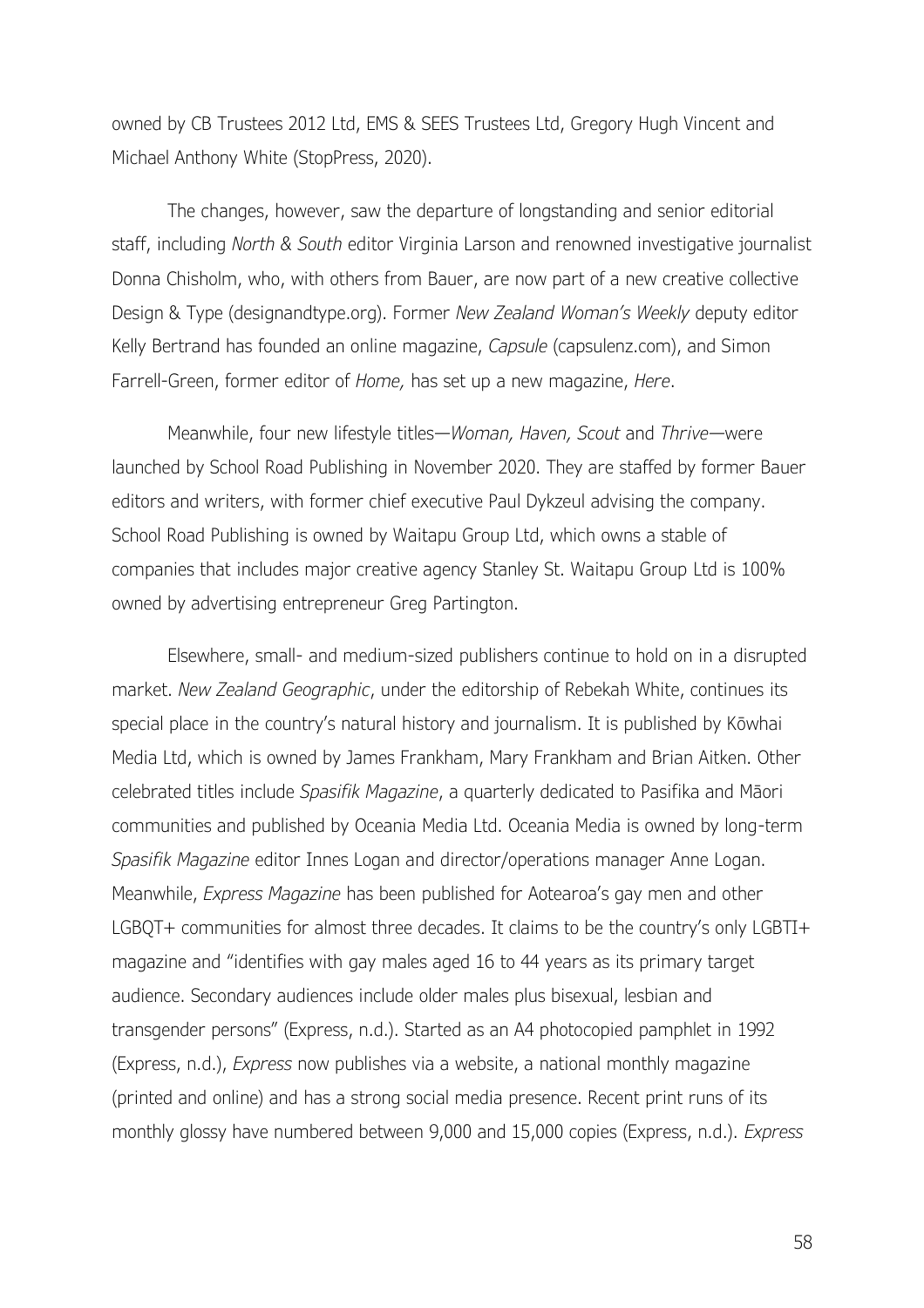is published by TMO Publications Ltd, which is owned equally between *Express* editor Oliver Hall and its business manager Matthew Fistonich.

Magazine readership, in general, continues to decline (Roy Morgan, 2021a). The largest falls in readership over the 12 months to June 2021 were experienced by *New Zealand Woman's Weekly* (-1.4%), *Woman's Day* NZ (-1.8%), *Cuisine* (-1.2%), *Healthy Food Guide* (-1.1%), *Kia Ora* (-1.6%), and *AA Directions* (-1.6%). (The figures for *New Zealand Woman's Weekly, Woman's Day* NZ, and *Kia Ora* reflect two months of not publishing during the 2020 magazine ownership crisis).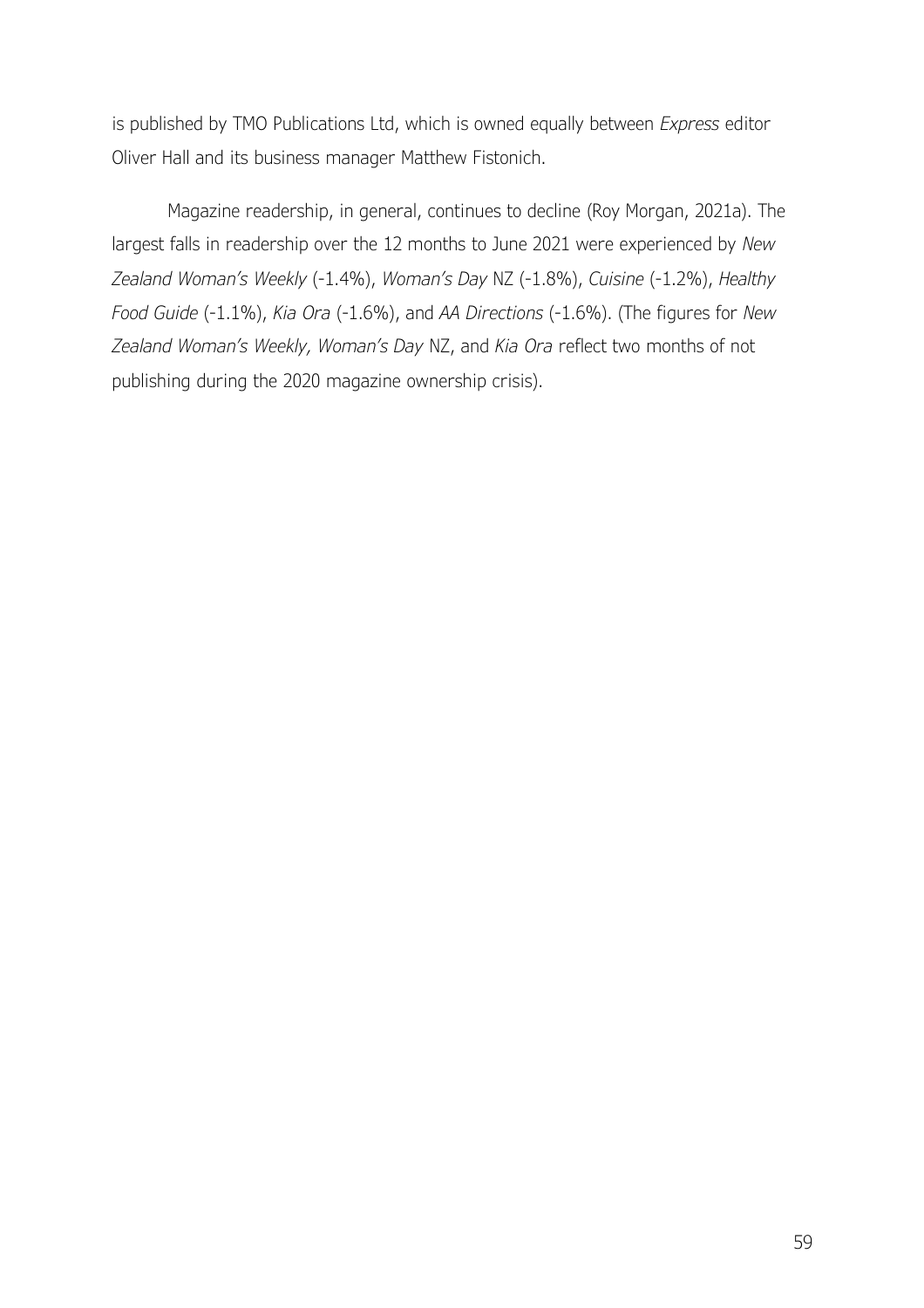# 6: Māori-language and Māori-interest media

# *Atakohu Middleton*

Māori-language and Māori interest news and current affairs are funded by the government under its statutory Tiriti o Waitangi obligations to Māori language and culture; the money is disbursed primarily through independent agency Te Māngai Pāho (TMP). For more detail on the make-up of the sector, see the 2020 JMAD report. The year 2021 involved a continued wait for the outcome of the Māori Media Sector Shift, a review of the sector started in 2018. In the meantime, Māori-language and Māori-interest media benefited from injections of Government funding into news media to help them ride out the COVID-19 pandemic.

## The Māori media sector shift

Last year's JMAD report outlined how in 2018, then minister for Māori development, Nanaia Mahuta, initiated a review of the Māori media sector, finding it fragmented and siloed with funding "not being maximised" (Te Puni Kōkiri, 2020, p. 17). One of the most controversial options for change was streamlining the three reo-Māori daily news programmes on Te Reo Irirangi o Waatea, Television New Zealand Te Reo Tātaki (TVNZ) and Māori Television Service (MTS) into one platform, to be based at MTS (Middleton, 2020b).

In late 2020, Labour won a second consecutive term in government, with oversight of Māori media passing to former broadcaster Willie Jackson. He was not supportive of the suggestions that had been made and appointed his own advisory board to revisit the review. Its members were Auckland University of Technology academic and broadcaster Ella Henry (chair); iwi radio leader and Māori Television board chair Peter-Lucas Jones; *Te Karere* presenter and language revitalisation expert Scotty Morrison; *The Hui* producer Annabelle Lee-Mather; film producer Nicole Hoey; iwi communications manager Jason Ake, a former radio, television and print journalist, and producer Bailey Mackey, a former *Te Karere* reporter (Jackson, 2020).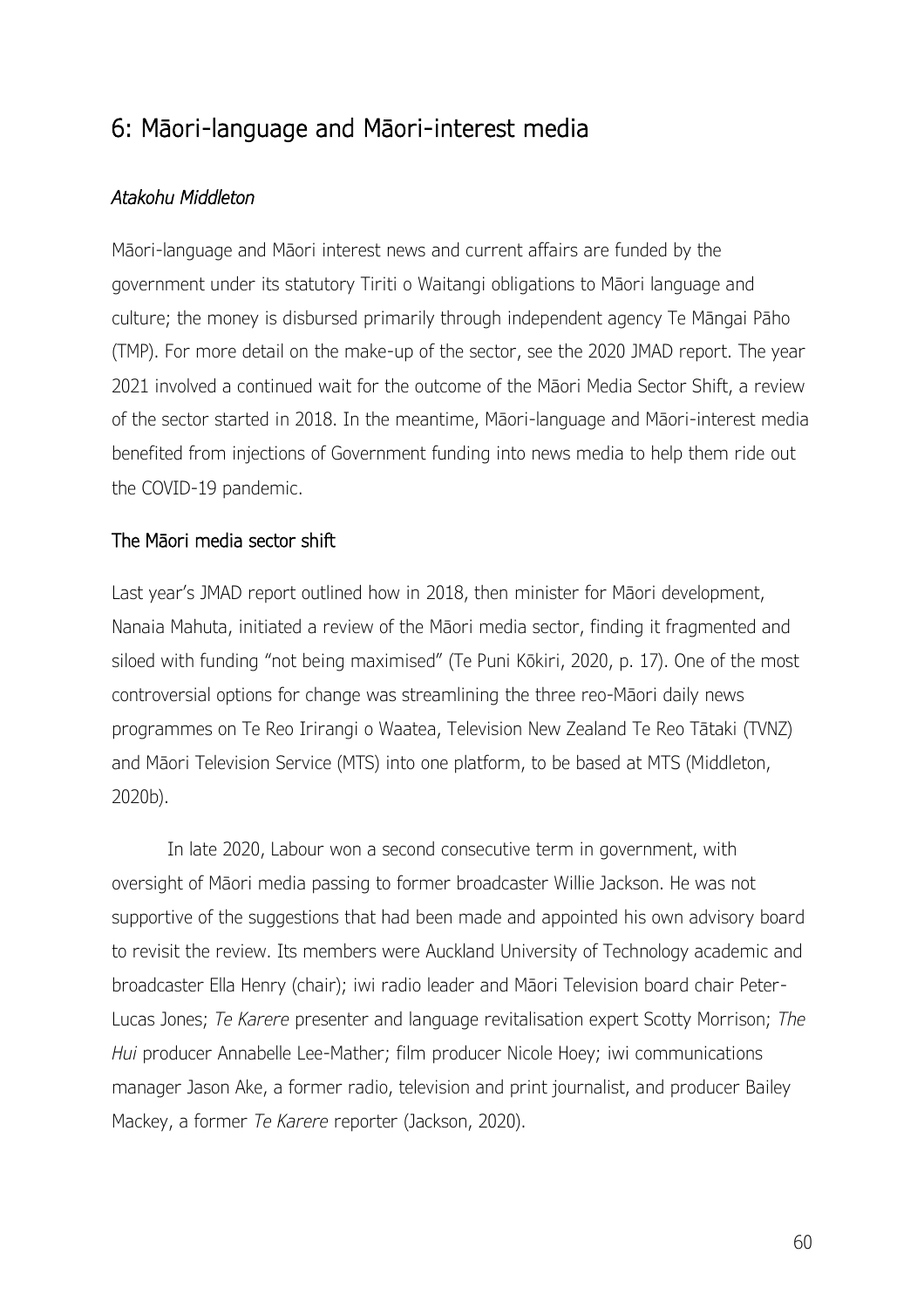This group reported a suite of proposals to the Minister in the middle of the year. Te Puni Kōkiri, which handles Māori media policy, says that it is now working on a detailed business case and strategic plan for the future of Māori broadcasting and media that will go to the minister in early 2022. However, the detail will not be released until after the highly anticipated announcement on the amalgamation of state broadcasters RNZ and TVNZ, expected in February 2022 (N. Ward, personal communication, November 26, 2021).

On Māori media, Jackson's goals are no secret. He has publicly stated that he wants to see Māori and public media better aligned (Jennings, 2021). Māori media needs to be more fairly funded compared to its state-owned Anglophone counterparts: he wants to "make sure we get a fairer slice of the pie" (Jennings, 2021, para. 31). Review group chairperson Ella Henry has made similar comments and has also reiterated the need for structured training for the sector, saying that "Māori media has not had an equitable share of sector funding and the workforce lacks capacity. It is clear that polytechnic and university courses have been under-delivering for Māori" (Jennings, 2021, para. 24).

In the meantime, TMP, which has become platform-agnostic given the realities of the digital age, continues its work. The agency decided that from this year, it would no longer fund programming that was less than 30% in te reo and thus aimed at language learners; such programming now rests with NZ On Air. TMP now funds in two bands: 30- 70% reo content, which targets receptive language learners, and 70%+, which targets fluent speakers. As expected, the news and current affairs long-stayers in those categories were again funded for 2022: *Te Karere* (TVNZ, \$2.5m); *Marae* (Pango Productions, \$1.6m) and *The Hui* (Great Southern Television, \$965,000). Funded for a second series was *Ohinga* (Mahi Tahi Media, \$500,000) a reo-Māori series on contemporary issues created and told by rangatahi (young people) and run on Re:, TVNZ's online news and current affairs platform for young adults. UMA Broadcasting, trading as Te Reo Irirangi o Waatea, continues to run a news service for the iwi network (\$1.6m), a contract it has held since 2004.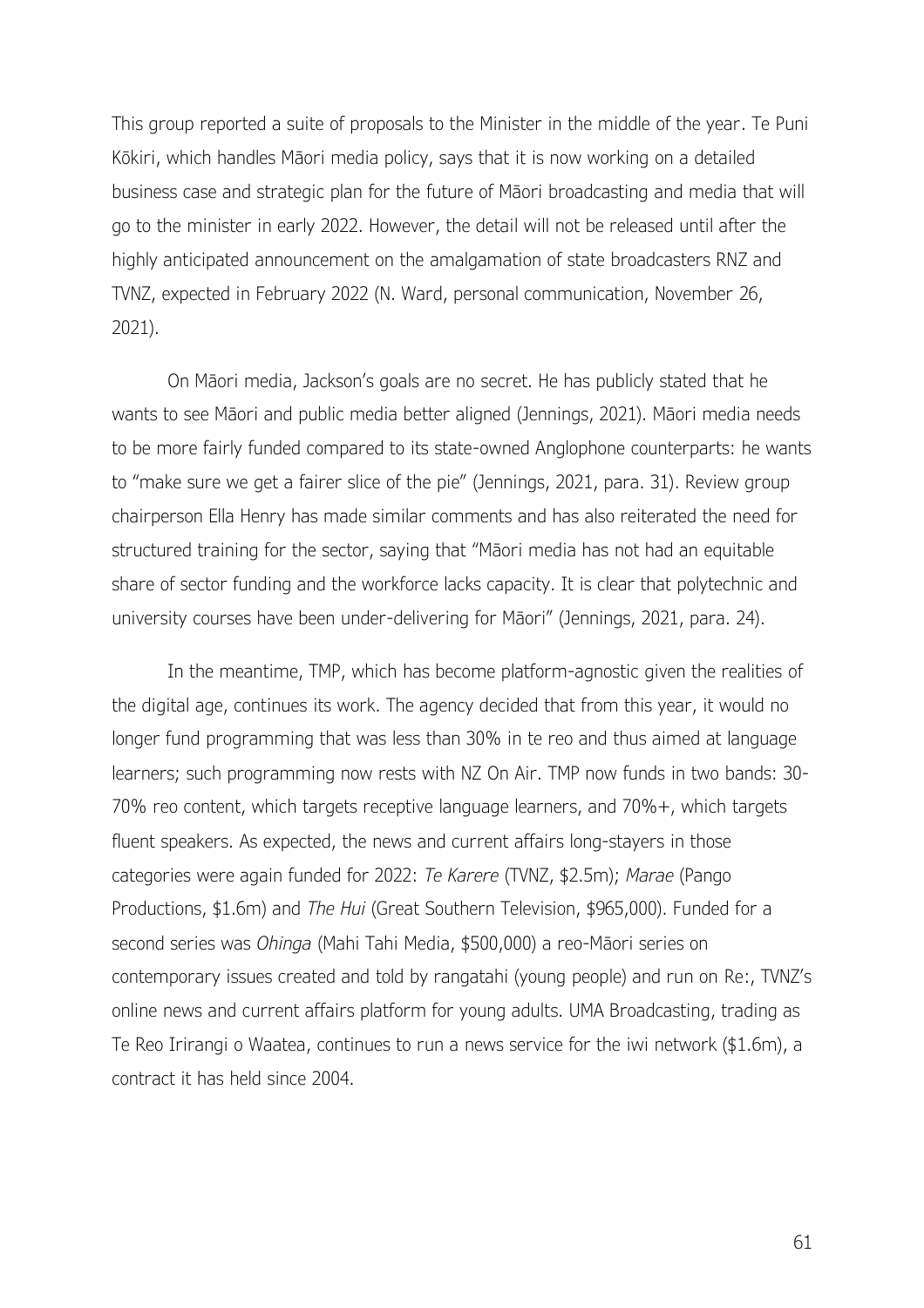# Government to the rescue—but temporarily

Māori media, hit by the double blow of an unresolved sector review and the COVID-19 crisis, have benefited from government cash injections in 2020 and 2021. They were generally designed to help all news media weather the epidemic. As the time pandemic hit, many mainstream media enterprises had long been struggling to find sustainable business models in a digital world. This crisis was acute in the Māori news sector, which has been severely underfunded for decades compared to its English-language state counterparts. A shortage of trained journalists, bilingual reporters in particular, has become critical in recent years (Middleton, 2019, 2020c). Outlined below are the primary ways in which Māori news and current affairs has benefited from these short-term funding initiatives.

## *News collaboration in the regions*

In the 2020 Budget, TMP was allocated \$3.5 million to provide for a greater regional voice in the national news landscape. Four regional collectives of iwi radio stations applied for funding to mount a multiplatform pilot programme to provide local stories for local audiences. Content was shared to a central hub that all publishers, both Māori and mainstream, could access. The successful collectives were:

- Te Reo o Te Uru, which started producing news stories in April 2021, comprises iwi stations Te Korimako o Taranaki, which serves eight Taranaki iwi; Awa FM (Te Reo Irirangi o Whanganui) and Kia Ora FM (Rangitāne). Te Korimako station manager Tipene O'Brien manages the project, which comprises three journalists, among them former *Te Karere* reporter Eruera Rerekura (T. O'Brien, personal communication, September 30, 2021).
- Tahu News, broadcast by Tahu FM, the iwi station of Te Rūnanga o Ngāi Tahu, started in May. The regional newsgathering covers the area from Kaikōura south and is overseen by former Māori Television broadcaster Julian Wilcox. The four reporters are all bilingual Ngāi Tahu rangatahi who are being trained on the job (J. Wilcox, personal communication, September 24, 2021).
- Aukaha Te Tai Puukoorero, which started producing news in June, comprises iwi radio stations in the central North Island: Raukawa FM (Ngāti Raukawa),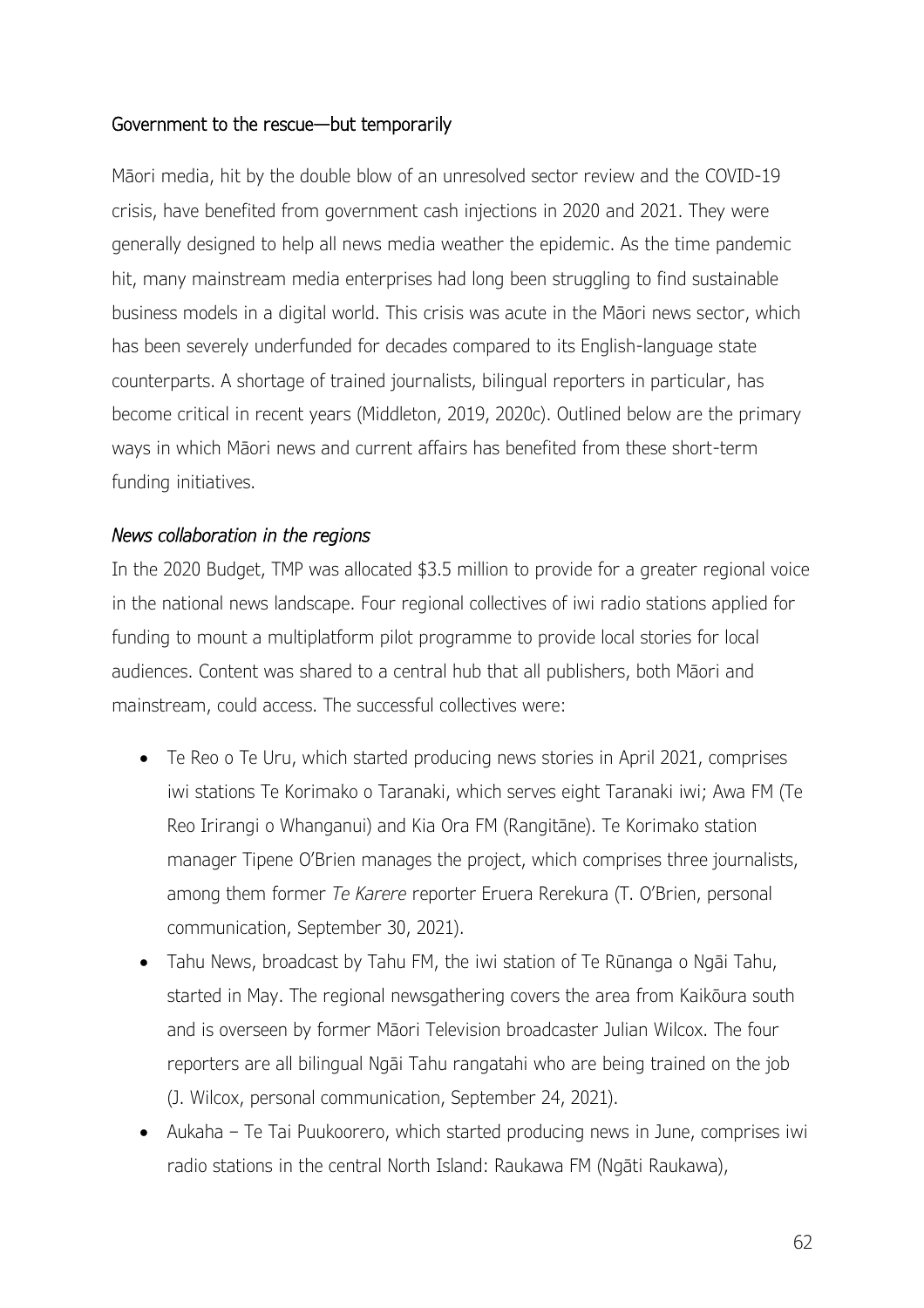Tūwharetoa FM (Ngāti Tūwharetoa), Maniapoto FM (Ngāti Maniapoto), Tainui Live (iwi of Waikato), Moana Radio, (iwi of Tauranga Moana), Ngā Iwi FM (iwi of Hauraki) and Te Reo Irirangi o Te Arawa (iwi of Te Arawa). Leading the initiative are Waikato-Tainui Head of Communications Jason Ake, a former journalist, and Tainui Live Station Manager Trina Koroheke. Aukaha is edited and presented by veteran reporter Kereama Wright, content manager for Te Arawa who was, until earlier this year, an MTS news executive. The team comprises experienced journalists such as Herewini Waikato and Maria Te Aukaha Huata, with several bilingual staff being trained on the job (J. Ake, personal communication, October 6, 2021).

• Tūranga FM, which broadcasts to the iwi of Te Tai Rāwhiti, started in July and produces two packages of infotainment a week. The output is overseen by station manager Matai Smith and executive producer Tina Wickliffe; two video journalists are being trained (M. Smith, personal communication, October 6, 2021).

TMP will decide the future of the hubs once the results of the pilot have been assessed in mid-2022. It's important to note that this project is the sort of multiplatform news collaboration that TMP has been trying to encourage for more than a decade among the three larger Māori-language daily news services it funds (delivered by TVNZ, MTS and Te Reo Irirangi o Waatea). Since 2009, TMP has made several attempts to persuade the trio to cooperate in order to stretch its limited resources (Middleton, 2020a), to no avail. Earlier this year, its impatience with the slow pace of change led to a pointed reminder of where the levers lie. Doing better with limited resources "may require some consolidation and a reduction in the number of platforms that Te Māngai Pāho is prepared to support" (TMP, 2021, p. 5).

## *Extra funding for news*

The 2021 Budget brought \$42m in one-off funding spread over four years for Māori media, administered by TMP and with the priorities of Māori Television, iwi radio and Māori content creation. MTS's usual funding of \$16m a year was bumped up to \$19.150m for the 2021-22 year. Iwi radio stations, which for many years have been stuck on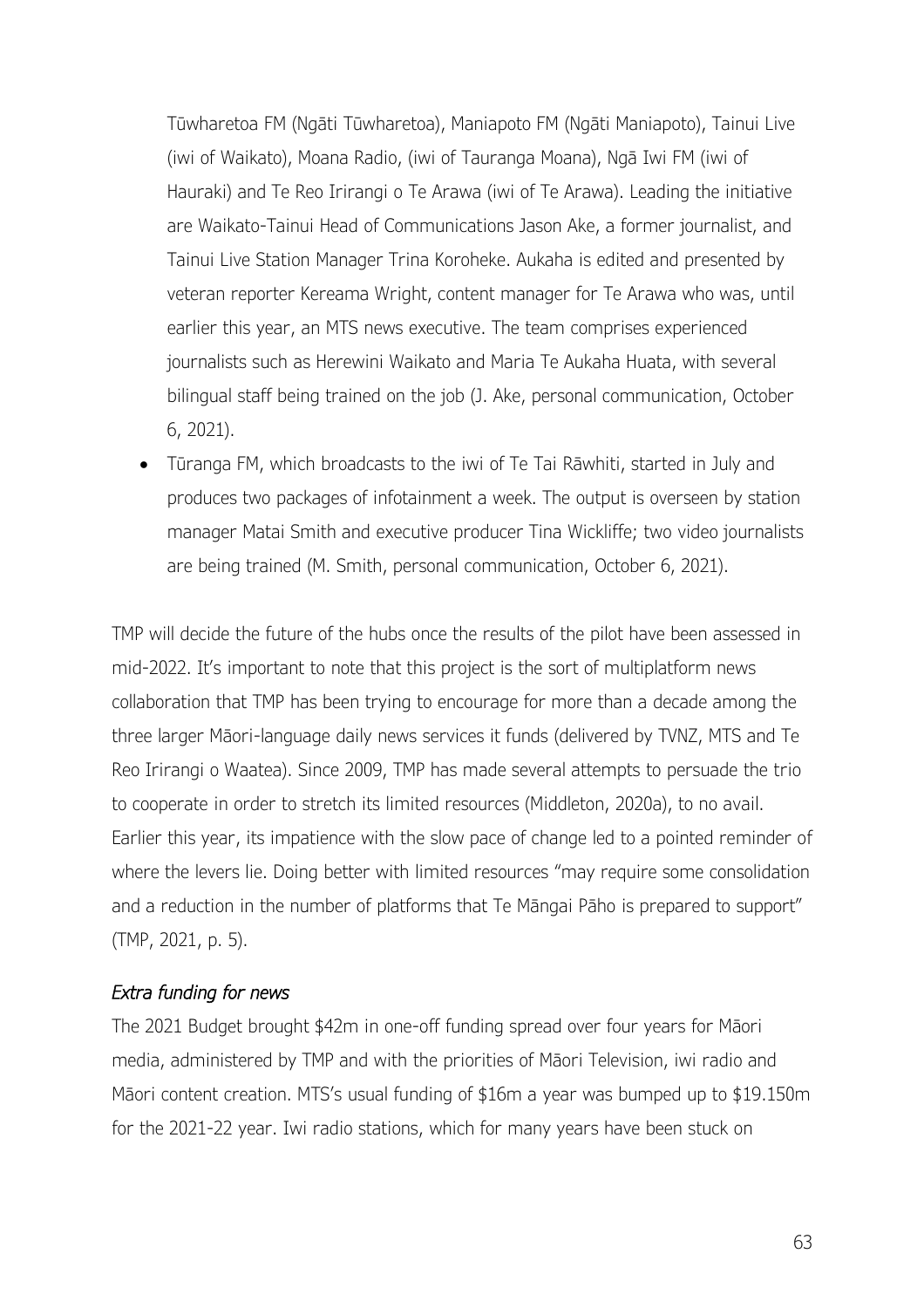\$500,000 each per annum, received \$600,000 individually for the 2021-2022 year (T. Hood, personal communication, September 14, 2021).

#### *Māori involvement in the Public Interest Journalism Fund*

Māori news and current affairs have benefited greatly from the government's \$55 million Public Interest Journalism Fund (PIJF), aimed at providing transitional support to the media sector over three years. It is administered by NZ On Air under the management of the agency's first head of journalism, former television reporter Raewyn Rasch (NZOA, 2021b). In early 2021, NZ On Air engaged Sydney-based, Australian media consultant Hal Crawford, a former TV3 head of news, to consult 24 media experts about the fund's operation; four were Māori or Pacific. (Disclosure: the author was one). The report, when released in March 2021, recommended funding be disbursed around three pillars: Specific content to be delivered to a deadline; employing staff in newsrooms around the country; and industry development projects such as cadetships and training (Crawford, 2021).

The report was, however, criticised by the Māori media sector as too focused on mainstream media and lacking a sufficiently strong Tiriti o Waitangi lens. The sector took its concerns to NZOA, at the same time organising itself into a lobby group named Kawea Te Rongo, after an influential predecessor active from the 1980s to the early 2000s (Mane, 2021). NZOA responded by engaging a Māori research agency to consult the Māori media sector (Te Amokura Consultants, 2021). Its recommendations led to Māori media and Māori audiences being explicitly noted as a priority under the fund's criteria. All applicants must demonstrate commitment to Te Tiriti o Waitangi in their applications and are encouraged to increase their journalists' understanding of Te Tiriti (Peacock, 2021c). NZOA's Raewyn Rasch said that "upskilling journalists in all newsrooms about te ao Māori and cultural issues will ensure newsrooms are a better place for Māori journalists to work, and New Zealanders are better informed about issues from a Māori point of view" (NZOA, 2021c, para. 14).

The PIJF funding is distributed in three rounds: project and industry development funding (\$10m); role funding (\$25m); targeted role and project funding (\$20m) (NZOA, 2021a). The first round was announced in July, with 40% of funding going to projects to

64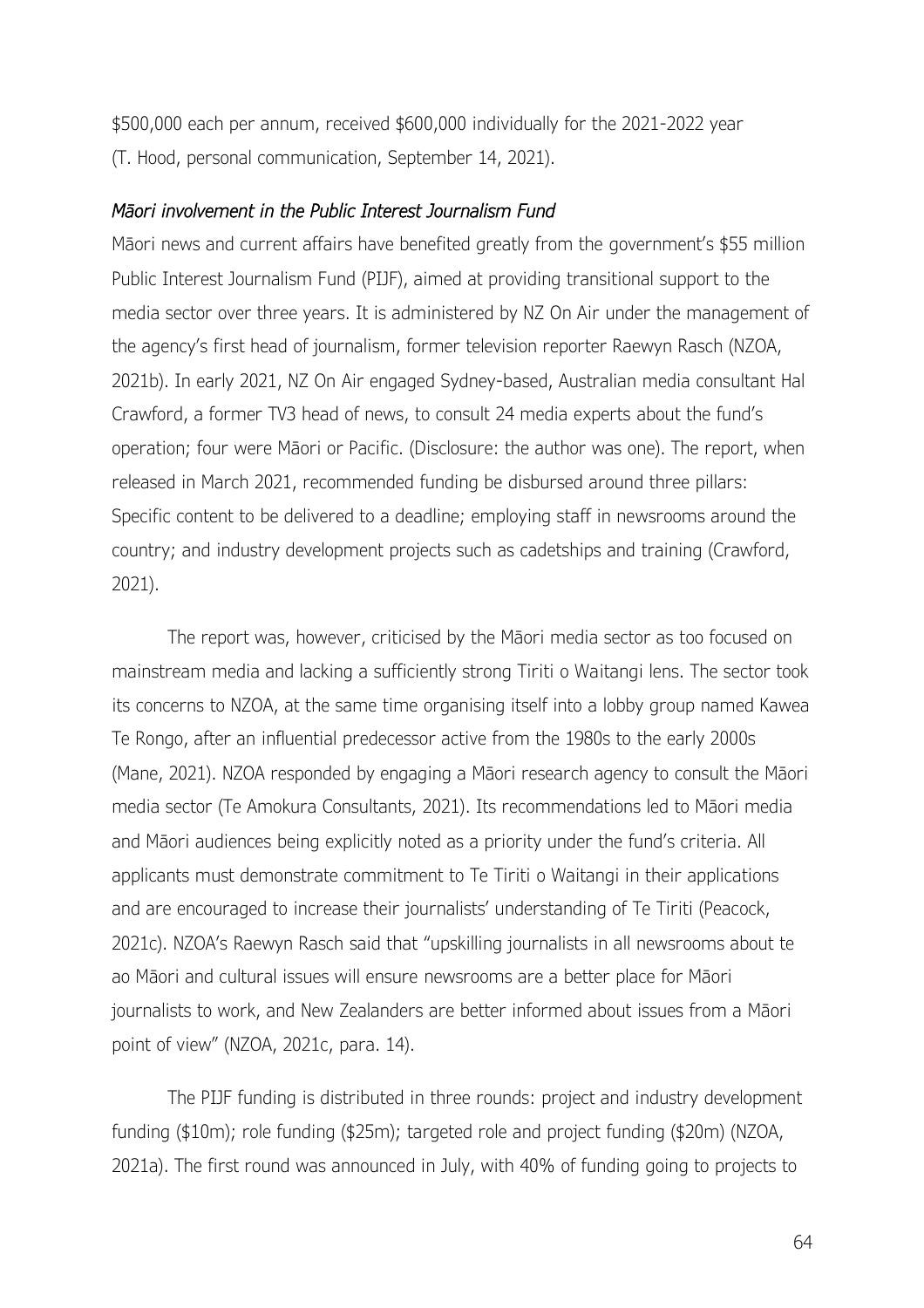benefit Māori journalism; the emphasis, said NZOA, was a deliberate response to the lack of Māori representation in newsrooms (NZOA, 2021c). Among the successful projects, those with the highest potential impact are the following:

- Te Rito training programme, a collaboration between Māori Television, Newshub, NZME and Pacific Media Network and 11 other media organisations. It will train 25 new journalists from Māori, Pacific and other communities traditionally underrepresented in media. Ten of that number will be fluent speakers of te reo and based at Māori Television. Te Rito will receive \$2.4m over two years (Māori Television Service, 2021; NZOA, 2021c).
- The training scheme Pīpī Paopao (\$362,000) will deliver regional workshops for more than 100 iwi radio staff to strengthen Māori public interest journalism. It will be led by [Aotearoa Media Collective,](https://abcnews.go.com/US/wireStory/alden-puts-stamp-tribune-debt-leadership-77923304) whose founding members are *The Hui* journalists Annabelle Lee-Mather and Mihi Forbes (NZOA, 2021c).
- A \$433,000 boost in funding for Auckland urban Māori station Te Reo Irirangi o Waatea. This has enabled it, since October, to deliver a two-hour breakfast current affairs show five days a week, with a news team able to feed stories to the iwi radio network. The breakfast show has been a studio-based, single-host affair for many years (G. Pryor, personal communication, September 13, 2021).

Other projects include news company NZME producing a weekly bilingual section in the *Rotorua Weekender* (\$440,000) and iwi radio station Awa FM producing news in the Whanganui dialect and English (\$498,000). Iwi station Te Hiku o Te Ika has gained \$460,000 for Haukāinga, an initiative to provide news, current affairs and live broadcasts to Māori audiences in Te Tai Tokerau. The Aotearoa Media Collective gained \$237,000 for an upbeat politics series named *Party People*, broadcast on iwi station Tūranga FM, RNZ, and Radio Waatea (NZOA, 2021c).

The \$17.7m second round, announced in September, funds 110 new journalist roles over one or two-year periods. The biggest beneficiaries in Māori-interest and reo-Māori news were Māori Television, which gained seven roles (\$1,593,000 over two years) and Mana Trust, publisher of online magazine *E-Tangata*, which gained four roles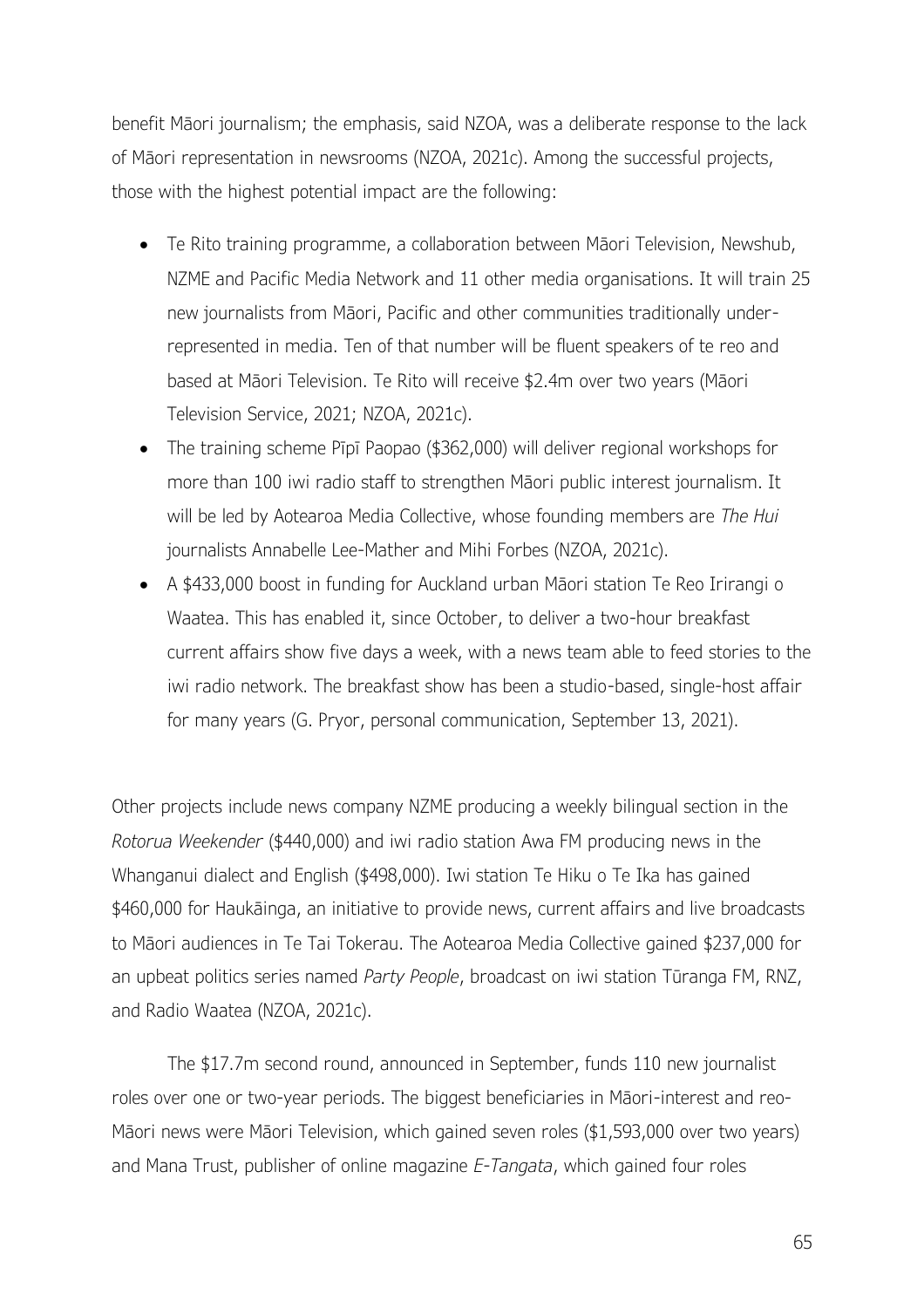(\$650,000 over two years). In iwi radio, UMA Broadcasting gained seven journalist roles for Radio Waatea (\$774,000 over one year). Te Reo Irirangi o Te Hiku o Te Ika gained one journalist role (\$176,200 for one year) (New Zealand On Air, 2021c).

Elsewhere, of the 20 reporters for whom stuff.co.nz received funding, nine will be dedicated to its Māori-focused section Pou Tiaki. One of the three funded roles at Newshub is for a Māori reporter (Peacock, 2021). TVNZ has received funding for two senior roles at *One News* (\$206,000 for a year). Whoever occupies those roles will work alongside news and current affairs executives and reporters to help them make optimal decisions around covering Māori subjects and assist in building newsroom capacity in te reo, tikanga and Te Tiriti o Waitangi. These appointments are part of a larger ongoing project run by Aotearoa Media Collective working in partnership with media outlets (Aotearoa Media Collective, 2021, NZOA, 2021c; R. Rasch, personal communication, September 30, 2021).

The third round of funding, worth \$9m, supports journalism projects and roles that support the production and sustainability of high-quality public-interest journalism. The results are to be announced in December.

#### Te reo Māori in mainstream news media

Last year's JMAD report described the increasing use of te reo Māori by English-language news media as a new generation of news leaders showed overt support for Maori language and culture. Complaints from a minority among the public asserting that English was the principal language of Aotearoa gained little traction with news media watchdogs. In March, the New Zealand Media Council, the standards body for print and online media, refused to hear a complaint about Stuff's use of "Kia Ora, Aotearoa" as a greeting on its website, saying that this breached no principles (Deguara, 2021). The following month, the Broadcasting Standards Authority announced that it would no longer accept complaints about the use of te reo Māori on air, saying that as the language was an official tongue, there were no standards issues to consider (Johnsen, 2021); broadcasters had no need to respond formally to complaints about te reo (BSA 2021). In September, the Human Rights Commission announced that it would no longer consider individual complaints over the use of te reo Māori or the term Pākehā (O'Connor, 2021).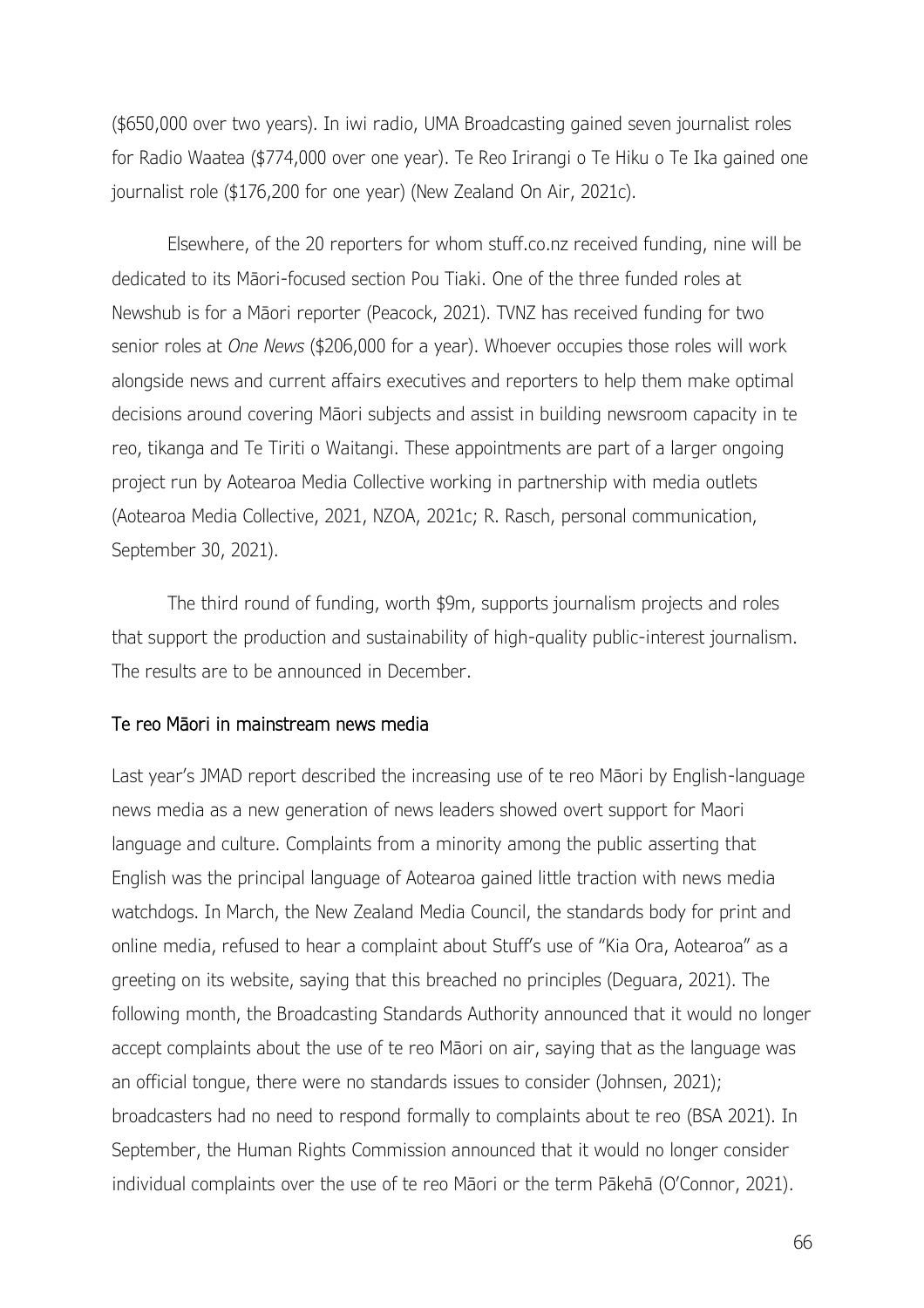The latter is a non-pejorative, long-standing descriptor for New Zealanders of British heritage.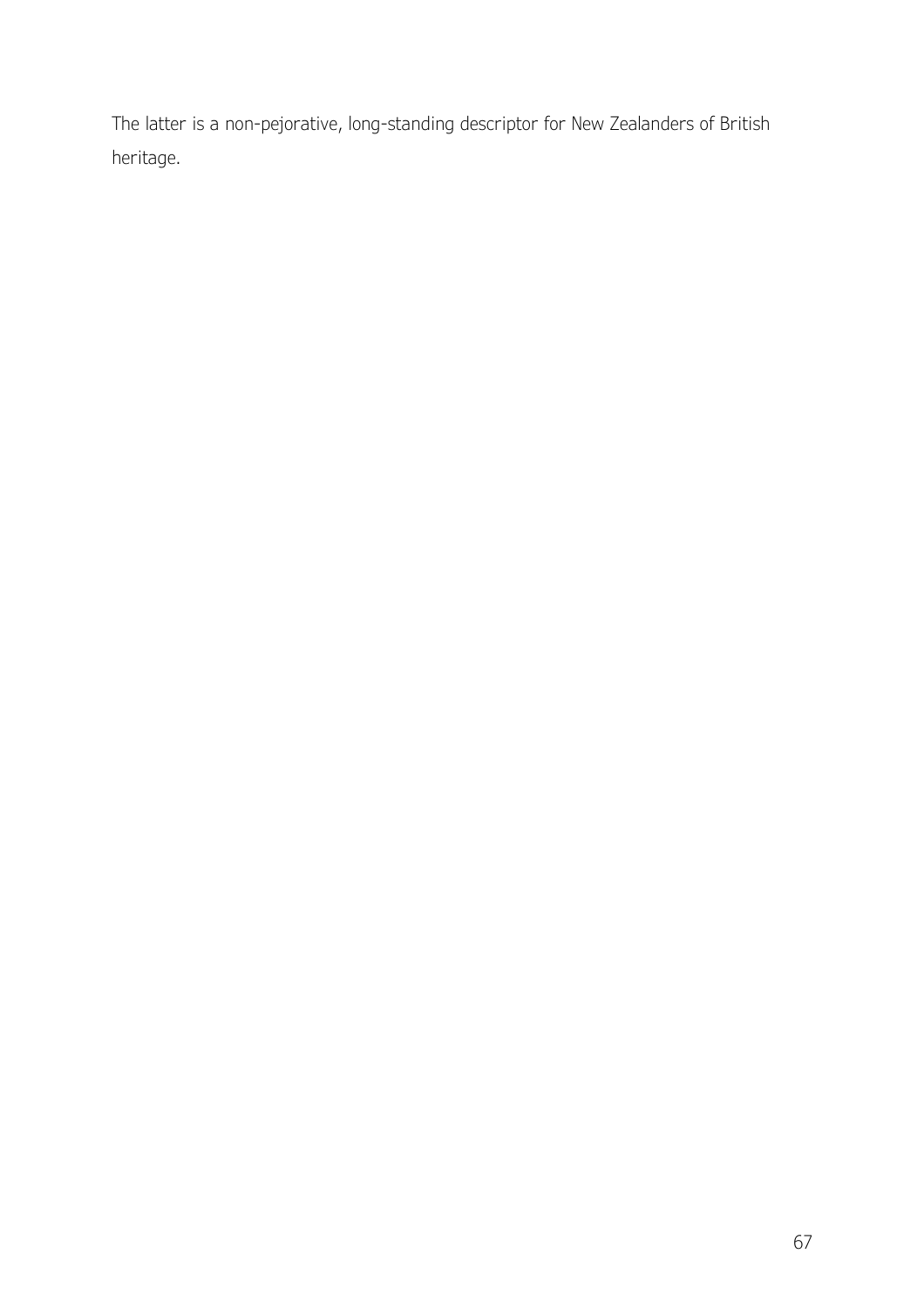# 7: Conclusion

During the first half of 2020, the arrival of COVID-19 and subsequent government lockdowns exposed the fragility of private media. As advertising revenue shrank, overseas owners gave up major print titles; journalists and other media professionals lost jobs. Public media (i.e., RNZ, TVNZ, Māori TV and Māori radio) limped along while smaller sites founded more recently battled to maintain their media presence. By early 2021, a semblance of stability and hope was apparent. After the 2020 lockdown ended, advertising revenue returned. Government subsidies had directly benefited the broadcasting sector, and an RNZ/TVNZ merger was proposed. Stuff's Sinead Boucher resurrected an abandoned news media network and major magazines had resumed publication. The planned institution of a \$55 million public interest journalism fund would revitalise national, regional and local news outlets. The fund would also support projects and industry training programmes designed to advance Māori journalism.

Behind these positive developments, the journalistic public sphere in Aotearoa New Zealand remains under siege for reasons that predate the pandemic. Accordingly, this report documents continuities in the prevailing patterns of media ownership and media markets. Three of the country's major media corporates, Mediaworks, NZME and Sky, are answerable, in varying degrees, to offshore financial interests (primarily investment and private equity firms). As previous JMAD reports have amply demonstrated, the shorttermist imperative of financialised media ownership precludes the development of news organisations and journalistic culture. Across the New Zealand media industry as a whole, international corporates continue to exert influence. During 2021, Sky developed informal partnerships with NBC Universal, Disney's ESPN and WarnerMedia. The latter merged with Discovery, the global television corporation that purchased MediaWorks' television holdings in May 2020. As this report notes, the new owners have closed *Newshub's* Dunedin newsroom and laid off staff.

Broadcasting and online television faced the audience incursions of streaming networks and the siphoning of advertising revenue through Alphabet/Google and Facebook. The NZME-MediaWorks duopoly continued their domination of the commercial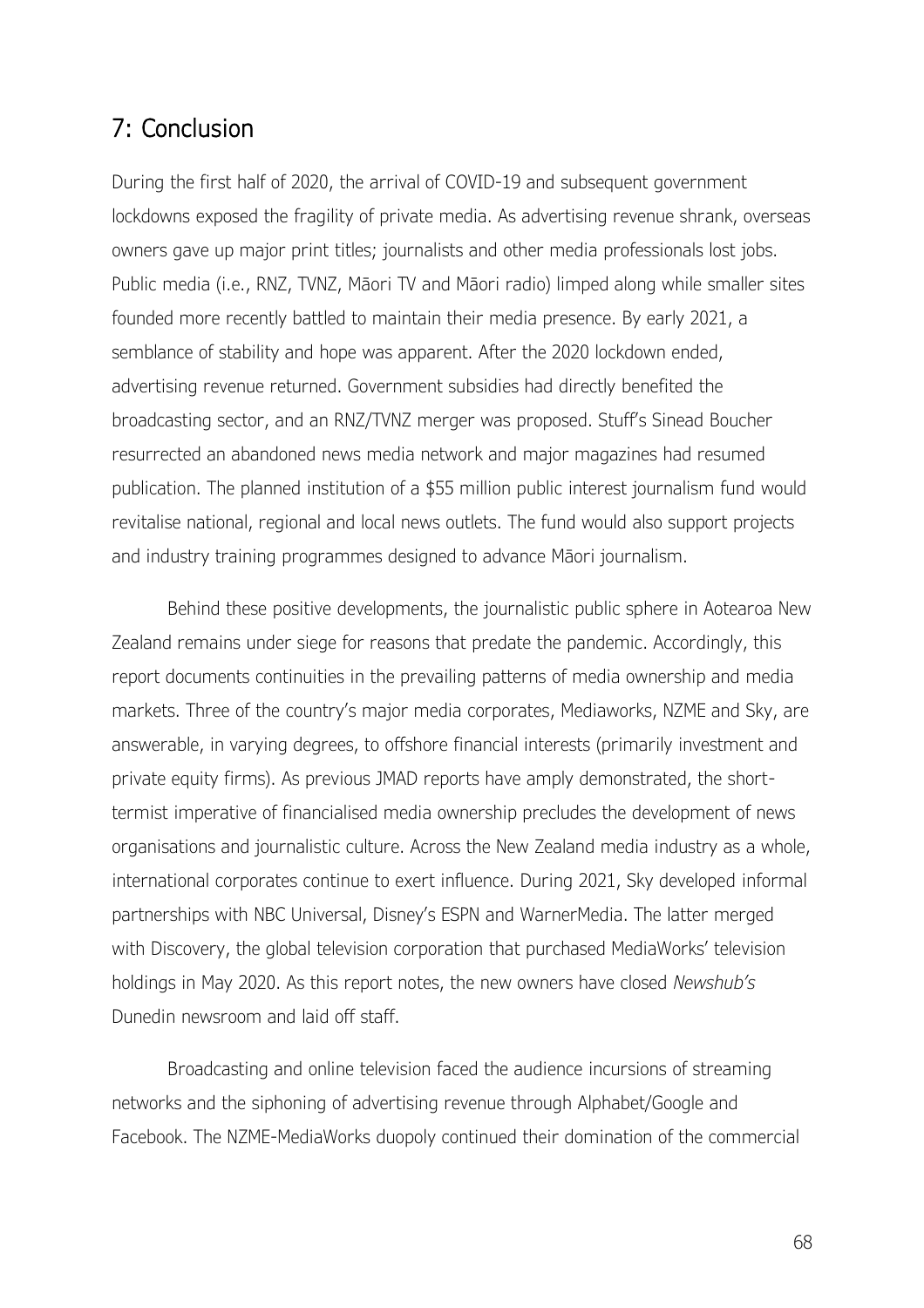radio market. Print and online news-media audiences were mainly divided between Stuff and NZME, including the *New Zealand Herald*.

Within this general mediascape, Public Interest Journalism Fund initiatives can be evaluated and public sphere absences identified. As documented, some disbursements clearly benefit Māori journalists, Māori media networks, regional and local news media and independent news sites. Sustainability is the critical issue here; the \$55 million for projects, roles and professional training instantiate the principles of public interest journalism for three years or so. Beyond that, there have been no financial guarantees from the government or any commitment to the project from opposition parties. Public interest journalism and related public media principles should be the legislative bulwark for the TVNZ/RNZ merger. The absence of government direction on this matter is paralleled by its passive response to social media's appropriation of news journalism content. There has been no attempt to legislate a bargaining code with Alphabet /google or Facebook—a necessary requirement if the principles of public interest journalism are to be properly established.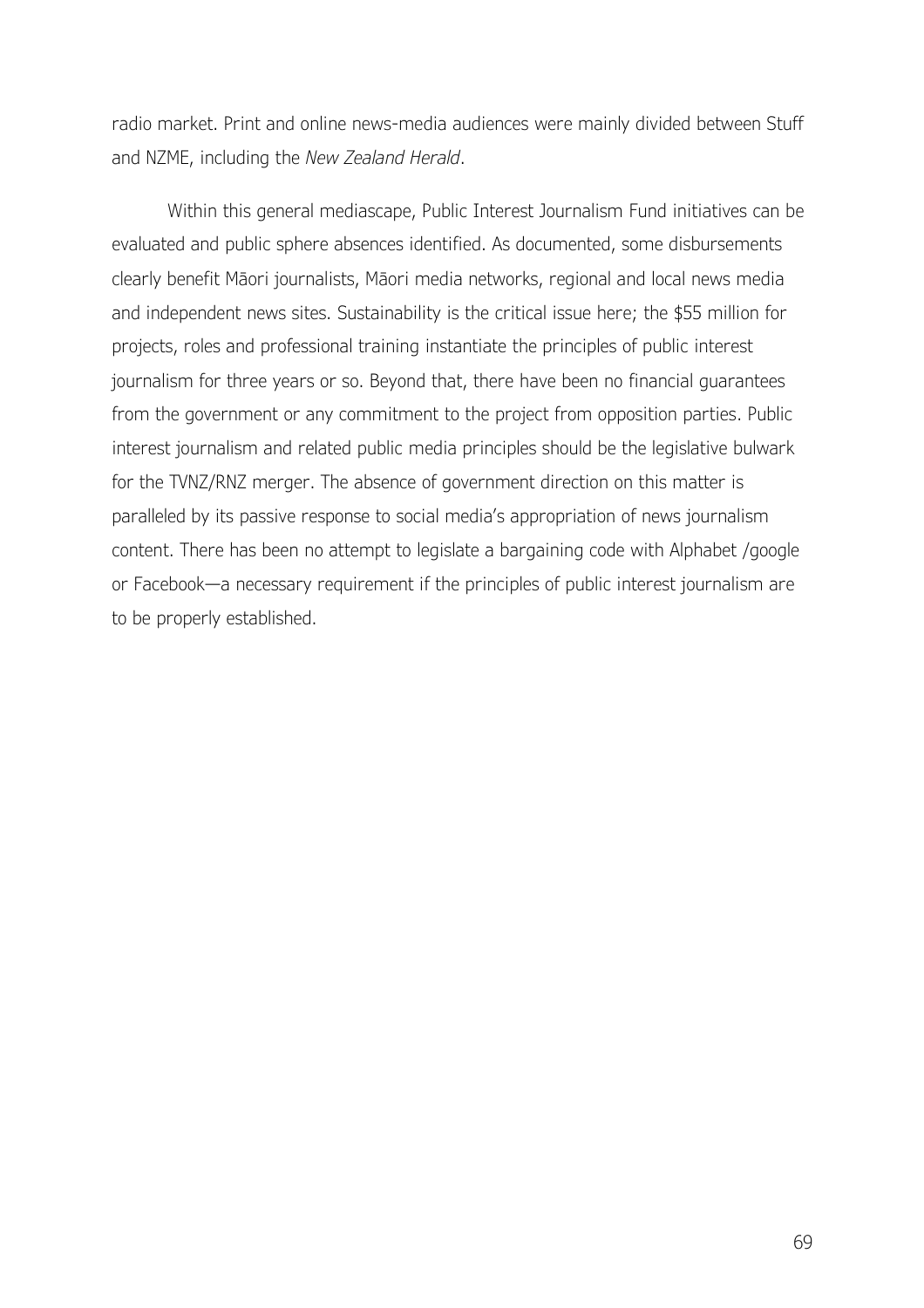## References

- 1news. (2021, August 31). TVNZ records near \$60m net profit on back of high audiences, online growth. *1News*. [https://www.1news.co.nz/2021/08/30/tvnz-records-near-60m-net-profit-on](https://www.1news.co.nz/2021/08/30/tvnz-records-near-60m-net-profit-on-back-of-high-audiences-online-growth/)[back-of-high-audiences-online-growth/](https://www.1news.co.nz/2021/08/30/tvnz-records-near-60m-net-profit-on-back-of-high-audiences-online-growth/)
- Aljazeera. (2021, May 17). AT&T, Discovery combine media brands in \$43bn deal. *Aljazeera*. [https://www.aljazeera.com/economy/2021/5/17/att-discovery-combine-media-brands-in-](https://www.aljazeera.com/economy/2021/5/17/att-discovery-combine-media-brands-in-43bn-deal)[43bn-deal](https://www.aljazeera.com/economy/2021/5/17/att-discovery-combine-media-brands-in-43bn-deal)
- Anthony, J. (2021, November 30). NZME enters deal to buy business news website BusinessDesk for up to \$5m. *Stuff.* [https://www.stuff.co.nz/business/industries/127135693/nzme-enters](https://www.stuff.co.nz/business/industries/127135693/nzme-enters-deal-to-buy-business-news-website-businessdesk-for-up-to-5m)[deal-to-buy-business-news-website-businessdesk-for-up-to-5m](https://www.stuff.co.nz/business/industries/127135693/nzme-enters-deal-to-buy-business-news-website-businessdesk-for-up-to-5m)
- Aotearoa Media Collective. (2021, June 9). *Building cultural capacity in broadcasting with partnership editors*. Public Interest Journalism Summit, Auckland. [https://d3r9t6niqlb7tz.cloudfront.net/media/documents/Partnership\\_Editors.pdf](https://d3r9t6niqlb7tz.cloudfront.net/media/documents/Partnership_Editors.pdf)
- Arbel, T. (2021, May 27). Alden puts its stamp on Tribune with new debt and leadership. *ABC News*. [https://abcnews.go.com/US/wireStory/alden-puts-stamp-tribune-debt-leadership-](https://abcnews.go.com/US/wireStory/alden-puts-stamp-tribune-debt-leadership-77923304)[77923304](https://abcnews.go.com/US/wireStory/alden-puts-stamp-tribune-debt-leadership-77923304)
- ASA. (2020). *2019 Advertising turnover report*. Advertising Standards Authority. [http://www.asa.co.nz/wp-content/uploads/2020/05/New-Zealand-Advertising-Turnover-](http://www.asa.co.nz/wp-content/uploads/2020/05/New-Zealand-Advertising-Turnover-2019.pdf)[2019.pdf](http://www.asa.co.nz/wp-content/uploads/2020/05/New-Zealand-Advertising-Turnover-2019.pdf)
- ASA. (2021). *2020 Advertising Turnover Report*. Advertising Standards Authority. <http://www.asa.co.nz/wp-content/uploads/2021/03/NZ-Advertising-Turnover-2020.pdf>

Asia Pacific Report. (n.d.). *About*. Asia Pacific Report.<https://asiapacificreport.nz/about/>

- Brevini, B. (2021). Private deals between digital and media lords to save journalism: The case of the Australian News Media Bargaining Code. *Political Economy of Communication*, *9*(1), 84- 87.<https://www.polecom.org/index.php/polecom/article/view/139/371>
- BSA. (2021). *Complaints that are unlikely to succeed*. Broadcasting Standards Authority. <https://www.bsa.govt.nz/complaints/complaints-that-are-unlikely-to-succeed/>
- Brookes, E. (2021, August 12). MediaWorks fined over 'denigrating' comments about Māori. *Stuff*. [https://www.stuff.co.nz/entertainment/tv-radio/300380983/mediaworks-fined-over](https://www.stuff.co.nz/entertainment/tv-radio/300380983/mediaworks-fined-over-denigrating-comments-about-mori)[denigrating-comments-about-mori](https://www.stuff.co.nz/entertainment/tv-radio/300380983/mediaworks-fined-over-denigrating-comments-about-mori)
- Carroll, M. (2021, November 26). Facebook 'support' for NZ media won't include paying for content. *Stuff.* [https://www.stuff.co.nz/business/industries/126879547/facebook-support-for](https://www.stuff.co.nz/business/industries/126879547/facebook-support-for-nz-media-wont-include-paying-for-content)[nz-media-wont-include-paying-for-content](https://www.stuff.co.nz/business/industries/126879547/facebook-support-for-nz-media-wont-include-paying-for-content)
- Chumko, A. (2021, April 20). On the air, but at the grassroots: Access radio turns 40 in Aotearoa. *Stuff.* [www.stuff.co.nz/entertainment/tv-radio/124828579/on-the-air-but-at-the-grassroots](http://www.stuff.co.nz/entertainment/tv-radio/124828579/on-the-air-but-at-the-grassroots-access-radio-turns-40-in-aotearoa)[access-radio-turns-40-in-aotearoa](http://www.stuff.co.nz/entertainment/tv-radio/124828579/on-the-air-but-at-the-grassroots-access-radio-turns-40-in-aotearoa)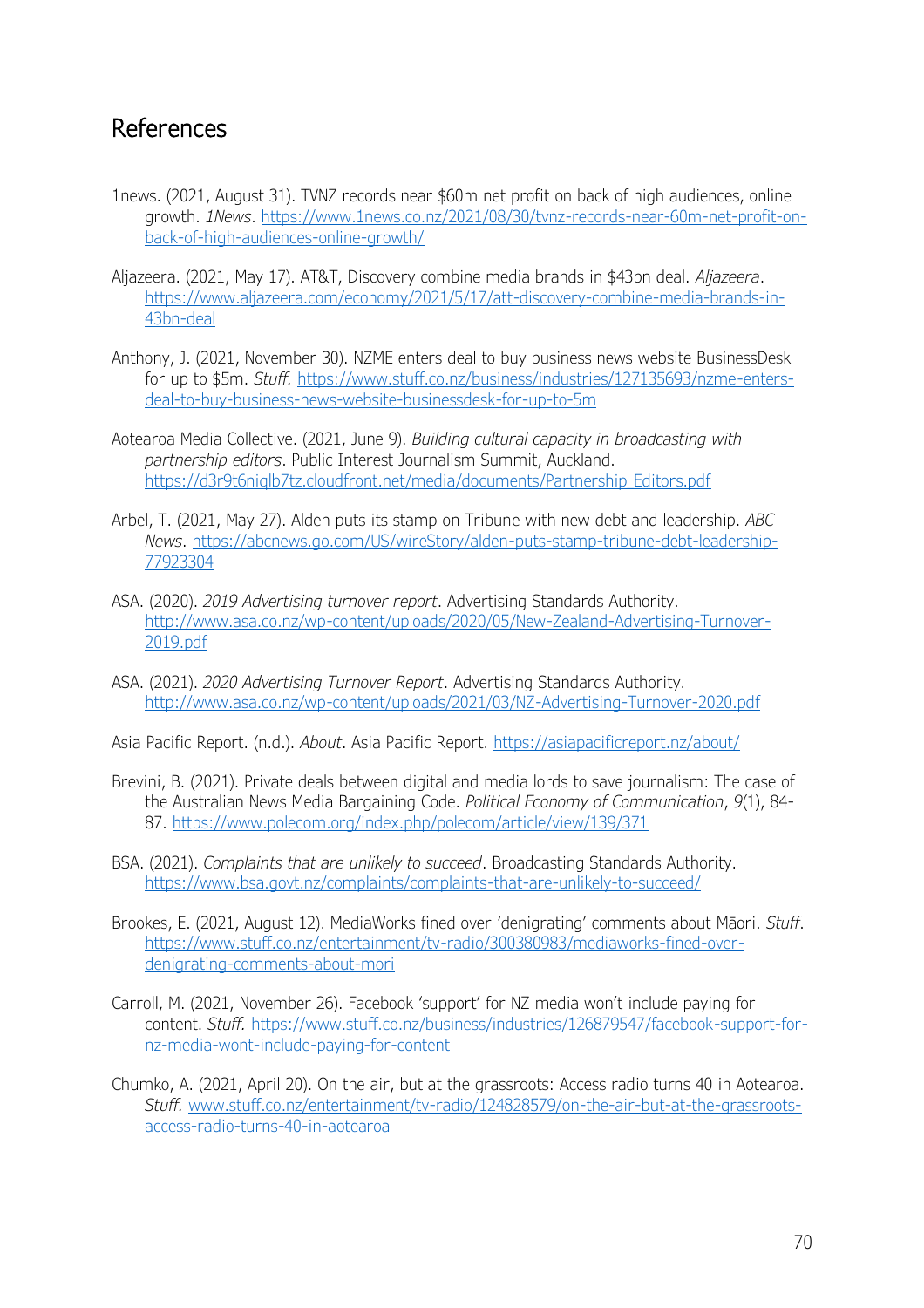- Clent, D. (2021, August 13). MediaWorks board chairman Jack Matthews resigns following scathing review. *Stuff.* [https://www.stuff.co.nz/national/126066071/mediaworks-board](https://www.stuff.co.nz/national/126066071/mediaworks-board-chairman-jack-matthews-resigns-following-scathing-review)[chairman-jack-matthews-resigns-following-scathing-review](https://www.stuff.co.nz/national/126066071/mediaworks-board-chairman-jack-matthews-resigns-following-scathing-review)
- Community Access Media Alliance. (2021, October 29). Accessmedia.nz podcasting platform cements its place as biggest NZ-owned podcast platform. *Scoop*. [www.scoop.co.nz/stories/BU2110/S00736/accessmedianz-podcasting-platform-cements-its](http://www.scoop.co.nz/stories/BU2110/S00736/accessmedianz-podcasting-platform-cements-its-place-as-biggest-nz-owned-podcast-platform.htm)[place-as-biggest-nz-owned-podcast-platform.htm](http://www.scoop.co.nz/stories/BU2110/S00736/accessmedianz-podcasting-platform-cements-its-place-as-biggest-nz-owned-podcast-platform.htm)
- Coppins, M. (2021, October 14). A secretive hedge fund is gutting newsrooms. *The Atlantic*. [https://www.theatlantic.com/magazine/archive/2021/11/alden-global-capital-killing](https://www.theatlantic.com/magazine/archive/2021/11/alden-global-capital-killing-americas-newspapers/620171/)[americas-newspapers/620171/](https://www.theatlantic.com/magazine/archive/2021/11/alden-global-capital-killing-americas-newspapers/620171/)
- Crawford, H. (2021). *The Public Interest Journalism Fund stakeholder consultation and recommendations: Summary*. Crawford Media Consulting. [https://d3r9t6niqlb7tz.cloudfront.net/media/documents/Stakeholder\\_consultation\\_report\\_on\\_P](https://d3r9t6niqlb7tz.cloudfront.net/media/documents/Stakeholder_consultation_report_on_PIJF_FINAL.pdf) [IJF\\_FINAL.pdf](https://d3r9t6niqlb7tz.cloudfront.net/media/documents/Stakeholder_consultation_report_on_PIJF_FINAL.pdf)
- Deguara, B. (2021, March 12). Complaint about Stuff's use of 'Kia ora, Aotearoa' thrown out by media council. *Stuff*. [https://www.stuff.co.nz/pou-tiaki/te-reo-maori/124504772/complaint](https://www.stuff.co.nz/pou-tiaki/te-reo-maori/124504772/complaint-about-stuffs-use-of-kia-ora-aotearoa-thrown-out-by-media-council)[about-stuffs-use-of-kia-ora-aotearoa-thrown-out-by-media-council](https://www.stuff.co.nz/pou-tiaki/te-reo-maori/124504772/complaint-about-stuffs-use-of-kia-ora-aotearoa-thrown-out-by-media-council)
- Dew, M. (2021). MediaWorks independent review workplace culture. *MediaWorks.* https://images.mediaworks.nz/aem/corporate/Final MediaWorks Independent Culture Revie [w\\_Staff\\_Report\\_30\\_July\\_2021\\_Amendment.pdf](https://images.mediaworks.nz/aem/corporate/Final_MediaWorks_Independent_Culture_Review_Staff_Report_30_July_2021_Amendment.pdf)
- Discovery Inc. (2021a). *Annual report for the fiscal year ended December 31, 2020.*  [https://www.sec.gov/Archives/edgar/data/1437107/000143710721000018/disca-](https://www.sec.gov/Archives/edgar/data/1437107/000143710721000018/disca-20201231.htm)[20201231.htm](https://www.sec.gov/Archives/edgar/data/1437107/000143710721000018/disca-20201231.htm)
- Discovery Inc. (2021b). DISCA interactive stock chart. *Yahoo! Finance*. <https://tinyurl.com/4wfj5n27>
- Discovery Inc. (2021c). *Discovery, Inc. Reports Second-Quarter 2021 Results*. [https://s27.q4cdn.com/187472364/files/doc\\_financials/2021/q2/Discovery,-Inc.-Q2-2021-](https://s27.q4cdn.com/187472364/files/doc_financials/2021/q2/Discovery,-Inc.-Q2-2021-Earnings-Release.pdf) [Earnings-Release.pdf](https://s27.q4cdn.com/187472364/files/doc_financials/2021/q2/Discovery,-Inc.-Q2-2021-Earnings-Release.pdf)
- Donovan, E. (2021, September 7). You can swear on bFM but not Morning Report. *Newsroom*. [https://www.newsroom.co.nz/podcast-the-detail/you-can-swear-on-bfm-but-not-morning](https://www.newsroom.co.nz/podcast-the-detail/you-can-swear-on-bfm-but-not-morning-report)[report](https://www.newsroom.co.nz/podcast-the-detail/you-can-swear-on-bfm-but-not-morning-report)
- Dunkley, D. (2021a, April 24). Newsroom's big money backers revealed. *BusinessDesk.*  [https://businessdesk.co.nz/article/media/newsrooms-big-money-backers](https://businessdesk.co.nz/article/media/newsrooms-big-money-backers-revealed?utm_source=twitter&utm_medium=social)[revealed?utm\\_source=twitter&utm\\_medium=social](https://businessdesk.co.nz/article/media/newsrooms-big-money-backers-revealed?utm_source=twitter&utm_medium=social)
- Dunkley, D. (2021b, May 17). Fears RNZ-TVNZ merger could hit student radio. *BusinessDes*k. <https://businessdesk.co.nz/article/fears-rnz-tvnz-merger-could-hit-student-radio>
- Express. (n.d.) *About us.* Express.<https://gayexpress.co.nz/about-us/>
- Faughinder, R. (2021, May 18). AT&T's WarnerMedia will merge with Discovery. Is a great rebundling at hand? *Los Angeles Times*. [https://www.latimes.com/entertainment-](https://www.latimes.com/entertainment-arts/business/newsletter/2021-05-18/too-many-streaming-services-great-rebundling-the-wide-shot)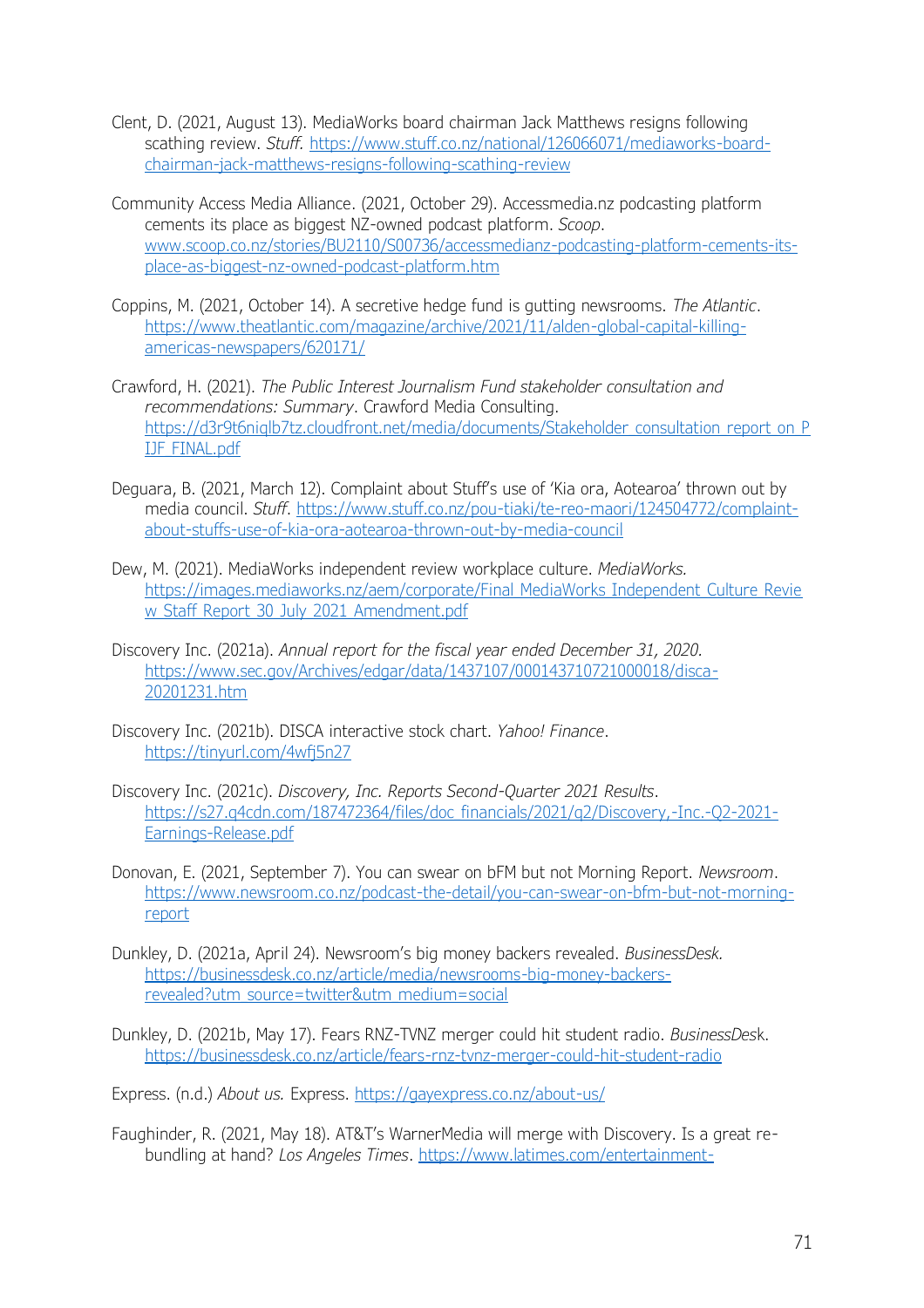[arts/business/newsletter/2021-05-18/too-many-streaming-services-great-rebundling-the](https://www.latimes.com/entertainment-arts/business/newsletter/2021-05-18/too-many-streaming-services-great-rebundling-the-wide-shot)[wide-shot](https://www.latimes.com/entertainment-arts/business/newsletter/2021-05-18/too-many-streaming-services-great-rebundling-the-wide-shot)

Freeview (2021). About Freeview. *Freeview*.<https://freeviewnz.tv/company/about-freeview/>

- GfK. (2020). *Total NZ - RNZ - Survey 3 2020*. [https://www.gfk.com/hubfs/ANZ%20MEDIA/NZ/RNZ/2020/S3%202020/GfK\\_RNZ%20Website](https://www.gfk.com/hubfs/ANZ%20MEDIA/NZ/RNZ/2020/S3%202020/GfK_RNZ%20Website%20Report%20Total%20NZ_Survey%203%202020.pdf) [%20Report%20Total%20NZ\\_Survey%203%202020.pdf](https://www.gfk.com/hubfs/ANZ%20MEDIA/NZ/RNZ/2020/S3%202020/GfK_RNZ%20Website%20Report%20Total%20NZ_Survey%203%202020.pdf)
- GfK. (2021a). *Total NZ – RNZ – Survey 3 2021*. [https://www.gfk.com/hubfs/ANZ%20MEDIA/NZ/RNZ/2021/Survey%203/h8n%20GfK\\_RNZ%20](https://www.gfk.com/hubfs/ANZ%20MEDIA/NZ/RNZ/2021/Survey%203/h8n%20GfK_RNZ%20Website%20Report%20Total%20NZ_Survey%203%202021.pdf) [Website%20Report%20Total%20NZ\\_Survey%203%202021.pdf](https://www.gfk.com/hubfs/ANZ%20MEDIA/NZ/RNZ/2021/Survey%203/h8n%20GfK_RNZ%20Website%20Report%20Total%20NZ_Survey%203%202021.pdf)
- GfK. (2021b, July 15). *Commercial radio audience highest ever with 3.5 million New Zealanders tuning in every week* [Press release]. [https://www.rba.co.nz/media/2322/download/GfK%20NZ%20Commercial%20Radio%20Ratin](https://www.rba.co.nz/media/2322/download/GfK%20NZ%20Commercial%20Radio%20Ratings%20Media%20Release%20S2%202021.pdf?v=1) [gs%20Media%20Release%20S2%202021.pdf?v=1](https://www.rba.co.nz/media/2322/download/GfK%20NZ%20Commercial%20Radio%20Ratings%20Media%20Release%20S2%202021.pdf?v=1)
- Goile, A. (2021). Fans still grumble but New Zealand Cricket 'delighted' with Spark Sport numbers*. Stuff.* [https://www.stuff.co.nz/sport/cricket/123962917/fans-still-grumble-but-new-zealand](https://www.stuff.co.nz/sport/cricket/123962917/fans-still-grumble-but-new-zealand-cricket-delighted-with-spark-sport-numbers)[cricket-delighted-with-spark-sport-numbers](https://www.stuff.co.nz/sport/cricket/123962917/fans-still-grumble-but-new-zealand-cricket-delighted-with-spark-sport-numbers)
- Goldsmith, J. (2021a, August 11). Labour union coalition lobbies FTC to block Amazon MGM deal: Sees 'harmful vertical integration in film industry. *Deadline*. <https://deadline.com/2021/08/labor-union-coalition-soc-ftc-amazon-mgm-1234812754/>
- Goldsmith, J. (2021b, August 31). WGA public interest groups ask FTC to block Amazon MGM deal: Slam 'Clear pattern of monopolistic practices'. *Deadline*. [https://deadline.com/2021/08/wga](https://deadline.com/2021/08/wga-ftc-amazon-mgm-merger-1234825214/)[ftc-amazon-mgm-merger-1234825214/](https://deadline.com/2021/08/wga-ftc-amazon-mgm-merger-1234825214/)
- Greive, D. (2020, March 17). Crisis upon crisis: Covid-19 and the NZ media. *The Spinoff*. [https://thespinoff.co.nz/business/17-03-2020/covid-19-and-the-nz-media-weve-never-seen](https://thespinoff.co.nz/business/17-03-2020/covid-19-and-the-nz-media-weve-never-seen-anything-like-this/)[anything-like-this/](https://thespinoff.co.nz/business/17-03-2020/covid-19-and-the-nz-media-weve-never-seen-anything-like-this/)
- Grieve, D. (2021a, May 10). TVNZ is all in online- and planning an ad-free Netflix-style subscription service. *The Spinoff*. [https://thespinoff.co.nz/media/10-05-2021/tvnz-is-all-in](https://thespinoff.co.nz/media/10-05-2021/tvnz-is-all-in-online-and-planning-an-ad-free-netflix-style-subscription-service)[online-and-planning-an-ad-free-netflix-style-subscription-service](https://thespinoff.co.nz/media/10-05-2021/tvnz-is-all-in-online-and-planning-an-ad-free-netflix-style-subscription-service)
- Grieve, D. (2021b, May 18). A blockbuster media deal could tie Three up with CNN and HBO. *The Spinoff*. [https://thespinoff.co.nz/media/18-05-2021/a-blockbuster-media-deal-could-sweep](https://thespinoff.co.nz/media/18-05-2021/a-blockbuster-media-deal-could-sweep-three-up-into-a-deal-with-cnn-and-hbo/)[three-up-into-a-deal-with-cnn-and-hbo/](https://thespinoff.co.nz/media/18-05-2021/a-blockbuster-media-deal-could-sweep-three-up-into-a-deal-with-cnn-and-hbo/)
- Hall, K. (2021, August 18). MediaWorks' head of people and culture resigns as second high-level departure. *1news*. [https://www.1news.co.nz/2021/08/18/mediaworks-head-of-people-and](https://www.1news.co.nz/2021/08/18/mediaworks-head-of-people-and-culture-resigns-as-second-high-level-departure/)[culture-resigns-as-second-high-level-departure/](https://www.1news.co.nz/2021/08/18/mediaworks-head-of-people-and-culture-resigns-as-second-high-level-departure/)
- Helmore, E. (2021, June 21). Fears for future of American journalism as hedge funds flex power. *The Guardian*. [https://www.theguardian.com/media/2021/jun/21/us-newspapers-journalism](https://www.theguardian.com/media/2021/jun/21/us-newspapers-journalism-industry-hedge-funds)[industry-hedge-funds](https://www.theguardian.com/media/2021/jun/21/us-newspapers-journalism-industry-hedge-funds)
- Hoar, P., & McEwan, R. (2020). Radio broadcasting. In M. Myllylahti & W. Hope (Eds.), *New Zealand Media Ownership 2020*, (pp. 69—78). [https://www.aut.ac.nz/\\_\\_data/assets/pdf\\_file/0004/473638/JMAD-2020-report.pdf](https://www.aut.ac.nz/__data/assets/pdf_file/0004/473638/JMAD-2020-report.pdf)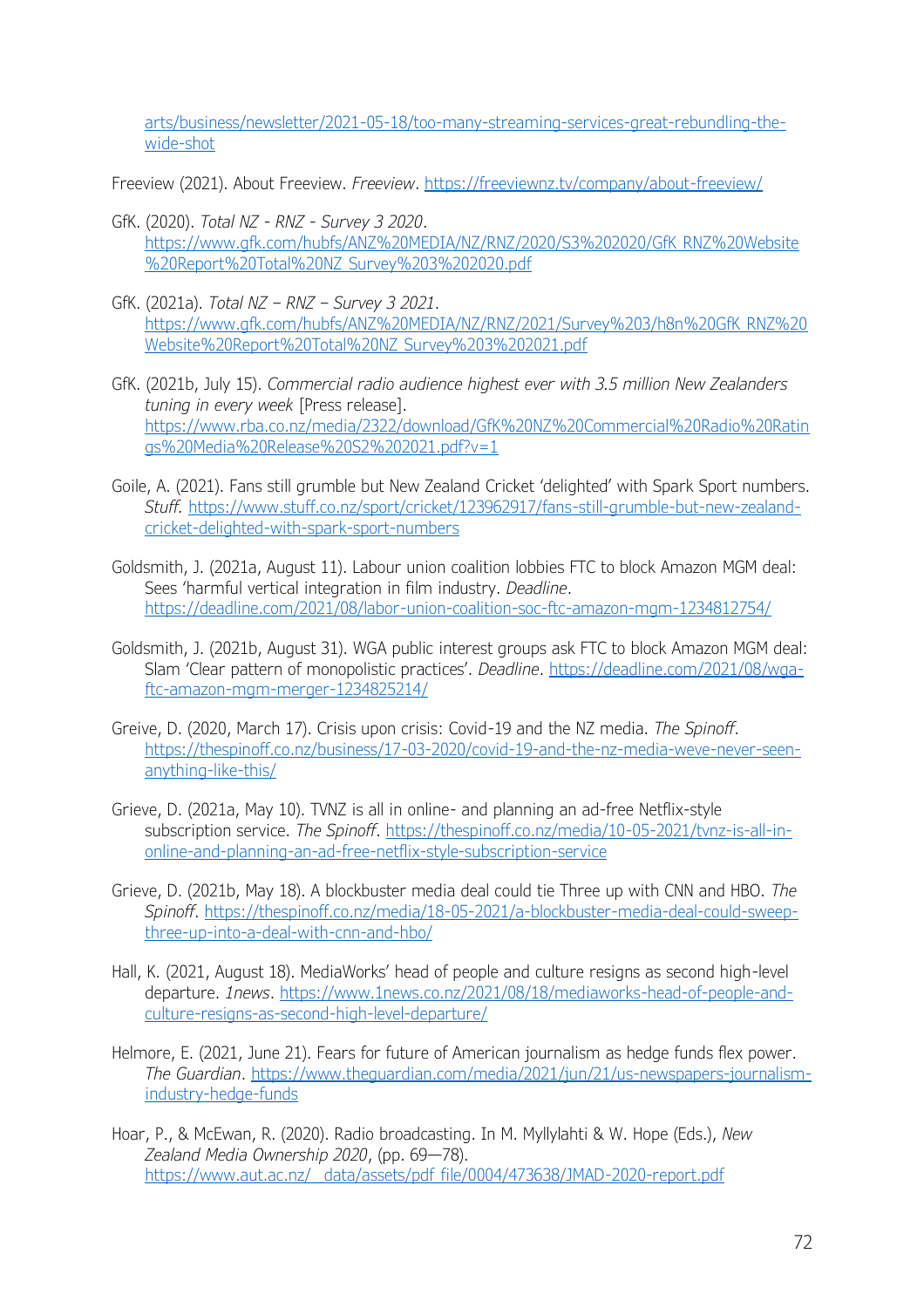- Hope, W. (2020, June 3). Crisis, disintegration and hope: Only urgent intervention can save New Zealand's media. *The Conversation*. [https://theconversation.com/crisis-disintegration-and](https://theconversation.com/crisis-disintegration-and-hope-only-urgent-intervention-can-save-new-zealands-media-139299)[hope-only-urgent-intervention-can-save-new-zealands-media-139299](https://theconversation.com/crisis-disintegration-and-hope-only-urgent-intervention-can-save-new-zealands-media-139299)
- IBISWorld. (2021, May 26). Television broadcasting in New Zealand market research. IBISWorld. <https://ibisworld.com/nz/industry/television-broadcasting/729/>

interest.co.nz. (n.d.). About us. [https://www.interest.co.nz/about-us](https://sales.tvnz.co.nz/)

- Jackson, W. (2020, November 25). *Expert independent advisory group appointed to strengthen the future of Māori broadcasting* [Press release]. [https://www.beehive.govt.nz/release/expert](https://www.beehive.govt.nz/release/expert-independent-advisory-group-appointed-strengthen-future-m%C4%81ori-broadcasting)[independent-advisory-group-appointed-strengthen-future-m%C4%81ori-broadcasting](https://www.beehive.govt.nz/release/expert-independent-advisory-group-appointed-strengthen-future-m%C4%81ori-broadcasting)
- Jacobson, A. (2021). Sky TV profits up, revenues continue to fall. *RNZ.* <https://www.rnz.co.nz/news/business/436975/sky-tv-profits-up-revenues-continue-to-fall>
- Jennings, M. (2021, June 8). Māori media in for a big shake-up. *Newsroom*. <https://www.newsroom.co.nz/page/mori-media-in-for-a-big-shake-up>
- Jennings, M., & Murphy, T. (2021a, February 25). Sky TV & NZME: Life by a thousand cuts. *Newsroom*. [https://www.newsroom.co.nz/mediaroom-sky-tv-and-nzme-cutting-their-way](https://www.newsroom.co.nz/mediaroom-sky-tv-and-nzme-cutting-their-way-to-growth)[to-growth](https://www.newsroom.co.nz/mediaroom-sky-tv-and-nzme-cutting-their-way-to-growth)
- Jennings, M. & Murphy, T. (2021b, September 10). Public demand sky-high for Covid news. *Newsroom*. [www.newsroom.co.nz/mediaroom-public-demand-sky-high-for-covid-news](http://www.newsroom.co.nz/mediaroom-public-demand-sky-high-for-covid-news)
- Johnsen, M. (2021, March 10). BSA to stop hearing complaints about te reo Māori on air. *Radio New Zealand*. [https://www.rnz.co.nz/national/programmes/morningreport/audio/2018786880/bsa-to-stop](https://www.rnz.co.nz/national/programmes/morningreport/audio/2018786880/bsa-to-stop-hearing-complaints-about-te-reo-maori-on-air)[hearing-complaints-about-te-reo-maori-on-air](https://www.rnz.co.nz/national/programmes/morningreport/audio/2018786880/bsa-to-stop-hearing-complaints-about-te-reo-maori-on-air)
- Journalism, Media and Democracy. (2020). *New Zealand media ownership report 2020.*  [https://www.aut.ac.nz/\\_\\_data/assets/pdf\\_file/0004/473638/JMAD-2020-report.pdf](https://www.aut.ac.nz/__data/assets/pdf_file/0004/473638/JMAD-2020-report.pdf)
- Joyce, Z. (2021). Student Radio: "A good friend of New Zealand music", *Journal of Radio & audio Media, 28*(1), 125-143.
- Kastrenakes, J. (2021, May 19). AT&T's Discovery deal is about taking on Disney Plus. *The Verge*. [https://www.theverge.com/2021/5/19/22444031/warnermedia-discovery-merger-hbo-max](https://www.theverge.com/2021/5/19/22444031/warnermedia-discovery-merger-hbo-max-streaming-giant)[streaming-giant](https://www.theverge.com/2021/5/19/22444031/warnermedia-discovery-merger-hbo-max-streaming-giant)
- Keall, C. (2021a, February 17). Winners and losers in latest NZ streaming survey. *NZ Herald*. [https://www.nzherald.co.nz/business/winners-and-losers-in-latest-nz-streaming](https://www.nzherald.co.nz/business/winners-and-losers-in-latest-nz-streaming-survey/VSI2MF6MITDXPO3VP2T7SMQL4A/)[survey/VSI2MF6MITDXPO3VP2T7SMQL4A/](https://www.nzherald.co.nz/business/winners-and-losers-in-latest-nz-streaming-survey/VSI2MF6MITDXPO3VP2T7SMQL4A/)
- Keall, C. (2021b, October 7). Netflix hikes NZ pricing how others compare. *NZ Herald*. [https://www.nzherald.co.nz/business/netflix-hikes-nz-pricing-how-others](https://www.nzherald.co.nz/business/netflix-hikes-nz-pricing-how-others-compare/6DR4B5Z3FZTOXYYDVQKMUR5QPQ/)[compare/6DR4B5Z3FZTOXYYDVQKMUR5QPQ/](https://www.nzherald.co.nz/business/netflix-hikes-nz-pricing-how-others-compare/6DR4B5Z3FZTOXYYDVQKMUR5QPQ/)
- Keall, C. (2021c, October 28). Sky says streaming gains will outstrip satellite decline for first time this year, previews new box. *NZ Herald*. [https://www.nzherald.co.nz/business/sky-says](https://www.nzherald.co.nz/business/sky-says-streaming-gains-will-outstrip-satellite-decline-for-first-time-this-year-previews-new-box/FC5Y6FWNLFBAG3ZVDYOKZA5JZ4/)[streaming-gains-will-outstrip-satellite-decline-for-first-time-this-year-previews-new](https://www.nzherald.co.nz/business/sky-says-streaming-gains-will-outstrip-satellite-decline-for-first-time-this-year-previews-new-box/FC5Y6FWNLFBAG3ZVDYOKZA5JZ4/)[box/FC5Y6FWNLFBAG3ZVDYOKZA5JZ4/](https://www.nzherald.co.nz/business/sky-says-streaming-gains-will-outstrip-satellite-decline-for-first-time-this-year-previews-new-box/FC5Y6FWNLFBAG3ZVDYOKZA5JZ4/)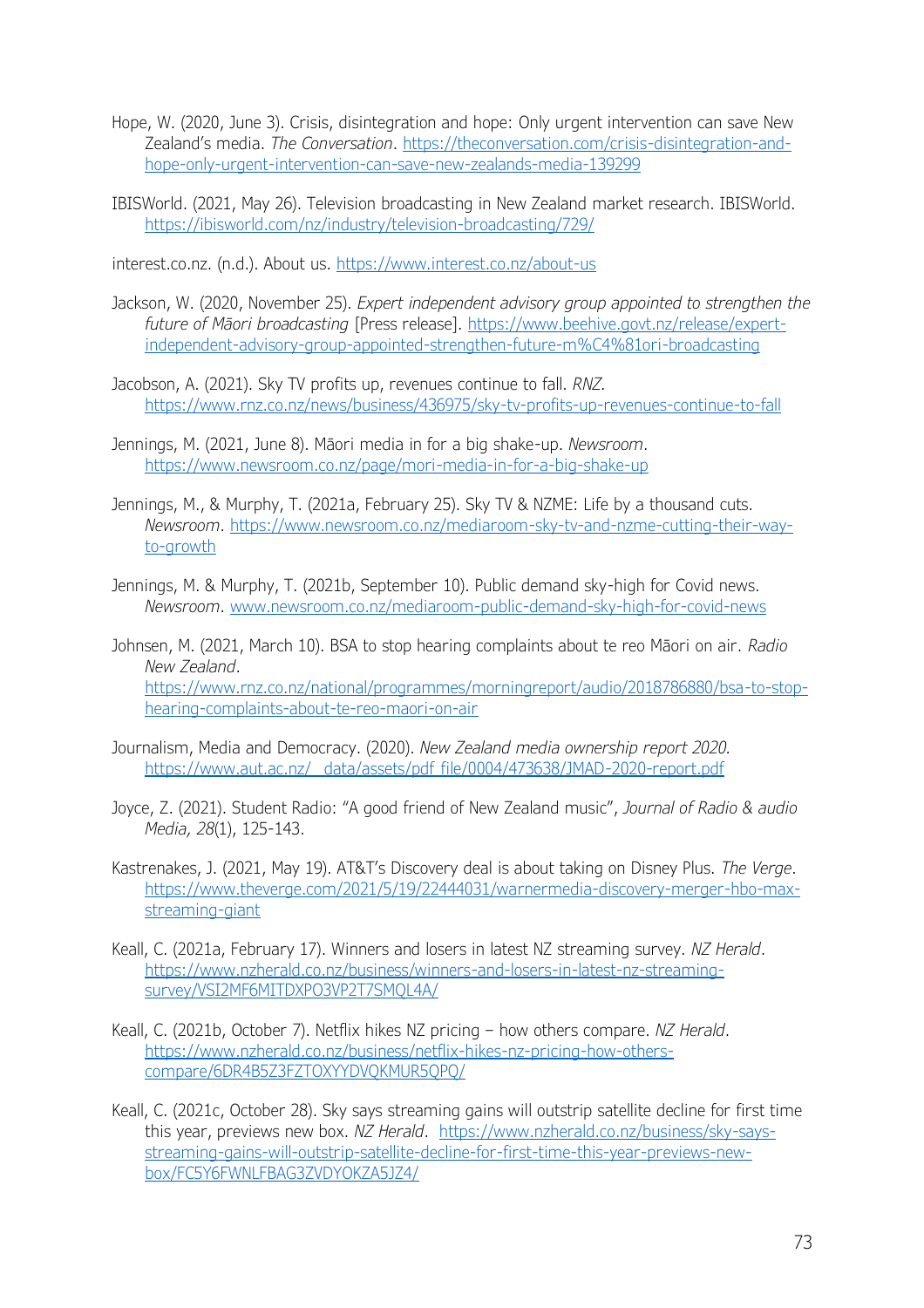Laylock, R. (2021). Streaming statistics New Zealand. *Finder*. <https://www.finder.com/nz/streaming-statistics>

- Lee, K., & Molitorisz, S. (2021). The Australian News Media Bargaining Code: Lessons for the UK, EU and beyond. *Journal of Media Law*, 13(1): 36-53. <https://doi.org/10.1080/17577632.2021.1963585>
- Lewis, B. (2020). DAZN to shake up NZ sports-streaming landscape with affordable content. *Newshub.* [https://www.newshub.co.nz/home/sport/2020 12/dazn-to-shake-up-nz-sports](https://www.newshub.co.nz/home/sport/2020%2012/dazn-to-shake-up-nz-sports-streaming-landscape-with-affordable-content.html)[streaming-landscape-with-affordable-content.html](https://www.newshub.co.nz/home/sport/2020%2012/dazn-to-shake-up-nz-sports-streaming-landscape-with-affordable-content.html)
- Liedtke, M. (2021). Video games coming to Netflix. Latest hiring offers a clue. *Stuff*. [https://www.stuff.co.nz/entertainment-top-stories/125784060/video-games-coming-to](https://www.stuff.co.nz/entertainment-top-stories/125784060/video-games-coming-to-netflix-latest-hiring-offers-a-clue)[netflix-latest-hiring-offers-a-clue](https://www.stuff.co.nz/entertainment-top-stories/125784060/video-games-coming-to-netflix-latest-hiring-offers-a-clue)
- Mane, M. (2021, July 12). Māori journalists form professional group. *Stuff.* [https://www.stuff.co.nz/national/maori-tv/300355663/mori-journalists-form-professional](https://www.stuff.co.nz/national/maori-tv/300355663/mori-journalists-form-professional-group)[group](https://www.stuff.co.nz/national/maori-tv/300355663/mori-journalists-form-professional-group)
- Māori Television Service. (2021, July 16). *Media partners launch unique journalism training scheme* [Press release]. [https://www.scoop.co.nz/stories/CU2107/S00108/media-partners](https://www.scoop.co.nz/stories/CU2107/S00108/media-partners-launch-unique-journalism-training-scheme.htm)[launch-unique-journalism-training-scheme.htm](https://www.scoop.co.nz/stories/CU2107/S00108/media-partners-launch-unique-journalism-training-scheme.htm)
- Mau, A. (2021a, August 5). MediaWorks harassment, bullying report 'like Christmas', former staff say. *Stuff*. [https://www.stuff.co.nz/national/300374567/mediaworks-harassment-bullying](https://www.stuff.co.nz/national/300374567/mediaworks-harassment-bullying-report-like-christmas-former-staff-say)[report-like-christmas-former-staff-say](https://www.stuff.co.nz/national/300374567/mediaworks-harassment-bullying-report-like-christmas-former-staff-say)
- Mau, A. (2021b, August 18). Second MediaWorks boss resigns in wake of Maria Dew report into allegations of harassment and bullying. *Stuff*. [https://www.stuff.co.nz/national/300386044/second-mediaworks-boss-resigns-in-wake-of](https://www.stuff.co.nz/national/300386044/second-mediaworks-boss-resigns-in-wake-of-maria-dew-report-into-allegations-of-harassment-and-bullying)[maria-dew-report-into-allegations-of-harassment-and-bullying](https://www.stuff.co.nz/national/300386044/second-mediaworks-boss-resigns-in-wake-of-maria-dew-report-into-allegations-of-harassment-and-bullying)
- McConnell, G., & McNeilly, H. (2021, May 13). Newshub to close its Dunedin newsroom. *Stuff*. [https://www.stuff.co.nz/entertainment/tv-radio/300306992/newshub-to-close-its-dunedin](https://www.stuff.co.nz/entertainment/tv-radio/300306992/newshub-to-close-its-dunedin-newsroom?rm=a)[newsroom?rm=a](https://www.stuff.co.nz/entertainment/tv-radio/300306992/newshub-to-close-its-dunedin-newsroom?rm=a)
- McConnell, G. (2021a, February 10) Sean Plunket has left Magic Talk. *Stuff*. <https://www.stuff.co.nz/entertainment/tv-radio/300226344/sean-plunket-has-left-magic-talk>
- McConnell, G. (2021b, May 6). RNZ's Susie Ferguson and Corin Dann narrowly beat Mike Hosking in latest radio results. *Stuff*. [www.stuff.co.nz/entertainment/tv-radio/300301555/rnzs-susie](http://www.stuff.co.nz/entertainment/tv-radio/300301555/rnzs-susie-ferguson-and-corin-dann-narrowly-beat-mike-hosking-in-latest-radio-results)[ferguson-and-corin-dann-narrowly-beat-mike-hosking-in-latest-radio-results](http://www.stuff.co.nz/entertainment/tv-radio/300301555/rnzs-susie-ferguson-and-corin-dann-narrowly-beat-mike-hosking-in-latest-radio-results)
- McConnell, G. (2021c, June 23). Shortland St and Patrick Gower doco are popular, but not the biggest shows on TV. *Stuff*. [https://www.stuff.co.nz/entertainment/tv](https://www.stuff.co.nz/entertainment/tv-radio/300338494/shortland-st-and-patrick-gower-doco-are-popular-but-not-the-biggest-shows-on-tv)[radio/300338494/shortland-st-and-patrick-gower-doco-are-popular-but-not-the-biggest](https://www.stuff.co.nz/entertainment/tv-radio/300338494/shortland-st-and-patrick-gower-doco-are-popular-but-not-the-biggest-shows-on-tv)[shows-on-tv](https://www.stuff.co.nz/entertainment/tv-radio/300338494/shortland-st-and-patrick-gower-doco-are-popular-but-not-the-biggest-shows-on-tv)

McKenzie, M. (2021a, March 9). MediaWorks appoints two independent directors. *StopPress*. <https://stoppress.co.nz/movings-shakings/mediaworks-appoints-two-independent-directors/>

McKenzie, M. (2021b, September 6). MediaWorks appoints director of news and talk. *StopPress*. <https://stoppress.co.nz/movings-shakings/mediaworks-appoints-director-of-news-and-talk/>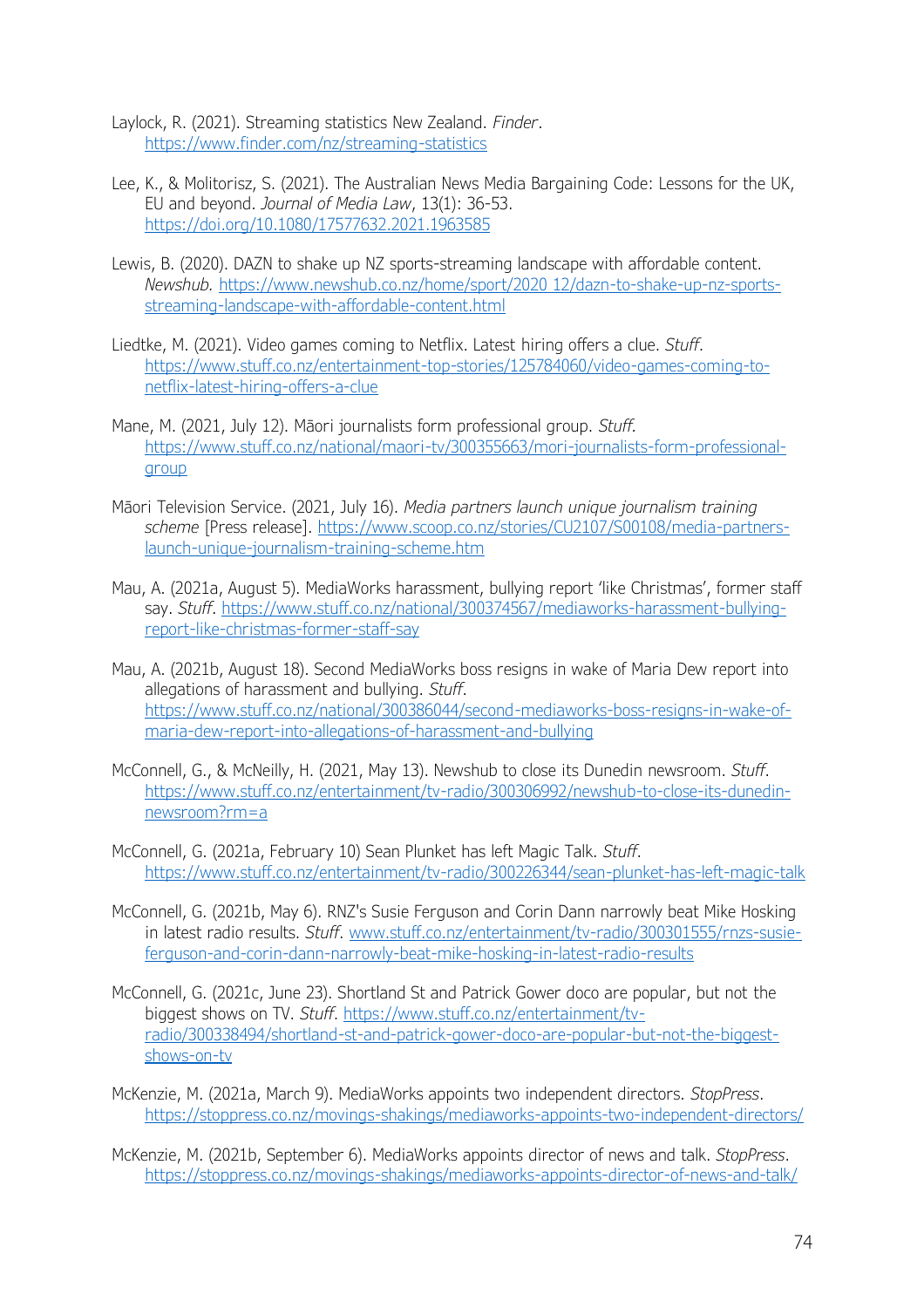- MediaWorks. (2021a, May 31). *MediaWorks resilient and positioned for growth* [Press release]. [https://images.mediaworks.nz/aem/corporate/31\\_05\\_MEDIAWORKS\\_MEDIA\\_RELEASE\\_MEDIAW](https://images.mediaworks.nz/aem/corporate/31_05_MEDIAWORKS_MEDIA_RELEASE_MEDIAWORKS_RESILIENT_AND_POSITIONED_FOR_GROWTH_3_.pdf) [ORKS\\_RESILIENT\\_AND\\_POSITIONED\\_FOR\\_GROWTH\\_3\\_.pdf](https://images.mediaworks.nz/aem/corporate/31_05_MEDIAWORKS_MEDIA_RELEASE_MEDIAWORKS_RESILIENT_AND_POSITIONED_FOR_GROWTH_3_.pdf)
- MediaWorks. (2021b, July 15). *The Breeze a firm favourite with commercial radio listeners* [Press release]. [https://images.mediaworks.nz/aem/corporate/15\\_07\\_MEDIAWORKS\\_MEDIA\\_ALERT\\_GFK\\_COM](http://nzx-prod-s7fsd7f98s.s3-website-ap-southeast-2.amazonaws.com/attachments/SKT/377874/353031.pdf) [MERCIAL\\_RADIO\\_SURVEY\\_RESULTS\\_S2\\_2021\\_1\\_.pdf\)](http://nzx-prod-s7fsd7f98s.s3-website-ap-southeast-2.amazonaws.com/attachments/SKT/377874/353031.pdf)
- MediaWorks. (2021c, August 4). *Independent review into workplace culture at MediaWorks released* [Press release]. [https://images.mediaworks.nz/aem/corporate/MEDIAWORKS\\_MEDIA\\_RELEASE\\_INDEPENDENT\\_](https://images.mediaworks.nz/aem/corporate/MEDIAWORKS_MEDIA_RELEASE_INDEPENDENT_REVIEW_INTO_WORKPLACE_CULTURE_AT_MEDIAWORKS_RELEASED_3_.pdf) [REVIEW\\_INTO\\_WORKPLACE\\_CULTURE\\_AT\\_MEDIAWORKS\\_RELEASED\\_3\\_.pdf](https://images.mediaworks.nz/aem/corporate/MEDIAWORKS_MEDIA_RELEASE_INDEPENDENT_REVIEW_INTO_WORKPLACE_CULTURE_AT_MEDIAWORKS_RELEASED_3_.pdf)
- Middleton, A. (2019, February 17). Māori media revamp: Where's the focus on quality journalism? *E-Tangata – a Māori and Pasifika Sunday magazine*. [https://e-tangata.co.nz/reo/maori](https://e-tangata.co.nz/reo/maori-media-revamp-wheres-the-focus-on-quality-journalism/)[media-revamp-wheres-the-focus-on-quality-journalism/](https://e-tangata.co.nz/reo/maori-media-revamp-wheres-the-focus-on-quality-journalism/)
- Middleton, A. (2020a). *Kia hiwa rā! The influence of tikanga and the language revitalisation agenda on the practices and perspectives of Māori journalists working in reo-Māori news.*  PhD, Auckland University of Technology. <https://openrepository.aut.ac.nz/handle/10292/13286>
- Middleton, A. (2020b). Māori-language and Māori-interest media. In M. Myllylahti & W. Hope (Eds.), *New Zealand media ownership 2020* (pp. 47–57). https://www.aut.ac.nz/\_data/assets/pdf\_file/0004/473638/JMAD-2020-report.pdf
- Middleton, A. (2020c, July 6). Te reo Māori news more than a language revitalisation tool. *Stuff*. [https://www.stuff.co.nz/pou-tiaki/300050756/te-reo-mori-news-more-than-a-language](https://www.stuff.co.nz/pou-tiaki/300050756/te-reo-mori-news-more-than-a-language-revitalisation-tool)[revitalisation-tool](https://www.stuff.co.nz/pou-tiaki/300050756/te-reo-mori-news-more-than-a-language-revitalisation-tool)
- Ministry for Culture & Heritage Manatū Taonga (2021, October 28). *Strong Public Media*. MCH. <https://mch.govt.nz/strong-public-media>
- Ministry for Culture and Heritage Manatū Taonga. (2021, September 13). *Public Interest Journalism Fund*.<https://mch.govt.nz/media-sector-support/journalism-fund>
- Morrison, T. (2021, April 20). NZME censured and fined \$100,000, for breaching NZX listing rules. *Stuff.* [https://www.stuff.co.nz/business/124890630/nzme-censured-and-fined-100000-for](https://www.stuff.co.nz/business/124890630/nzme-censured-and-fined-100000-for-breaching-nzx-listing-rules)[breaching-nzx-listing-rules](https://www.stuff.co.nz/business/124890630/nzme-censured-and-fined-100000-for-breaching-nzx-listing-rules)
- Murphy, T. (2020, June 19). Hang on, magazines are on their way. *Newsroom*. <https://www.newsroom.co.nz/mediaroom-hang-on-magazines-are-on-their-way>
- Murphy, T. (2021, July 23). Mediaroom: Tide goes out on RNZ. *Newsroom*. <https://www.newsroom.co.nz/mediaroom-tide-goes-out-on-rnz>

Murphy, T., & Jennings, M. (2021a, February 25). Sky TV & NZME: Life by a thousand cuts. *Newsroom*. [https://www.newsroom.co.nz/mediaroom-sky-tv-and-nzme-cutting-their-way](https://www.newsroom.co.nz/mediaroom-sky-tv-and-nzme-cutting-their-way-to-growth)[to-growth](https://www.newsroom.co.nz/mediaroom-sky-tv-and-nzme-cutting-their-way-to-growth)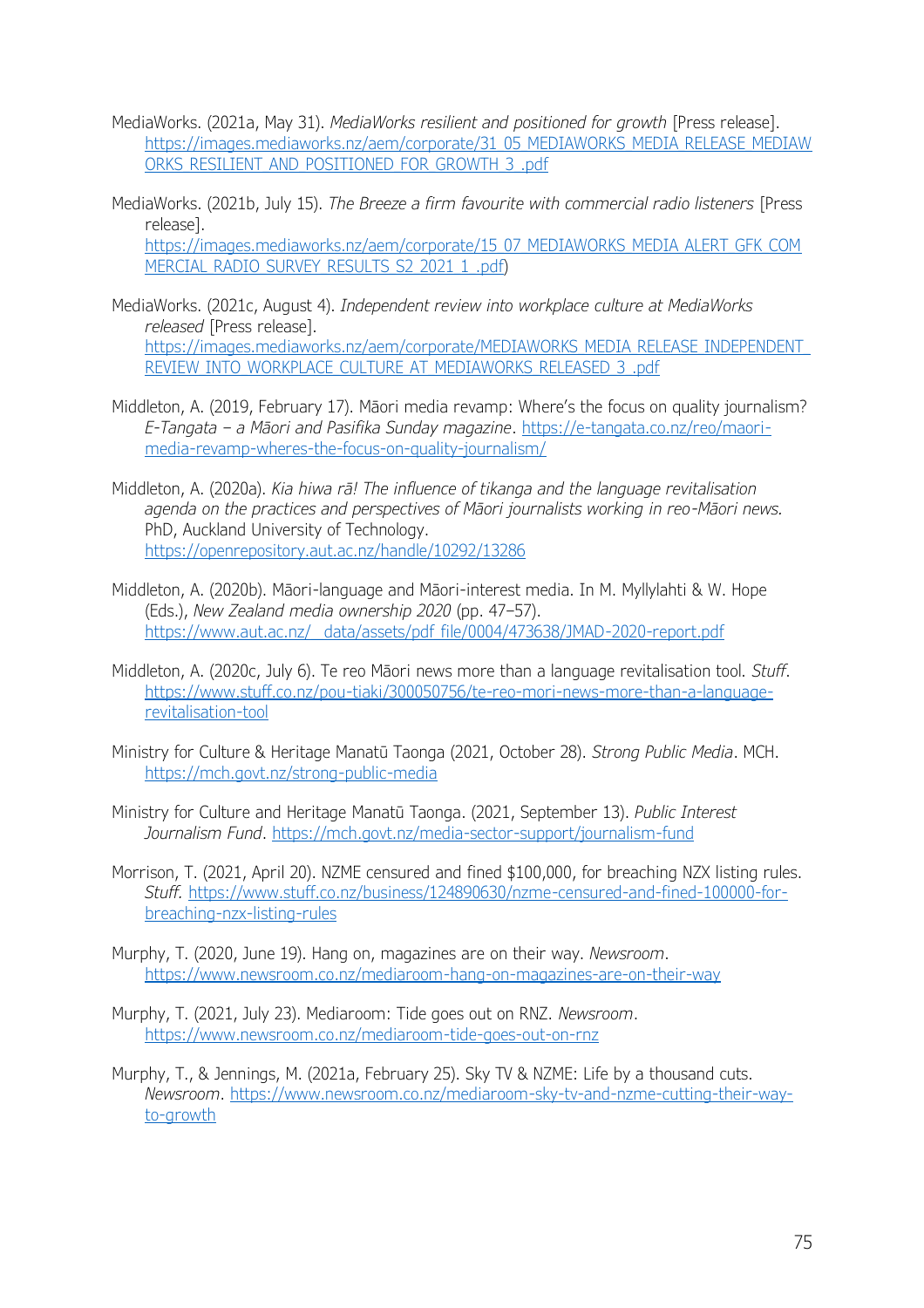- Murphy, T., & Jennings, M. (2021b, September 10). Public demand sky-high for Covid news. *Newsroom*. [https://www.newsroom.co.nz/mediaroom-public-demand-sky-high-for-covid](https://www.newsroom.co.nz/mediaroom-public-demand-sky-high-for-covid-news)[news](https://www.newsroom.co.nz/mediaroom-public-demand-sky-high-for-covid-news)
- Myllylahti, M. (2021a). It's a dalliance? A glance to the first decade of the digital reader media revenue market and how Google's and Facebook's payments are starting to shape it. *Digital Journalism*. 1-19. <https://doi.org/10.1080/21670811.2021.1965487>
- Myllylahti, M. (2021b, November 1). Regardless the social media strategy, Facebook plays a big part. INMA blog. [https://www.inma.org/blogs/research/post.cfm/regardless-the-social](https://www.inma.org/blogs/research/post.cfm/regardless-the-social-media-strategy-facebook-plays-a-big-part)[media-strategy-facebook-plays-a-big-part](https://www.inma.org/blogs/research/post.cfm/regardless-the-social-media-strategy-facebook-plays-a-big-part)
- Myllylahti, M., & Baker, S. (2019). *New Zealand media ownership report 2019*. AUT research centre for Journalism, Media and Democracy. [www.aut.ac.nz/study/study](http://www.aut.ac.nz/study/study-options/communication-studies/research/journalism,-media-and-democracy-research-centre/new-zealand-media-ownership-report)[options/communication-studies/research/journalism,-media-and-democracy-research](http://www.aut.ac.nz/study/study-options/communication-studies/research/journalism,-media-and-democracy-research-centre/new-zealand-media-ownership-report)[centre/new-zealand-media-ownership-report](http://www.aut.ac.nz/study/study-options/communication-studies/research/journalism,-media-and-democracy-research-centre/new-zealand-media-ownership-report)
- Myllylahti, M., & Treadwell, G. (2021). *Trust in news in New Zealand 2021*. [www.aut.ac.nz/\\_\\_data/assets/pdf\\_file/0005/507686/Trust-in-News-in-NZ-2021-report.pdf](http://www.aut.ac.nz/__data/assets/pdf_file/0005/507686/Trust-in-News-in-NZ-2021-report.pdf)
- Nadler, J., & Cicilline, D. N. (2020). *Investigation of competition in digital markets: Majority staff report and recommendations.* Subcommittee on antitrust, commercial and administrative law of the committee on the judiciary. US house of representatives. [https://judiciary.house.gov/uploadedfiles/competition\\_in\\_digital\\_markets.pdf?utm\\_campaign=](https://judiciary.house.gov/uploadedfiles/competition_in_digital_markets.pdf?utm_campaign=4493-519) [4493-519.](https://judiciary.house.gov/uploadedfiles/competition_in_digital_markets.pdf?utm_campaign=4493-519)

National Business Review. (n.d.). *About NBR*. NBR <https://www.nbr.co.nz/about-nbr>

- New Zealand Parliament Paremata Aotearoa (2021) *Submissions and advice*. New Zealand Parliament. [https://www.parliament.nz/en/pb/sc/submissions-and](https://www.parliament.nz/en/pb/sc/submissions-and-advice/all?Criteria.page=VirtualListing&Criteria.Keyword=rnz%20charter&Criteria.DateFrom=2020-11-24&Criteria.ParliamentNumber=53&Criteria.Author=Economic%20Development%2C%20Science%20and%20Innovation%20Committee&Criteria.ParliamenStartDate=2020-11-24&Criteria.ViewAll=1&Criteria.ParliamentNumber=53)[advice/all?Criteria.page=VirtualListing&Criteria.Keyword=rnz%20charter&Criteria.DateFrom=](https://www.parliament.nz/en/pb/sc/submissions-and-advice/all?Criteria.page=VirtualListing&Criteria.Keyword=rnz%20charter&Criteria.DateFrom=2020-11-24&Criteria.ParliamentNumber=53&Criteria.Author=Economic%20Development%2C%20Science%20and%20Innovation%20Committee&Criteria.ParliamenStartDate=2020-11-24&Criteria.ViewAll=1&Criteria.ParliamentNumber=53) [2020-11-](https://www.parliament.nz/en/pb/sc/submissions-and-advice/all?Criteria.page=VirtualListing&Criteria.Keyword=rnz%20charter&Criteria.DateFrom=2020-11-24&Criteria.ParliamentNumber=53&Criteria.Author=Economic%20Development%2C%20Science%20and%20Innovation%20Committee&Criteria.ParliamenStartDate=2020-11-24&Criteria.ViewAll=1&Criteria.ParliamentNumber=53) [24&Criteria.ParliamentNumber=53&Criteria.Author=Economic%20Development%2C%20Scie](https://www.parliament.nz/en/pb/sc/submissions-and-advice/all?Criteria.page=VirtualListing&Criteria.Keyword=rnz%20charter&Criteria.DateFrom=2020-11-24&Criteria.ParliamentNumber=53&Criteria.Author=Economic%20Development%2C%20Science%20and%20Innovation%20Committee&Criteria.ParliamenStartDate=2020-11-24&Criteria.ViewAll=1&Criteria.ParliamentNumber=53) [nce%20and%20Innovation%20Committee&Criteria.ParliamenStartDate=2020-11-](https://www.parliament.nz/en/pb/sc/submissions-and-advice/all?Criteria.page=VirtualListing&Criteria.Keyword=rnz%20charter&Criteria.DateFrom=2020-11-24&Criteria.ParliamentNumber=53&Criteria.Author=Economic%20Development%2C%20Science%20and%20Innovation%20Committee&Criteria.ParliamenStartDate=2020-11-24&Criteria.ViewAll=1&Criteria.ParliamentNumber=53) [24&Criteria.ViewAll=1&Criteria.ParliamentNumber=53](https://www.parliament.nz/en/pb/sc/submissions-and-advice/all?Criteria.page=VirtualListing&Criteria.Keyword=rnz%20charter&Criteria.DateFrom=2020-11-24&Criteria.ParliamentNumber=53&Criteria.Author=Economic%20Development%2C%20Science%20and%20Innovation%20Committee&Criteria.ParliamenStartDate=2020-11-24&Criteria.ViewAll=1&Criteria.ParliamentNumber=53)
- News Corp. (2021, August 5). *News Corp reports fourth quarter and full year results for fiscal 2021* [Press release]. [https://newscorp.com/2021/08/05/news-corp-reports-fourth-quarter](https://newscorp.com/2021/08/05/news-corp-reports-fourth-quarter-and-full-year-results-for-fiscal-2021/)[and-full-year-results-for-fiscal-2021/](https://newscorp.com/2021/08/05/news-corp-reports-fourth-quarter-and-full-year-results-for-fiscal-2021/)
- Newshub. (2021, November 2). Tova O'Brien leaving Newshub, joining MediaWorks' new talk radio brand. *Newshub*. [https://www.newshub.co.nz/home/entertainment/2021/11/tova-o-brien](https://www.newshub.co.nz/home/entertainment/2021/11/tova-o-brien-leaving-newshub-joining-mediaworks-new-talk-radio-brand.html?fbclid=IwAR11lcxdZ7x-vytzAh4K7jWhvGF_HLMGblYkscOClHaL07iCyQF3Bjaqkmw)[leaving-newshub-joining-mediaworks-new-talk-radio-brand.html?fbclid=IwAR11lcxdZ7x](https://www.newshub.co.nz/home/entertainment/2021/11/tova-o-brien-leaving-newshub-joining-mediaworks-new-talk-radio-brand.html?fbclid=IwAR11lcxdZ7x-vytzAh4K7jWhvGF_HLMGblYkscOClHaL07iCyQF3Bjaqkmw)[vytzAh4K7jWhvGF\\_HLMGblYkscOClHaL07iCyQF3Bjaqkmw](https://www.newshub.co.nz/home/entertainment/2021/11/tova-o-brien-leaving-newshub-joining-mediaworks-new-talk-radio-brand.html?fbclid=IwAR11lcxdZ7x-vytzAh4K7jWhvGF_HLMGblYkscOClHaL07iCyQF3Bjaqkmw)
- Newsroom. (2017, May 29). *How Corporate Newsroom operates*. Newsroom. [www.newsroom.co.nz/@corporate-newsroom/2017/05/28/30833/how-newsroom-operates](http://www.newsroom.co.nz/@corporate-newsroom/2017/05/28/30833/how-newsroom-operates)
- New Zealand Herald. (2021a, July 26). NZ Herald (NZME), Newshub, Māori TV, Pacific Media Network team up in new \$2.4m Te Rito cadet scheme. *NZ Herald.* [https://www.nzherald.co.nz/kahu/nz-herald-nzme-newshub-maori-tv-pacific-media](https://www.nzherald.co.nz/kahu/nz-herald-nzme-newshub-maori-tv-pacific-media-network-team-up-in-new-24m-te-rito-journalism-cadet-scheme/JMPU2Y6PJ2KG4GRFW4E7LRQDOE/)[network-team-up-in-new-24m-te-rito-journalism-cadet](https://www.nzherald.co.nz/kahu/nz-herald-nzme-newshub-maori-tv-pacific-media-network-team-up-in-new-24m-te-rito-journalism-cadet-scheme/JMPU2Y6PJ2KG4GRFW4E7LRQDOE/)[scheme/JMPU2Y6PJ2KG4GRFW4E7LRQDOE/](https://www.nzherald.co.nz/kahu/nz-herald-nzme-newshub-maori-tv-pacific-media-network-team-up-in-new-24m-te-rito-journalism-cadet-scheme/JMPU2Y6PJ2KG4GRFW4E7LRQDOE/)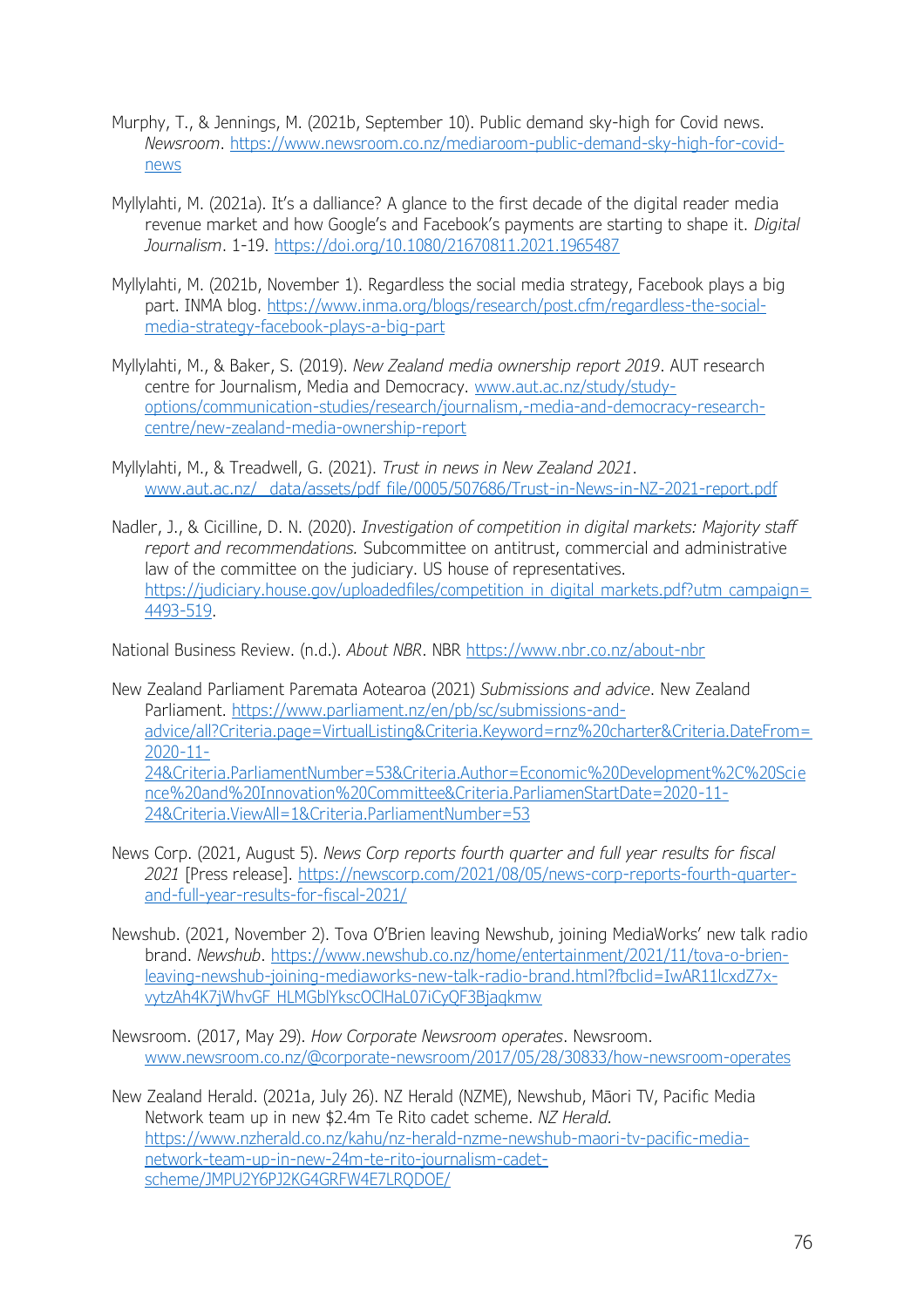- New Zealand Herald. (2021b, September 9). NZ Herald readership growth hits new records. *NZ Herald*. [www.nzherald.co.nz/business/nz-herald-readership-growth-hits-new](http://www.nzherald.co.nz/business/nz-herald-readership-growth-hits-new-records/GU2NVW6VXSQMAY2S7MXEY2T6SE/)[records/GU2NVW6VXSQMAY2S7MXEY2T6SE/](http://www.nzherald.co.nz/business/nz-herald-readership-growth-hits-new-records/GU2NVW6VXSQMAY2S7MXEY2T6SE/)
- New Zealand Herald. (2021c, November 30). NZME acquires BusinessDesk in premium content push. *NZ Herald*. [https://www.nzherald.co.nz/business/nzme-acquires-businessdesk-in](https://www.nzherald.co.nz/business/nzme-acquires-businessdesk-in-premium-content-push/56XJWCJZPPEH3KUWE3NARSNDIE/)[premium-content-push/56XJWCJZPPEH3KUWE3NARSNDIE/](https://www.nzherald.co.nz/business/nzme-acquires-businessdesk-in-premium-content-push/56XJWCJZPPEH3KUWE3NARSNDIE/)
- NZME Ltd. (2020). *Consolidated interim financial statements for the six months ended 30 June 2020 (unaudited)*. [http://nzx-prod-s7fsd7f98s.s3-website-ap-southeast-](http://nzx-prod-s7fsd7f98s.s3-website-ap-southeast-2.amazonaws.com/attachments/NZM/358574/329147.pdf)[2.amazonaws.com/attachments/NZM/358574/329147.pdf](http://nzx-prod-s7fsd7f98s.s3-website-ap-southeast-2.amazonaws.com/attachments/NZM/358574/329147.pdf)
- NZME Ltd. (2021a). *Consolidated interim financial statements for the six months ended 30 June 2021 (unaudited)*. [http://nzx-prod-s7fsd7f98s.s3-website-ap-southeast-](http://nzx-prod-s7fsd7f98s.s3-website-ap-southeast-2.amazonaws.com/attachments/NZM/377779/352882.pdf)[2.amazonaws.com/attachments/NZM/377779/352882.pdf](http://nzx-prod-s7fsd7f98s.s3-website-ap-southeast-2.amazonaws.com/attachments/NZM/377779/352882.pdf)
- NZME Ltd. (2021b). *New Zealand Media and Entertainment annual report for the year ended 31 December 2020*. [http://nzx-prod-s7fsd7f98s.s3-website-ap-southeast-](http://nzx-prod-s7fsd7f98s.s3-website-ap-southeast-2.amazonaws.com/attachments/NZM/368074/341017.pdf)[2.amazonaws.com/attachments/NZM/368074/341017.pdf](http://nzx-prod-s7fsd7f98s.s3-website-ap-southeast-2.amazonaws.com/attachments/NZM/368074/341017.pdf)
- NZME Ltd. (2021c). *NZM price history*. NZX.<https://www.nzx.com/instruments/NZM>
- NZME Ltd. (2021d, March 15). *SPH Notice – Spheria Asset Management Pty Ltd*. NZX. [http://nzx](http://nzx-prod-s7fsd7f98s.s3-website-ap-southeast-2.amazonaws.com/attachments/NZM/369099/342350.pdf)[prod-s7fsd7f98s.s3-website-ap-southeast-](http://nzx-prod-s7fsd7f98s.s3-website-ap-southeast-2.amazonaws.com/attachments/NZM/369099/342350.pdf)[2.amazonaws.com/attachments/NZM/369099/342350.pdf](http://nzx-prod-s7fsd7f98s.s3-website-ap-southeast-2.amazonaws.com/attachments/NZM/369099/342350.pdf)
- NZME Ltd. (2021e, March 17). *SPH notice – Forager Funds Management Pty Ltd*. NZX. <https://www.nzx.com/announcements/369242>
- NZME Ltd. (2021f, April 16). *Annual shareholders' meeting presentation and addresses* [Press Release]. [http://nzx-prod-s7fsd7f98s.s3-website-ap-southeast-](http://nzx-prod-s7fsd7f98s.s3-website-ap-southeast-2.amazonaws.com/attachments/NZM/370812/344354.pdf)[2.amazonaws.com/attachments/NZM/370812/344354.pdf](http://nzx-prod-s7fsd7f98s.s3-website-ap-southeast-2.amazonaws.com/attachments/NZM/370812/344354.pdf)
- NZME Ltd. (2021g, June 11). *SPH Notice – Auscap Asset Management Ltd.* NZX. [http://nzx-prod](http://nzx-prod-s7fsd7f98s.s3-website-ap-southeast-2.amazonaws.com/attachments/NZM/373719/348084.pdf)[s7fsd7f98s.s3-website-ap-southeast-2.amazonaws.com/attachments/NZM/373719/348084.pdf](http://nzx-prod-s7fsd7f98s.s3-website-ap-southeast-2.amazonaws.com/attachments/NZM/373719/348084.pdf)
- NZME Ltd. (2021h, July 8). *SPH notice – Osmium Partners, LLC*. NZX. [http://nzx-prod](http://nzx-prod-s7fsd7f98s.s3-website-ap-southeast-2.amazonaws.com/attachments/NZM/375339/349958.pdf)[s7fsd7f98s.s3-website-ap-southeast-2.amazonaws.com/attachments/NZM/375339/349958.pdf](http://nzx-prod-s7fsd7f98s.s3-website-ap-southeast-2.amazonaws.com/attachments/NZM/375339/349958.pdf)
- NZME Ltd. (2021i, July 15). *Commercial radio celebrates record results with Newstalk ZB and ZM breakfast radio shows leading the way for NZME* [press release]. [https://www.nzme.co.nz/news/commercial-radio-celebrates-record-results-with-newstalk](https://www.nzme.co.nz/news/commercial-radio-celebrates-record-results-with-newstalk-zb-and-zm-breakfast-radio-shows-leading-the-way-for-nzme/)[zb-and-zm-breakfast-radio-shows-leading-the-way-for-nzme/](https://www.nzme.co.nz/news/commercial-radio-celebrates-record-results-with-newstalk-zb-and-zm-breakfast-radio-shows-leading-the-way-for-nzme/)
- NZME Ltd. (2021j, August 24). *NZME half year results to 30 June 2021* [presentation]. <https://www.nzme.co.nz/media/1817/final-nzme-2021-half-year-results-presentation.pdf>
- NZME Ltd. (2021k, August 24). *NZME Ltd 2021 half year financial results* [NZX/ASX press release] [http://nzx-prod-s7fsd7f98s.s3-website-ap-southeast-](http://nzx-prod-s7fsd7f98s.s3-website-ap-southeast-2.amazonaws.com/attachments/NZM/377779/352880.pdf)[2.amazonaws.com/attachments/NZM/377779/352880.pdf](http://nzx-prod-s7fsd7f98s.s3-website-ap-southeast-2.amazonaws.com/attachments/NZM/377779/352880.pdf)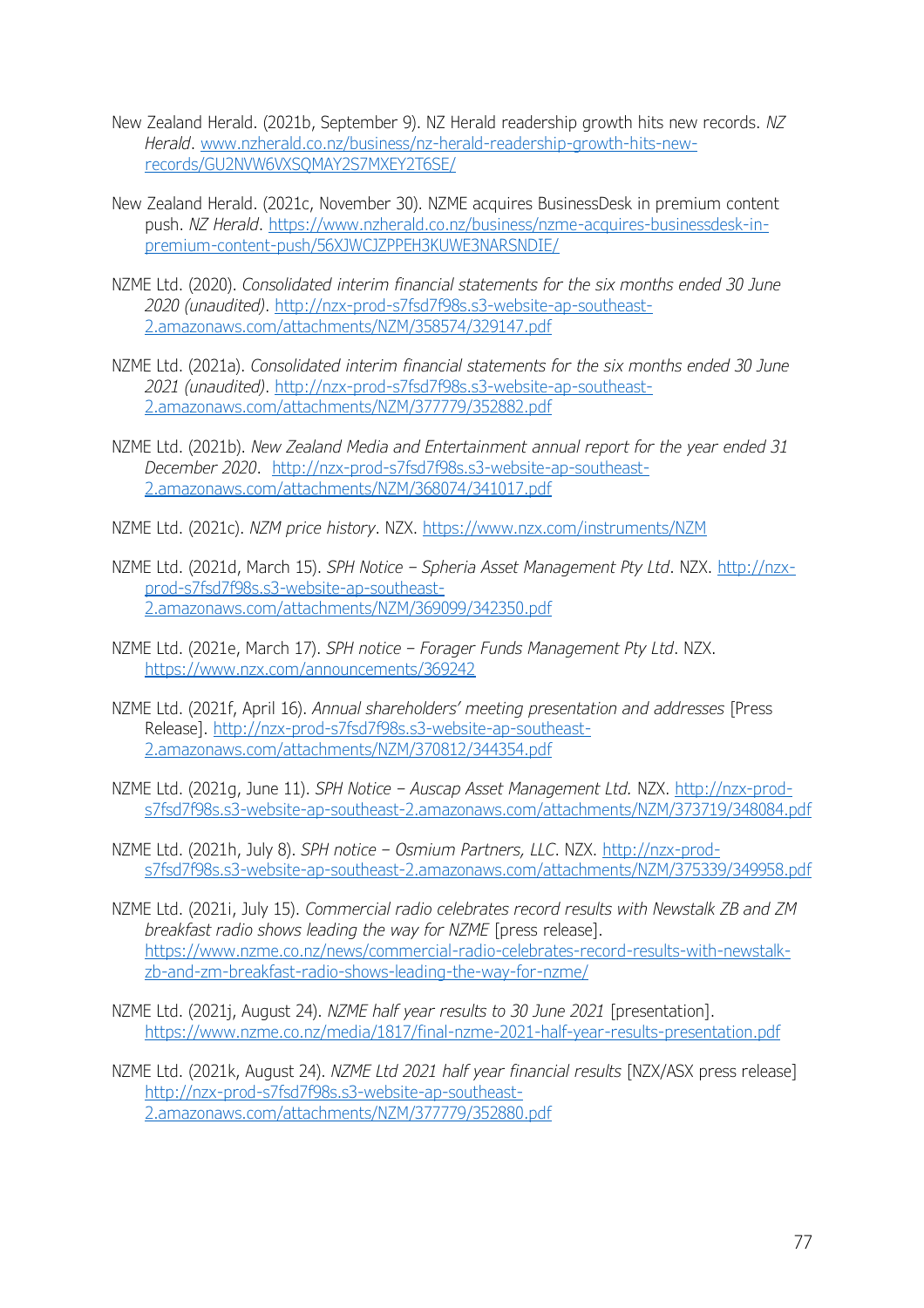- NZME Ltd. (2021l, September 2). *SPH notice – UBS Group AG and its related bodies corporate.*  NZX*.* [http://nzx-prod-s7fsd7f98s.s3-website-ap-southeast-](http://nzx-prod-s7fsd7f98s.s3-website-ap-southeast-2.amazonaws.com/attachments/NZM/378419/353835.pdf)[2.amazonaws.com/attachments/NZM/378419/353835.pdf](http://nzx-prod-s7fsd7f98s.s3-website-ap-southeast-2.amazonaws.com/attachments/NZM/378419/353835.pdf)
- NZME Ltd. (2021m, October 29). *Sale of GrabOne completed.* NZX. <https://www.nzx.com/announcements/381844>
- NZ On Air. (2021a). *NZ On Air Public Interest Journalism Fund – Overview*. [https://d3r9t6niqlb7tz.cloudfront.net/media/documents/NZ\\_On\\_Air\\_Public\\_Interest\\_Journalism](https://d3r9t6niqlb7tz.cloudfront.net/media/documents/NZ_On_Air_Public_Interest_Journalism_Overview.pdf) [\\_Overview.pdf](https://d3r9t6niqlb7tz.cloudfront.net/media/documents/NZ_On_Air_Public_Interest_Journalism_Overview.pdf)
- NZ On Air. (2021b). *NZ On Air appoints head of journalism* [Press release]. <https://www.scoop.co.nz/stories/BU2104/S00340/nz-on-air-appoints-head-of-journalism.htm>
- NZ On Air. (2021c, July 14). *Significant funding injection to boost Māori journalism*. [https://www.nzonair.govt.nz/news/significant-funding-injection-to-boost-m%C4%81ori](https://www.nzonair.govt.nz/news/significant-funding-injection-to-boost-m%C4%81ori-journalism/)[journalism/](https://www.nzonair.govt.nz/news/significant-funding-injection-to-boost-m%C4%81ori-journalism/)
- NZ On Air. (2021d, July 15). *First funding injection for public interest journalism boosts reporting and training across the motu* [Press release]. [https://mch.govt.nz/first-funding-injection](https://mch.govt.nz/first-funding-injection-public-interest-journalism-boosts-reporting-and-training-across-motu)[public-interest-journalism-boosts-reporting-and-training-across-motu](https://mch.govt.nz/first-funding-injection-public-interest-journalism-boosts-reporting-and-training-across-motu)
- NZ On Air. (2021e, August). *Where are the audiences?* [www.nzonair.govt.nz/research/where-are](http://www.nzonair.govt.nz/research/where-are-audiences-2021/)[audiences-2021/](http://www.nzonair.govt.nz/research/where-are-audiences-2021/)
- NZ On Air. (2021f, September 2) *The generational divide widens in latest NZ On Air audience survey*. [https://www.nzonair.govt.nz/news/generational-divide-widens-latest-nz-air](https://www.nzonair.govt.nz/news/generational-divide-widens-latest-nz-air-audience-survey/)[audience-survey/](https://www.nzonair.govt.nz/news/generational-divide-widens-latest-nz-air-audience-survey/)
- NZ On Air (2021g, September 24). *110 journalist roles funded to provide public interest journalism across the media* [Press release]. [https://www.nzonair.govt.nz/news/110-journalist-roles](https://www.nzonair.govt.nz/news/110-journalist-roles-funded-provide-public-interest-journalism-across-motu/)[funded-provide-public-interest-journalism-across-motu/](https://www.nzonair.govt.nz/news/110-journalist-roles-funded-provide-public-interest-journalism-across-motu/)
- Nicolaou, A. (2021, November 17). 149 million hours a week: Netflix reveals most-watched shows. *NZ Herald*. [https://www.nzherald.co.nz/business/149-million-hours-a-week-netflix-reveals](https://www.nzherald.co.nz/business/149-million-hours-a-week-netflix-reveals-most-watched-shows%20/5M4PC2PWLPBZ323GDCPZRUY7MQ/)[most-watched-shows /5M4PC2PWLPBZ323GDCPZRUY7MQ/](https://www.nzherald.co.nz/business/149-million-hours-a-week-netflix-reveals-most-watched-shows%20/5M4PC2PWLPBZ323GDCPZRUY7MQ/)
- Nicolaou, A., & Fontanella-Khan, J. (2021, January 21). The fight for the future of America's local newspapers. *Financial Times*. [https://www.ft.com/content/5c22075c-f1af-431d-bf39](https://www.ft.com/content/5c22075c-f1af-431d-bf39-becf9c54758b) [becf9c54758b](https://www.ft.com/content/5c22075c-f1af-431d-bf39-becf9c54758b)
- O'Connor, M. (2021, September 17). HRC to stop hearing individual complaints on use of te reo Māori*. RNZ*. [https://www.rnz.co.nz/news/te-manu-korihi/451684/hrc-to-stop-hearing](https://www.rnz.co.nz/news/te-manu-korihi/451684/hrc-to-stop-hearing-individual-complaints-on-use-of-te-reo-maori)[individual-complaints-on-use-of-te-reo-maori](https://www.rnz.co.nz/news/te-manu-korihi/451684/hrc-to-stop-hearing-individual-complaints-on-use-of-te-reo-maori)
- Osburg, T., & Heinecke, S. (Eds.). (2019). *Media trust in a digital world: Communication at crossroads.* Springer International Publishing AG.
- Peacock, C. (2021a, March 31). Experts appointed to oversee new public media plan. *RNZ Mediawatch*. [https://www.rnz.co.nz/national/programmes/mediawatch/audio/2018789808/experts](https://www.rnz.co.nz/national/programmes/mediawatch/audio/2018789808/experts-appointed-to-oversee-new-plan-public-media-plan)[appointed-to-oversee-new-plan-public-media-plan](https://www.rnz.co.nz/national/programmes/mediawatch/audio/2018789808/experts-appointed-to-oversee-new-plan-public-media-plan)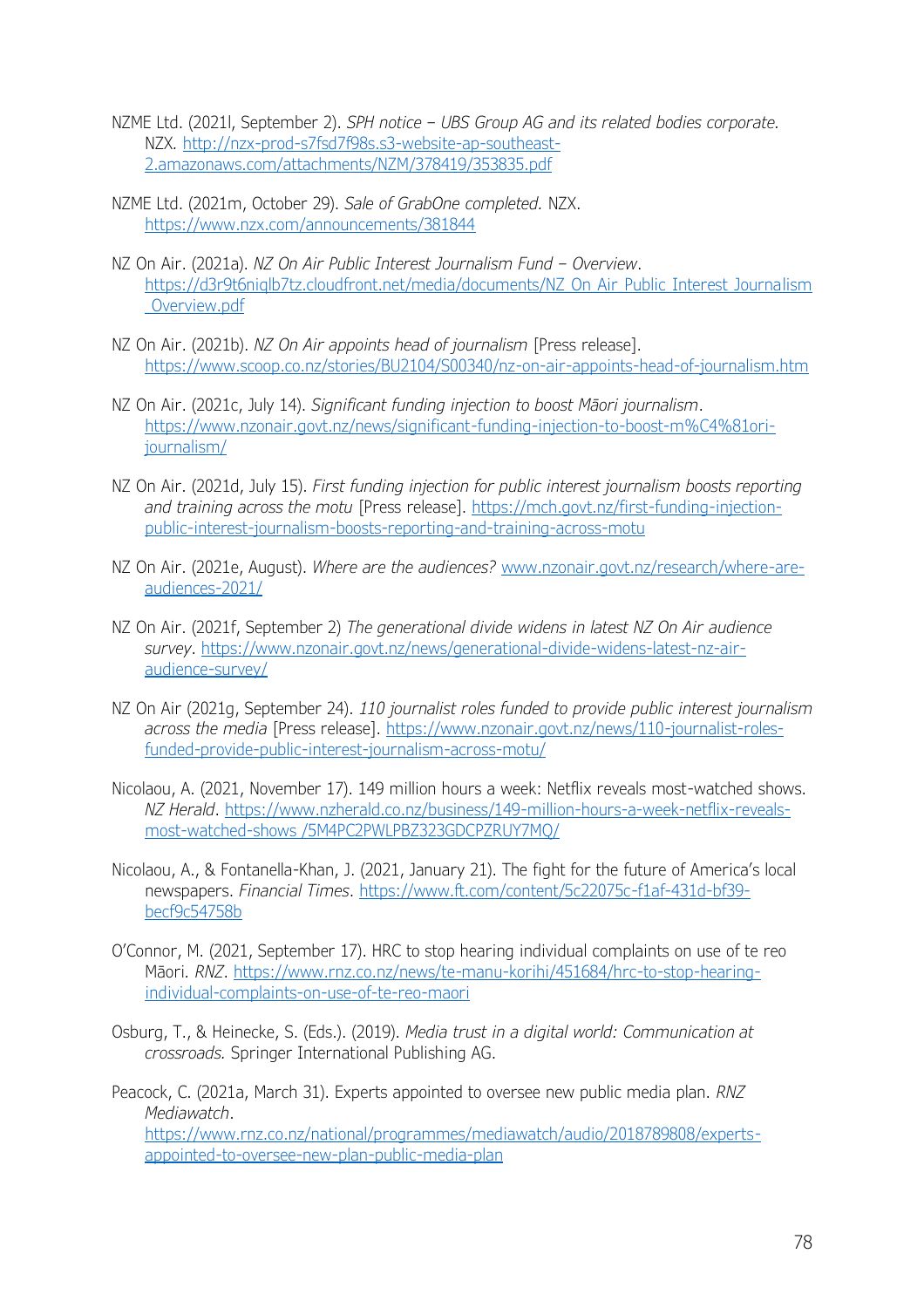- Peacock, C. (2021b, May 16) Access all areas? The past and future of community broadcasting. *RNZ Mediawatch*. [www.rnz.co.nz/national/programmes/mediawatch/audio/2018795446/access-all-areas-the](http://www.rnz.co.nz/national/programmes/mediawatch/audio/2018795446/access-all-areas-the-past-and-future-of-community-broadcasting)[past-and-future-of-community-broadcasting](http://www.rnz.co.nz/national/programmes/mediawatch/audio/2018795446/access-all-areas-the-past-and-future-of-community-broadcasting)
- Peacock, C. (2021c, July 16). New journalism fund's first projects unveiled*. RNZ Mediawatch.* [https://www.rnz.co.nz/national/programmes/mediawatch/audio/2018804286/new](https://www.rnz.co.nz/national/programmes/mediawatch/audio/2018804286/new-journalism-fund-s-first-projects-unveiled)[journalism-fund-s-first-projects-unveiled](https://www.rnz.co.nz/national/programmes/mediawatch/audio/2018804286/new-journalism-fund-s-first-projects-unveiled)
- Peacock, C. (2021d, September 26). Commercial radio urges MPs to rein in NZ. *RNZ Mediawatch*. [www.rnz.co.nz/national/programmes/mediawatch/audio/2018813733/commercial-radio](http://www.rnz.co.nz/national/programmes/mediawatch/audio/2018813733/commercial-radio-urges-mps-to-rein-in-rnz)[urges-mps-to-rein-in-rnz](http://www.rnz.co.nz/national/programmes/mediawatch/audio/2018813733/commercial-radio-urges-mps-to-rein-in-rnz)
- Peacock, C. (2021e, October 3). Huge journalism jobs boost from public purse. *RNZ Mediawatch*. [www.rnz.co.nz/national/programmes/mediawatch/audio/2018814519/huge-journalism-jobs](http://www.rnz.co.nz/national/programmes/mediawatch/audio/2018814519/huge-journalism-jobs-boost-from-public-purse)[boost-from-public-purse](http://www.rnz.co.nz/national/programmes/mediawatch/audio/2018814519/huge-journalism-jobs-boost-from-public-purse)
- Peacock, C. (2021f, November 10). Discovery NZ makes big play for TV viewers. *RNZ Mediawatch*. [https://www.rnz.co.nz/national/programmes/mediawatch/audio/2018820008/discovery-nz](https://www.rnz.co.nz/national/programmes/mediawatch/audio/2018820008/discovery-nz-makes-big-play-for-tv-viewers)[makes-big-play-for-tv-viewers](https://www.rnz.co.nz/national/programmes/mediawatch/audio/2018820008/discovery-nz-makes-big-play-for-tv-viewers)
- Peacock, C. (2021g, November 26). New collective bid to make tech titans pay for NZ news. *RNZ Mediawatch. [https://www.rnz.co.nz/national/programmes/mediawatch/audio/2018822197/new-collective](https://www.rnz.co.nz/national/programmes/mediawatch/audio/2018822197/new-collective-bid-to-make-tech-titans-pay-for-nz-news)[bid-to-make-tech-titans-pay-for-nz-news](https://www.rnz.co.nz/national/programmes/mediawatch/audio/2018822197/new-collective-bid-to-make-tech-titans-pay-for-nz-news)*
- Pelletier, N. (2021, June 29). New Sky box released as Sky TV tries to boost revenue. *RNZ*. [https://www.rnz.co.nz/news/business/445749/new-sky-box-released-as-sky-tv-tries-to](https://www.rnz.co.nz/news/business/445749/new-sky-box-released-as-sky-tv-tries-to-boost-revenue)[boost-revenue](https://www.rnz.co.nz/news/business/445749/new-sky-box-released-as-sky-tv-tries-to-boost-revenue)
- Peters, J. (2021, July 9). The FTC has reportedly opened an investigation into Amazon's MGM acquisition. *The Verge*. [https://www.theverge.com/2021/7/9/22570797/ftc-amazon-mgm](https://www.theverge.com/2021/7/9/22570797/ftc-amazon-mgm-investigation-probe-lina-khan)[investigation-probe-lina-khan](https://www.theverge.com/2021/7/9/22570797/ftc-amazon-mgm-investigation-probe-lina-khan)
- Pullar-Strecker, T. (2019, November 14). TVNZ chief executive Kevin Kenrick breaks silence on public media merger. *Stuff*. [www.stuff.co.nz/business/117411070/mixed-funding-model-for](http://www.stuff.co.nz/business/117411070/mixed-funding-model-for-new-public-media-organisation-concerns-lobby-group)[new-public-media-organisation-concerns-lobby-group](http://www.stuff.co.nz/business/117411070/mixed-funding-model-for-new-public-media-organisation-concerns-lobby-group)
- Pullar-Strecker, T. (2020a, January 29). Taxpayers' Union says public media overhaul shouldn't be planned in private. *Stuff*. [www.stuff.co.nz/business/119114473/taxpayers-union-says-public](https://www.stuff.co.nz/national/300374567/mediaworks-harassment-bullying-report-like-christmas-former-staff-say)[media-overhaul-shouldnt-be-planned-in-private](https://www.stuff.co.nz/national/300374567/mediaworks-harassment-bullying-report-like-christmas-former-staff-say)
- Pullar-Strecker, T. (2020b, April 23). Coronavirus: \$50m government package to help media through crisis. *Stuff*. [www.stuff.co.nz/business/121178681/coronavirus-50m-government](http://www.stuff.co.nz/business/121178681/coronavirus-50m-government-package-to-help-media-through-crisis)[package-to-help-media-through-crisis](http://www.stuff.co.nz/business/121178681/coronavirus-50m-government-package-to-help-media-through-crisis)
- Pullar-Strecker, T. (2020c, May 25). Stuff ownership to return to NZ after management buy-out. *Stuff*. [www.stuff.co.nz/business/industries/121613980/stuff-ownership-to-return-to-nz-after](http://www.stuff.co.nz/business/industries/121613980/stuff-ownership-to-return-to-nz-after-management-buyout)[management-buyout](http://www.stuff.co.nz/business/industries/121613980/stuff-ownership-to-return-to-nz-after-management-buyout)
- Pullar-Strecker, T. (2020d, July 30). Stuff boss and owner tells staff that voluntary pay cuts will be refunded. *Stuff*. [www.stuff.co.nz/business/122303551/stuff-boss-and-owner-tells-staff-that](http://www.stuff.co.nz/business/122303551/stuff-boss-and-owner-tells-staff-that-voluntary-pay-cuts-will-be-refunded)[voluntary-pay-cuts-will-be-refunded](http://www.stuff.co.nz/business/122303551/stuff-boss-and-owner-tells-staff-that-voluntary-pay-cuts-will-be-refunded)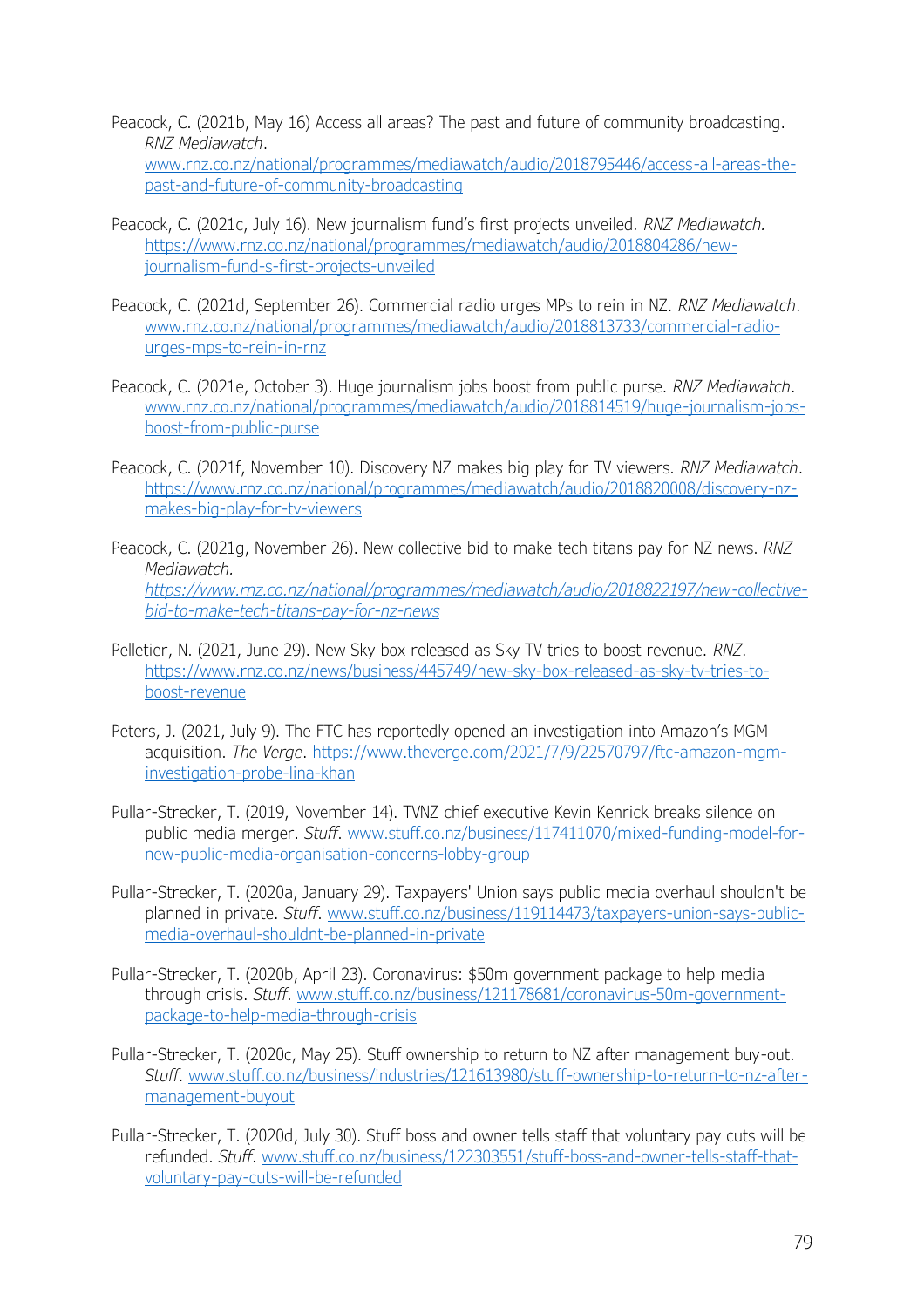- Pullar-Strecker, T. (2020e, October 23). TVNZ/RNZ merger back on after election but rationale remains sketchy. *Stuff*. [https://www.stuff.co.nz/business/123178386/tvnzrnz-merger-back](https://www.stuff.co.nz/business/123178386/tvnzrnz-merger-back-on-afterelection-but-rationale-remains-sketchy)[on-afterelection-but-rationale-remains-sketchy](https://www.stuff.co.nz/business/123178386/tvnzrnz-merger-back-on-afterelection-but-rationale-remains-sketchy)
- Pullar-Strecker, T. (2021a, February 26). TVNZ doubles profit and repays \$4.9 m in wage subsidies. *Stuff*. [https://www.stuff.co.nz/business/124333695/tvnz-doubles-proft-and-repays-](https://www.stuff.co.nz/business/124333695/tvnz-doubles-proft-and-repays-49m-in-wage-subsidies)[49m-in-wage-subsidies](https://www.stuff.co.nz/business/124333695/tvnz-doubles-proft-and-repays-49m-in-wage-subsidies)
- Pullar-Strecker, T. (2021b, March 31). RNZ, TVNZ merger will now get down to the 'nitty gritty', says minister. *Stuff*. [www.stuff.co.nz/business/124710016/rnz-tvnz-merger-will-now-get](http://www.stuff.co.nz/business/124710016/rnz-tvnz-merger-will-now-get-down-to-the-nitty-gritty-says-minister)[down-to-the-nitty-gritty-says-minister](http://www.stuff.co.nz/business/124710016/rnz-tvnz-merger-will-now-get-down-to-the-nitty-gritty-says-minister)
- Pullar-Strecker, T. (2021c, April 2). Why the government might want to merge TVNZ and RNZ. *Stuff*. [https://www.stuff.co.nz/business/124725666/why-the-government-might-want-to](https://www.stuff.co.nz/business/124725666/why-the-government-might-want-to-merge-tvnz-and-rnz)[merge-tvnz-and-rnz](https://www.stuff.co.nz/business/124725666/why-the-government-might-want-to-merge-tvnz-and-rnz)
- Pullar-Strecker, T. (2021d, April 27). Discovery restructures operations as it beds down purchase of TV3. *Stuff.* [https://www.stuff.co.nz/business/124958973/discovery-restructures](https://www.ft.com/content/5c22075c-f1af-431d-bf39-becf9c54758b)[operations-as-it-beds-down-purchase-of-tv3](https://www.ft.com/content/5c22075c-f1af-431d-bf39-becf9c54758b)
- Pullar-Strecker, T. (2021e, May 31). MediaWorks weighing up acquisitions despite posting \$4.8m loss. *Stuff*. [https://www.stuff.co.nz/business/125297016/mediaworks-weighing-up](https://www.stuff.co.nz/business/125297016/mediaworks-weighing-up-acquisitions-despite-posting-48m-loss)[acquisitions-despite-posting-48m-loss](https://www.stuff.co.nz/business/125297016/mediaworks-weighing-up-acquisitions-despite-posting-48m-loss)
- Pullar-Strecker, T. (2021f, June 1). Stuff chief executive Sinead Boucher taking time over big decisions. *Stuff*. [www.stuff.co.nz/business/125266194/stuff-chief-executive-sinead-boucher](http://www.stuff.co.nz/business/125266194/stuff-chief-executive-sinead-boucher-taking-time-over-big-decisions)[taking-time-over-big-decisions](http://www.stuff.co.nz/business/125266194/stuff-chief-executive-sinead-boucher-taking-time-over-big-decisions)
- Pullar-Strecker, T. (2021g, June 1). Stuff owner Sinead Boucher gifts 10% of company to staff. *Stuff*. [www.stuff.co.nz/business/125306697/stuff-owner-sinead-boucher-gifts-10-of](http://www.stuff.co.nz/business/125306697/stuff-owner-sinead-boucher-gifts-10-of-company-to-staff)[company-to-staff](http://www.stuff.co.nz/business/125306697/stuff-owner-sinead-boucher-gifts-10-of-company-to-staff)
- Pullar-Strecker, T. (2021h, June 2). Discovery paid \$20m cash for TV3 and rest of MediaWorks' TV arm. *Stuff*. [https://www.stuff.co.nz/business/125319432/discovery-paid-20m-cash-for-tv3](https://www.stuff.co.nz/business/125319432/discovery-paid-20m-cash-for-tv3-and-rest-of-mediaworks-tv-arm) [and-rest-of-mediaworks-tv-arm](https://www.stuff.co.nz/business/125319432/discovery-paid-20m-cash-for-tv3-and-rest-of-mediaworks-tv-arm)
- Pullar-Strecker, T. (2021i, June 30). Merger could help RNZ and TVNZ grow beyond broadcasting, says Kris Faafoi. *Stuff*. [https://www.stuff.co.nz/business/125610371/merger-couldhelp-rnz](https://www.stuff.co.nz/business/125610371/merger-couldhelp-rnz-and-tvnz-grow-beyond-broadcasting-says-kris-faafoi)[and-tvnz-grow-beyond-broadcasting-says-kris-faafoi](https://www.stuff.co.nz/business/125610371/merger-couldhelp-rnz-and-tvnz-grow-beyond-broadcasting-says-kris-faafoi)
- Pullar-Strecker, T. (2021j, August 24). NZME pushes pause on capital return to shareholders because of Delta. *Stuff*. [https://www.stuff.co.nz/business/126162910/nzme-pushes-pause-on](https://www.stuff.co.nz/business/126162910/nzme-pushes-pause-on-capital-return-to-shareholders-because-of-delta)[capital-return-to-shareholders-because-of-delta](https://www.stuff.co.nz/business/126162910/nzme-pushes-pause-on-capital-return-to-shareholders-because-of-delta)
- Pullar-Strecker, T. (2021k, August 25). Sky TV beats profit forecast, see swing to light entertainment during lockdown. *Stuff*. [https://www.stuff.co.nz/business/126170534/sky-tv](https://www.stuff.co.nz/business/126170534/sky-tv-beats-profit-forecast-sees-swing-to-light-entertainment-during-lockdown?rm=a)[beats-profit-forecast-sees-swing-to-light-entertainment-during-lockdown?rm=a](https://www.stuff.co.nz/business/126170534/sky-tv-beats-profit-forecast-sees-swing-to-light-entertainment-during-lockdown?rm=a)
- Pullar-Strecker, T. (2021l, August 31). TVNZ to pay \$2000 bonuses to staff after bumper \$59m profit. *Stuff*. [https://www.stuff.co.business/126231370/tvnz-to-pay-2000-bonuses-to-staff](https://www.stuff.co.business/126231370/tvnz-to-pay-2000-bonuses-to-staff-after-bumper-59m-profit)[after-bumper-59m-profit](https://www.stuff.co.business/126231370/tvnz-to-pay-2000-bonuses-to-staff-after-bumper-59m-profit)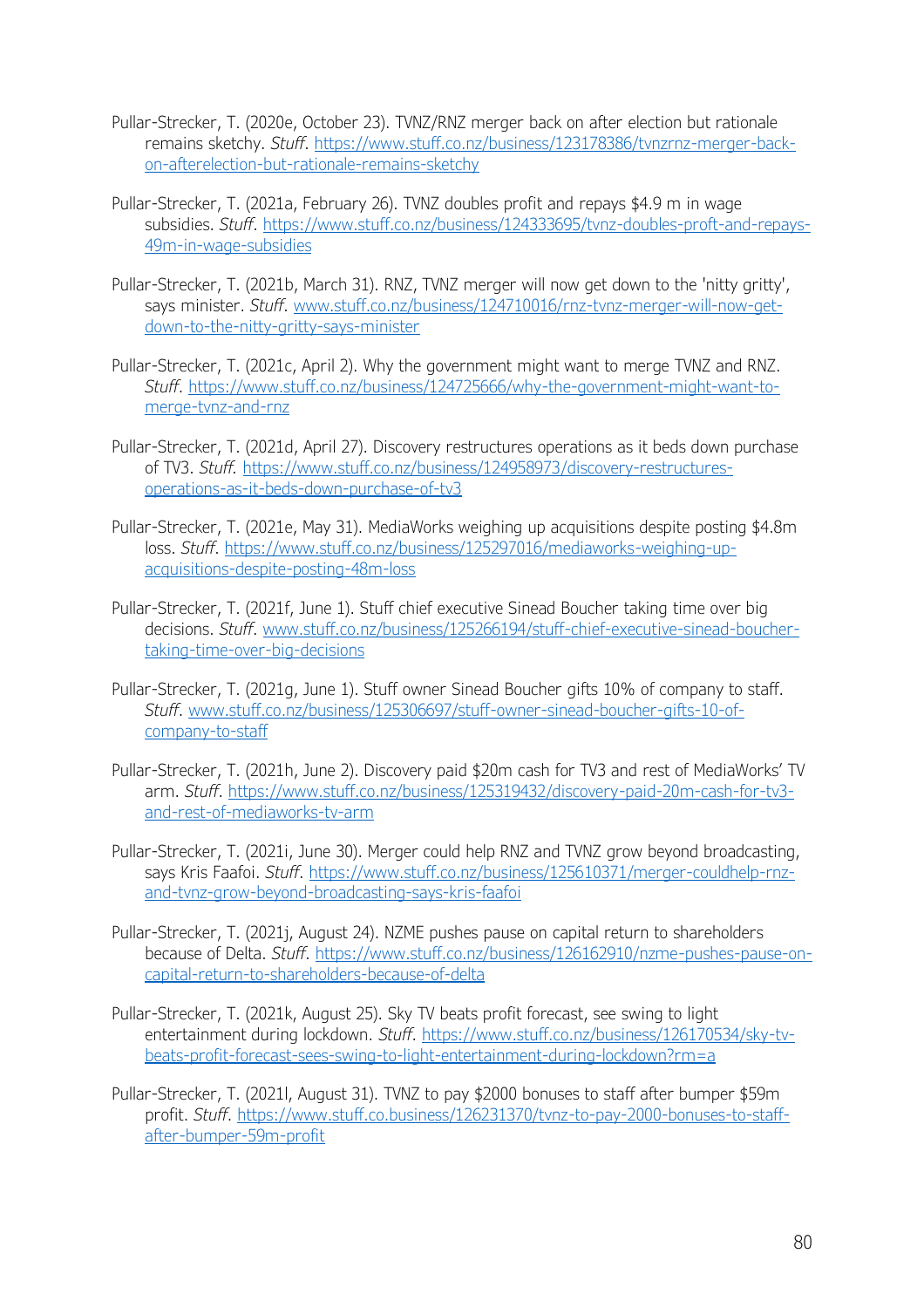- Pullar-Strecker, T, (2021m, September 23). RNZ pushes back against concerns it's moving in on commercial territory. *Stuff*. [www.stuff.co.nz/business/126456160/rnz-pushes-back-against](http://www.stuff.co.nz/business/126456160/rnz-pushes-back-against-concerns-its-moving-in-on-commercial-territory)[concerns-its-moving-in-on-commercial-territory](http://www.stuff.co.nz/business/126456160/rnz-pushes-back-against-concerns-its-moving-in-on-commercial-territory)
- Pullar-Strecker, T. (2021n, November 3). Ministers delay decision on TVNZ, RNZ merger until next year. *Stuff.* [https://www.stuff.co.nz/business/126870825/ministers-delay-decision-on-tvnz](https://www.stuff.co.nz/business/126870825/ministers-delay-decision-on-tvnz-rnz-merger-until-next-year)[rnz-merger-until-next-year](https://www.stuff.co.nz/business/126870825/ministers-delay-decision-on-tvnz-rnz-merger-until-next-year)
- QMS. (2021, May 4). *QMS completes strategic partnership with Bruin Capital* [Press release]*.*  <https://www.qmsmedia.com/qms-completes-strategic-partnership-with-bruin-capital/>
- Reuters. (2020, June 17). German publisher Bauer sells Australia magazine business to Mercury Capital.<https://www.reuters.com/article/bauermedia-deals-mercury-idUSL4N2DU0M1>
- RNZ. (2020, May 14). NZME to cut 200 jobs as advertising revenue plummets. *RNZ.*  [www.rnz.co.nz/news/business/414165/nzme-to-cut-200-jobs-as-advertising-revenue](http://www.rnz.co.nz/news/business/414165/nzme-to-cut-200-jobs-as-advertising-revenue-plummets)[plummets](http://www.rnz.co.nz/news/business/414165/nzme-to-cut-200-jobs-as-advertising-revenue-plummets)
- RNZ. (2021a). *Audience research: Performance against char*ter. RNZ. <https://www.rnz.co.nz/about/audience-research>
- RNZ. (2021b, January 28). John Banks' on-air comments 'extremely disappointing' MediaWorks chief executive. *RNZ*. [https://www.rnz.co.nz/news/national/435352/john-banks-on-air](https://www.rnz.co.nz/news/national/435352/john-banks-on-air-comments-extremely-disappointing-mediaworks-chief-executive)[comments-extremely-disappointing-mediaworks-chief-executive](https://www.rnz.co.nz/news/national/435352/john-banks-on-air-comments-extremely-disappointing-mediaworks-chief-executive)
- RNZ. (2021b, August 13). MediaWorks chairman steps down after scathing review. *RNZ*. [https://www.rnz.co.nz/news/national/449112/mediaworks-chairman-steps-down-after](https://www.rnz.co.nz/news/national/449112/mediaworks-chairman-steps-down-after-scathing-review)[scathing-review](https://www.rnz.co.nz/news/national/449112/mediaworks-chairman-steps-down-after-scathing-review)
- RNZ. (2021d, September 24). *RNZ connects with more New Zealanders with strong online growth* [press release].<https://www.rnz.co.nz/media/162>
- Robertson, K. (2021, May 21). New owner set for Chicago Tribune Daily News and Baltimore Sun. *New York Times*. [https://www.nytimes.com/2021/05/21/business/media/tribune-alden](https://www.nytimes.com/2021/05/21/business/media/tribune-alden-sale.html)[sale.html](https://www.nytimes.com/2021/05/21/business/media/tribune-alden-sale.html)
- Roy Morgan. (2020, September 29). *Over 3 million New Zealanders read newspapers and more than 1.9 million read magazines in 2020*. [www.roymorgan.com/findings/8516-new-zealand](http://www.roymorgan.com/findings/8516-new-zealand-roy-morgan-readership-results-newspapers-and-magazines-june-2020-202009280603)[roy-morgan-readership-results-newspapers-and-magazines-june-2020-202009280603](http://www.roymorgan.com/findings/8516-new-zealand-roy-morgan-readership-results-newspapers-and-magazines-june-2020-202009280603)
- Roy Morgan. (2021a). *Readership in New Zealand, 12 months to June 2021*. <https://www.roymorgan.com/industries/media/readership/readership-new-zealand>
- Roy Morgan (2021b, February 16). *Over 2.8 million New Zealanders watch subscription TV-largest growth for Disney+ and Amazon Prime Video*. [http://www.roymorgan.com/findings/8623](http://www.roymorgan.com/findings/8623-new-zealand-pay-tv-servicesdecember-2020-202102150627) [new-zealand-pay-tv-servicesdecember-2020-202102150627](http://www.roymorgan.com/findings/8623-new-zealand-pay-tv-servicesdecember-2020-202102150627)
- Rubio-Licht, N. (2021, May 26). MGM to be acquired by Amazon for \$8.45 billion. *Los Angeles Business Journal*. [https://labusinessjournal.com/news/2021/may/26/amazon-acquire-mgm-](https://labusinessjournal.com/news/2021/may/26/amazon-acquire-mgm-8-billion/)[8-billion/](https://labusinessjournal.com/news/2021/may/26/amazon-acquire-mgm-8-billion/)
- Rutledge, D. (2021, January 28). Disney Plus 'practically doubling' content with Star and raising price in New Zealand on February 23*. Newshub*.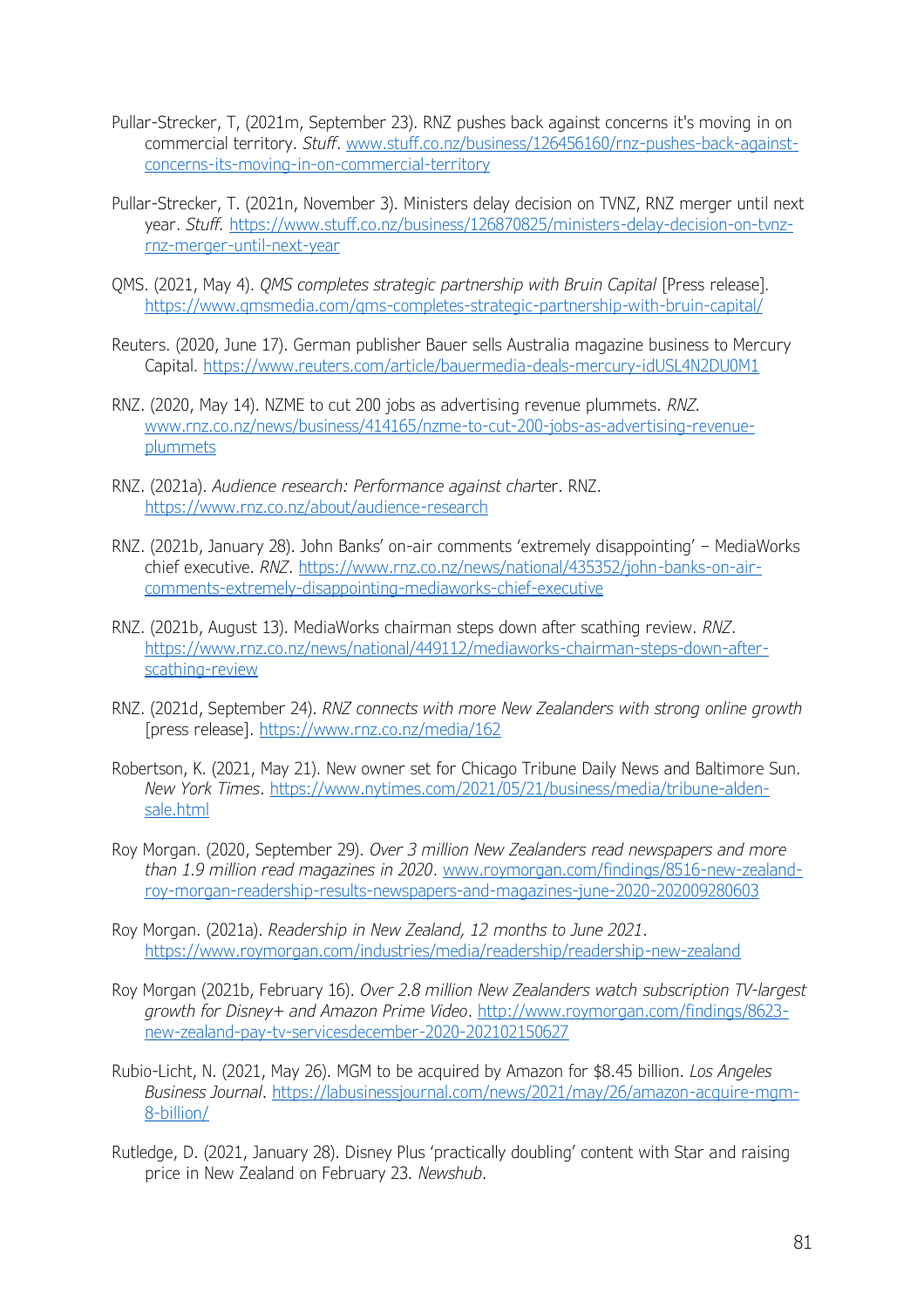[https://www.newshub.co.nz/home/entertainment/2021/01/disney-plus-practically-doubling](https://www.newshub.co.nz/home/entertainment/2021/01/disney-plus-practically-doubling-content-with-star-and-raising-price-in-new-zealand-on-february-23.html)[content-with-star-and-raising-price-in-new-zealand-on-february-23.html](https://www.newshub.co.nz/home/entertainment/2021/01/disney-plus-practically-doubling-content-with-star-and-raising-price-in-new-zealand-on-february-23.html)

- Samois, Z. (2021, February 18). Rupert Murdoch's News Corp signs global news deal with Google. *Sydney Morning Herald*. [https://www.smh.com.au/business/companies/rupert-murdoch-s](https://www.smh.com.au/business/companies/rupert-murdoch-s-news-corp-signs-global-news-partnership-deal-with-google-20210218-p573j6.html)[news-corp-signs-global-news-partnership-deal-with-google-20210218-p573j6.html](https://www.smh.com.au/business/companies/rupert-murdoch-s-news-corp-signs-global-news-partnership-deal-with-google-20210218-p573j6.html)
- Schulz, C. (2021, May 4). TVNZ OnDemand is amazing-except for one massively annoying thing. *The Spinoff.* [https://thespinoff.co.nz/tv/04-05-2021/tvnz-on-demand-is-amazing-except-for](https://thespinoff.co.nz/tv/04-05-2021/tvnz-on-demand-is-amazing-except-for%20one-massively-annoying-thing/)  [one-massively-annoying-thing/](https://thespinoff.co.nz/tv/04-05-2021/tvnz-on-demand-is-amazing-except-for%20one-massively-annoying-thing/)
- Scoop. (2021, September 22). Spark Sport secures broadcast rights to United Rugby Championship. *Scoop*. [https://www.scoop.co.nz/stories/BU2109/SOO518/spark-sport](https://www.scoop.co.nz/stories/BU2109/SOO518/spark-sport-secures-broadcast-rights-to-united-rugby-championship.htm)[secures-broadcast-rights-to-united-rugby-championship.htm](https://www.scoop.co.nz/stories/BU2109/SOO518/spark-sport-secures-broadcast-rights-to-united-rugby-championship.htm)
- Smellie, P. (2021, November 30). Letter from the Editor: NZME buys BusinessDesk to strengthen news offering. *BusinessDesk.* [https://businessdesk.co.nz/article/self-promotion/letter-from](https://businessdesk.co.nz/article/self-promotion/letter-from-the-editor-nzme-buys-businessdesk-to-strengthen-news-offering)[the-editor-nzme-buys-businessdesk-to-strengthen-news-offering](https://businessdesk.co.nz/article/self-promotion/letter-from-the-editor-nzme-buys-businessdesk-to-strengthen-news-offering)
- Spangler, T. (2021a, March 25). Rupert Murdoch's News Corp to buy Investor's Business Daily for \$275 million. *Variety*. [https://variety.com/2021/digital/news/news-corp-buys-investors](https://variety.com/2021/digital/news/news-corp-buys-investors-business-daily-ibd-1234937954/)[business-daily-ibd-1234937954/](https://variety.com/2021/digital/news/news-corp-buys-investors-business-daily-ibd-1234937954/)
- Spangler, T. (2021b, March 29). News Corp to acquire Houghton Mifflin Harcourts consumer division for \$349 million in cash. *Variety*. [https://variety.com/2021/biz/news/news-corp](https://variety.com/2021/biz/news/news-corp-acquire-houghton-mifflin-harcourt-1234939922/)[acquire-houghton-mifflin-harcourt-1234939922/](https://variety.com/2021/biz/news/news-corp-acquire-houghton-mifflin-harcourt-1234939922/)
- Spangler, T. (2021c, August 2). Rupert Murdoch's News Corp to buy Oil Price Information Service for \$1.15 billion cash. *Variety*. [https://variety.com/2021/digital/news/news-corp-oil-price](https://variety.com/2021/digital/news/news-corp-oil-price-information-service-opis-acquisition-1235032508/)[information-service-opis-acquisition-1235032508/](https://variety.com/2021/digital/news/news-corp-oil-price-information-service-opis-acquisition-1235032508/)
- Sweney, M. (2021, May 17). AT&T agrees to combine WarnerMedia with Discovery. *The Guardian*. [https://www.theguardian.com/business/2021/may/17/att-combine-warnermedia-discovery](https://www.theguardian.com/business/2021/may/17/att-combine-warnermedia-discovery-warner-bros-hbo)[warner-bros-hbo](https://www.theguardian.com/business/2021/may/17/att-combine-warnermedia-discovery-warner-bros-hbo)
- Schulz, C. (2021, May 4). TVNZ OnDemand is amazing except for one massively annoying thing. *The Spinoff*. [https://thespinoff.co.nz/tv/04-05-2021/tvnz-on-demand-is-amazing-except-for](ttps://thespinoff.co.nz/tv/04-05-2021/tvnz-on-demand-is-amazing-except-for%20one-massively-annoying-thing/)  [one-massively-annoying-thing/](ttps://thespinoff.co.nz/tv/04-05-2021/tvnz-on-demand-is-amazing-except-for%20one-massively-annoying-thing/)
- Sky. (2020). *2020 annual report*. [http://nzx-prod-s7fsd7f98s.s3-website-ap-southeast-](http://nzx-prod-s7fsd7f98s.s3-website-ap-southeast-2.amazonaws.com/attachments/SKT/359511/330421.pdf)[2.amazonaws.com/attachments/SKT/359511/330421.pdf](http://nzx-prod-s7fsd7f98s.s3-website-ap-southeast-2.amazonaws.com/attachments/SKT/359511/330421.pdf)
- Sky. (2021a). *Annual report for the 2021 financial year*. [http://nzx-prod-s7fsd7f98s.s3-website-ap](http://nzx-prod-s7fsd7f98s.s3-website-ap-southeast-2.amazonaws.com/attachments/SKT/377870/353009.pdf)[southeast-2.amazonaws.com/attachments/SKT/377870/353009.pdf](http://nzx-prod-s7fsd7f98s.s3-website-ap-southeast-2.amazonaws.com/attachments/SKT/377870/353009.pdf)
- Sky. (2021b, January 8). Derek Handley to step down from Sky board. *NZX*. <https://www.nzx.com/announcements/365953>
- Sky. (2021c, January 21). Andrew Hirst joins Sky as interim CFO. *NZX*. <https://www.nzx.com/announcements/366486>
- Sky. (2021d, March 8). Ongoing disclosure notice disclosure of directors and senior managers relevant interests. *NZX.* <https://www.nzx.com/announcements/368718>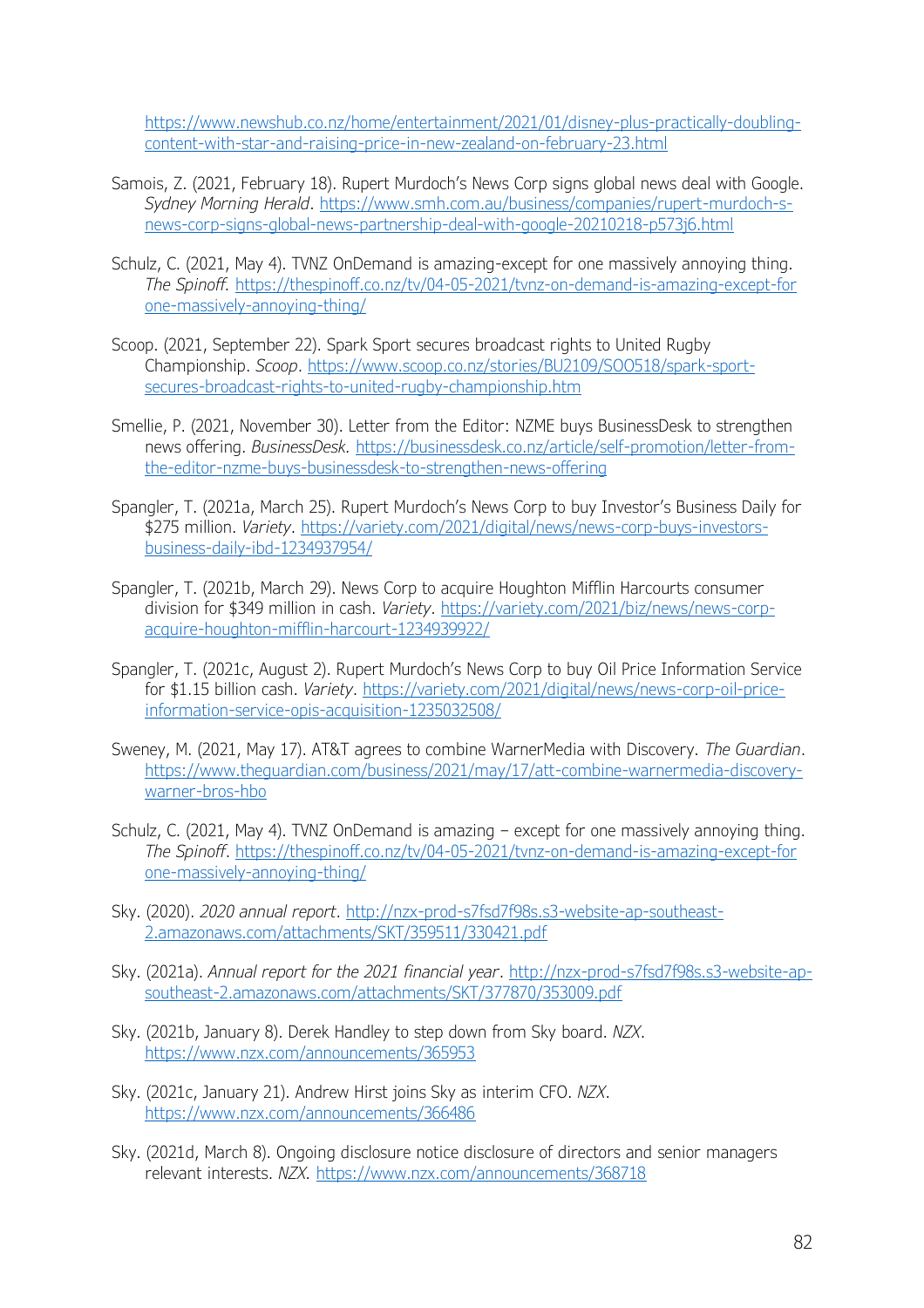- Sky. (2021e, March 8). Disclosure of directors relevant interests (Philip). *NZX*. <https://www.nzx.com/announcements/368770>
- Sky. (2021f, May 11). Substantial product holder notice Kiltearn Partners. *NZX*. <https://www.nzx.com/announcements/371965>
- Sky. (2021g, May 17). Ongoing disclosure Derek Graham Handley. *NZX*. <https://www.nzx.com/announcements/372318>
- Sky. (2021h, June 22). SPH notice FMR LLC and the entities listed in annexure A. *NZX*. 22 June. [http://nzx-prod-s7fsd7f98s.s3-website-ap-southeast-](http://nzx-prod-s7fsd7f98s.s3-website-ap-southeast-2.amazonaws.com/attachments/SKT/374298/348702.pdf)[2.amazonaws.com/attachments/SKT/374298/348702.pdf](http://nzx-prod-s7fsd7f98s.s3-website-ap-southeast-2.amazonaws.com/attachments/SKT/374298/348702.pdf)
- Sky. (2021i, July 27). SPH notice Accident Compensation Corporation. *NZX*. <https://www.nzx.com/announcements/376277>
- Sky. (2021j, August 25). Sky announces share consolidation. *NZX*. [http://nzx-prod-s7fsd7f98s.s3](http://nzx-prod-s7fsd7f98s.s3-website-ap-southeast-2.amazonaws.com/attachments/NZM/375339/349958.pdf) [website-ap-southeast-2.amazonaws.com/attachments/SKT/377874/353031.pdf](http://nzx-prod-s7fsd7f98s.s3-website-ap-southeast-2.amazonaws.com/attachments/NZM/375339/349958.pdf)
- Sky. (2021k, August 27). *Sky and WarnerMedia expand long term relationship with new multiyear content deal* [press release]. [https://www.sky.co.nz/-/sky-and-warnermedia-expand](https://www.sky.co.nz/-/sky-and-warnermedia-expand-long-term-relationship)[long-term-relationship](https://www.sky.co.nz/-/sky-and-warnermedia-expand-long-term-relationship)
- Sky. (2021l, September 1). SPH notice ongoing disclosure notice Osmium Partners LLC. [http://nzx-prod-s7fsd7f98s.s3-website-ap-southeast-](http://nzx-prod-s7fsd7f98s.s3-website-ap-southeast-2.amazonaws.com/attachments/SKT/378321/353713.pdf)[2.amazonaws.com/attachments/SKT/378321/353713.pdf](http://nzx-prod-s7fsd7f98s.s3-website-ap-southeast-2.amazonaws.com/attachments/SKT/378321/353713.pdf)
- Sky. (2021m, September 1). SPH notice ongoing disclosure notice for Sophie Moloney. *NZX*. [http://nzx-prod-s7fsd7f98s.s3-website-ap-southeast-](https://www.qmsmedia.com/qms-completes-strategic-partnership-with-bruin-capital/)[2.amazonaws.com/attachments/SKT/378386/353793.pdf](https://www.qmsmedia.com/qms-completes-strategic-partnership-with-bruin-capital/)
- Sky. (2021n, September 7). SPH Notice ongoing disclosure notice for Phillip Bowman. *NZX*. [http://nzx-prod-s7fsd7f98s.s3-website-ap-southeast-](http://nzx-prod-s7fsd7f98s.s3-website-ap-southeast-2.amazonaws.com/attachments/SKT/378718/354195.pdf)[2.amazonaws.com/attachments/SKT/378718/354195.pdf](http://nzx-prod-s7fsd7f98s.s3-website-ap-southeast-2.amazonaws.com/attachments/SKT/378718/354195.pdf)
- Sky. (2021o, September 8). SPH notice Osmium Partners, LLC. *NZX*. [http://nzx-prod](http://nzx-prod-s7fsd7f98s.s3-website-ap-southeast-2.amazonaws.com/attachments/SKT/378740/354228.pdf)[s7fsd7f98s.s3-website-ap-southeast-2.amazonaws.com/attachments/SKT/378740/354228.pdf](http://nzx-prod-s7fsd7f98s.s3-website-ap-southeast-2.amazonaws.com/attachments/SKT/378740/354228.pdf)
- Sky. (2021p, September 9). SPH notice ongoing disclosure notice for Andrew Hirst. *NZX.*  [http://nzx-prod-s7fsd7f98s.s3-website-ap-southeast-](http://nzx-prod-s7fsd7f98s.s3-website-ap-southeast-2.amazonaws.com/attachments/SKT/378878/354390.pdf)[2.amazonaws.com/attachments/SKT/378878/354390.pdf](http://nzx-prod-s7fsd7f98s.s3-website-ap-southeast-2.amazonaws.com/attachments/SKT/378878/354390.pdf)
- Sky. (2021q, September 16). Sky appoints chief financial officer. *NZX*. <https://www.nzx.com/announcements/379211>
- Sky. (2021r, March 3). Cessation of Skywatch magazine. [https://help.sky.co.nz/s/article/sky](https://help.sky.co.nz/s/article/sky-article-3245)[article-3245](https://help.sky.co.nz/s/article/sky-article-3245)
- Sky. (2021s, May 5). *We never stand still – what's new for Sky Sport production* [press release]. <https://www.sky.co.nz/-/we-never-stand-still>
- Sky. (2021t, August 30). *Sky and TVNZ partner on Silver Ferns Internationals* [press release]. <https://www.sky.co.nz/-/sky-and-tvnz-partner-on-silver-ferns-internationals>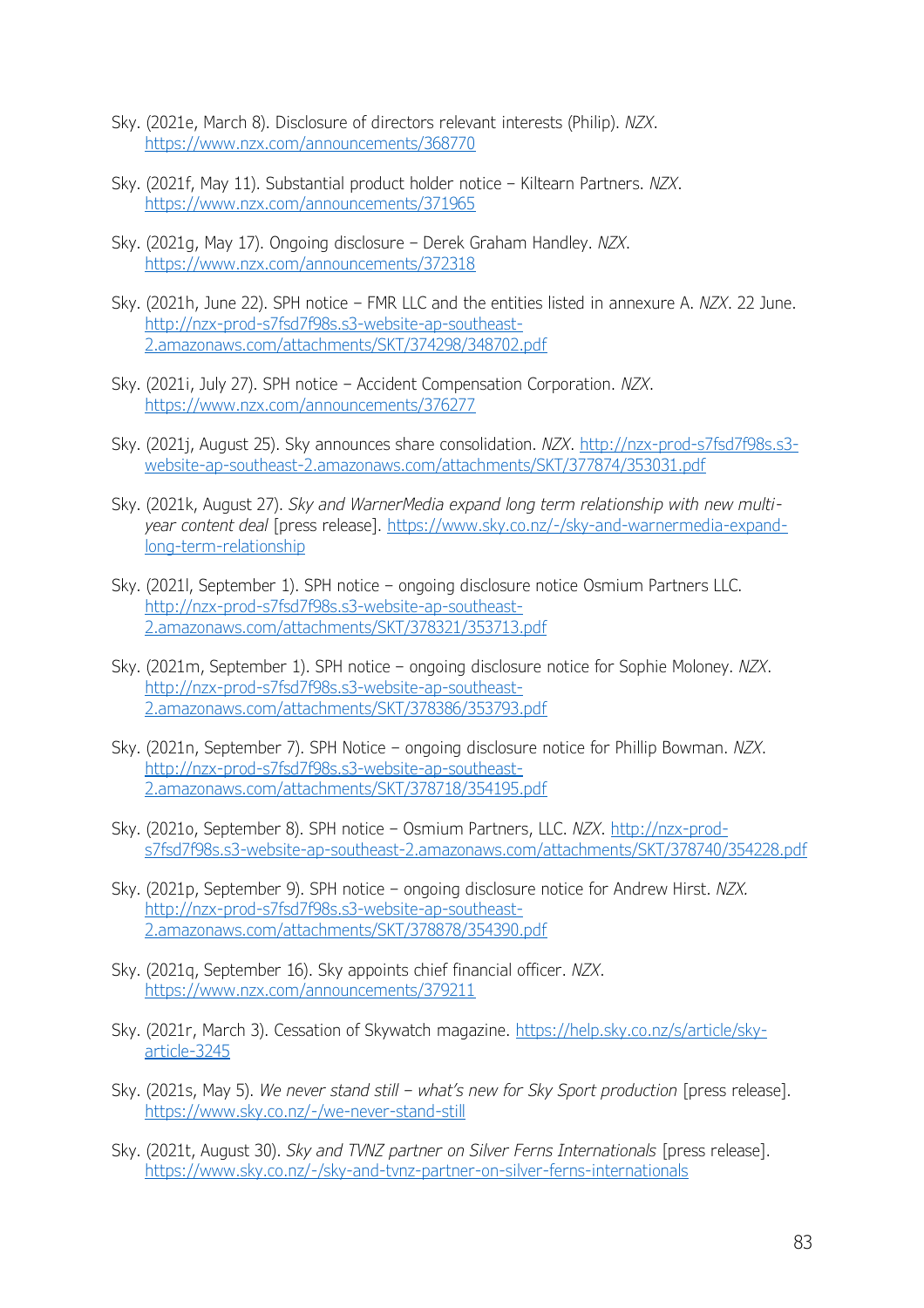- Sky. (2021u, November 11). *Sky secures Australian Professional Leagues partnership in multi-year A-Leagues deal* [Press release]. [https://www.sky.co.nz/-/sky-secures-australian-professional](https://www.sky.co.nz/-/sky-secures-australian-professional-leagues-partnerships)[leagues-partnerships](https://www.sky.co.nz/-/sky-secures-australian-professional-leagues-partnerships)
- Sky (2021v, November 17). *Sky Selects international partners to develop new Sky Box components* [press release]. [https://www.sky.co.nz/-/sky-selects-international-partners-to-develop-new](https://www.sky.co.nz/-/sky-selects-international-partners-to-develop-new-sky-box-components)[sky-box-components](https://www.sky.co.nz/-/sky-selects-international-partners-to-develop-new-sky-box-components)
- SparkSport (2021, June 29). *Spark Sport gains exclusive rights to the UEFA Champions League, UEFA Europa Leagues and UEFA Europa Conference League* [Press release]. [https://www.sparknz.co.nz/news/spark\\_sport\\_UEFA/](https://www.sparknz.co.nz/news/spark_sport_UEFA/)
- Staley, S. (2021, August 24). *Evans and Campus Radio bFM Ltd 2021-039. Broadcasting Standards Authority*. [https://www.bsa.govt.nz/decisions/all-decisions/jeremy-evans-complainant](https://www.bsa.govt.nz/decisions/all-decisions/jeremy-evans-complainant-campus-radio-bfm-limited)[campus-radio-bfm-limited](https://www.bsa.govt.nz/decisions/all-decisions/jeremy-evans-complainant-campus-radio-bfm-limited)
- StopPress. (2020, August 27). Home and FQ bought by Parkside. [https://stoppress.co.nz/news/home-and-fq-bought-by](https://stoppress.co.nz/news/home-and-fq-bought-by-parkside/#:~:text=Locally%20owned%20Parkside%20Media%20has,these%20titles%20back%20into%20market)[parkside/#:~:text=Locally%20owned%20Parkside%20Media%20has,these%20titles%20back](https://stoppress.co.nz/news/home-and-fq-bought-by-parkside/#:~:text=Locally%20owned%20Parkside%20Media%20has,these%20titles%20back%20into%20market) [%20into%20market](https://stoppress.co.nz/news/home-and-fq-bought-by-parkside/#:~:text=Locally%20owned%20Parkside%20Media%20has,these%20titles%20back%20into%20market)
- Stuff (2021a). *Video product suite*. [https://advertise.stuff.co.nz/wp](https://advertise.stuff.co.nz/wp-content/uploads/2021/07/Video-Product-Handbook-2021-External.pdf)[content/uploads/2021/07/Video-Product-Handbook-2021-External.pdf](https://advertise.stuff.co.nz/wp-content/uploads/2021/07/Video-Product-Handbook-2021-External.pdf)
- Stuff (2021b, June 27). Freeview On Demand, which brought almost every channel to one app, loses TVNZ catch up content. *Stuff*. [https://www.stuff.co.nz/entertainment/tv](https://www.stuff.co.nz/entertainment/tv-radio/300343185/freeview-on-demand-which-brought-almost-every-channel-to-one-app-loses-tvnz-catch-up-content)[radio/300343185/freeview-on-demand-which-brought-almost-every-channel-to-one-app](https://www.stuff.co.nz/entertainment/tv-radio/300343185/freeview-on-demand-which-brought-almost-every-channel-to-one-app-loses-tvnz-catch-up-content)[loses-tvnz-catch-up-content](https://www.stuff.co.nz/entertainment/tv-radio/300343185/freeview-on-demand-which-brought-almost-every-channel-to-one-app-loses-tvnz-catch-up-content)
- Sweney, M. (2021, May 17). AT&T agrees deal to combine WarnerMedia with Discovery. *The Guardian*. [https://www.theguardian.com/business/2021/may/17/att-combine-warnermedia](https://www.theguardian.com/business/2021/may/17/att-combine-warnermedia-discovery-warner-bros-hbo)[discovery-warner-bros-hbo](https://www.theguardian.com/business/2021/may/17/att-combine-warnermedia-discovery-warner-bros-hbo)
- Te Amokura Consultants. (2021). *Public Interest Journalism Fund: Māori and iwi journalism sector recommendations*. [https://d3r9t6niqlb7tz.cloudfront.net/media/documents/PIJF\\_M%C4%81ori\\_Journalism\\_Secto](https://d3r9t6niqlb7tz.cloudfront.net/media/documents/PIJF_M%C4%81ori_Journalism_Sector_Te_Amokura_Report.pdf) [r\\_Te\\_Amokura\\_Report.pdf](https://d3r9t6niqlb7tz.cloudfront.net/media/documents/PIJF_M%C4%81ori_Journalism_Sector_Te_Amokura_Report.pdf)
- Te Māngai Pāho. (2021). *Statement of performance expectations 2021-2022*. [https://www.tmp.govt.nz/en/about/documents/general/#statement-of-performance](https://www.tmp.govt.nz/en/about/documents/general/#statement-of-performance-expectations)**[expectations](https://www.tmp.govt.nz/en/about/documents/general/#statement-of-performance-expectations)**
- Te Puni Kōkiri. (2020). Māori media sector shift options | Te ao pāpāho Māori he ara hou. <https://www.tpk.govt.nz/docs/tpk-mmss-shift-options.pdf>
- Teitelman, T. (2021, March 20). The AT&T Time Warner merger battle is over. The anti-trust battle is just beginning. *Barron's*. [https://www.barrons.com/articles/the-antitrust-battle](https://www.barrons.com/articles/the-antitrust-battle-after-at-t-time-warner-merger-51553025503)[after-at-t-time-warner-merger-51553025503](https://www.barrons.com/articles/the-antitrust-battle-after-at-t-time-warner-merger-51553025503)
- The NZ Markets Disciplinary Tribunal. (2021, April 20). *Public censure of NZME Limited by the NZ Markets Disciplinary Tribunal for breach of NZX listing rules 3.1.1 And 3.2.1.* NZX. [http://nzx](http://nzx-prod-s7fsd7f98s.s3-website-ap-southeast-2.amazonaws.com/attachments/NZM/370958/344524.pdf)[prod-s7fsd7f98s.s3-website-ap-southeast-](http://nzx-prod-s7fsd7f98s.s3-website-ap-southeast-2.amazonaws.com/attachments/NZM/370958/344524.pdf)[2.amazonaws.com/attachments/NZM/370958/344524.pdf](http://nzx-prod-s7fsd7f98s.s3-website-ap-southeast-2.amazonaws.com/attachments/NZM/370958/344524.pdf)